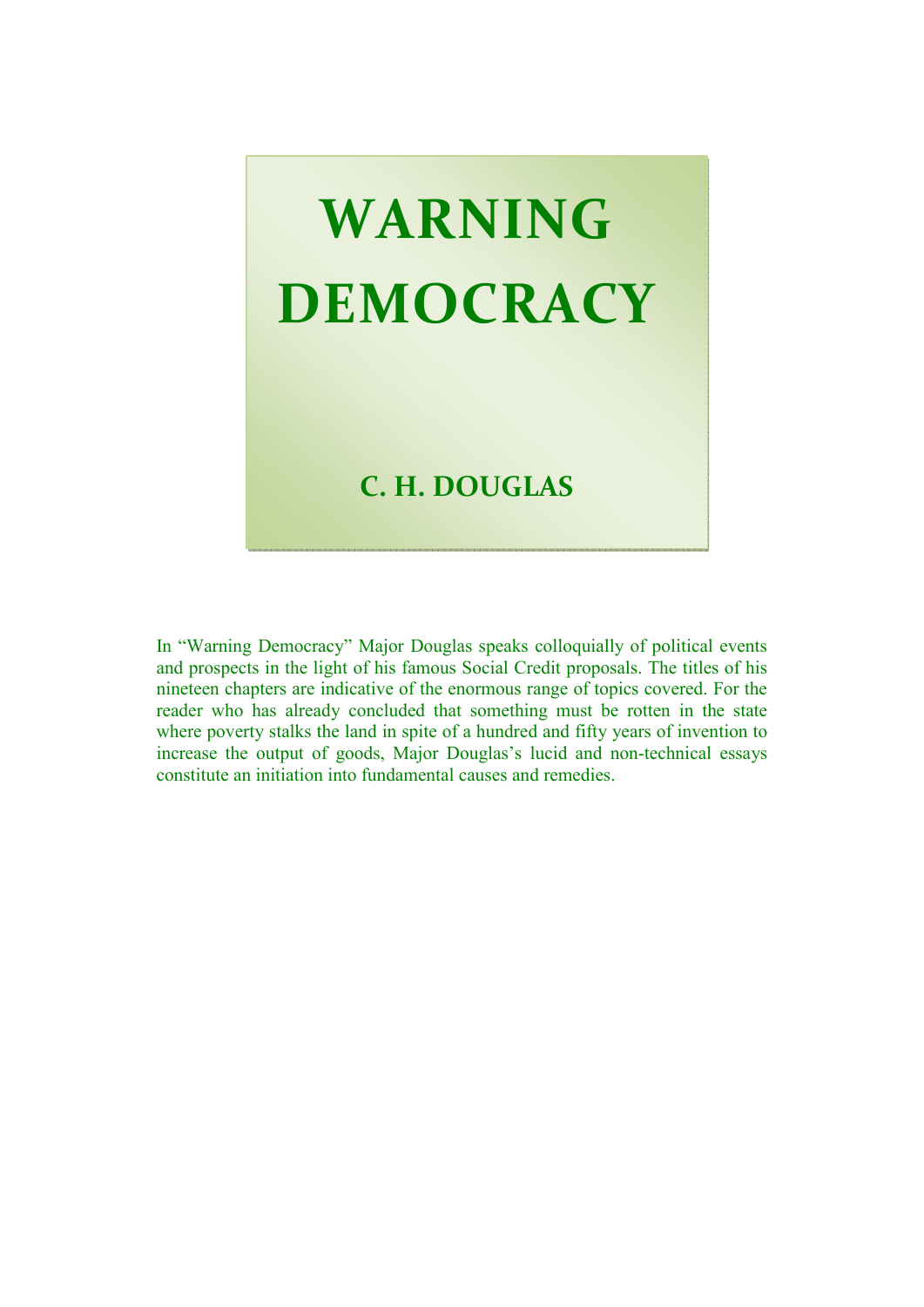#### **CONTENTS**

| <b>CHAPTER</b> |                                                         | <b>PAGE</b>    |
|----------------|---------------------------------------------------------|----------------|
|                | <b>PREFACE</b>                                          | $\overline{3}$ |
| $I_{\cdot}$    | SOME DIFFICULTIES FACING MONETARY REFORM                | $\overline{4}$ |
| II.            | ENGINEERING, MONEY AND PRICES                           | 8              |
| III.           | THE ONLY REAL SOCIALISM                                 | 11             |
| IV.            | <b>SOCIAL CREDIT PRINCIPLES</b>                         | 16             |
| V.             | THE GOLD STANDARD AND INTERNATIONAL EXCHANGE            | 18             |
| VI.            | <b>FINANCE AND BRITISH POLITICS</b>                     | 20             |
| VII.           | THE CONFLICT BETWEEN FINANCE AND SCIENTIFIC INDUSTRY    | 28             |
| VIII.          | GOVERNMENT BY MONEY, AND ITS EFFECTS                    | 32             |
| IX             | THE INESCAPABLE CONFLICT                                | 37             |
| X.             | THE CONFUSION BETWEEN MONEY AND WEALTH, AND ITS RESULTS | 42             |
| XI             | THE SOCIAL CREDIT SITUATION                             | 46             |
| XII            | "FOOLED AGAIN"                                          | 50             |
| XIII.          | THE AMERICAN SITUATION                                  | 52             |
| XIV.           | PRODUCTION AND PRICES                                   | 55             |
| XV             | <b>LEFT-WING TAXATION</b>                               | 58             |
| XVI            | THE STARTING-POINT OF MONEY                             | 60             |
| <b>XVII</b>    | "THE ABOMINATION WHICH MAKETH DESOLATE"                 | 62             |
|                | XVIII MR. H. G. WELLS AND CREDIT                        | 64             |
| XIX            | LUNACY FOR ALL                                          | 67             |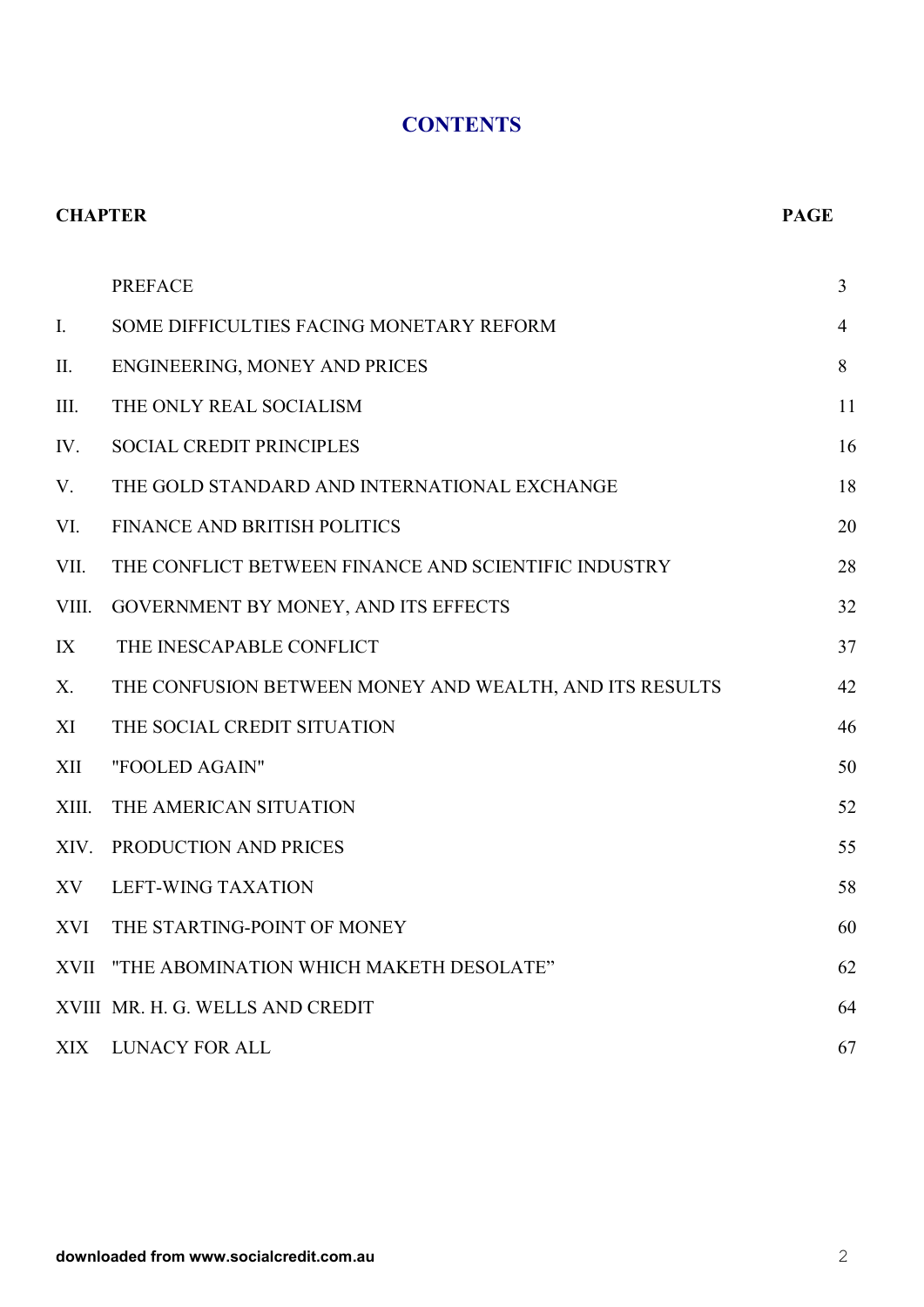#### **PREFACE**

IN reprinting a series of addresses and articles which have been delivered or have appeared between the years 1920-31, it is hoped that two objectives may be, to some extent, attained. The first of these is to put in colloquial form much of the matter of other books which it has seemed necessary to inflict upon a long-suffering public.

The second is to suggest that as the test of science is prophecy, the correspondence between the course of events as they have developed, and are developing, and the arguments embodied in these addresses, affords solid ground for optimism. Difficult as the present times may be, and worse as they may become, we know that the monetary system is the main cause of our discontents, and we are for that reason so much the nearer to a cure.

C. H. DOUGLAS

8 Fig Tree Court, Temple, E.C.4

First edition printed in Great Britain in 1935.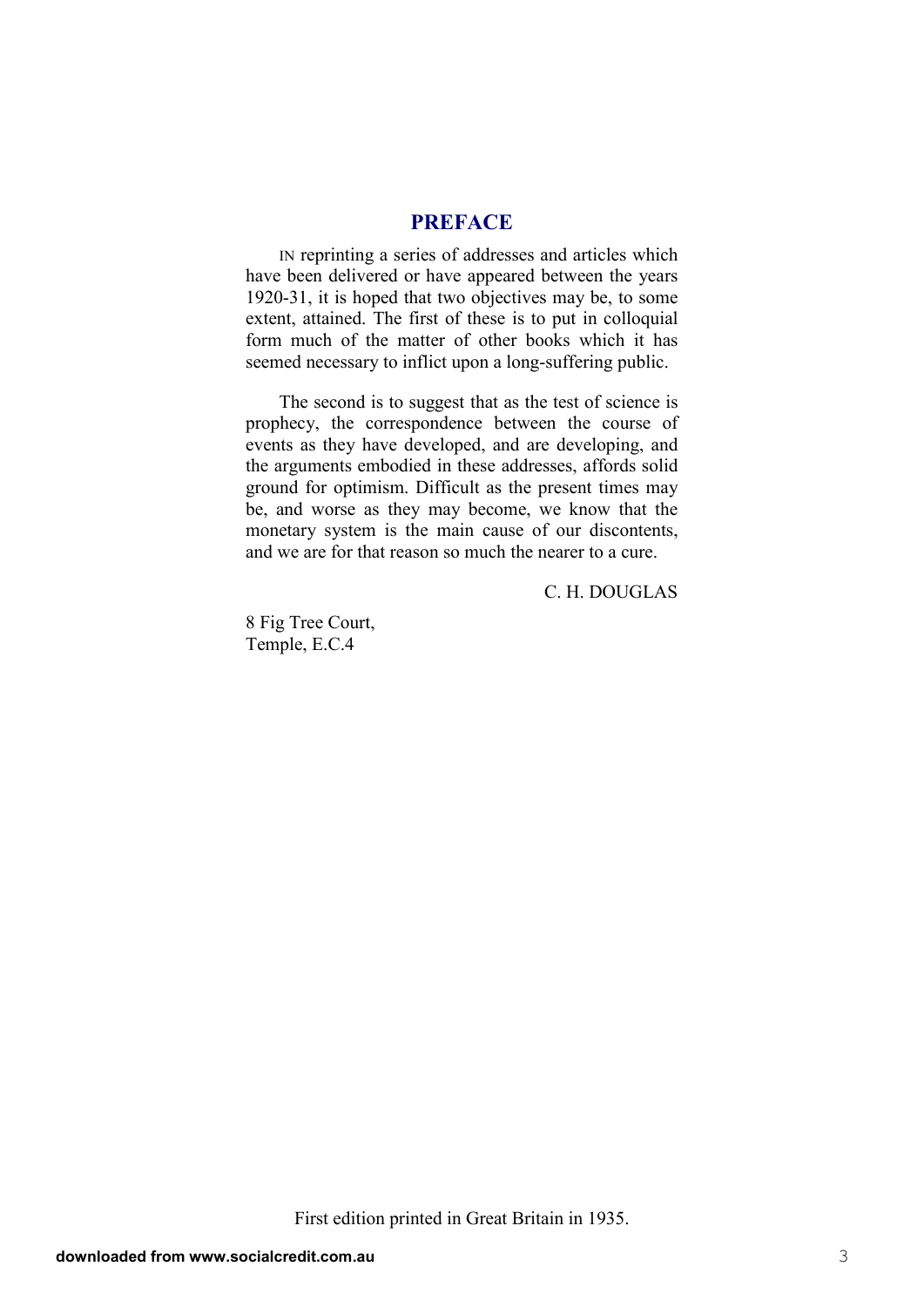# **WARNING DEMOCRACY**

**I** 

#### **SOME DIFFICULTIES FACING MONETARY REFORM**

#### **Notes for an address delivered to the Anthroposophical Society.**

It might appear at first sight that there is little or nothing in common between what is in one sense a branch of economics and a society such as yours. But such an opinion would, I think, be mistaken. Money and the money system now occupy the place of religion.

It is not my intention to inflict upon you to any considerable extent any views upon the existing financial system, or the modifications which, in my opinion, are urgently required in it, as, apart from other reasons, there is a fairly extensive literature on the subject, and it is one which lends itself better, in the first place, to assimilation through the printed word than through the medium of an address. My object, rather, is to indicate the reaction which the presentation of those ideas has evoked in various cases, and to consider, and to ask you to consider, the apparent reasons which have hindered the more rapid translation of those ideas into the stage of practical action.

In order, however, to do this it is necessary, I think, to give you some short epitome of the subject in order that you may judge for yourselves what may be the motives and psychology behind the reactions to which I have referred.

Very briefly, then, it is our contention that the industrial, international, and, to a large extent, the social difficulties with which the world is plagued at the present time do not arise either, on the one hand, from anything in the nature of physical scarcity, that is to say, lack of either raw or finished materials, goods, or services, nor, on the other hand, are they the result of the administrative relations between employers and employed, or any lack of what is commonly called goodwill in any of the parties concerned in the actual processes of industry.

Similarly, in a wider field, we say that the danger of international conflict, which is insistent and growing, also does not arise from any desire on the part of the populations of the world to fight each other. And the constant and somewhat wearisome demand for goodwill and understanding between nations belongs to the same order of sentimentality as those somewhat similar exhortations addressed to those threatened with industrial strife. We point, on the one hand, to the half-employed factories, whose one constant preoccupation is to obtain "orders"; to the farms going out of cultivation because they do not "pay"; to the shops and stores full of goods which in many cases they cannot sell, to the millions of unemployed and half employed working people asking to be allowed to make more goods, and, on the other hand, to the millions of people, frequently the same, whose one idea of the better life is that they should be able to obtain more goods, food, clothes, housing and services, which as producers they are not allowed to create. We say that it should not require intelligence above the ordinary to appreciate that there must be something which stands between the mechanism of production, with its farms, factories, tools, materials and men, on the one hand, and these millions of people whose only desire is to obtain the products which the productive organisation could give them if it were allowed. Examining the organisation by which goods pass from the producer to the consumer, we find that it is the money system, and we naturally suspect the money system as being at fault. In other words, it is not goods which are scarce, it is money, or, more accurately, purchasing power, which is scarce.

Now, if it were in the nature of things that in some way the quantity of money in the world was fixed by the laws of nature, our case would be desperate, but we find by technical investigation that it is not so fixed, that the amount of money in the world is almost entirely dependent upon the action of those institutions which we call banks, that, in fact, the banking system can, and does, control the prosperity of every country in the world, and that the banking system is a man-made system controlled by men and can be altered by men.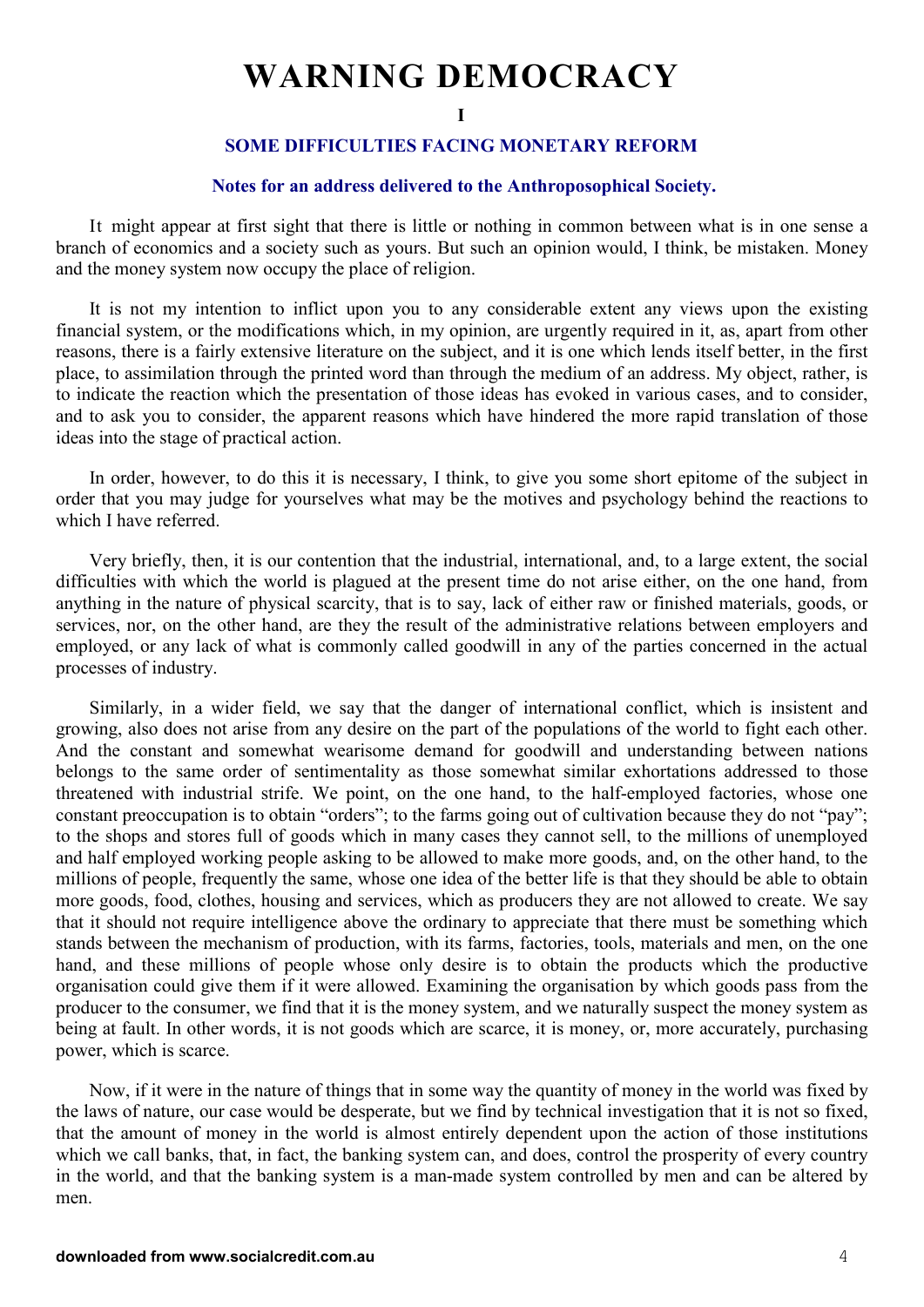The method by which this position can be rectified, and with it, at any rate in our opinion, a very large number of the troubles from which humanity at the present time suffers, is technical, and as I previously said, I do not propose to inflict it upon you. I am going to ask you tonight to accept the statement that I have just made as correct, and as being proved both mathematically and by the inductive method of comparative statistics. Taking this for granted, then, you would naturally assume that the great majority of people would regard such a matter as being not only of the greatest possible interest, but as in the nature of a very happy discovery.

It is quite possible that my own method of communicating information may be to some extent at fault, although I do not think this is the whole explanation, because it is a common experience. But, speaking generally, the information to which I have referred is not received with the enthusiasm which at first sight you would expect.

Now, one of the first conceptions which is driven home to a consistent critic of the money system is the curious and widely spread desire which seems to exist to attribute our troubles to anything *but* the money system. From one quarter you will be told that it is the incorrigible laziness of what is called "labour" which is at fault. On the other hand, the rapacious employer is the difficulty, or lack of education, or too much education, or obsolete tools, or too many tools, or the climate, or spots on the sun. On the whole, however, there is a strong tendency to suggest that it is the depravity of human nature that is at fault, and to epitomise the matter ... "If we all went to church our incomes would be larger." In a smaller number of cases, but still quite numerous, one's criticism of the existing money system, and the suggestion that it could be improved, provokes the most furious resentment, akin to the resentment roused by religious heresy in the Middle Ages.

I have never been able to explain to my own satisfaction this resentment, although no doubt it has some connection with the prevalent idea that the money system is so simple, obvious, and natural, that it is an insult to one's intelligence to assume that anything very serious could be the matter with it, which would not be patent to the man in the street. While the broad functions of the money system are simple enough, the mechanism of it is, of course, very far from simple, and so far from being "natural," it is highly artificial. Since the institution of a modified financial system of a suitable nature would rapidly increase the (what is called) material wealth of everyone without detracting from the wealth of anyone, it would be imagined that when once agreement had been obtained as to the feasibility of such a readjustment opposition would cease. But this is far from being the case. The more important the individual with whom one is dealing in these matters, and the more able such a person may be to assist in the end desired, the more likely one is to find a very definite dissent, not as to the competency of the mechanism, *but as to the desirability of the end. It is a curious feature of the average human being that he deems himself singular in the ability to make a right and proper use of wealth.* "It is a good and desirable thing for me to have ten thousand pounds a vear. I am a sober and right-minded person. But it would be absolutely disastrous for my neighbour over the way to have a comfortable income. He would not know what to do with it, and it would only hasten his career of drunkenness and depravity."

Shortly after the war I had several conversations with the late Lord Leverhulme on these matters, and he was quite clear that only the fear of poverty kept the vast majority of people at work, and he took it for granted that they ought to be kept at work. Two or three sentences after disposing of the question in the foregoing manner, he explained that he worked much harder than any of his employees. That, of course, was because he was different.

Analogous to this, and no doubt closely connected with it, is the rooted objection existing in the minds of most people that anyone but themselves should get something for nothing. I have heard innumerable cases of furious resentment against the grant of what is so improperly called "the dole" (which is, of course, a form of contributory unemployment insurance, to which the workman himself contributes) and these denunciations, proceeding from normally kind-hearted persons of both sexes, are usually accompanied by remarks on the demoralising effect of money received without working. If you enquire, as mildly as possible, of such people, if by chance they receive any dividends which enable them to exist without working, you will, of course, be very unpopular, and you will be told that that is different, and if you suggest that a generalisation of the dividend system if it could be obtained (and it can) would be desirable, you will be called "Socialistic," a Parliamentary epithet for dangerous.

#### **downloaded from www.socialcredit.com.au** 5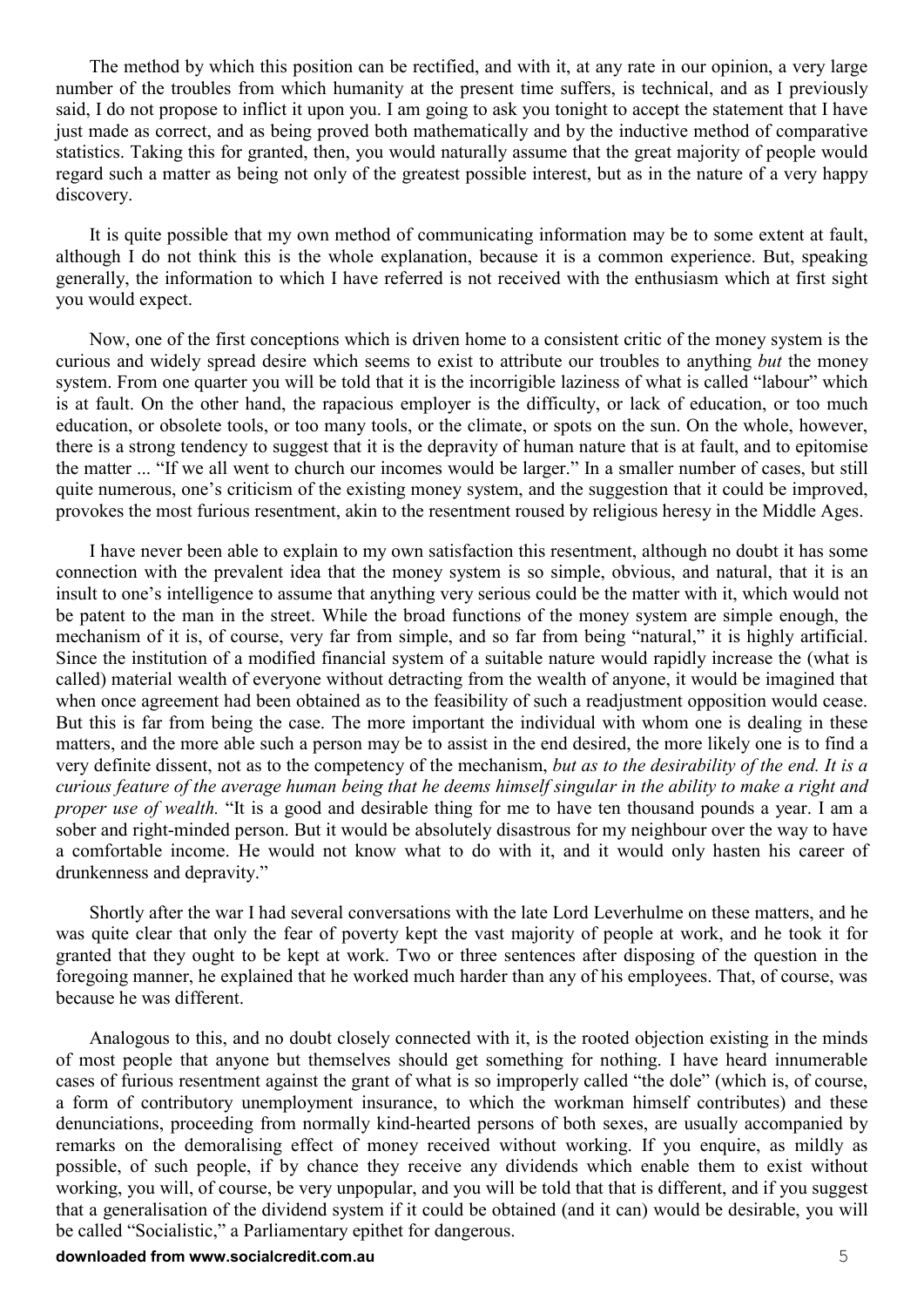An extreme variant of the same idea is that there is some virtue in poverty.

Speaking to Labour and Socialist audiences I have been struck with the hypnotism exercised by such phrases as "Public Ownership."

It never seems to penetrate the minds of the large numbers of people who clamour for Public Ownership of this, that, or the other, that they already have public ownership of such things as the Army, Navy, Post Office and many other services. I should like to see one of the public owners step upon a battleship of the Royal Navy with a view to removing his bit of property or making some use of it. The real fact is that the word "ownership" is quite meaningless when it is applied to the relations between any undertaking and a large number of what the law calls "tenants-in-common." It is quite impossible for a hundred people to own a piece of land, although there is a legal fiction to the effect that they can. Either they have to let it, and divide the rents, or each one of them can walk about on it, in which case there is no rent and nothing to divide. Even a Public Park is subject to regulations which the individuals using it are generally powerless to alter as individuals.

It is a fact inherent in the nature of the case that ownership must vest in an individual, and any attempt to get away from this law of nature results as a practical consequence in the appointment of an administrator whose power increases as the number of his appointers increases. This is, of course, the idea which is contained in the continuous extension of the voting franchise, and a very Machiavellian policy it is, resulting as it does in the intelligent voter being completely disfranchised.

Another very curious and almost universal form of resistance which is met with by the credit reformers is the general determination to believe that any proposal which offers a radical amelioration in the economic situation must be a fairy tale. Inspired by the bankers and orthodox economists, political spokesmen have been at one in asserting that there is no short cut out of our difficulties. That is what they are paid to say, and it is perhaps not surprising. But what is surprising is the unanimity with which most people accept the statement. We all know Mark Twain's story of the man who was imprisoned for twenty years and then walked out having just discovered that the door had never been locked, and some of us think it is funny. Personally I do not think it funny. I consider it a somewhat boring statement of fact. The world at large is in prison, and shows many symptoms of dying in prison, and there is nothing whatever to prevent it from walking out.

No doubt some of you may remember a book by Mr. Tawney, a well-known Socialist, and Fellow of an Oxford College, called *The Sickness of an Acquisitive Society.* I must confess that I never read the book itself, although I read several reviews of it, but I never saw the title without wanting to write another book under some title such as "The sickness of people who write about the sickness of an Acquisitive Society." It has always been quite incomprehensible to me why people should be expected, when they don't want to, to work unless they get something for working. Please do not misunderstand me. There is a very great satisfaction to be derived from creative work, quite irrespective of the result. But that is not the primary objective of work, used in the ordinary sense of the word. That primary objective is to obtain something which had not existed before the work was done, and the fundamental defect of the existing financial system is that it does not give people enough return for the work that they do, or conversely, they do not get in confident security a standard of life such as they have a right to expect without devoting far too much time and energy to its acquisition. It is my own personal opinion that the undue acquisitiveness of a small section of society very largely arises out of fear, and that by far the best way to reduce it to its normal proportion would be to remove the fear and insecurity in the existing state of affairs by making plain what is undoubtedly the truth, that the modern production system can meet every possible need of society without any stress or strain, if only it is freed from the fetters imposed upon it by the existing financial system.

I do not claim in the foregoing remarks to have more than sketched the outlines of the curious perversity which seems to exist in regard to our social troubles, but I hope that I have given you sufficient indication that the nature of that "change of heart," of which we hear so much, is not so simple as many people would have us believe. Those very persons who are loudest in their demand for a human spirit in industry are very often the most determined that the results which they pretend to desire shall not be attained by methods which would remove the necessity for the philanthropist. There is a great deal of truth in the saying that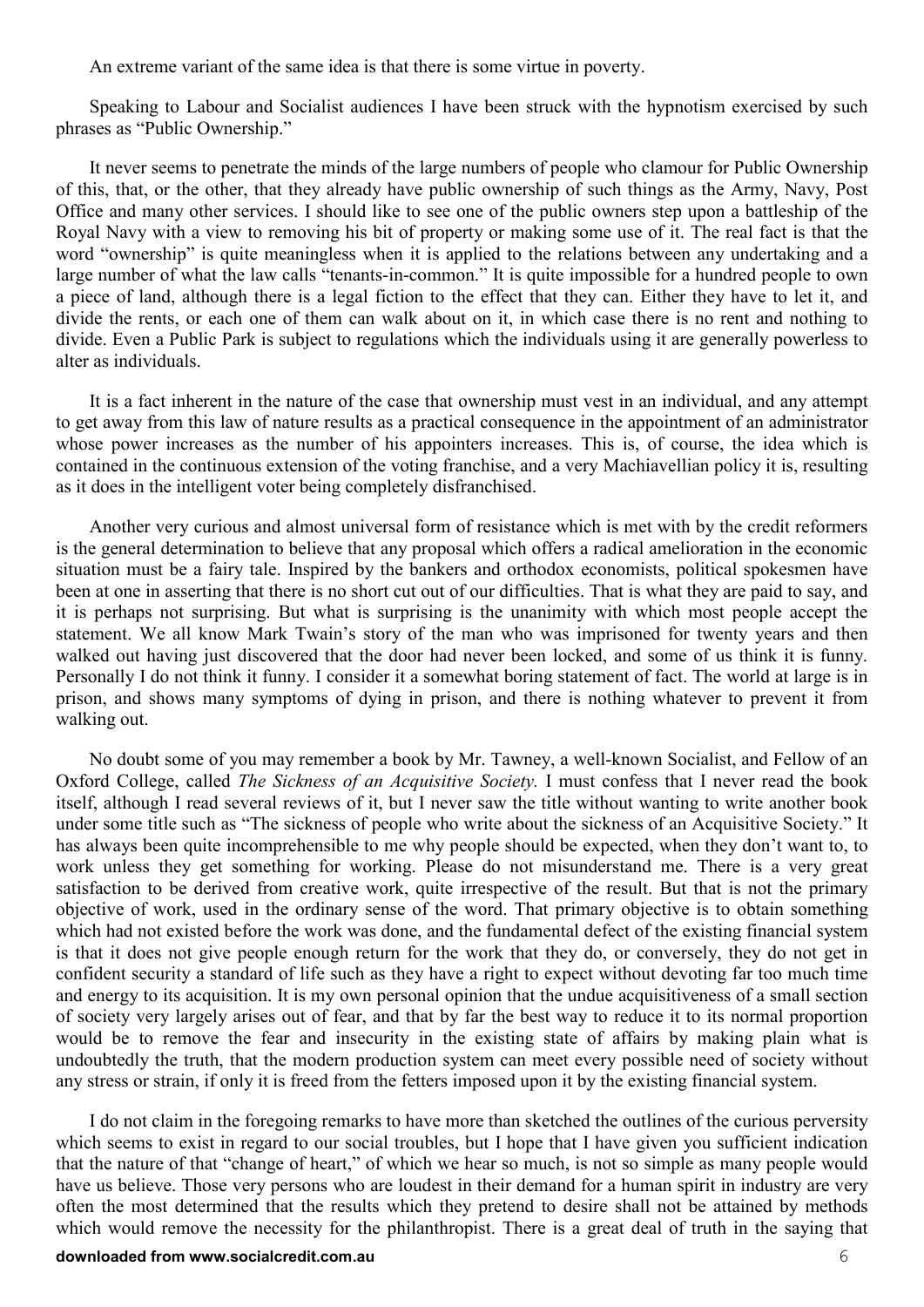"People will do anything for the poor, except make them rich." It is my own opinion that until it is clearly recognised that the only sane objective of an industrial and productive system is to deliver goods as, when, and where desired with the minimum of trouble to anyone, and that the moment you begin to mix this clearcut objective up with moral considerations, so called, including a strong dash of Mosaic law, you produce, maintain, and increase friction, inefficiency, and mental and physical distress, and that if you persist, as we are persisting, in this confusion of objective, you will eventually arrive at a situation involving the serious elements of breakdown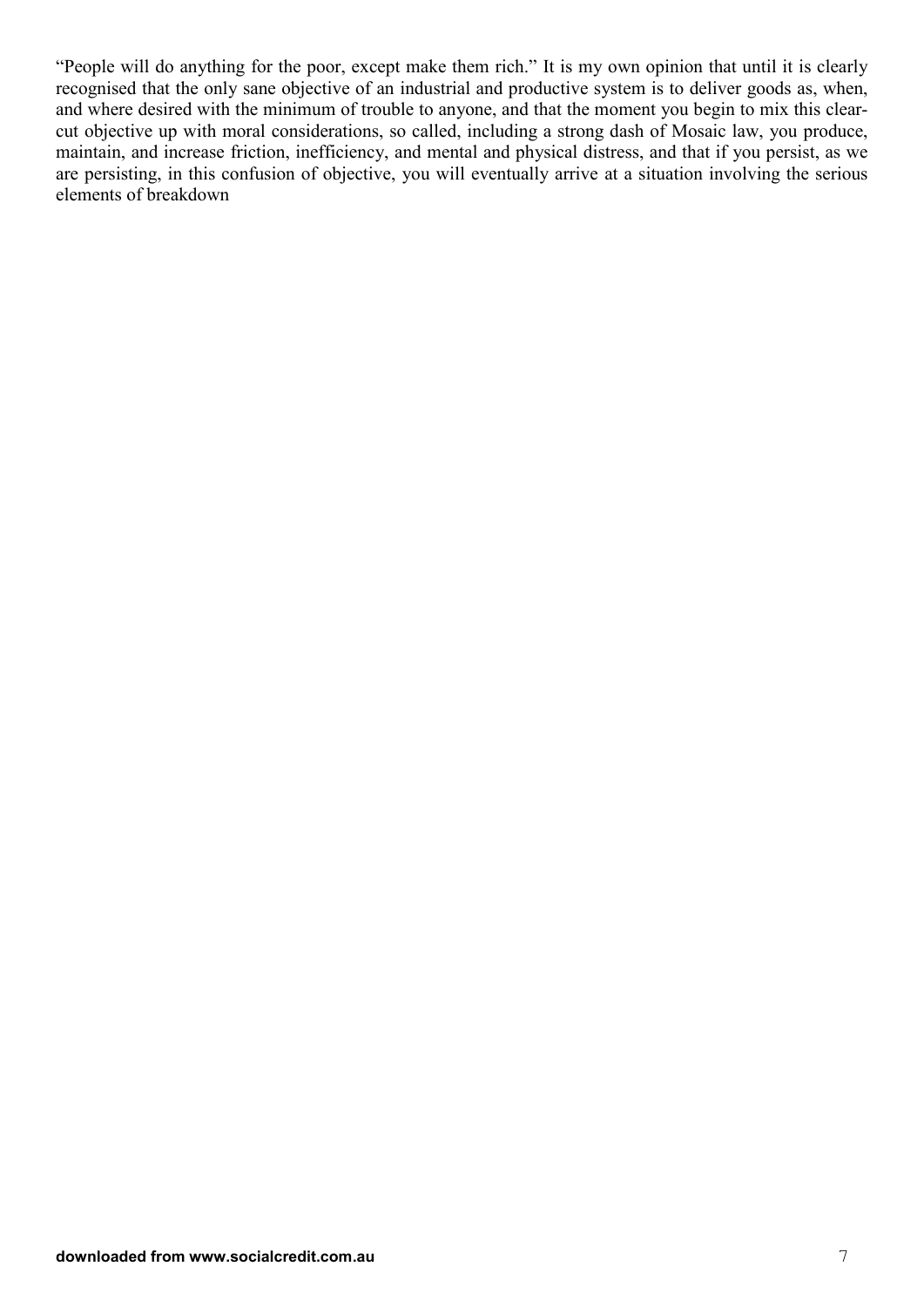#### **ENGINEERING, MONEY AND PRICES**

#### **Extracts from a paper read at the Institution of Mechanical Engineers on April 22nd, 1927**

THE subject cannot be covered in the space of the time available this evening with any approach to thoroughness, and I should like therefore, to begin by an apology and a warning. The apology refers to the necessarily wide, and therefore somewhat thin, treatment of the subject, and the warning is in regard to the danger of detaching any one aspect of the subject from the others. I propose to deal briefly with three points, each of which may serve as points of departure for further discussion.

- 1. The application of the word "engineering" to this subject.
- 2. The general nature of money.
- 3. An outline of the nature of prices.

#### *I. Engineering*

In regard to the first, the charter of the Institute of Civil Engineers defines engineering as "the application of the forces of nature to the uses of man." It is quite probable that what are commonly known as physical forces were in the mind of Telford when he framed this admirable definition, but I suppose that, on consideration, there is no one here tonight who would not recognise that such a restriction is unwarranted. It is not sensible to detach an engineering project from the purpose to be attained by it. The force of gravity is not half such a serious obstacle to the development of, let us say, the Severn Barrage scheme, as a lack of finance, and a strike on the railway system of England is much more effective in paralysing transportation than an inferior valve gear. We are constantly being told of the necessity of goodwill and tact in industry. While these are obviously desirable, it seems to me that arrangements which require so much tact and goodwill are suspect, just as would be a machine which required too much oil, and that it is our business to look into those arrangements, even if it were only to enable us to conform to them intelligently.

A curious point in connection with this matter is that the truth of what I have just been saying is fully recognised within the limitations imposed by the factory walls. No one would contend that it is outside the province of the Works Manager to make such arrangements as would tend to keep his men at work, but it is well enough understood both by the Works Manager and by the Trades Union agitator that the one difficulty which never remains composed for any length of time is the wages difficulty. On the other hand, during the past few years, we have witnessed the reconstruction of many of the largest engineering concerns in this country—a reconstruction the necessity for which has almost uniformly been attributed to bad management, but which can, in fact, simply be attributed to the *inability to sell at prices which the market can afford to pay*. That situation was the direct result of the policy of the Bank of England acting within the existing financial system, and management had very little to do with it.

These reasons alone would be sufficient to justify the inclusion of the financial system as an integral part of the production and distribution system. There are, however, many more reasons. The influence of finance upon design is predominant. The horse-power tax on motor cars has a great deal to do with the position, or lack of position, of the British car in the world's markets. Those familiar with design during the war, which is realistic, will remember how questions of performance, ease of production and so forth, outweighed questions of money. Peace is not realistic at the present time, and financial questions are apt to outweigh all others. It is often said that we British allow other nations to develop everything that we invent. The reason is simple, and is financial.

#### *II*. *The General Nature of Money*

**downloaded from www.socialcredit.com.au** 8 The best definition of money with which I am acquainted is that of Professor Walker, which is that "money is any medium which has reached such a degree of acceptability that, no matter what it is made of, and no matter why people want it, no one will refuse it in exchange for his product." You will see that this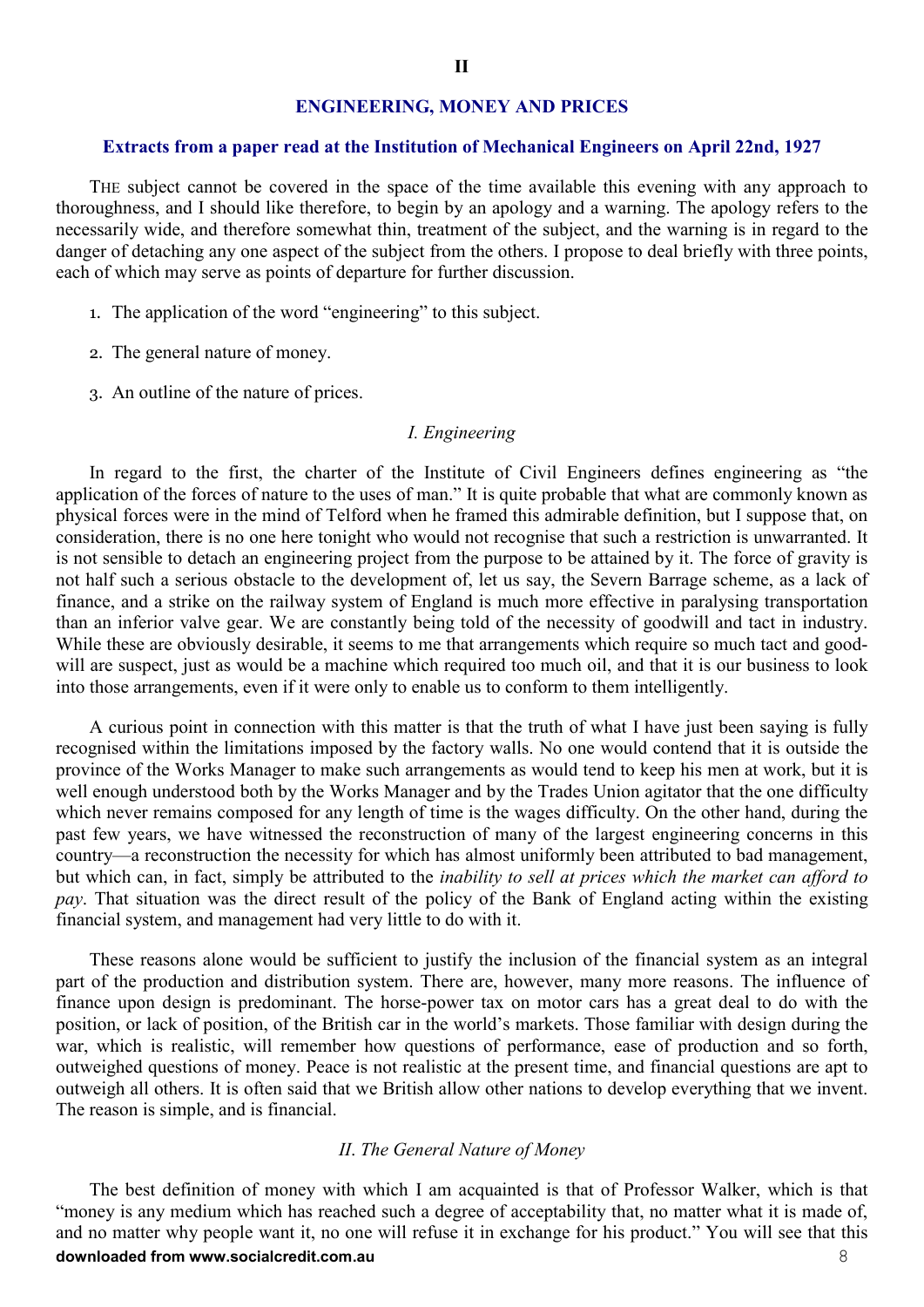definition rules out any physical properties in respect of money. The properties that are left, therefore, are not physical. They can be summed up in the word "credit," which is, of course, derived from "credere," to believe. The essential quality of money, therefore, is that a man shall believe that he can get what he wants by the aid of it. This is absolutely the only quality that it is required to possess, although, of course, certain minor attributes, such as convenience, have a bearing on the decision as to what particular description of money, if it fulfils the major requirements, is likely to come into the most general use. The cheque, no doubt, owes its popularity to this latter attribute.

Looked at from this point of view, money is simply a ticket. A railway ticket is, in the truest sense, a limited form of money and differs only from any other sort of money in that the owner of it only believes, and is only justified in believing, that he will receive in return for it a particular form of service, i.e., transportation.

Now, if the whole of the population of Great Britain were to besiege the gates of the great London termini, under the urge of some necessity, such as, let us say, the invasion of London, to remove themselves to Scotland, and were to be told that there were plenty of trains, plenty of tractive power, and that, in fact, the whole of the railway system was physically capable of meeting their necessity, but that unfortunately only 15 percent of the tickets necessary to entitle them to seats were available and that the Traffic Department, as a matter of policy, did not propose to print any more, it would probably be agreed that the Traffic Department would hear something to its disadvantage.

The extraordinary feature of the present day is that, when people are told that the workshops of this country are clamouring for orders, that the shops and department stores are full of goods, that a large proportion of the population is, at one and the same time, asking to be allowed to make more goods and services, while complaining that it cannot get more than a bare minimum of those goods and services that are available, because it has not got the tickets to hand over in exchange for them, the situation is regarded as being in the nature of an act of God, and impressive gentlemen deliver homilies to us on the inexorable nature of economic law. In other words, the statement that a thing cannot be done because there is no money with which to do it is accepted as a good and final reply to a demand for action.

#### *III. An outline of the nature of prices*

Some examination into the mechanism, therefore, by which these tickets that we refer to as money are issued, and the conditions governing the control of their issue, is an important part of this subject. In the first place, we have a number of tickets described as "legal tender," which are comprised under the description of Bank of England notes, Treasury notes, gold, silver, and copper coin. In round numbers, in this country these amount to about 380 millions, and bear about the same relation to the total volume of tickets as do teetotallers in America to Prohibition. In figures, it is about 10 percent. The other 90 percent of the ticket system with which we are dealing is represented by bankers' credit, that is to say, by payment by cheque. Now, every effort is made to convey the impression that a cheque upon a bank is an order to the bank to pay out money which was paid in, either by the drawer or by someone else. This idea is, of course, fostered by the fact that, so far as *personal* banking accounts are concerned (as distinct from commercial banking accounts) it is roughly a true statement, but it must be remembered that very few personal banking accounts bear any considerable ratio to the so-called wealth of the persons to whom they refer. Very few people keep large personal bank balances. Nevertheless, no transaction as between a buyer and a seller can take place without the use of money in some form or another. To see where this money comes from, it is necessary to examine the technique of Bank Loans.

The railway ticket, described above as a limited form of money, has, however, in addition to being only a demand for transportation, a rigid relation to a certain kind of transportation: that is to say, one first-class ticket will obtain one first-class seat, other things being equal, but £1 sterling in 1914 would obtain probably more than twice as much of the average articles that you use as the same £ 1 sterling in 1927. To begin with, you buy in 1927 to the extent of at least 20 percent of your income something that you do not want, that is to say, taxes. It has, therefore, to be recognised as fundamental that the amount of money available at any one time only derives importance in relation to the price of goods. In other words, a money system derives its features not either from money alone or prices alone, but from the ratio between the two of them. If this ratio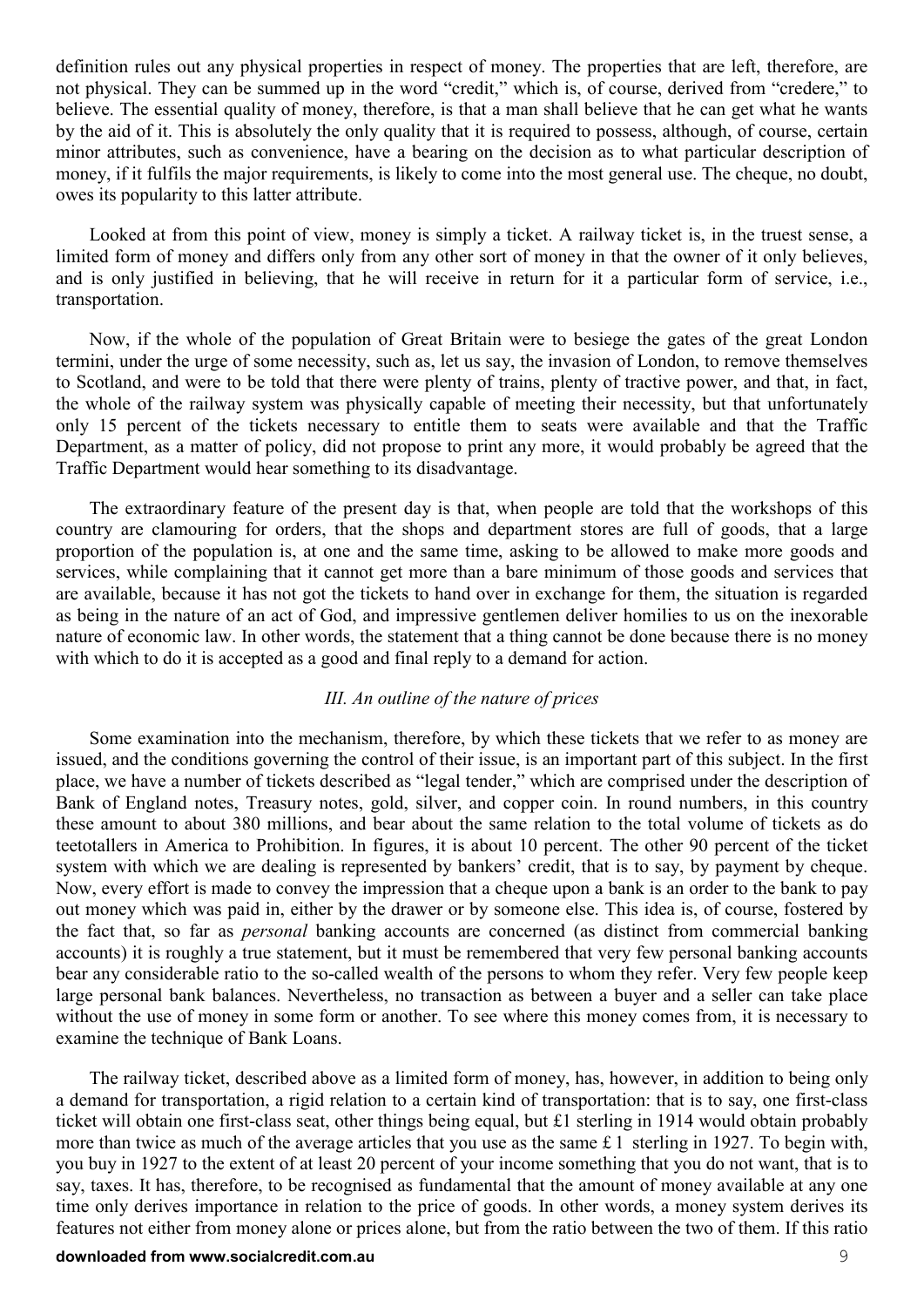of money to goods is such that there is more money than goods, goods will be important and money will be unimportant. If the ratio is such that there are always more goods than money, money will be important and goods will be unimportant. The plain issue before the world at the present time is which is more important, money or goods? The facts of the situation are that there are clearly more goods than there is money with which to buy. The reason for this situation is complex, but one of the fundamentals, without attention to which the situation cannot be rectified, is as follows. When a manufacturing concern pays out wages and salaries, its costing department enters this payment in the costs of production. Let us imagine that these wages and salaries are always paid in Treasury Notes. These Treasury Notes go back to their source after a very short time, through the agency of prices paid to retail distributors, and are paid out again. *Each time* that they are paid out, they pass through the cost accounts and, consequently, *each time* appear as a component of prices. There is nothing in this circulation of the Treasury Notes which increases the amount of money in the world, but each cycle represents the creation of a batch of *prices.* To put the matter shortly, *when you make goods you make prices* but you do *not* make money. As a result of this divergence, total prices produced over a given period of time are greatly in excess of total money distributed over the same period of time. In consequence, the ratio of money to prices is considerably less than unity, and there is a constant struggle on the part of the industrial system to obtain purchasing power, either from export markets (which struggle is the prime incentive to war) or by the manufacture of so-called capital goods, the money distributed in respect of which temporarily assists in the payment for consumable goods.

The problem set for, I believe, the engineer to solve, therefore, may be stated thus. He has to obtain a clear statement as to what the production system is aiming at. Such a statement is certainly not available at the moment. If the aim is maximum production, he must stipulate for the provision of buying power to take away the production as fast as it is turned out. If it is a given standard of living with a consequent steady increase in leisure, he must specify for the provision of buying power which is not derived from employment, because such an objective postulates a constant decrease in the amount of labour required in the industry. What he cannot be expected to do, in my opinion, is to combine the *fundamentally incompatible objectives of labour-saving and the provision of unlimited employment.*

Having attained an objective, he ought to be in a position to state the conditions under which he can achieve it. These conditions, on the one hand, have to do with the physical capacity for output of his plant, but they have equally to do with the number of demand tickets, or money, which his output brings, or ought to bring, into existence. If this latter aspect is not satisfactorily adjusted, his programme of production must inevitably break down.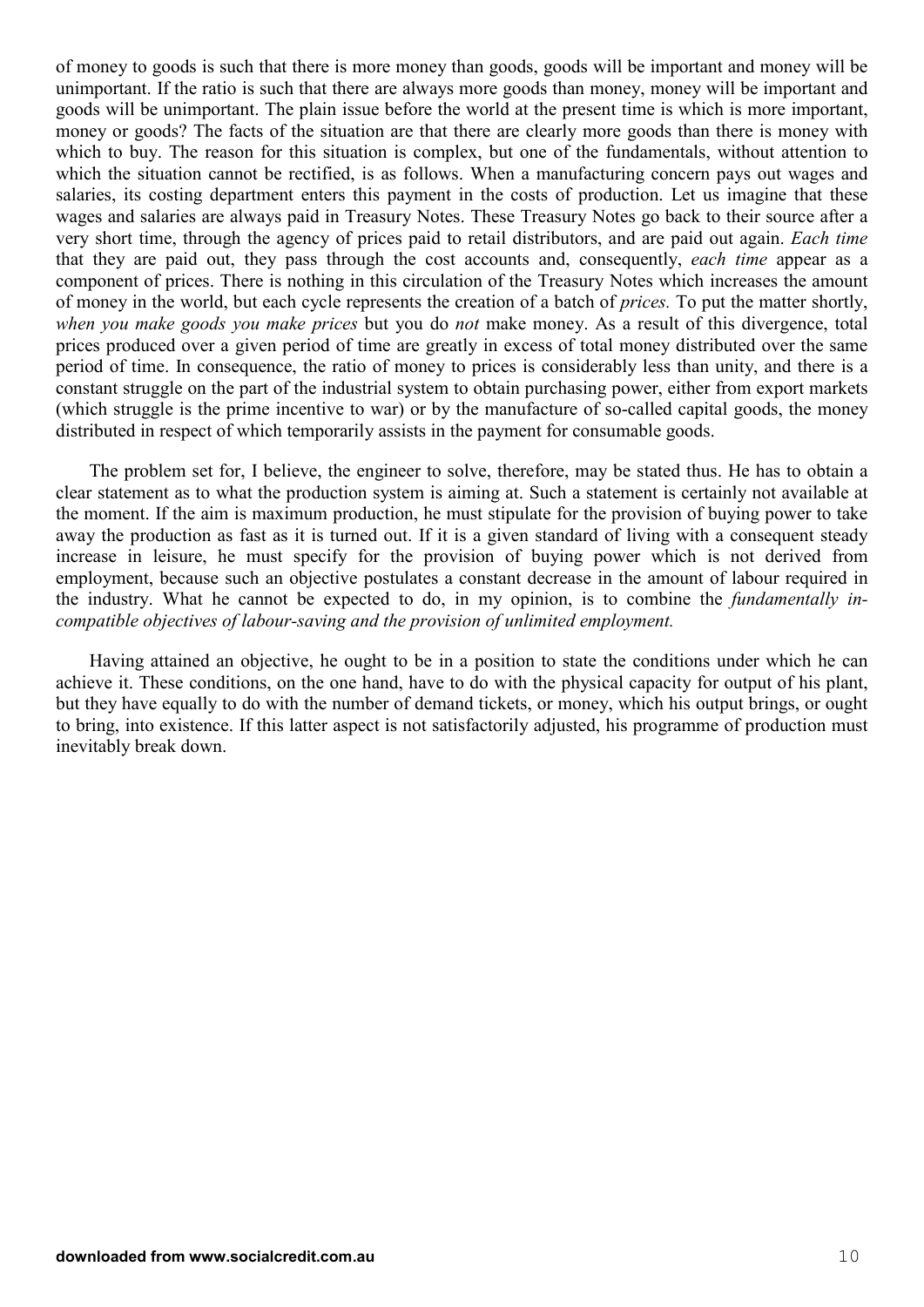#### **THE ONLY REAL SOCIALISM**

#### **Address to the London Socialist Forum at Caxton Hall, October 22nd, 1930**

"SOCIALISM" is a word which is commonly used in these days, and, like many other things, is more freely talked about than it is understood, even by those who call themselves Socialists. Before proceeding to a slight sketch of my own views on the general situation and such suggestions as I can make for its improvement, I think it would be well worth your attention to consider the various meanings that can be attached to the word "Socialism."

I suppose that its literal meaning is "that which appertains to society." It is quite obvious that this meaning is so wide that it embraces every human activity. But the professed Socialist would probably not accept so wide a definition and would, at any rate until a few years ago, probably have defined "Socialism" as a system of society in which the State was supreme and all individuals were equal, but subject to a common will expressed by the State. Without in any way presuming to criticise the many high-minded leaders which the Socialist movement has evolved, I think it will be admitted first of all that in using the word "society" they had a strong tendency to regard the human individual as being for all ordinary purposes that fiction of imagination called the "economic man," and, secondly, that in the nature of things, being unfamiliar with the technique with which the economic world is, as a matter of fact, carried on, they made the grave and even fatal error of confusing economic *policy* with economic *administration,* and they assumed, therefore, that some process of democratisation of administration would result in removing the many inequalities and injustices which they very properly resented.

Now, curiously enough, the mechanism which was logically enough evolved from these incorrect premises was exactly the mechanism most calculated to produce an accentuation of the discontents it was intended to remove, and was, in fact, closely allied to the form of mechanism which the alleged arch-enemy of Socialism, Capitalism, is evolving, or has, in fact, evolved, for the express purpose of still further fettering the individual in the toils of the economic system. With the exception of the fact that a higher standard of technical ability has been applied to their organisation, the large Government Departments, such as the Post Office, the grouped railway companies, or the huge industrial organisations such as, for instance, Imperial Chemical Industries, are indistinguishable from the ideals of State Socialism, at any rate, in its more finished stage, and it is significant that Fascism in Italy, which was the capitalists' reply to Communism, is practically indistinguishable to the unprejudiced observer from the so-called Bolshevism of Russia, which is at present our only avowedly socialistic commonwealth.

It is, therefore, I think, important to endeavour to isolate the nature of the genuine urge at the root of the Socialist movement, in order to find, if possible, a mechanism which is compatible with its attainment.

This is not by any means so easy a matter as it might seem, partly because men and women have an unfortunate habit of clamouring for things by names that they do not understand. We have, of course, the simplest possible instance of this at the present time when millions of unfortunate people are asking for employment. Anyone who will devote a minute's serious reflection to the matter will realise that the greater proportion of these unemployed millions could employ their own time to their own satisfaction if they were supplied with the means, or to put it shortly, the money with which to buy food, clothes, housing, and the available luxuries of civilisation. People clamour for equality, although not so much as they used to do, whereas the very last thing the average individual really desires is equality. He is convinced, and in my opinion, properly convinced, that he is quite different to everyone else, and the modern demand to realise one's real personality is far nearer the truth than the clamour for equality of the beginning of the last century.

Many people complain bitterly of the injustice of the world. I am afraid that the last dispensation which we should any of us ask for, if we really understood what it meant, would be justice, and for my own part I am inclined to think that a large proportion of the misery of the world is due to the arrogant claim of society to dispense something which it calls "justice." One of the most illuminating lines ever penned, by that extraordinary genius, the poet Blake, was that "one law for the lion and the lamb is oppression."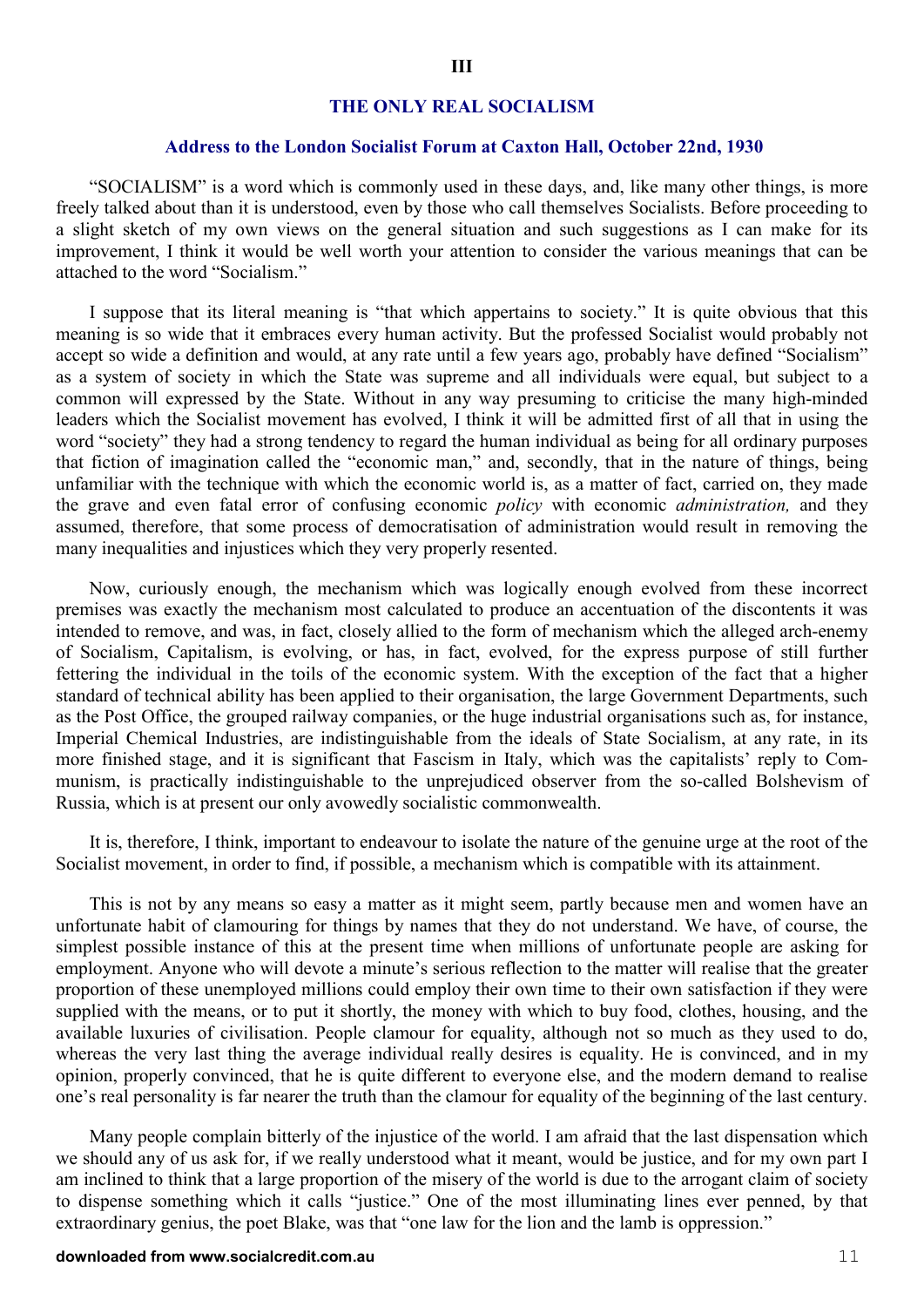Now if you have followed me so far you will, I think, on consideration, agree with me that the last thing that anyone really desires is the imposition upon us either by the State, big business, religion, or any other of the agencies which have been active in the matter, of a rigid, uniform ideal. The only thing that we agree in wanting is that we want what we want, when we want it, and not because our next door neighbour wants it at the same or some other time. So that, so far from the realisation of some machine-made Utopia which would embrace us all, I think what we all as individuals desire is a state of affairs which would enable us to use the benefits conferred upon us by science and education for the furtherance of our own individual ideals and desires, which must be just as different, in the nature of things, as our personalities are different, and must become increasingly different as our personalities become further individualised.

The Social Credit proposals at any rate start from this point of view, and in one sense they may be considered as a complete inversion of either State Socialism, Fascism, or Sovietism. So far from desiring to impose some abstract ideal called the "common will" upon the individual, their proposals have for their objective the employment of the common heritage (a phrase which I will define shortly) for the furtherance of the individual objective, whatever that may be, and without defining it.

In order to make this a little clearer I shall be obliged to devote a few moments to a consideration, first of the nature of property and secondly of the nature of what is called "Credit."

In what sense can a man own a factory? It is quite obvious that he cannot himself either operate it, eat it, live in it, or dress in it in any comprehensive sense. Under existing circumstances he can administer it, but administration is clearly not the monopoly of ownership, since probably more than 99 percent of the factories, farms, and other property in the world are administered by persons who do not own them. Not to take up too much of your time, the ownership of a factory may be said to consist in taking the profits, if any, of it, in the power of appointment of its administration, and in the power of divesting oneself of the ownership by sale or otherwise. Now a little consideration will, I am sure, convince you that the majority of people only desire ownership of any such thing as a factory for one reason, and that is the profits which may be obtained from it. These profits take the form of money, and money is the financial embodiment of something which we call "Credit." What is this "Credit" about which we hear so much?

In the first place it is necessary carefully to distinguish between real credit and financial credit. Real credit is a well-founded, that is to say, correct belief or estimate of the capacity of a person or community to materialise its desires. It is, as one might say, a blue-print of a state of affairs which the community can achieve, but has not yet achieved. It is the same thing as that sort of faith which was defined as "the substance of things hoped for, the evidence of things not seen," and fundamentally it takes its rise out of that marvellous faculty of human nature which consists of first imagining a state of affairs and then successfully reproducing the thing imagined in the everyday world. That is real credit. Note that it is *not* belief *only*, it is well-founded belief. Financial credit is a sort of reflection of this real credit in figures, and might be defined as a correct estimate of a person's or a community's ability to deliver money. Money is an effective demand for goods and services, and most of us believe, and probably correctly believe, that we cannot further our desires without command over a certain amount of money. *The Social Credit proposals therefore may be stated somewhat in this manner. They are not concerned with either the nature or the result of an individual's ideals; their objective is to help man to achieve them.* As a matter of observation it is clear that on the material plane the possession of money is, as the world is constituted, an essential to the realisation of almost any objective. The problem therefore is to provide the greatest number of people with the greatest amount of money that they can use effectively, bearing in mind the limitations inherent in the nature of ownership and at the same time to make sure that in doing so we do not destroy the properties which at present seem to inhere in money.

Before passing on to a short outline of the mechanism of these proposals I should like to touch upon some of the objections which are raised against them. One of the first and most widespread objections met with is fundamental, and probably the most powerful obstacle to their realisation, and might be perhaps called the "Puritan Ideal." That "it is not good for people to have what they want, that human nature is essentially bad, and that life should consist to a very large extent in running to see what Johnnie is doing, and telling him he mustn't." It is quite evident that if this position be taken up no progress along these lines is possible, and it is obviously not a matter for argument but is purely one of belief. I would, however, repeat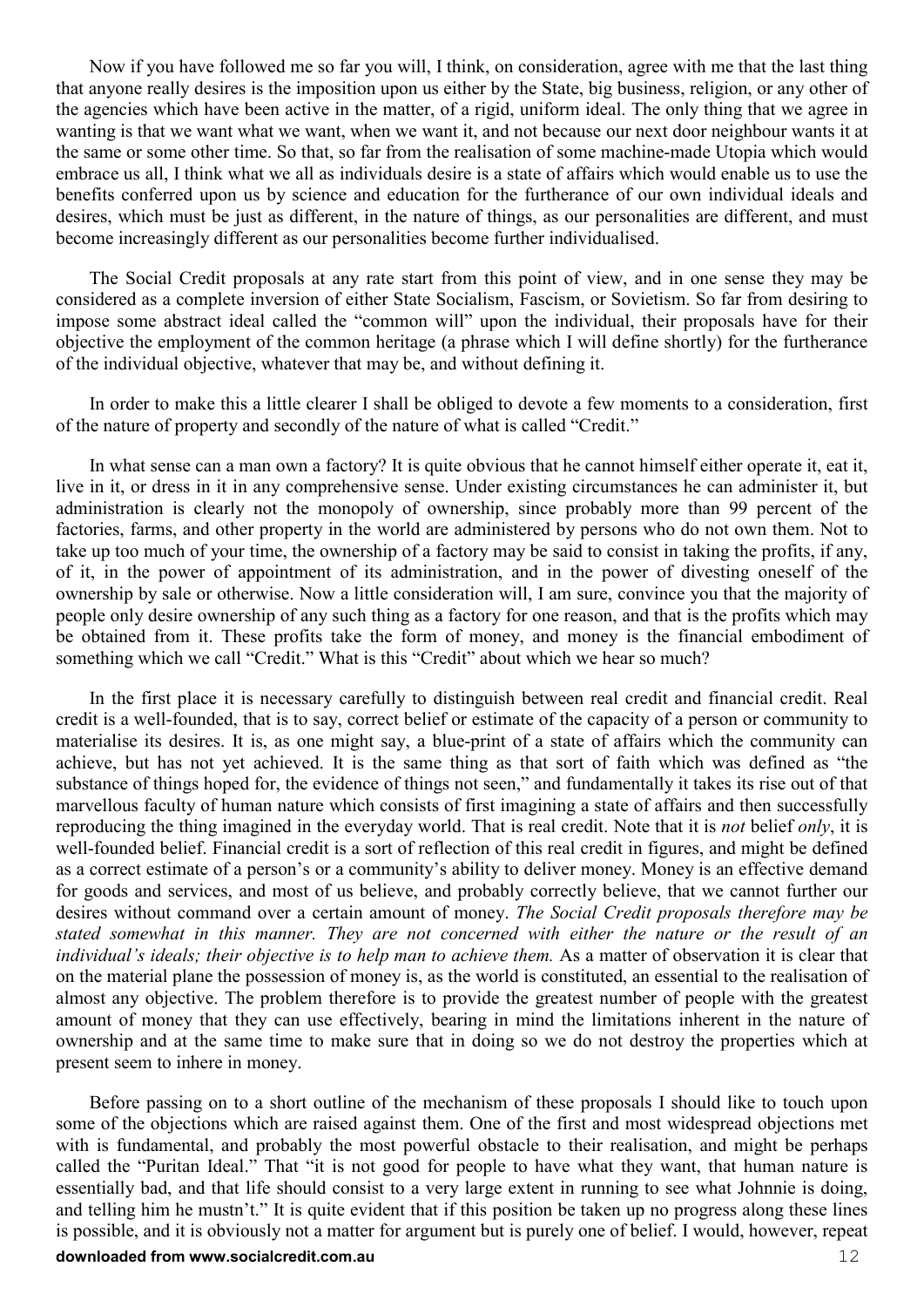that in a more or less veiled form, it is very prevalent and will have to be faced in the open sooner or later. A second objection, perhaps worthy of a little more respect, is that human nature will not be permanently satisfied by what is called "material progress." This is quite probably true, but as an objection to Social Credit it is, I think, irrelevant. If, as is quite probable, the result of an initial extravagance is a reversion to a very much simpler type of life than we have at the present time, so much the better. Such a state of affairs would be far more stable if it came as the result of experience than as the result of an imposed ideal. A third objection, perhaps almost universal, is that Social Credit, by relieving everyone of the fear of poverty, would remove the chief stimulus to what is called "work," with the result that civilisation would fall to pieces.

Now superficially this is an important objection, and not lightly to be disregarded. If the existing state of affairs provided evidence that the fear of poverty was a successful stimulus, was a successful motive power for society, it might perhaps—I do not say that it would— be justified on pragmatic grounds; but it must be quite obvious to anyone who is familiar with the facts of industry that the fear of poverty is the worst possible incentive to successful industry. I have no hesitation whatever in saying that the most important work, the hardest work, and the most work per man in the world is done by men who have no fear whatever of poverty and no human likelihood of ever being poor. Conversely, these sections of society which are constantly faced with the fear of poverty tend automatically to become incapable of anything but the lowest grade of work, and ultimately do even this work less efficiently than better-paid and socially better-placed individuals. Whatever function it may have fulfilled in the past, it is my personal opinion that fear of any kind is the most destructive and generally undesirable motive which can be imported into any human action, and that no greater service can be made to mankind than its elimination. There is, however, an additional factor to be considered in regard to the objection that the work of the world would not be done except under the stimulus of poverty and that is that we are rapidly passing from the human labour stage of progress into the machinery stage of progress, and that if the enormous amount of unnecessary work which is stimulated by the existing financial system were eliminated, notably, of course, the completely non-productive labour of what is called " business " as opposed to production and distribution, the work of the world could be done with a surprisingly small percentage of the labour available, a state of affairs which might be visualised perhaps by imagining the human being to pass four years in a school, three years in a university, and three or four years in an industrial organisation, passing, perhaps, at the age of twenty-four or twenty-five into what we might call the "reserve."

Having the preceding considerations in mind, we are in a better position to examine the reasons why the economic and financial system does not at present fulfil them and what changes would be necessary in order that it should do so.

Let us first be clear that the defect does not lie in any failure of the production system. The rate of production of a given article per human unit of labour has enormously increased and is continually increasing over that which was competent to give a reasonable standard of living four or five hundred years ago. For instance, in 1928 the rate of production of pig iron was three times as great per man employed as it was in 1914. A workman using automatic machines can make 4,000 glass bottles as quickly as he could have made 100 by hand twenty-five years ago. Taking 1914 as 100, in 1919 the index of factory output was 147 and the index of factory employment was 129. By 1927 output had risen to 170 and employment had sunk to 115. In 1928 American farmers were using 45,000 harvesting and threshing machines and with them had displaced 130,000 farm hands. Motor car output per man has increased during the same period by 210 per cent.

Similarly it would be absurd to contend that human necessities, much less human desires, are fully met. The existence of a poverty problem face to face with an unemployment problem and side by side with a marvellously effective production system ought to direct our attention unfailingly to the fact that it is something that stands in between consumption and production which is the cause of our difficulties. There is only one thing which stands between production and the desire to consume and that is the ability to pay, in other words, money, and thus it is to the money system we must look for the source of our troubles.

**downloaded from www.socialcredit.com.au** 13 Now the simplest method of obtaining a physical conception of the situation is to regard the money system and the price system as a double-entry system of book-keeping. Every article which is produced has a price attached to it, and somewhere on the opposite side of the account there should be a sum of money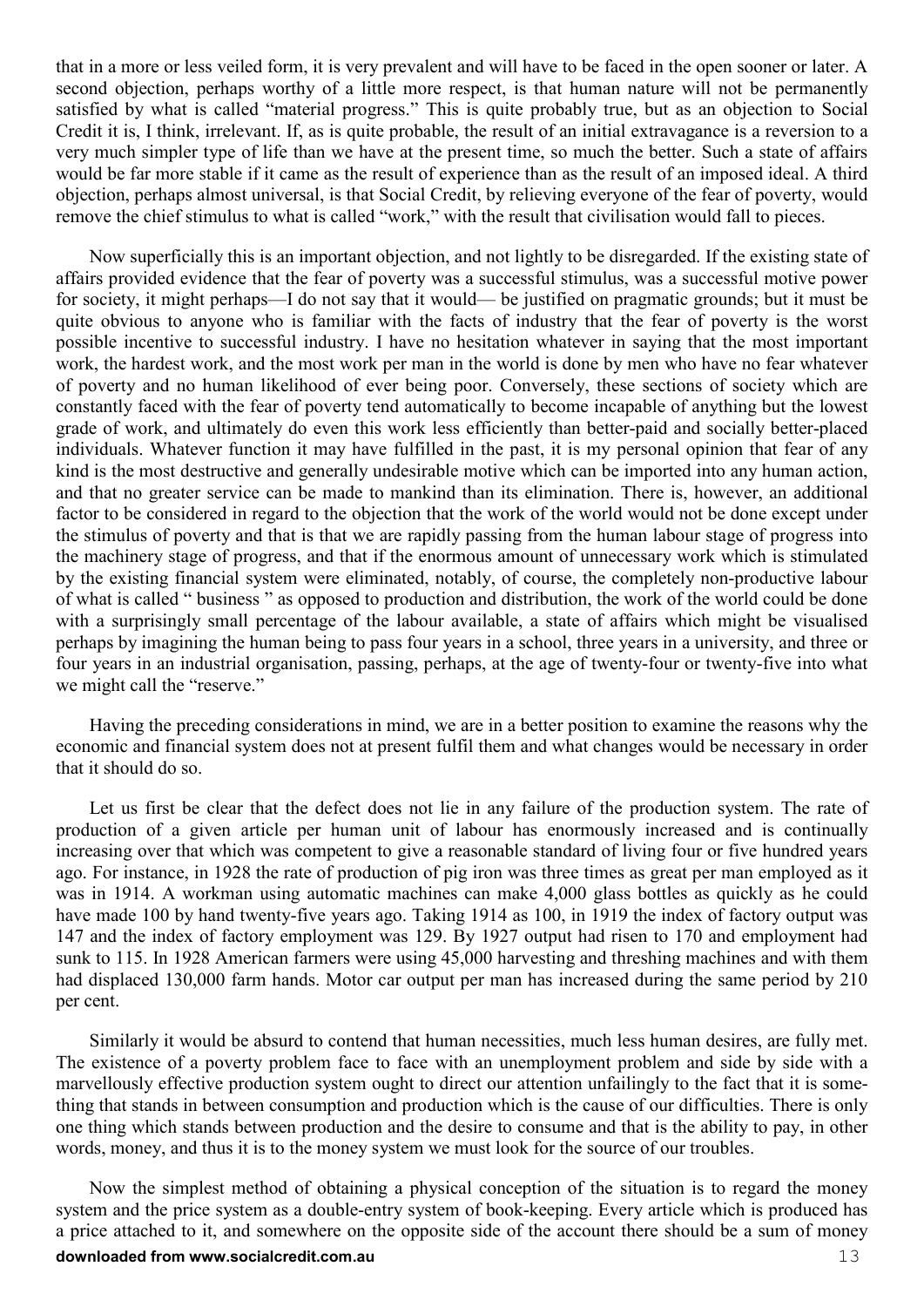capable of moving each and every article out of the production system into the consuming system. Since money is the mechanism by which the consumer gives orders; no money, no order; no order, no delivery; and ultimately, no delivery, no production. Having this conception firmly fixed in your minds, you will see at once that if the total amount of money available on one side of the account is less than the total amount of prices on the other side of the account there must be something remaining unsold always. Now the reasons why the amount of money on the consumers' side of the ledger is always less than the collective amount of themselves are quite sufficient to account for the difficulty are (1) the double circuit of money, which has been dealt with by me under what is called the " A plus B theorem," and (2) the reinvestment for production, of money which is obtained by the production of goods for consumption.

These two, while not identical, are to some extent interlocked, and are not very suitable for explanation verbally, so I have arranged to have upon sale a short leaflet which explains them, and I will merely ask you to accept from me the statement which I have made above, that the collective price of goods for sale is always much greater than the collective money available to buy them. This being the case, certain very interesting and very important considerations become evident. The first of these is, that it is easy for a condition to arise in which it is impossible to obtain goods which are physically available in sufficient quantity, for lack of money which can only be obtained by making further goods, which may or may not be physically necessary. That is why unemployment without money is called "industrial depression," although unemployment with money is called "leisure" and a "high standard of prosperity." The second consideration is that, since under no conditions can an industrialised country buy all that it produces, it is forced, not by physical circumstances, but by its book-keeping system, to compete in foreign markets with other countries suffering from exactly the same difficulty, and we have, in this artificially produced competition for a market, which ultimately must, as a mathematical proposition, fail to absorb all its goods, the primary and overwhelmingly important cause of war. It is not too much to say that there is no single cause operating in the world today which is of such primary importance in a consideration of world conditions and is so fraught with the possibility of world disaster as is this disparity between purchasing power and prices. Now you may ask, as indeed many people have asked, since at one time or another purchasing power is distributed to an amount equal to the cost of any article, how is it possible that purchasing power is not equal to prices in spite of the fact that you can demonstrate that it is not? In other words, where has the money gone to? The answer to this is quite short. It was created by the banks, and it has gone back to its creators and been destroyed. The banking system, therefore, is the core of the monetary problem, and when I say this I particularly want you to avoid making the mistake of assuming that it is the profits of the banking system which I am attacking. I think these profits are exorbitant, but they are quite unimportant in comparison with the disastrous effects of the system itself which the bankers operate.

Space will not permit me, nor in my opinion is it tactically desirable, to go into great detail in regard to the mechanism by which the situation can be put right, but the main principles arise directly out of a consideration of the disease and are quite simple. There are three : (1) That the cash credits of the population of any country shall at any moment be equal to the collective cash prices for consumable goods for sale in that country (irrespective of the cost price of such goods), and such cash credits shall be cancelled or depreciated only on the purchase or depreciation of goods for consumption. (2) That the credits required to finance production shall be supplied not from savings but from new credits relative to production, and shall be recalled only in the ratio of general depreciation to general appreciation. (3) That the distribution of cash credits to individuals shall be progressively less dependent on employment, that is to say that the dividend shall progressively displace wages and salaries as production keeps increasing per man hour.

The relation of the first two of these considerations will be clear to you upon a careful consideration of what I have previously said. I should like, however, to add a few words in regard to the third of these, and I might premise my remarks by pointing out how completely it inverts the normal Socialist idea that there is something wicked about a dividend and something laudable about a wage or salary.

**downloaded from www.socialcredit.com.au** 14 From one point of view a perfect financial system would simply be a mirrored reflection of every change in physical facts of the economic system, and the first physical fact which ought to be obvious to us is that the business of production is being transferred by the labour of science and the progression of the industrial arts from the backs of men on to the backs of machinery. Now can there be anything more insane than to say that the benefits of this transference shall not be enjoyed by men at large unless they are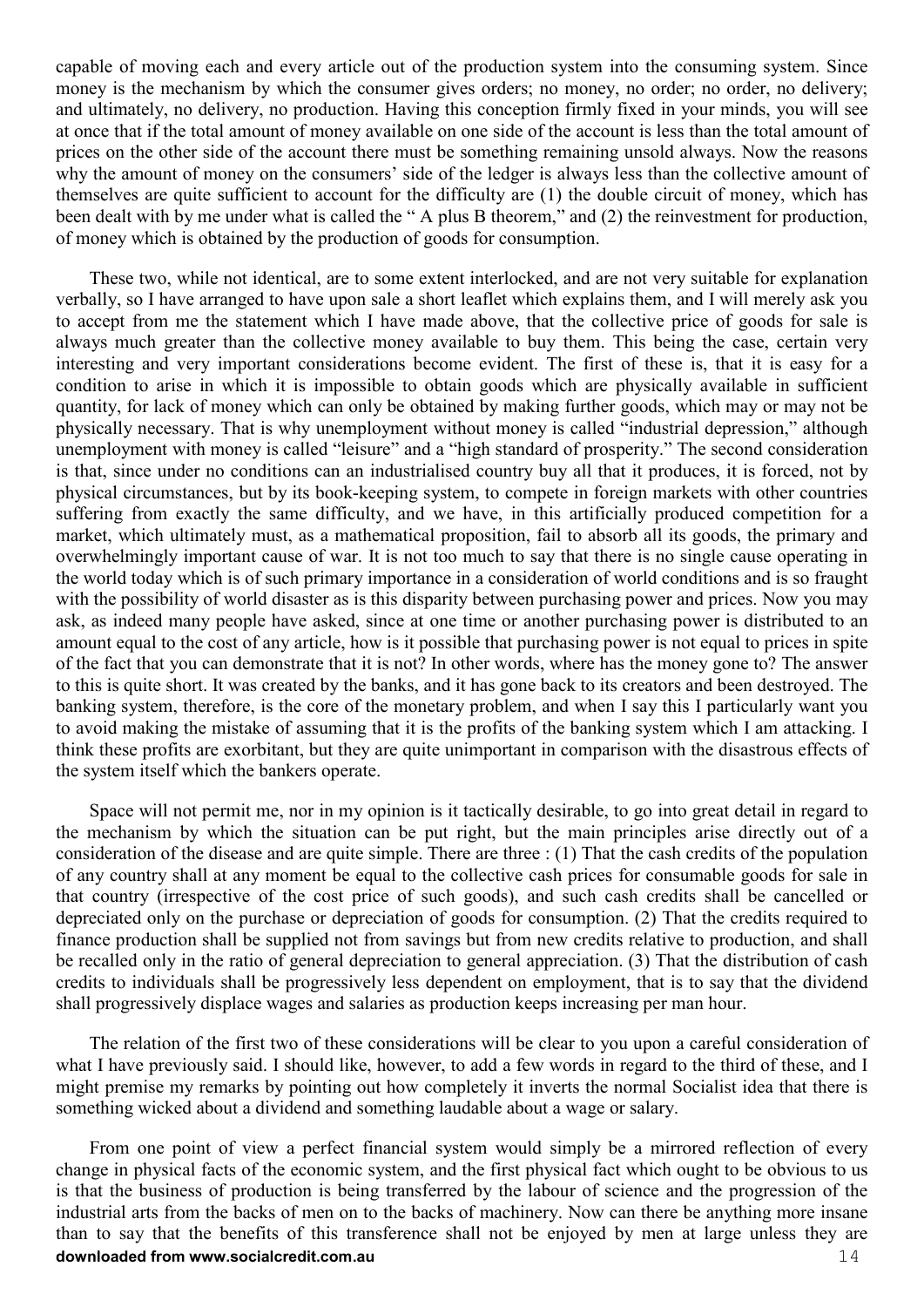working? But apart from this insanity it is wholly impracticable. While engineers, industrialists, organisers and administrators are doing their best, as they *are* doing their best, to put men out of work, or as they phrase it, to produce more units of production for less units of labour, the politician is screaming that the most important problem of the present time is the one of unemployment, and that the best brains of the country should be concentrated on the problem of finding a job for everyone. Whether or not the best brains are concentrated on this problem, the fact remains that the unemployment figures are rising daily. You will see, I think, without difficulty that the solution of this situation is easy if you will only divest it of any preconceived ideas of social morality, and turn your back on such ideas as "if a man will not work neither shall he eat," a sentiment which in my opinion was merely a statement of fact in the conditions under which it was written and not intended to be a canon of ethics. If one imagines a state of affairs in which one man working short hours can produce all that the requirements of ten men can absorb the proper thing to do is to pick the best man for the production and issue to the other nine men tickets which will enable them to get their share of the production, or in other words, draw a dividend on it. If we do not do this, it is not the slightest use letting him produce enough for ten men, because they cannot get their share and are driven to work, not because there is any necessity for work, but because we have not enough sense to accept the benefits which the progress of civilisation is endeavouring to force upon us.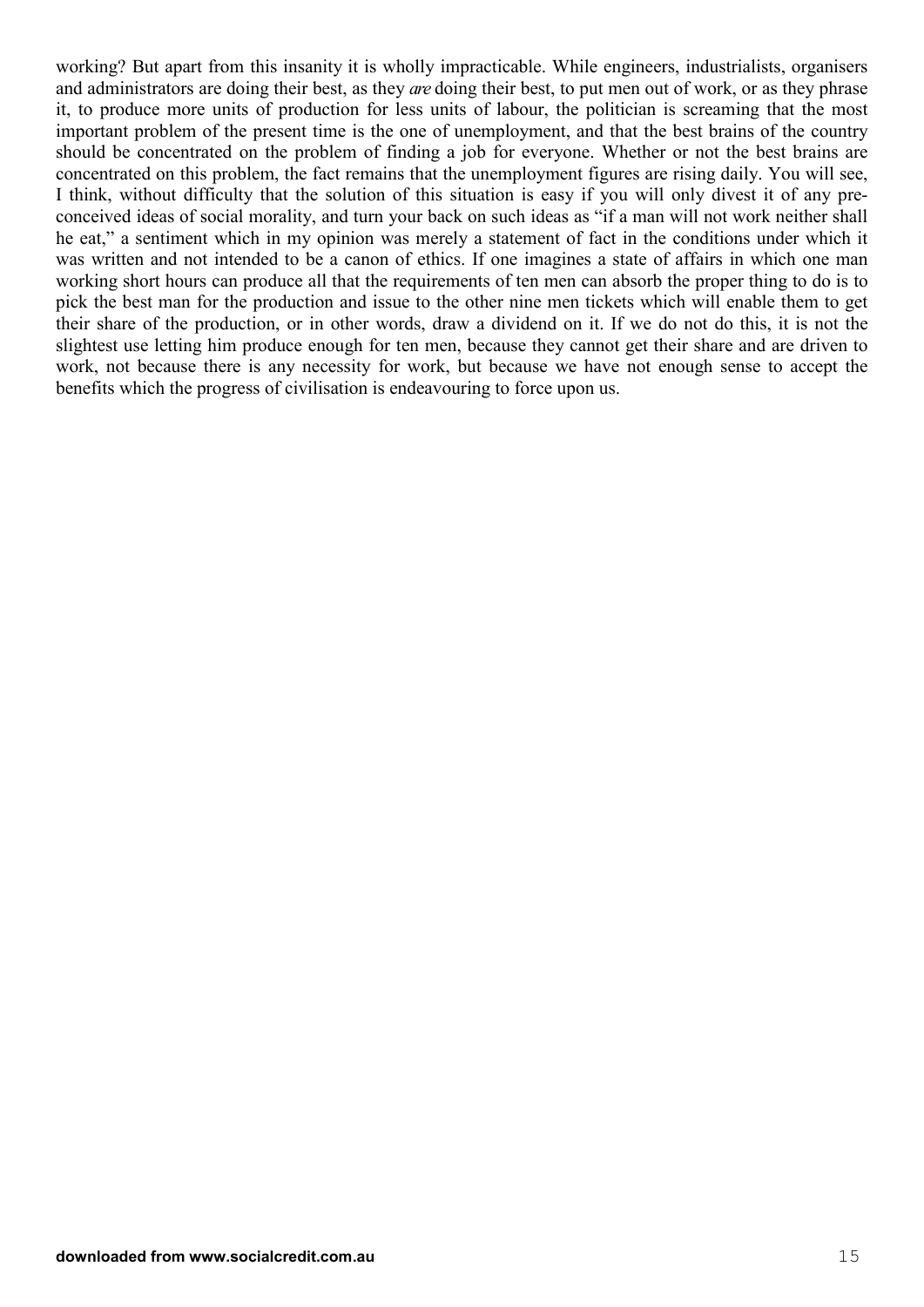#### **SOCIAL CREDIT PRINCIPLES**

#### **Address at Stanwick in 1924. Reprinted from** *The New Age***, November 20th, 1924.**

THE financial system is the works or factory system of the world, considered as one economic unit, just as the planning department of a modern factory is of that factory.

No discussion of the financial system can serve any useful purpose which does not recognise:

- *(a) That a works system must have a definite objective.*
- *(b) That when that objective has been decided upon it is a technical matter to fit methods of human psychology and physical facts, so that that objective will be most easily obtained.*

In regard to (*a*) the policy of the world economic system amounts to a philosophy of life. There are really only three alternative policies in respect to a world economic organisation:

The first is that it is the end in itself for which man exists.

The second is that while not an end in itself, it is the most powerful means of constraining the individual to do things he does not want to do; e.g., it is system of government. This implies a fixed ideal of what the world ought to be.

And the third is that the economic activity is simply a functional activity of men and women in the world; that the end of man, while unknown, is something towards which most rapid progress is made by the free expansion of individuality, and that, therefore, economic organisation is most efficient when it most easily and rapidly supplies economic wants without encroaching on other functional activities.

You cannot spend too much time in making these issues clear to your minds, because until they are clear you are not in a position to offer an opinion on any economic proposal whatever.

In regard to (*b*) certain factors require to be taken into consideration.

1. That money has no reality in itself. That in itself it is either gold, silver, copper, paper, cowrie shells, or broken tea-cups. The thing which makes it money, no matter of what it is made, is purely psychological, and consequently there is no limit to the amount of money except a psychological limit.

2. That economic production is simply a conversion of one thing into another, and is primarily a matter of energy. It seems highly probable that both energy and production are only limited by our knowledge of how to apply them.

3. That in the present world unrest two entirely separate factors are confused. The cry for the democratisation of industry obtains at least 90 percent of its force from the desire for the democratisation of the *proceeds* of industry, which is, of course, a totally different thing. This confusion is assisted by the objective fact that the chief controllers of industry get rich out of their control.

I do not, myself, believe in the democratic control of industry any more than I should believe in the democratic control of a cricket team, while actually playing, and I believe that the idea that the average individual demands a share in the *administrative* control of industry is a pure myth.

The present world financial system is a government based on the theory that men should be made to work, and this theory is considerably intermixed with the even stronger contention that the end of man is work. I want you to realise that this is a statement of fact, not a theory. More than 95 percent of the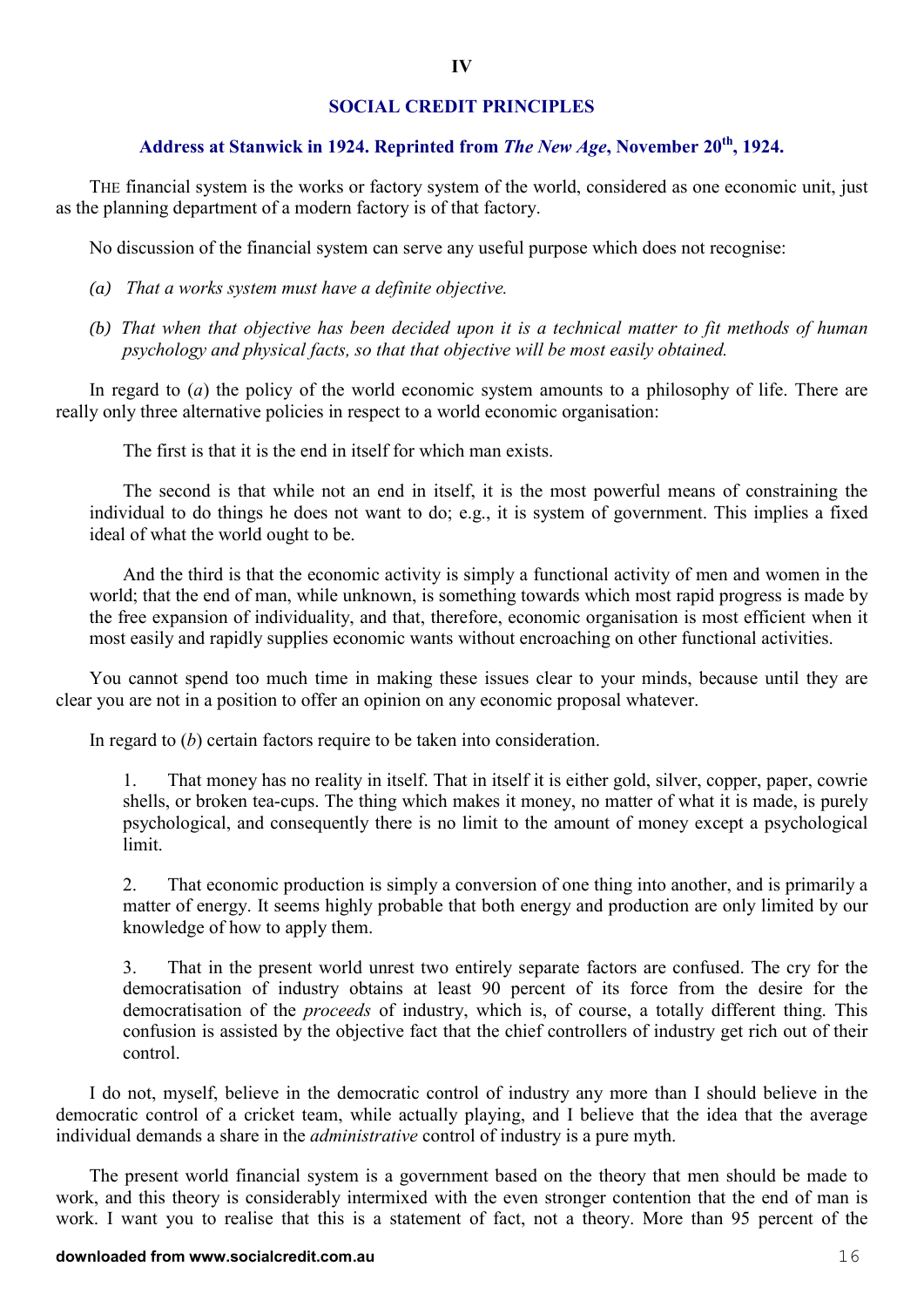purchasing power actually expended in consumption is wages and salaries. It will therefore be seen that there are two standpoints from which to examine its mechanism. The first considered as a method of achieving its political end of universal work, and the second as a means of achieving some other political end—for instance, the third alternative already mentioned.

*Considered as a means of making people work* (an aim which is common both to the Capitalist and Socialist Party politics) the existing financial system, as a system, is probably nearly perfect. Its banking system, methods of taxation and accountancy counter every development of applied science, organisation, and machinery, so that the individual, instead of obtaining the benefit of these advances in the form of a higher civilisation and greater leisure, is merely enabled to do more work. Every other factor in the situation is ultimately sacrificed to this end of providing him with work, and at this moment the world in general, and Europe in particular, is undoubtedly settling down to a policy of intensive production for export, which must quite inevitably result in a world cataclysm, urged thereto by what is known as the Unemployment Problem. To blame the present financial system for failing to provide employment is most unfair; if left alone it will continue to provide employment in the face of all scientific progress, even at the cost of a universal worldwar, in which not only all possible production would be destroyed, but such remnants of the world's population as are left will probably be reduced to the meagre production of the Middle Ages.

*Considered as a mechanism for distributing goods*, however, the existing financial system is radically defective. In the first place, it does not provide enough purchasing power to buy the goods which are produced. I do not wish to enter at any great length into the analysis of why this is so, because it is always a matter of some heated controversy. I have, however, no hesitation whatever in asserting not only that it is so, but that the fact that it is so is the central fact of the existing economic system, and that unless it is dealt with no other reforms are of any use whatever. And the second feature of equal importance is that considerably less than the available number of individuals, working with modern tools and processes, can produce everything that the total population of the world, as individuals, can use and consume, and that this situation is progressive, that is to say, that year by year a smaller number of individuals can usefully be employed in economic production. To summarise the matter, the principles which must govern any reform of the financial system which will at one and the same time avoid catastrophe, and reorientate world economic policy, along the lines of the third alternative, are three in number:

1. That the cash credits of the population of any country shall at any moment be collectively equal to the collective cash prices for consumable goods for sale in that country, and such cash credits shall be cancelled on the purchase of goods for consumption.

2. That the credits required to finance production shall be supplied, not from savings, but by new credits relating to new production.

3. That the distribution of cash credits to individuals shall be progressively less dependent upon employment. That is to say, that the dividend shall progressively displace the wage and salary.

I may conclude by a few remarks on the position of the banks, in respect of this situation. It is becoming fairly well understood that the banks have the control of the issue of purchasing power to a very large extent in their hands. The complaint which is levelled at the banks is generally that they pay too large a dividend. Now, curiously enough, in my opinion, almost the only thing which is not open to destructive criticism about the banks is their dividend. Their dividend goes to shareholders and is purchasing power, but their enormous concealed profits, a small portion of which goes in immensely redundant bank premises, etc., do not provide purchasing power for anyone, and merely aggrandise banks as banks. But the essential point in the position of banks, which is so hard to explain, and which is grasped by so very few people, is that their true assets are not represented by anything actual at all, but are represented by the *difference between a society functioning under centralised and restricted credit and a free society unfettered by financial restrictions*. To bring that perhaps somewhat vague generalisation into a more concrete form, the true assets of banks collectively consist of the difference between the total amount of legal tender, or Government money, which exists, and the total amount of bank credit money, not only which does exist, but which might exist, and which is kept out of existence by the fiat of the banking executive.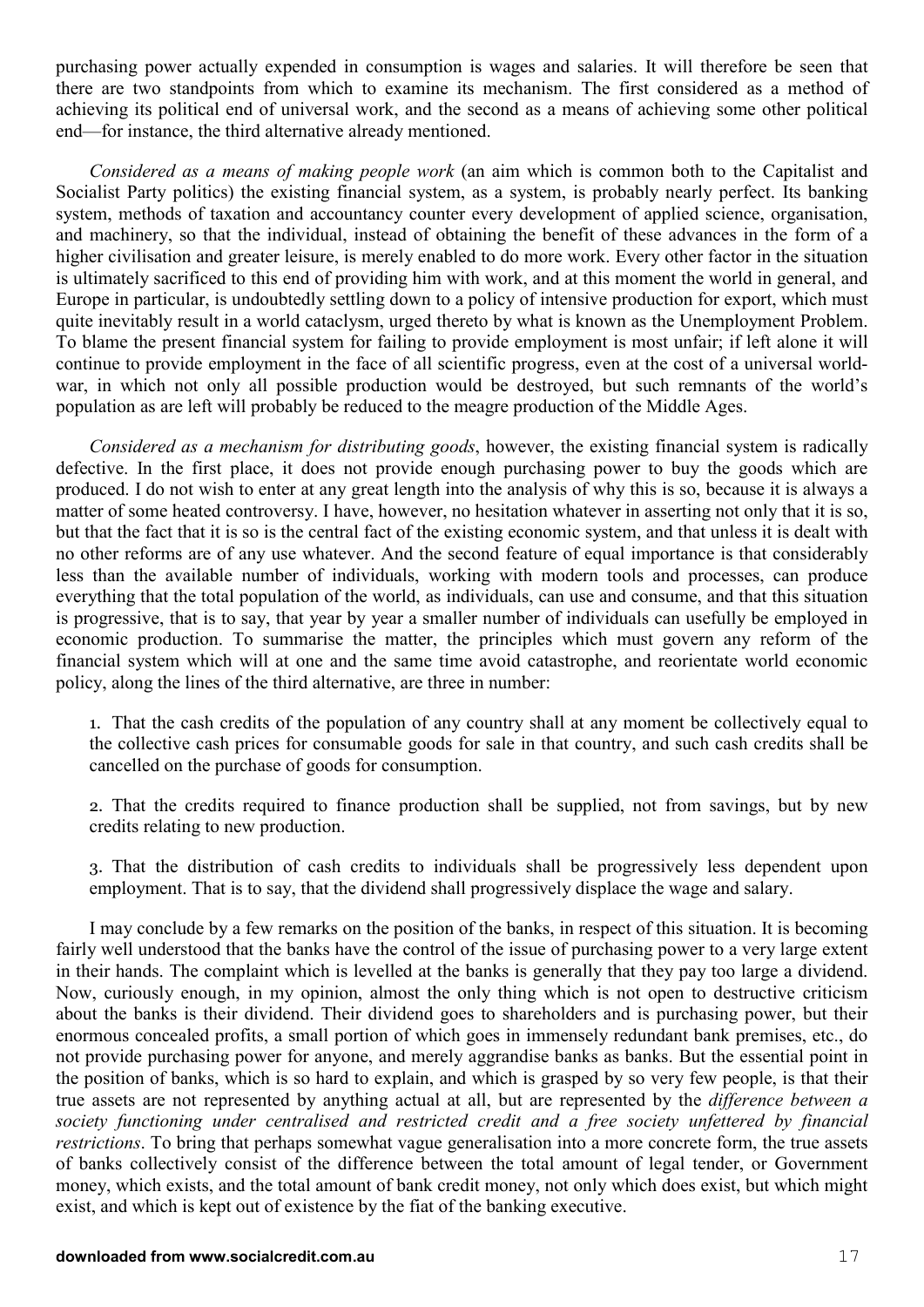#### **THE GOLD STANDARD AND INTERNATIONAL EXCHANGE**

IT must be within the experience of most people who have endeavoured to popularise the idea of finance with which this review is associated, to find that the question of international exchange forms a stumbling block. In the case of those persons of whom, perhaps, it is most important to make converts, such as businessmen and others who deal practically with the everyday transactions of commerce, it is frequently possible to obtain an admission that some new conception of finance, besides being desirable, does not appear to present insuperable difficulties in regard to internal business, but is ruled out of the sphere of practical politics because of (what seems to them) the insurmountable difficulty of international trade on a basis other than that of the gold standard.

It is relevant to observe in the first place that this is exactly the idea which the upholders of the gold standard would wish to disseminate. It is fairly obvious that if you can imbue an effective majority with the idea that nothing can be done for the financial system except as the result of world-wide and international agreement, you are going to put off any considerable action for a long time. It is convenient, though not necessarily accurate, to say that the length of time required to obtain action in regard to any fresh idea, varies directly as the square of the number of people required to be convinced, and inversely as the simplicity of the proposal, and is unaffected by its essential soundness.

But while, I think, there is reason to suspect conscious assistance to the idea that finance can only be treated as a world-wide problem, and that reform on any other basis is impracticable, there are doubtless genuine difficulties in the apprehension of the fallacy involved in this idea; difficulties which in the main arise from the conception of money, and more particularly gold, as having some fixed value in itself.

Now the theory, if theory it may be called, of a gold exchange standard is that if two articles, A and B, have prices attached to them in different currencies, those prices will vary inversely as the amount of gold which the currencies in question will buy, varies. That is to say, if the price of gold in English currency is £4 per ounce, the price of gold in American currency is \$20 per ounce, and the price of two articles, A and B, in the respective countries is £1 and \$5, a rise in the price of gold in Great Britain to £5 per ounce would mean a fall in the price of article A, if bought by United States currency, by 25 percent, and a rise in the price of article B, if bought in British currency, by a similar amount. That is the theory, although it is very far from being what actually happens.

The first point to observe is that we are considering the interplay of two kinds of credit systems. The national currency depends for its validity on the fact that, if tendered inside the country of origin, goods will be delivered in exchange for it. Gold, in the post-war world, has been artificially elevated into a super credit system of a peculiar kind. For the individual, gold is an effective demand for currency of any country at the gold exchange rate. For the banking institution, however, gold is not merely an effective demand for currency at the gold exchange rate, it is an effective demand for international credit to the amount of several times the face value of the gold. These considerations may enable us to get a firm idea of the tremendous power given to banking institutions by persistence in the use of gold, and on the other hand, to realise that its use is essentially unnecessary. In regard to the first, we have the astonishing situation that an ounce of gold in the hands of John Smith is worth only £5, but in the hands of the Bank of England it is probably worth £50—a situation which obviously cannot fail to keep John Smith where he belongs, from the point of view of the Bank of England. In regard to the second point, we can see from the proposal enunciated above, to the effect that a national currency derives its validity from its effectiveness as a demand for goods and services, that the problem of maintaining the exchange value of a national currency, while eliminating the use of gold, depends on the validity in a foreign country of the given currency as a demand for the currency of the second country in question. It is easy to prove that this is ultimately dependent on the ratio of unit prices to unit purchasing power in the same country. If we exclude the trade in money as a commodity in itself, the only object in buying a currency of a foreign country is in order that one may, with a currency so bought, buy goods or settle an account. If this be borne in mind (and an astonishing number of people seem to lose sight of it) the value of that currency depends solely on what it will buy. In other words, if we untie a currency from the gold standard, its exchange value is inversely proportional to the relative price level of

#### **downloaded from www.socialcredit.com.au** 18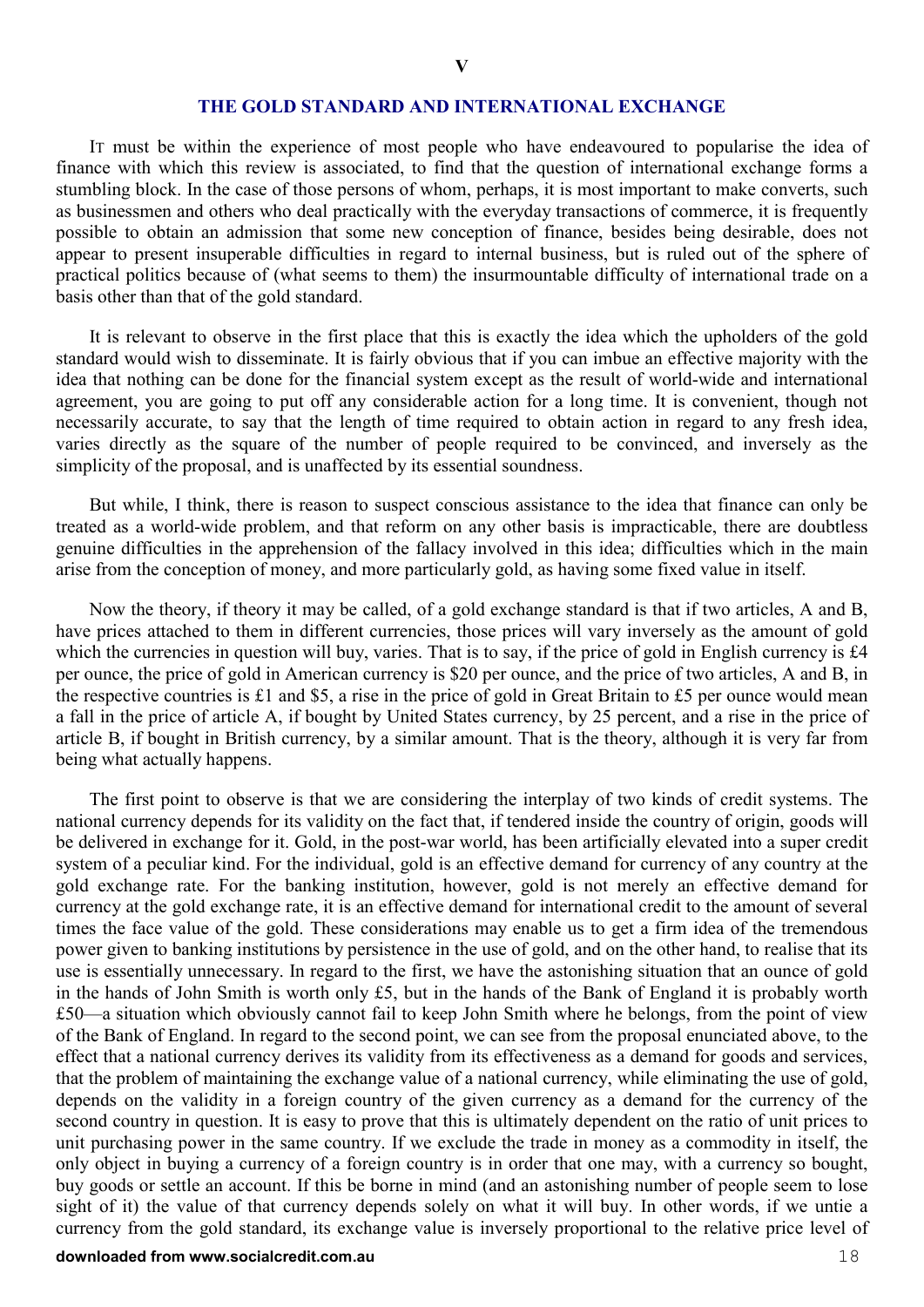commodities in the countries concerned. The lower the price level, the higher the exchange value of the currency. This is fundamentally incontestable, and I have never, in fact, heard it seriously contested.

If, as is suggested in the ideas that I have put forward, a considerable proportion of the credits which are created in the country are applied to the reduction of prices, then it is quite obvious that a given unit of, let us say, English currency will buy more than it would before : the ratio, unit purchasing power is raised.

#### unit prices

Consequently a given unit of currency will find a purchaser in foreign currency at a higher price than it would before, assuming that the ordinary influences of the market were allowed free play. I do not think that if such a scheme were put into operation these influences would be allowed free play, and the first result would possibly be a wholly artificial depreciation of, say, the British unit of currency in the world exchange market—a matter which the exchange brokers could quite easily arrange. But the result of this would be that the British unit of currency, bought at less than its true exchange value in some foreign currency, would, in terms of that foreign currency, buy still more goods than even it ought to under the proposed change. The result of this is easy to foresee. In the first place, it would result in an enormous yet temporary export trade, against which competitors would have no effective weapon other than to apply the same modifications to their financial system. Secondly, in the language of the stock market, the money "bears" would be caught short of British currency, and caught short without the least possible chance of ever buying to cover, except at a ruinous loss. I am inclined to grant them sufficient intelligence to enable them to see this very quickly, and I have no doubt at all that the almost immediate result of the application of credits to the reduction of prices in, for instance, Great Britain, would be to send British exchange above par.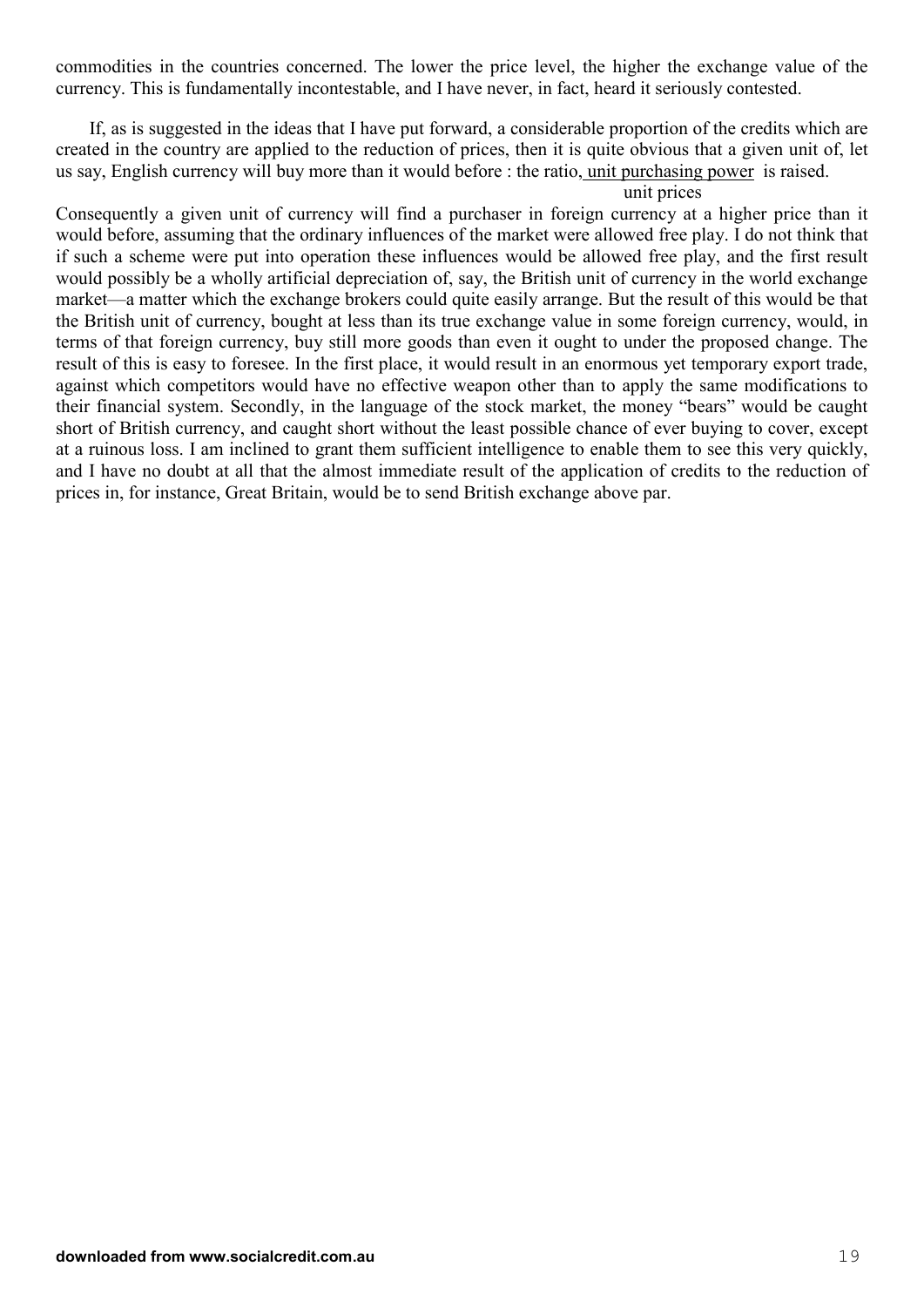#### **FINANCE AND BRITISH POLITICS**

#### **Address delivered at Westminster, February, 1926**

#### *I. Internal*

IN addressing you upon the subject of "Finance and British Politics," I think it would be worthwhile devoting a few minutes to examining the meaning of the words of the title. I find on consulting an etymological dictionary that the word "finance" has two alternative derivations, one meaning "to pay a tax," and the other "to come to a settlement with." I think these meanings both have their interest, but they do not furnish the definition for which we are looking. Finance as it concerns questions such as national politics is often referred to as High Finance, and I would suggest to you as a definition of High Finance that it is the business, art, or science, of manipulating the money system to obtain political or economic results. Please note that it is not the money system in itself. The money system can accurately be described as a ticket system, and the relations between, for instance, the quantity of tickets issued and those which are automatically recovered through the price system, while of immense and even preponderating importance, since they afford High Finance its opportunities, are not those relations which correctly come under the description of High Finance. They are more or less automatic relations, and High Finance concerns itself with using this price-and-money system as it stands, to obtain varying ends. I myself, and others, have devoted a great deal of time to the money system, both in books and in speeches, which have been reprinted, and those of you who are not familiar with that, the primary aspect of the question, might perhaps consult those publications. I think it is of practical importance to keep the conception of money systems, and the use which is made of the present money system, separate, for reasons which will become apparent as we examine the subject.

The essence, however, of the existing money system is that it creates an artificial scarcity of purchasing power on the one hand, and places the power to relieve this scarcity in the hands of an international organisation on the other hand.

Let us turn now to the second half of the title "British politics." Taking the second half of the title, "politics," it is again of interest to find that there are three words, which are allied, which bear upon it; one of these is "policy" in the sense of a plan or scheme, the second is "police," which originates from a word meaning "civil government," but has come to mean the use of physical force to enforce law, and the third is again "policy," which means a warrant for money. We are familiar with the latter chiefly in connection with what we call an insurance policy. I mention these etymological derivations for the purpose of suggesting how closely connected are the words meaning Government, and those meaning money transactions.

It is common to assume, at any rate as a convention, that British Policy is the greatest-common-measure of what would be the policy of individual Britons. One of the first points I wish to make to you is that this is not true, that it probably never was true, that it is probably less true now than it ever was. The same argument can be applied to the politics of other countries, but we are not tonight concerned with these.

Now, before proceeding further in examining the divergence between so-called British Policy and the policy of the individuals who live in Great Britain, it is worthwhile considering certain facts. To avoid a charge of plagiarism I may say that the whole of this address was drafted some weeks before the delivery by Mr. McKenna, the Chairman of the Midland Bank, of the speech which so lucidly emphasises these facts.

It is notorious that, with numerically few exceptions, at the present time the individual Frenchman is richer than he ever was and more prosperous than he ever was. It is notorious that in the years 1919, 1920, and 1921 the individual German was more prosperous perhaps than he had ever been, and that since the Dawes plan was applied, Germany is "on her feet," but the Germans are starving. It is said at the present time that France is financially bankrupt, just as it was said in 1922 that Germany was financially bankrupt. I mention this, not necessarily to commend either the condition of affairs in France at the present time, or those which existed in Germany before the so-called stabilisation of the Mark, but to point out that, even in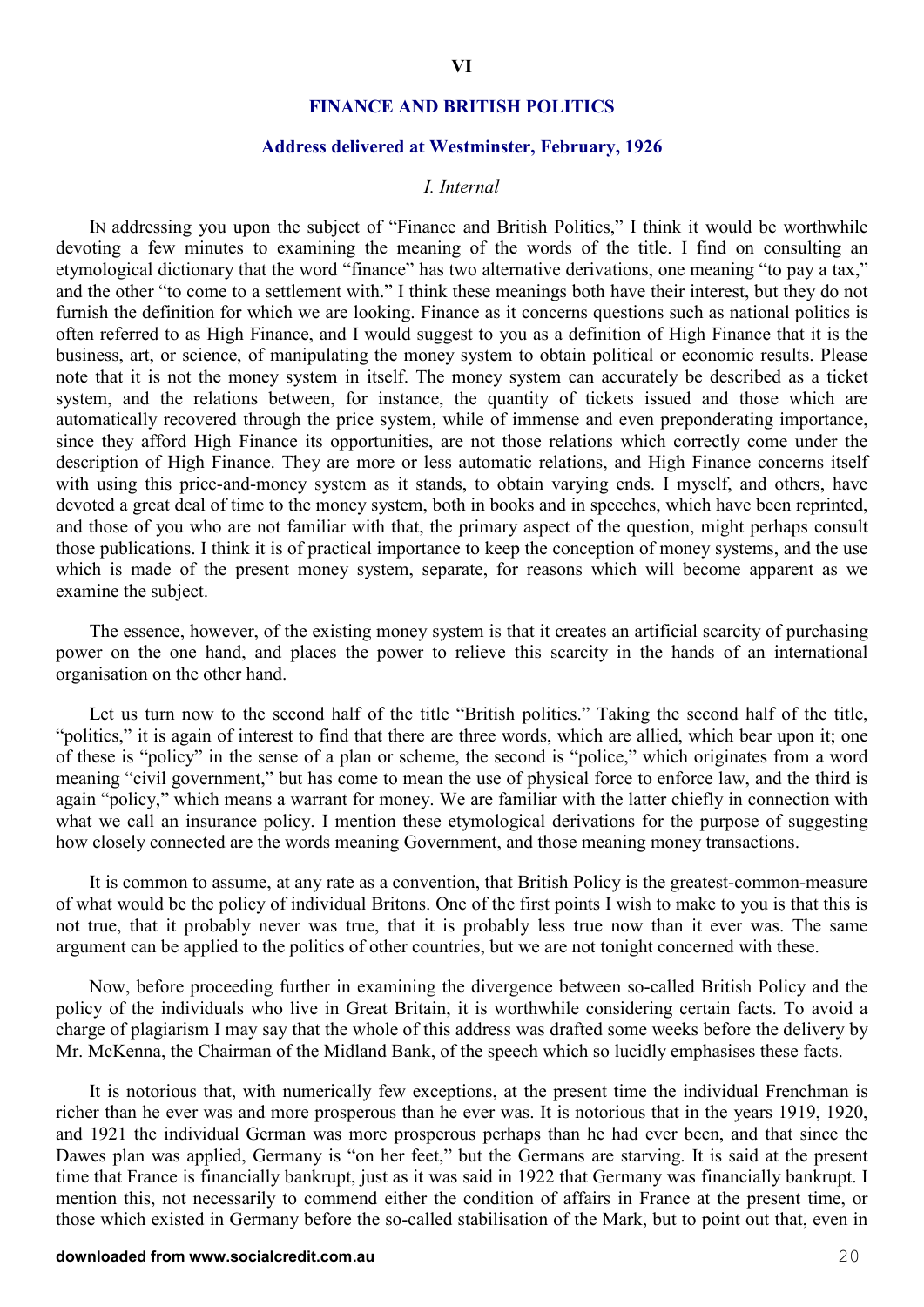the language of the Press, it is possible for there to be a complete contradiction between what is called the prosperity of the individual (and I mean by that, the prosperity of the great majority of individuals), and something which is referred to as National Prosperity. You will see that there is in fact a suggestion that the two stand on opposite sides of an account, that the State becomes rich at the expense of the individual, or the individual becomes prosperous in proportion as he escapes from the power of the State. And it is most significant that France, which has the weakest central Government in Europe, is making the most successful stand against financial domination. There is in fact strong reason to suggest that a prosperous and powerful Government, where the Government is closely connected with finance, does not by any means mean a prosperous and powerful citizenry.

At this juncture I should like to meet a probable criticism in advance. I can imagine someone saying "This is another Hidden Hand theory." Do not allow such an idea to affect your judgment of facts one way or another. Every theory of events which has any soundness must at the present time be a "Hidden Hand" theory, because events are not controlled by Voting or Parliamentary Debate, but by Finance. A theory is neither more nor less likely to be true because it appears to be romantic, nor does it necessarily involve conscious turpitude on the part of, e.g., Statesmen. If you train a man from youth, you can make him honestly believe anything, and I can assure you that there are very few "accidents" in the rise to power of public men. If you consider the influence of such men as the late Sir Ernest Cassel on the London School of Economics and the care taken to see that high permanent officials have an orthodox training, you will see how subtle this influence may be. No doubt many of you have read a short story by Mr. Rudyard Kipling, "As easy as A. B. C.," and considered it to be a brilliant flight of imagination. If there is anyone here who is familiar with the world-wide intrigue to obtain control of the Air Services of the world, and to attach them to some organisation such as the League of Nations, it will require very little emphasis to convince them that that brilliant short story was very far from being a mere flight of fancy. At the present time a much better name for the Hidden Government would be "Dollar Diplomacy," although that is by no means comprehensive.

Since the time of Cromwell, excluding the short Restoration, the financial policy of the British Government has been based on a theory of scarcity. It has been the custom in this country to suggest that, figuratively speaking, the individual only clings on to economic life by his eyelids. As time passes, I am beginning to be more and more doubtful whether this was ever necessarily true, while I am quite certain that it is not necessarily true at the present time. But if you will cast your mind back over the known periods of economic distress in this country, you will find that they are definitely traceable to financial policy in some sense or other. For instance, a serious depression stretched from the time of the Crusades to the beginning of the Renaissance, and is explainable, I think, far better by the fact that the English nobles were all mortgaged to the Jews as a result of the Crusades, than in any other way. The Renaissance itself was specifically due to the opening up of the wealth of the West Indies, and the influx of gold and other treasure, as a result of the forays of Drake, Hawkins, and their confreres, combined with the isolation of British Finance from that of the Continent. The Hungry Forties were no more due to the Napoleonic Wars than the present industrial distress in this country is due to the European War. They were due to the hold which financiers, such as the Rothschilds, obtained upon this country, and the consequent passing of the Bank Act Charter and other financial restrictive legislation; and coincided with the rise of the Joint Stock Banks and the absorption of the English private banks, and they were relieved by the discovery of gold in California in 1848. A similar period of prosperity followed the discovery of gold in South Africa. We have just been favoured with speeches from the Chancellor of the Exchequer and the Prime Minister demanding economy. Those speeches merely justify a policy which is continuous, but which has received temporary setbacks for reasons which are easily understandable, but need not detain us tonight.

This theory of scarcity is closely allied to a financial policy of money saving or its more elaborate successor, Insurance. No one can make any pretence to an intelligent understanding of the present situation who does not recognise firstly how deeply ingrained this policy has become in the methods of the British Government, and at the same time how completely divorced this practice is from any relation to physical fact, just as those two speeches to which I have referred have no justification for their demand for sacrifice.

**downloaded from www.socialcredit.com.au** 21 If I have an income of £500 per annum and I save, as the phrase goes, £100 per annum of this sum, either by the simple process of putting it in a bank, or by the investment of it in an insurance policy, I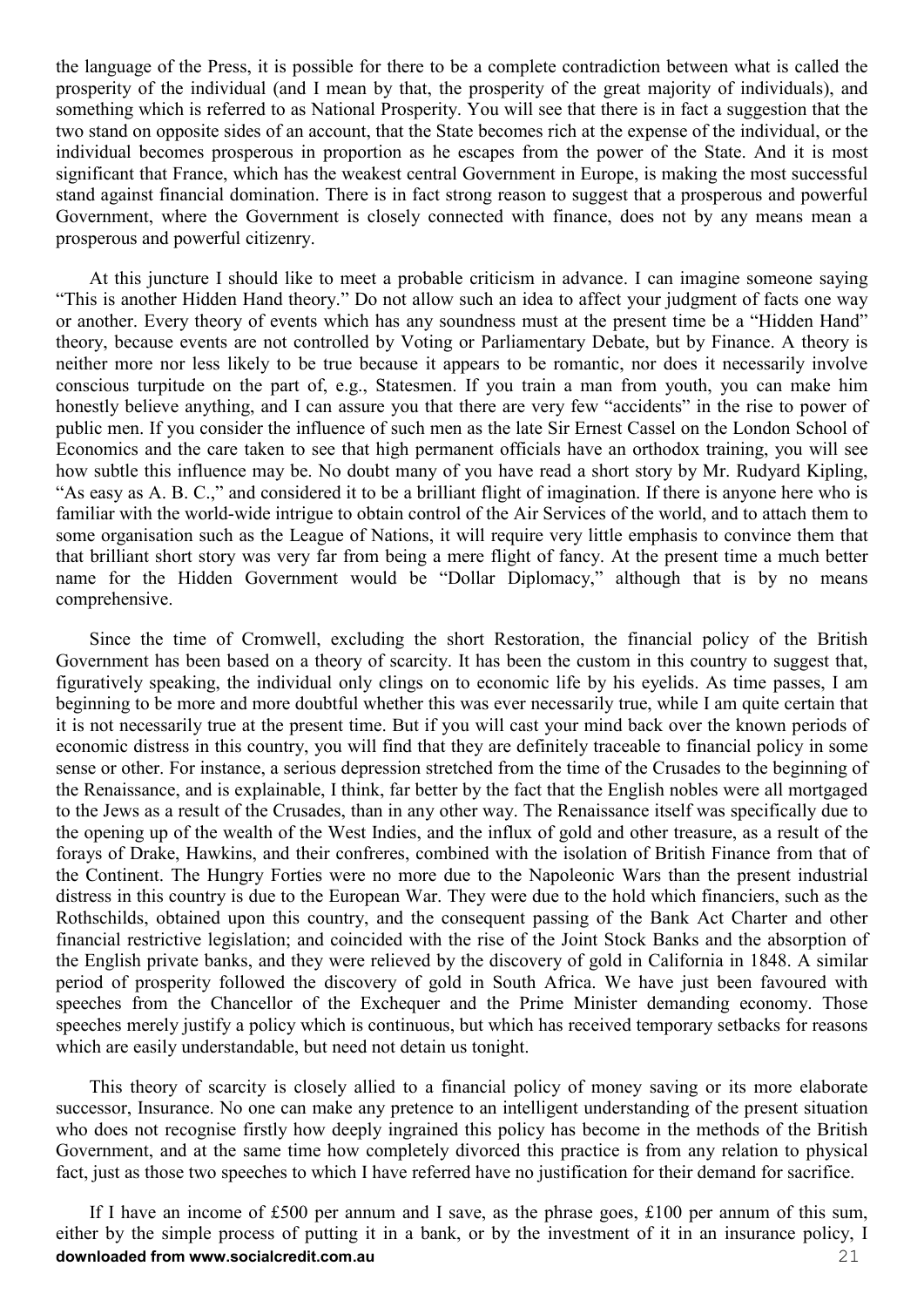decrease my expenditure by 20 percent, and I certainly provide myself with money for use at some future time. But there is no physical saving corresponding to this money saving. In fact, owing to the interconnection of the financial system with the producing system, there is probably an actual destruction of wealth due to the fact that I do not spend the whole of my income. More goods would have been drawn from the shops, more orders would have been given to the manufacturers to replace those goods, and consequently a real ability to produce more goods per unit of time would have been created, probably by an extension of manufacturing facilities, had I spent my income. But if I save my money, only one of two things can possibly happen in the world of actualities: either goods which have been produced will not be bought and will therefore be wasted, or in anticipation of the fact that I should not buy them they will never have been produced. That, I think, is an accurate description of the result of financial saving and insurance, so far as it affects the production system. I do not, of course, overlook the immense forces which impose this policy of saving upon the individual, due to the much greater importance to him of the possession of money than the production of goods. That is merely to say that Finance has the power to impose a policy on the public, even if that policy is demonstrably anti-public in character. Notice that the effect of this is still further to reduce an amount of purchasing power which would be insufficient to buy the product, even if it were all spent.

British financial policy has become a policy of heavy taxation of the individual. Taking the present situation as being the logical culmination of this policy, a few concrete figures will perhaps put the situation as shortly as possible. Let us begin with our particular form of capital levy, the Death Duties. These range from 10 percent, to more than 50 per cent, of the total sums devolving upon the death of the individual, and it must be remembered that while these are strictly equivalent to an individual capital levy, the sums received from this source go to swell the revenue of the current year. In other words they are a peculiar form of Income Tax ranging up to 60 percent. Then we pay in Excise Taxes more than 135 millions sterling per annum, every penny of which goes on to the cost of the articles consumed. We pay nearly two millions sterling per annum on the matches we strike and over 50 millions per annum on the tobacco we smoke. Our motorcar taxes are more than four times as heavy as any other country in the world. But it is in the Income Tax that our financiers show what they really can do, and the position is best shown by a contrast with the only other country which seriously levies an Income Tax, I mean the United States of America. In the United States of America a married man with two children, having an income of £1,000 per annum, would pay a tax of £5 5s. 0d. The tax under similar circumstances in England at the present rate would be from thirty to forty times as much. The taxes upon large incomes are fantastic, running up to fifty or more percent of the total income, where this exceeds £30,000. In the United States a married man is exempt from any tax on an income of about £500. In Great Britain he is only exempt on half that sum. Each child in the United States is the basis of an allowance of about £90 of income free from tax, in England there is a nominal rebate of £35, but owing to the peculiar way in which this is computed the allowance is really only half that. Remember that all these enormous sums have appeared in *prices.*

There never was a time, and there never was a country, in which so-called insurance (which if it means anything, means a defence against economic uncertainty) grew to such dimensions as exist in Great Britain at the present time. And I suppose that there never was a time, and there never was a country, in which there was such a general feeling of insecurity and economic danger. I think that this feeling of insecurity is more due to penal taxation and powerlessness to resist it than to any other single cause.

We have considerably more than a million able-bodied workers unemployed; we have a high bankruptcy rate; our railways, and especially our electric power services, are falling behind those of any other first-class power, half our shipping is laid up, and our shipyards are idle. Our housing conditions are a byword, and it is proposed to remedy them by methods which would not be accepted on the Canadian prairies. Three hundred thousand so-called Fascisti are preparing to start a civil war with about a similar number of striking coal-miners, who cannot produce coal at a profit while charging the consumer twice what he paid ten years ago, and all that we can show, I think, on the other side of the ledger, is that we have 8,600 branch banks on most of the corner sites of the country, and the most elaborate and successful insurance offices in the world.

**downloaded from www.socialcredit.com.au** 22 Consider also the Land question, which has again come to the fore as the result of the efforts of a statesman well known in connection with pheasants and mangel-wurzels. There has been a persistent attack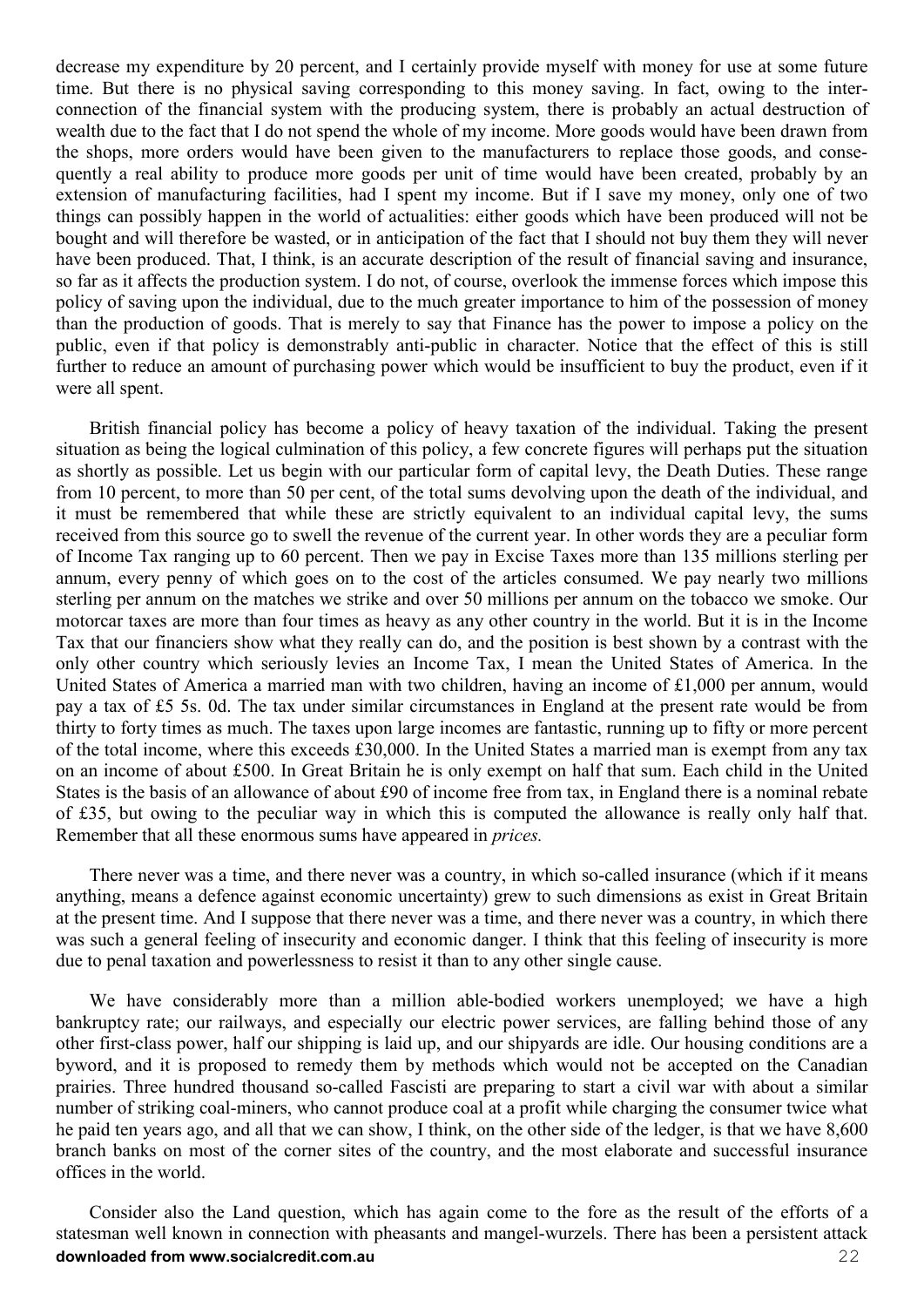upon the private ownership of land by the Liberal Party for the last hundred years. The Liberal Party (for many of whose ideas I have the greatest respect) has been consistently financed by the banking interests in this attack upon property, and especially in that particular aspect of it which has to do with site values. What has been the result of this attack? The answer is easy. Ninety-seven percent of the finest sites in this country are owned by banks and insurance offices, and the only reason that they have not got the other three percent, is that for the moment they do not want them.

I am going to commit myself to a somewhat strong statement. Modern taxation is legalised robbery, and it is none the less robbery because it is effected through the medium of a political democracy which is made an accessory by giving it an insignificant share in the loot. But I do not think robbery is its primary object. I think policy is, much more than mere gain, its objective. I think it is most significant that every effort is made by economists of the type turned out by the London School of Economics to instill into the Labour Party that it is possible to obtain some sort of a millennium by accelerating the process of stealing. It is one of the many symptoms which make me fairly sure that there is a close connection between High Finance and the propaganda supplied to what is called revolutionary labour in every country, a connection such as has been traced between Wall Street and Russia. So far from the expression of extreme Socialism of this type being a bar to advancement in the Treasury and the great Financial Houses, it is almost a requisite to promotion.

You will quite properly feel inclined to ask at this stage of the argument: "Are you stating that the condition of affairs in Great Britain is the result of conscious policy aiming at producing the results that we see round us, or are you merely suggesting that British financiers are incompetent?" If the former, what is the ultimate object of that policy?

Taking all these matters into consideration, and having made it my business to observe the course of events in the United States of America, together with what information it is possible to glean in regard to Italy and Russia, I have come to the conclusion that we are witnessing a gigantic attempt, directed from sources which have no geographical nationality, to dispossess a defective democracy, and to substitute a dictatorship of Finance for it. I do not think public men necessarily agree with this, but I do not think they struggle very hard against it. They would not become public men if they did. The tactics which are being employed to further this policy must necessarily involve an attack upon all forms of purchasing power which are not gained by what is called work. It is a matter of no consequence to such a policy that an individual should receive high wages or a large salary. These can be taken from him at any time should he develop an inconvenient faculty of criticism. It is not even a matter of serious importance that he should acquire securities which are a basis of dividends, if by means of heavy inheritance taxes it can be ensured that he only acquires them by work of a specified kind. Given a sufficiently passive acquiescence in the policy which is imposed upon him, there is no reason why he should not be well fed and materially prosperous. But it is necessary that he should not have power until he has been through such a training as will ensure his docility to the hierarchy of Finance, and I may, perhaps, say that I think that the elimination of an independent upper middle class is an intermediate objective of that policy.

In my subsequent address I hope to show you legible indications of the working of this policy in international relationships, and the only line, in my opinion, along which it is possible to take effective action to counter it.

#### *II. External*

It will have been plain to those who have followed the examination of the relations between Finance and Internal British Politics that the validity of the ideas involved in that examination rests largely upon the acceptance of a somewhat unorthodox or at any rate unfamiliar theory of world politics. I think perhaps it would be convenient at this point to state that theory.

In the first place it is suggested that the aims of national Governments are by no means the same things as the aims of the majority of individuals in the countries they are supposed to represent. Further, that these Governments are far more responsive to influence from financial sources than they are to popular influence. We might almost go so far as to say that the modern Government is quite insensible to popular influence,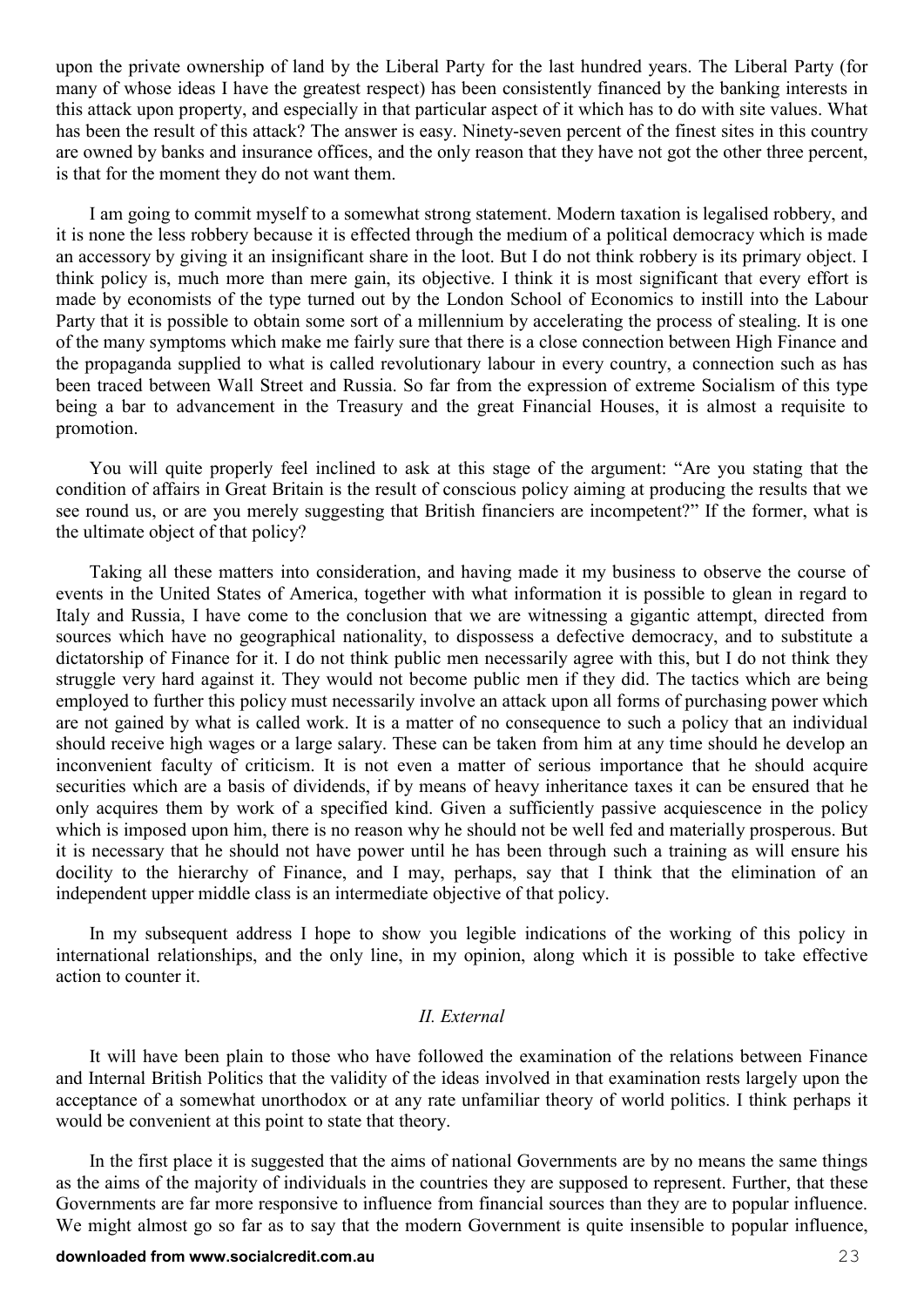and that no serious change of policy is effected by a change from one party to another. This is certainly true where the subject in which such influence might desire to be exercised conflicts with the interests of Finance. A consideration of the relative progress, during a period of acute housing shortage, in the building of small houses on the one hand, and the building of branch banks on the other, will perhaps afford an example of what I mean.

It therefore becomes a matter of the first importance to find out what would be the interests of Finance in relation to the apparently conflicting interests of various national Governments, because if we can get any clear idea in regard to this, and we admit (as I have suggested we are obliged to admit) that Finance can make itself effective through any Government, and is common to all Governments, then we should be able to obtain some insight into the probable trend of international politics.

Now I think there is very little doubt that Finance has this in common with human nature. Selfpreservation is the first law of its being. The first rule which we should expect to find operating in this connection, therefore, is that Finance would tend to favour those nations where Finance itself finds the most congenial home.

There is very little doubt that the effective headquarters of world Finance at the end of the eighteenth and the beginning of the nineteenth centuries were in London. It is a matter of common history also, that the end of the eighteenth century and the earlier part of the nineteenth century witnessed a condition of general culture in England which was lower and more brutal than that existing in any other portion of the civilised world. It is not necessary to elaborate this side of the question. I do not suppose anybody would seriously contest it, but in any event a consideration of the penalties prescribed by the criminal law, or even a slight excursion into the literature and particularly the biographies covered by the period referred to, are sufficient to prove the point.

But during the last 100 years, and more particularly during the last thirty or forty years, the temper and tone of the people of this country have undergone a great change, and I think a change for the better. Our laws and the punishments connected with them are probably still the harshest in the world—there is, for instance, no other country in which the punishment of flogging by the "cat" is legal—and there is a notable increase in their harshness since Finance regained control of the post-war situation. Notice also the resurrection of the prize ring, which had its hey-day in England when Finance was unquestioned, but now flourishes best in America. But there is an increasing dislike and protest in regard to these things on the part of the general public. Germany before the war, or perhaps it would be fairer to say Prussia, had a culture which was not dissimilar to that imported into England by our Hanoverian Kings at the end of the eighteenth century, and Finance in Germany was even before the war seriously contesting the pre-eminence of British Finance. Frankfort had begun to look coldly on London.

In the past fifteen or twenty years, however, the event of the most outstanding importance in world politics has been the rise to power of the United States of America. It is the common convention to ascribe this rise to the possession, by the United States Government, of unique economic resources. While economic resources are a factor in the question, I do not myself think that they are anything like so important a factor as is commonly believed, and they are certainly not the only or even the dominating factor. Under present conditions, any country is as prosperous as Finance allows it to be.

Side by side with this rise to world power of the United States, there has arisen a culture which is markedly similar to that of the eighteenth-century England, or nineteenth-century Prussia. In saying this, I do not overlook the existence in the United States of a very large number, perhaps even a majority, of people who are kindly, tolerant, and charming. But I am personally familiar with the United States over a period of more than twenty-five years, and I do say most emphatically, that these people do not represent the effective culture of the United States, and further than that, that their influence is considerably less effective now than it was twenty-five years ago. Lynching, murder, and other crime is a reflex of a police system which is both corrupt and brutal. While American law is milder than ours, its enforcement is more barbarous.

It is more than a coincidence that at the periods to which I have referred, Finance and a particular type of culture, which you can call Prussianism if you wish to give it a name, have been dominant at one and the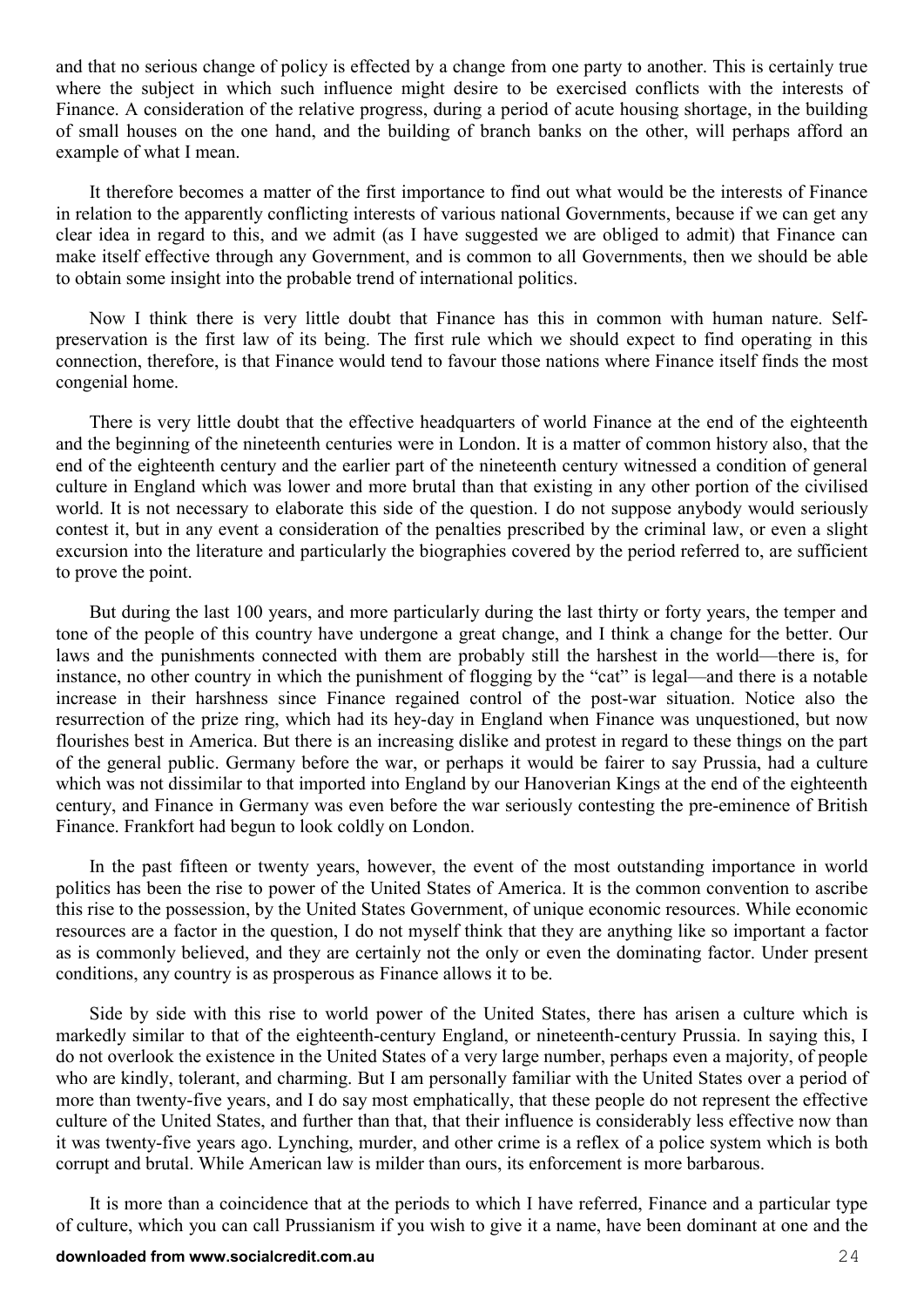same time, and I think you will see that it is not a very long step from recognising and admitting this to recognising that the interests of Finance might be expected at the present time to coincide with the domination in international politics of the United States of America.

Perhaps the question of international War Debts affords the clearest indication of the policy of High Finance. You are all familiar with the general outlines of the Debt settlements which have been arranged. The financial representatives of the British Government pledged the credit of the British people to the United States Government. The United States Government issued loans to the population of the United States in exactly the same way that the British Government issued loans to the British people. The banks and issuing houses *created* new money, *lent* it to the people to invest in the loans, and held the loans as security for the "Debt." In both countries the ultimate owners of this debt were the bankers and not the Governments. Now I do not believe that a few people, many of whom are no doubt here tonight, are the sole possessors of sufficient intelligence to understand the true meaning of this process. That does not seem to me to be a reasonable hypothesis. But in spite of the fact that there must have been numbers of people in important positions, both in Governmental and financial circles, who understood quite well that we never received any money from America either for ourselves or on behalf of our Allies, a financial commission headed by Mr. Stanley Baldwin concluded a post-war arrangement with financiers in the United States which committed us to repay, not the goods which we had received, but the money which we had not received, on terms more onerous even than those financiers acting on behalf of the United States themselves had hoped to procure. The population of this country of forty-five millions, which sustained no small part of the actual fighting between 1914 and 1918, is at the present time committed to pay a large portion of the taxes of a country of 110 millions, whose effective participation in the actual war covered a period of about six months.

Subsequent to the completion of this undertaking, the United States arranged its loan transactions with other debtors who were at the same time much larger debtors of this country. In place of an interest rate of 3½ percent on a sum of about one thousand millions, which is being exacted from Great Britain, an interest rate of ⅛ of 1 percent on a debt of about half that sum has been arranged as between the United States and Italy. Our own financiers (if there can be said to be any ownership in financiers) gave Italy terms equivalent to cancelling five-sixths of the debt. You will not fail to notice that these extremely favourable terms to Italy coincide with the apotheosis of one of the most fantastic tyrannies (not excepting that of Russia) which history has ever known. The result of this and other similar arrangements has been to make it impossible to obtain from our own debtors a sum which is more than a portion of the sum which we have to pay to America, although our collective loans to the Allies in the war considerably exceed our borrowings from America.

This situation has been accompanied by a policy which has been termed the return to the gold standard, a policy which even some of our most influential bankers, to their great credit, have denounced as inevitably reducing this country to a state of financial bondage to Wall Street.

Now, with a full sense of the gravity of what I am saying, I suggest to you that the persons who were really responsible for those Debt settlements (I do not say the figureheads, although I see no reason why they should escape criticism) were financiers before they were Englishmen. They saw, and truly saw, that the power of Finance was shaken to its very base, and that a sacrifice was necessary. The millions of unemployed, the bankrupts, the suicides, the new poor, those and many others are that sacrifice. I hope those of them who survive feel that their sufferings were in a good cause. Finance has been re-established, and there is every prospect, I think, that the main object having been achieved, the Anglo-American Debt will eventually be scaled down, and we may be permitted to enjoy a decorous, if undistinguished, old age—if nothing happens to disturb the plan.

I believe that there is (save the mark) a "gentleman's" agreement between the Bank of England, the permanent Treasury officials, and the Federal Reserve Board—Messrs. Warburg, Mr. Otto Kahn and others intervening— to that effect.

Those of you who have read that remarkable book by Mr. Benjamin Kidd, *The Science of Power,* may remember the following passage: "It is a fact, the significance of which has been overlooked in the past, that Western civilisation has been in a special and peculiar sense founded upon force." The point to which I have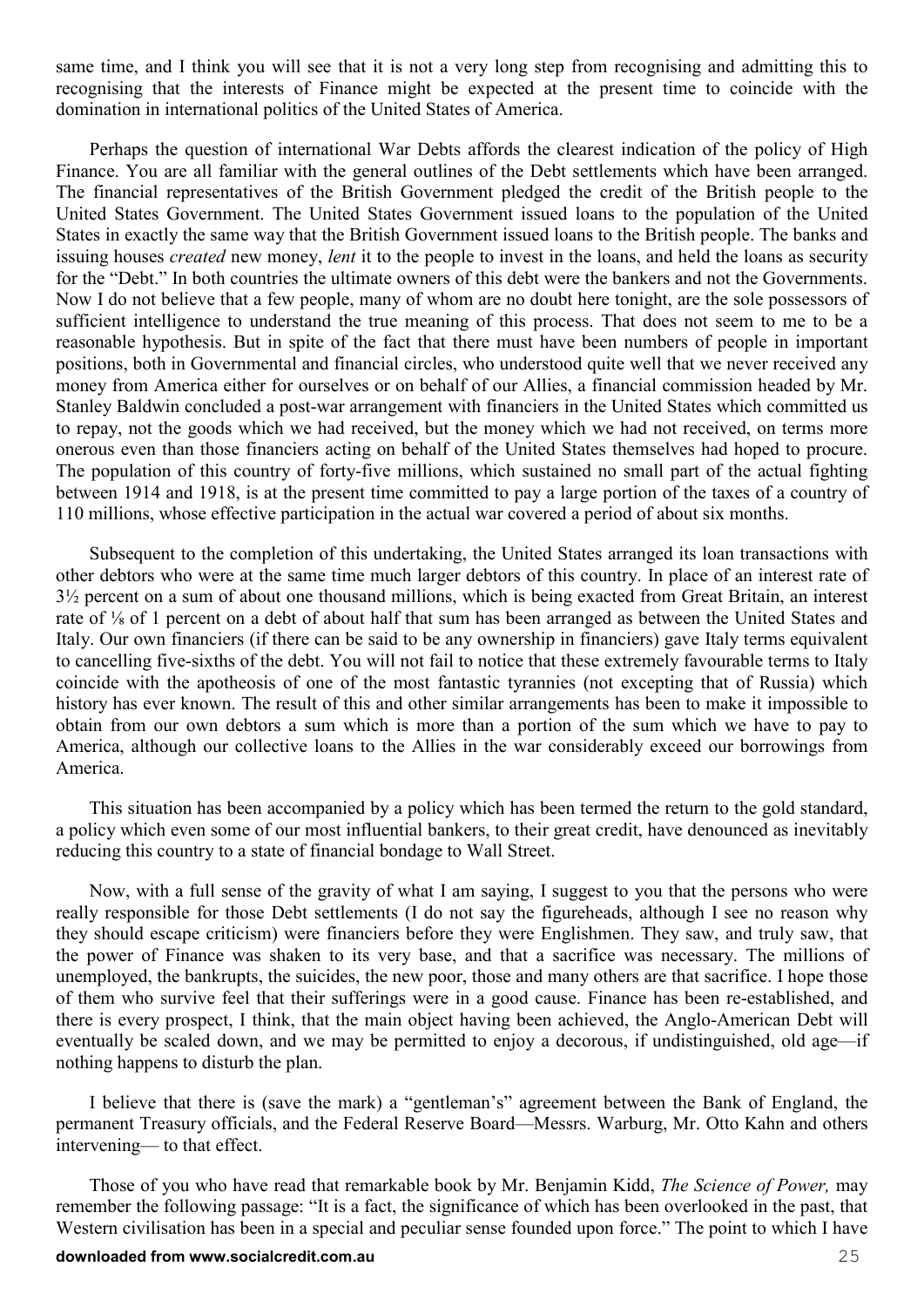been endeavouring to bring you in this and the preceding address, is that orthodox finance appears to have a subtle connection with this doctrine of force—Force and Finance, if not the same things, are complementary. Quite demonstrably, force has brought one nation after another to a certain type of pre-eminence. With that pre-eminence has come a rise of culture, arising, I think, not out of force, or finance, but out of the economic prosperity which is the bait used by Finance, and subsequent to that rise of culture, forces appear to have been set in operation to transfer the preeminence elsewhere.

I do not suggest that this sequence of events has passed unnoticed or uncommented upon. That wellknown classic, Gibbon's *Decline and Fall of the Roman Empire* set a fashion which has had many imitators. In almost every case, and most notably in the case of the immediate pre-war German comment on these matters, the suggestion was that the type of culture to which I am referring, which involves the elevation of such qualities as kindness, mutual consideration, toleration of new ideas, dislike of aggression, in fact all that group of virtues which we call civilised, or, if you prefer it, Christian, constituted a disease of society and led to the downfall of a nation which succumbed to them. It was, in fact, assessed as pure weakness.

The first negative comment which we can make upon this theory is that the fall of Germany was certainly as violent and catastrophic as any in history, and was certainly not due to the undue cultivation of a civilisation of this description. For half a century, at least, Germany had inculcated brutality as a specific principle of her system. Her fall was not due to anything that you might call softness. I believe that in the lying propaganda as to the causes and the reasons of the war, there was a real truth. It was that the world would not have German "Kultur" at any price. Prussian culture set in motion forces stronger than itself, which brought about its downfall. In war time, therefore, civilisation does not fail. It is in peace time that it fails.

Now I want to put before you a totally different theory (which so far as I know is novel, although its novelty is of no importance) as to the reason for the decline of nations which become pre-eminent by force and financial policy and subsequently become civilised. I think that they are brought up to a certain point in evolution by the system that we are living under, and that at that point they are in a very favourable position to develop what I believe to be a really higher level of culture.

While in one sense brute force gave it birth, this level of culture does not rely on force of the ordinary kind. In fact, force of the ordinary kind is distasteful to it. It, and force, together with orthodox Finance, are mutually repulsive. The result of this is to drive Finance to seek for a more congenial environment. You may say this is only a more complicated form of the old explanation. I do not think so. I think you can get a new idea of great value from it.

The danger of a decline, once this level of a new culture is reached, is not, in my opinion, due to that culture in itself. *It is due to the failure on the part of that culture to develop a system of Finance, and a use of force, which is sympathetic to the general spirit of the new culture.* 

You may find an analogy to this state of affairs in the life history of many insects—the may-fly for instance. They are brought to a certain stage of development in water, but once that stage is reached they either escape into the air or they are drowned. It is even probable that all life on this planet is compelled by the nature of things thus to change on to a different plane on pain of extinction.

Now the characteristic of orthodox Finance is the centralisation or monopoly of Credit. I could, without much difficulty, prove to you that such a policy synthesises every Anti-Christian principle. The distribution of Credit is its antithesis.

While the details of such a system of Finance are better left for discussion until such time as they might come into the region of practical politics, I do not think there is much doubt of the principles they would be obliged to follow. In the first place they must provide a financial reflection of the physical facts of the producing, distributing, and consuming systems which the existing financial system signally fails to do.

I put this requirement first because from the lack of it arises that peculiar situation which can only be described as a financial bottle-neck, the control of which gives control of the very necessities of life itself.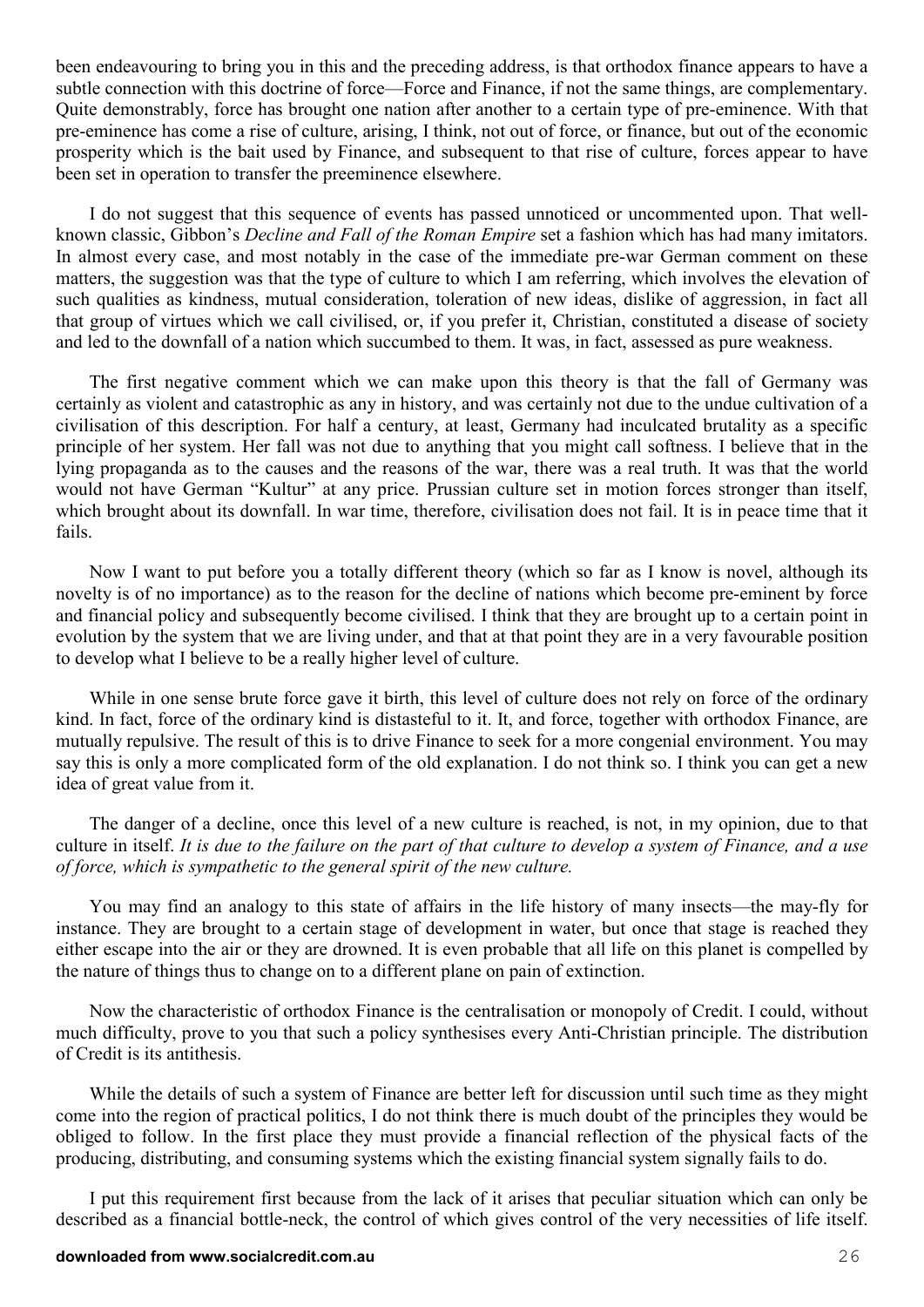Closely linked with the fulfilment of this requirement is the necessity for exalting the individual over the group. I mean by that, the exact opposite of what is commonly called Socialism. The direct road to the emancipation of the individual from the domination of the group, is, in my opinion, the substitution, to an increasing extent, of the dividend in place of the wage and salary.

Practically all the evils from which we suffer at the present time can be traced to the ability resident in existing organisations to subordinate true individuality to them. It must be a common experience of many people here tonight to have been obliged to acquiesce passively in transactions either of a business concern or a Government Department which transgress every canon of common decency, and which if done for the advantage of an individual would be generally condemned. The fact that they are done under the orders or for the advantage of some organisation is commonly held to excuse their character. There is, however, another aspect of the greatest importance. Measured by civilised standards, groups are always of lower value than individuals. Conversely, individuals have qualities which are non-existent in groups. I suppose a lifelong plot on the part of one man against the well-being of another man is very rare, but a business or national vendetta is the rule, and I should say there were few exceptions to that rule. Acts of generosity without ulterior motive between individuals are common—between nations or businesses as such, are unknown.

The fixing of responsibility on the individual for acts committed by him, or decisions in which he acquiesces, follows logically from the adoption of such principles as I have been suggesting.

Even if it were desirable, the time at my disposal is inadequate to deal with the technical aspect of this problem which is no doubt fairly familiar to many of those interested in it.

In conclusion, however, I should like to emphasise one very important aspect of the whole problem. The desired solution has no basis in sentimentality or abstract Pacifism. To be successful, it has to be a solution which can fight. As I have just said, and as must be only too obvious, modern scientific civilisation is irresistible in war. I believe it is possible to provide a financial system which will so abolish the artificial differences of interest between individuals, that any community, nation, or continent which will successfully put these principles into operation will either compel imitation from the rest of the world, or will reduce any attack upon its principles to the relative position of a mob of bushmen armed with bows and arrows who might be so rash as to attack a modern army equipped with all the terrible weapons of modern warfare.

In the meantime, a few concrete hints may be useful. Resist the abolition of Treasury Notes and the issue of Bank Notes. Always refuse a Bank of England note. Never subscribe to a new issue of shares or Government stock. Buy your shares or stock in the open market, and do not buy new issues. Fight every demand for taxes. Don't imagine it is your duty to pay taxes. You have to, but that is quite a different matter. Take a leaf out of the French taxpayers' book.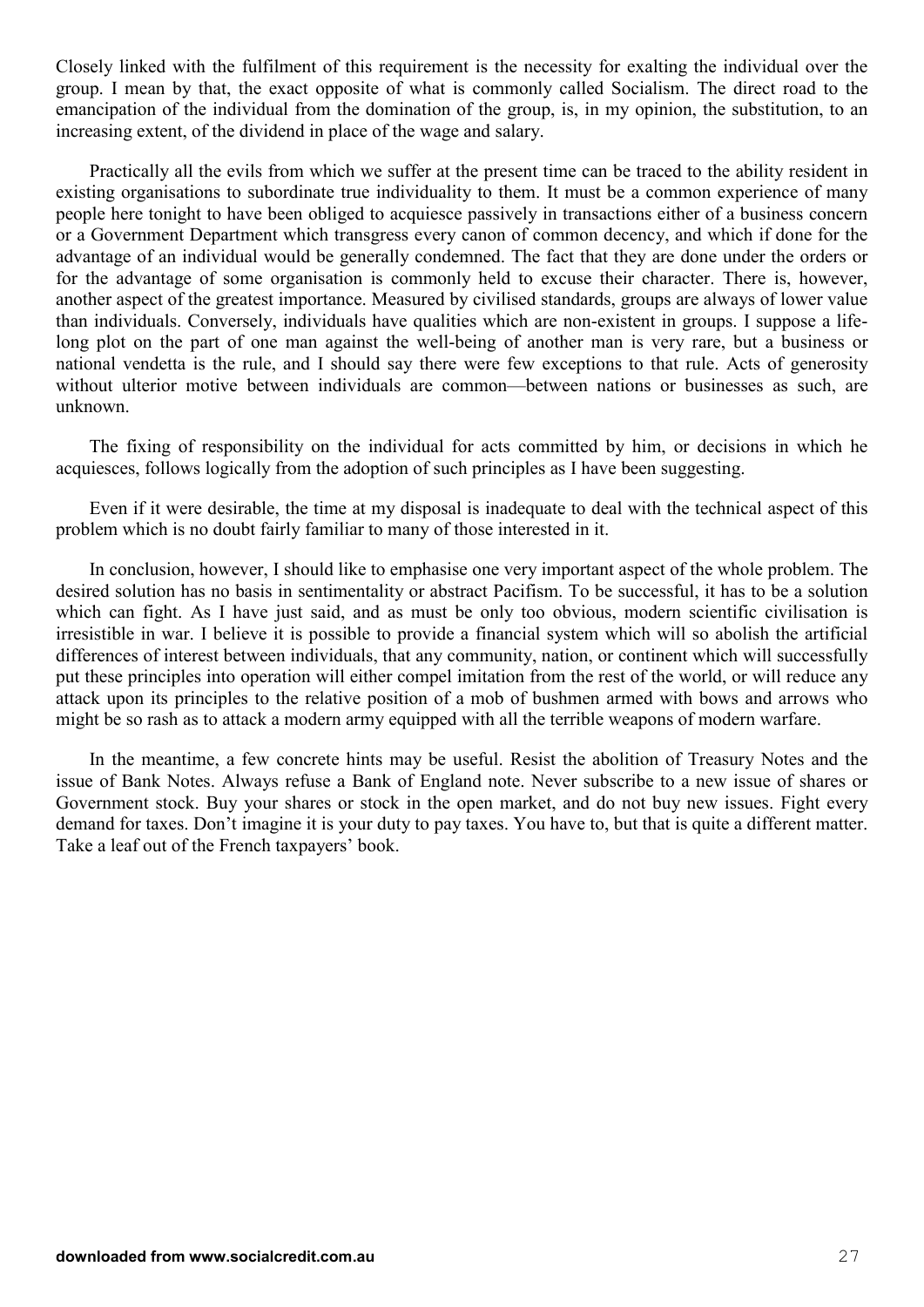#### **THE CONFLICT BETWEEN FINANCE AND SCIENTIFIC INDUSTRY**

#### **Address given at the Cannon Street Hotel on June 3rd, 1935.**

IT is necessary in dealing with the question of money to be quite sure that the assumptions on which the money system is to be founded are both understood and accepted. Some glimmering of this appears to have occurred to Sir Josiah Stamp, in an address which he gave some short time ago, in which he pointed out that the public mind in these matters swung from political interests to industrial interests, which apparently to him were incompatible.

The first definition to which I would draw your attention is that of wealth, and is "the rate at which a nation or any other corporate body of individuals can deliver goods and services esteemed conducive to well-being." The second definition is that "the objective of an industrial system is to deliver goods and services to the individuals included in the nation or other corporate body to which the system is attached, with the minimum amount of trouble to those individuals." The third conception is that of the artificiality of money. The best definition with which I am acquainted, and which is orthodox, is that of Professor Walker, in his book, *Money, Trade and Industry,* which reads that money may be defined as "any medium which has reached such a degree of acceptability that no matter what it is made of, and no matter why people want it, no one will refuse it in exchange for his product."

I would particularly draw your attention to the absence of any consideration affecting what is commonly called morality or ethics in these definitions. Even in these days I suppose that if the booking clerk at the railway station were to address, to the prospective purchaser of a ticket for transportation from London to Edinburgh, an enquiry into his domestic habits and the regularity with which he paid his Income Tax, it would be felt that he was in advance of his time. Similarly, in times of stress, it is noticeable that we do not enquire very strictly into the antecedents of those who are enlisted in our armies. To put the matter another way, as circumstances force us more closely in contact with the underlying realities of life we jettison a good many artificial considerations which seem to grow up around our conduct in peace time.

One of the most important realities of the condition under which we live on this planet is that we live by work; and energy or power is the rate of doing work. Lest some adherent of that much misused phrase " he that will not work neither shall he eat " should read in what I am saying a justification for his belief, I would hasten to point out that it does not matter in the very least how the work is done nor from whence comes the energy by which it is done.

Man requires, primarily, shelter, board, and clothes. It is immaterial whether his shelter is laboriously carved out of the solid rock by hand labour aided by the most primitive tools, or whether by the latest process of poured-concrete construction, machine-made window-frames and doors and other refinements of modern building construction, his house arises, like the tent of the Arab, in the night. Similarly, his food may proceed from wild wheat, sown on ground laboriously scratched with a stick, or it may be the product of selected and scientifically crossed wheat grown thirty, forty, or even more bushels to the acre, on ground which has been steam-ploughed and rendered fertile by the latest nitratic manures electrically produced from the atmosphere. His clothes may be made of skin, each one of which may represent months of the time of a trained hunter, or they may be the product of Lancashire and Galashiels, turning out thousands of yards of fabric with the aid of one man watching machines for one day. The fact which underlies these contrasts is that embodied in the law of the conservation of energy, and it may be stated for our purposes in the form that what is commonly called production is simply the transformation of one thing into another; that production *ex nihilo* is impossible, and that therefore, other things being equal, production is simply proportional to the amount of mechanical energy applied to it and is quite irrespective of the agency through which that mechanical energy is applied, muscular, electrical, or otherwise.

In a somewhat narrow sense, the truth of this statement is becoming recognised by the importance which is being given to the question of the electrical distribution of energy in this and every other country, and, of course, this is all to the good. It would be too much to say that this recognition carries with it any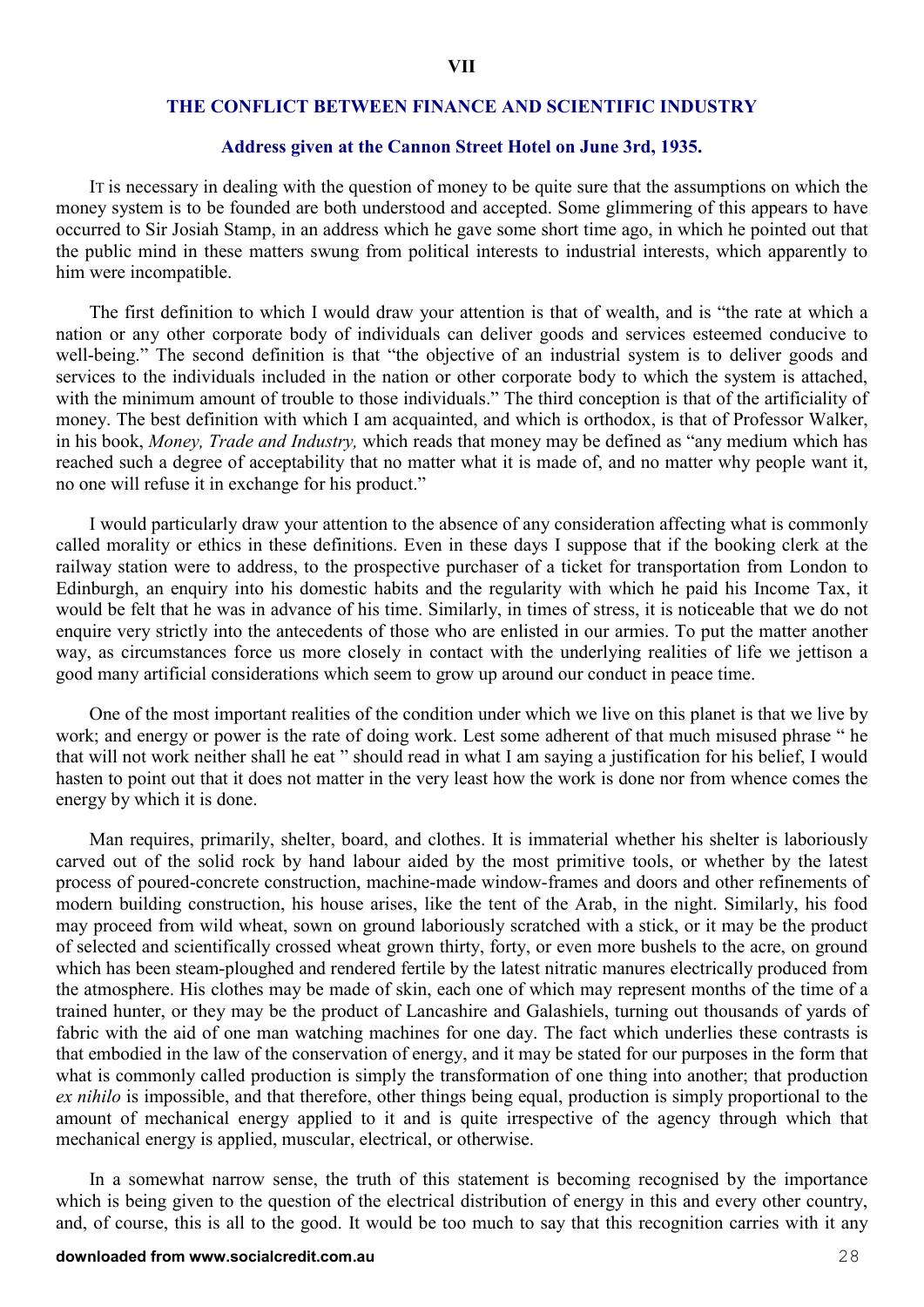general appreciation of the greater issues that are involved. If you will carry your minds back to what is called the Golden Age in Great Britain, the age of the great Elizabethans, you will find that, although the amount of *extra-human* energy which was employed for productive purposes was trivial, arising from such sources as small and inefficient water-wheels and windmills, a very tolerable standard of living was common, and it was common in spite of much greater general leisure and a good deal of waste energy in the shape of war. I feel sure that amongst my audience someone is yearning to point out that the population of these islands was much less than it is now—a consideration which, I am afraid, leaves me quite cold for reasons into which I propose to go a little later. In this year of grace 1925, in spite of the advancement of science, certainly greater in the last hundred years than in any known similar period of history, life appears to be less secure, more strenuous, and, broadly speaking, less satisfactory, than ever.

Of course, a good many explanations are put forward for this. There is the population explanation in various forms, the adherents of this mostly basing their ideas on the doctrines of Malthus, whose main proposition was that the increase of population tends to out-run the means of subsistence. This interesting contention seems to withstand every possible assault of fact. The fact that families are largest in the most needy sections of the population and decrease, in spite of the most strenuous propaganda, as the standard of living is raised, is one of the facts which seems to rebound without effect from the adherents of this doctrine. As a friend of mine put it, "If you house people like rats, they will breed like rats the converse is equally true.

But a much more important consideration even than this is that this kind of doctrine is powerless to account for, does not, in fact, touch at all, upon the fact that we are constantly witnesses of acts of economic sabotage. When, as the result of the stimulation to agriculture provided by the German submarine campaign, the Argentine and the West of Canada enormously increased their production of foodstuffs, a state of affairs rapidly supervened in which grain was burnt under the boilers of steam engines, and calves were shot and left to rot on the plains of the Argentine, in order that the surplus of foodstuffs should not reach the markets of the world. The late lamented war ceased with such suddenness that it was almost impossible to slow down production for some months after the date of the Armistice, with the result (which involved the financial inflation of the post-war period) that seven years afterwards we can still buy Government surplus production at advantageous prices, in spite of the determined efforts of the orthodox manufacturer and producer to get this material off the market as quickly as possible. During the latter years of the war, when the rate of destruction of material and the waste in the use of it reached a point of which the average individual has no conception, and which certainly exceeds anything the mind of man had previously conceived, it is probably true to say that the standard of living, not only in this but in every other country, reached a higher level than ever previously, and that, with the vast majority of the best producers absent from the country and replaced by persons labelled C3. If you will look at these generalisations, which it is possible to support by any required amount of exact data, you must have the conviction forced upon you that the modern production system, if unhampered, is capable of producing everything that is required of it, and further, that this production involves or can involve the use of a continuously decreasing amount of human energy or labour. That is the first vital point to grasp. The second point is that the best brains of this and every other country in the industrial and scientific field are working as though they recognised their objective to be the replacement of human labour by that of machines, although it is quite possible that very few of them do. To put the matter still more baldly, these best brains are endeavouring to put the world out of work, to create what is miscalled an unemployment problem, but what should properly be called a condition of leisure. At this point we begin to touch this conflict between a classical morality and modern scientific effort. Oblivious to the fact that practically all advance in the world's history can be traced to a condition of leisure, however that leisure was obtained, we find a large number of people prepared to argue that the object of modern scientific progress is to increase employment, and that only the "employed," in the economic sense, have a "right" to exist.

If this were only a matter of opinion it would not be a matter perhaps of very much importance. But it has to be remembered that our production system and our distribution system are so interwoven as to constitute a government, and the governing factor is not the producing system but the distributing system.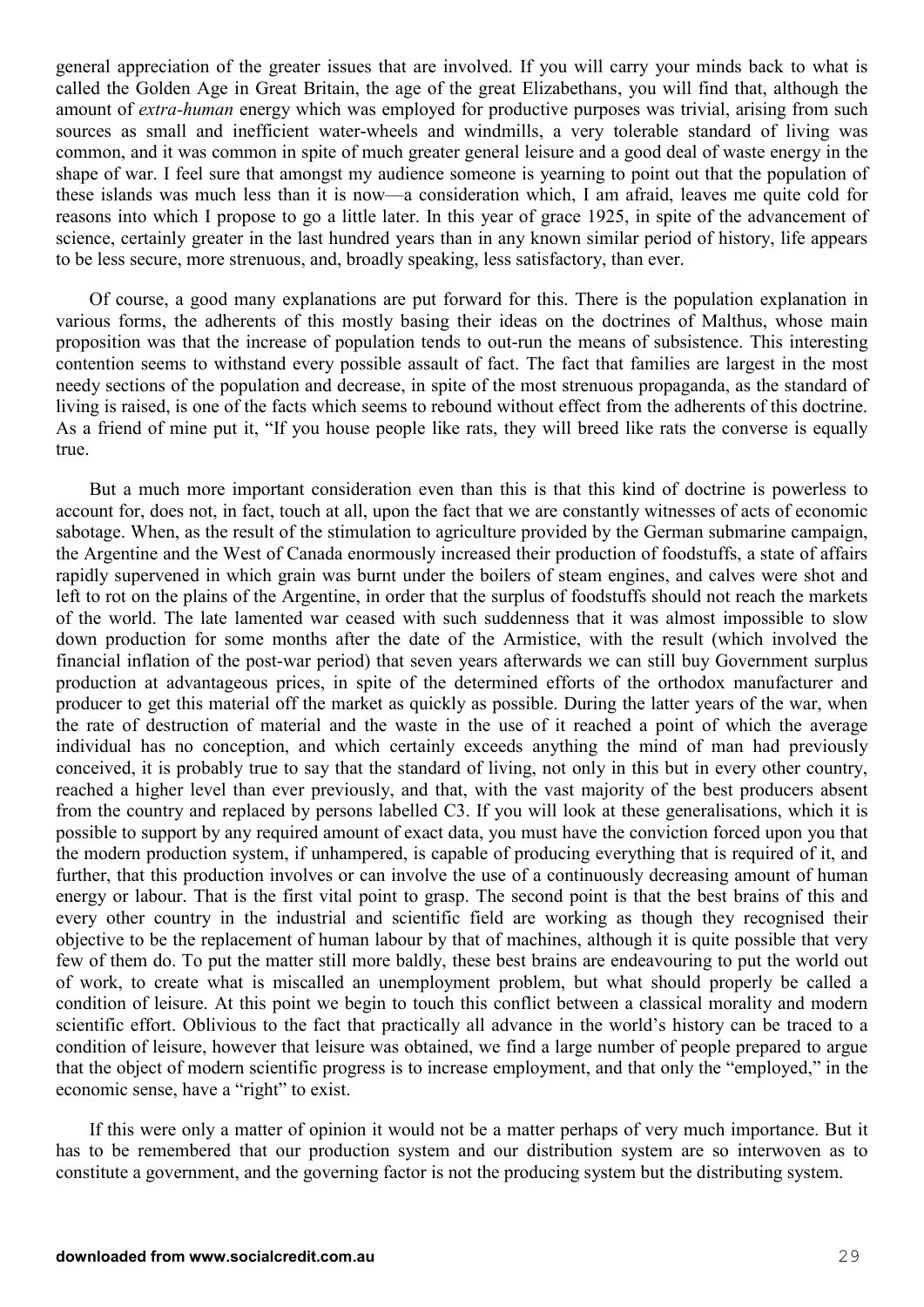There are three methods by which goods are distributed in a modern community; wages, salaries, and dividends, and the essence of this distribution system is that the distribution of goods is rigidly connected with the production of goods.

There is a considerable outcry against dividends at the present time; an outcry which I am convinced is powerfully fostered from a source very far removed from what is commonly called Socialism.

A week or two ago a review of one of my books was published in a Left Wing Socialist weekly. If I were not aware of the qualifications of the reviewer, I should have regarded it merely as incompetent, but as that word cannot apply I am obliged to use a harsher word; it was a dishonest review.

In the course of this review two points are made, (1) that it is both right and expedient for banks to charge interest upon loans, (2) to quote the exact words of the reviewer, "If my money is wanted for social purposes it is ridiculously extravagant that the State should have to bribe me and my heirs with 5 percent per annum forever to get hold of it. A Socialist State would have the right to take my due contribution towards productive outlay for the future without any such bribe. (Probably it would make the necessary deduction before any income came into my hands at all.)"

That is to say, it is perfectly proper for bankers, who coin money at will, to hold up the country to ransom, not for 5 percent, but 8 percent, or 9 percent, but it is iniquitous that the individual should be paid 5 percent for lending his money to perform a similar service, although he has obtained it by working for it.

Now the curious point is that about two years ago a semi-private publication, circulated only amongst banking officials, came into my hands, containing a review of one of my books. The reviewer was the same person just referred to as employed by the Socialist weekly. It was a much less crude review, but was not less ingeniously designed to mislead. I think the only reasonable deduction is that there is no diversity of interest between the two publications. I mention the matter to make the point which I think requires making, that Finance is at least as dangerous an enemy of the upper and upper-middle classes as it is of the poor. It should be realised that it is not the war which makes us pay an income tax of 4s. 6d. in the pound, a death duty of 20 percent, and a general tax of 70 percent on everything we buy, in the form of increased prices. The war was paid for as we fought it. It is the Banking and Financial system which taxes us.

Finance has got the poor where it wants them, and can and does keep them there; they are comparatively harmless; they are not merely harmless, they are useful; their revolt against the present state of affairs can be made, and is made, an excuse for such measures as penal death duties and steeply graduated taxation, the only effect of which must be to reduce the whole population to the necessity of wage and salary earning. Under these conditions, any expression of opinion likely to be harmful to the financial system or its administrators can be dealt with by deprivation of employment and consequent starvation. If you will think these matters over, you will see that the theory held in some quite well-informed quarters, that Russian Bolshevism and certain aspects of high finance are closely connected, is not so wild as it appears at first sight.

But, in any case, it should be remembered that probably 94 percent of the purchasing power which constitutes the distribution system of this country, is wages and salaries, and, on the whole, this percentage of the total tends to increase, and dividends collectively tend to decrease, for reasons which are plain enough to those who care to study the matter. Now, if you will consider the fact that the general output of goods of all descriptions per unit of mechanical labour employed, is, at least, proportional to the total energy put into the productive system, and that this energy has increased in the last 100 years by at least 3,000 to 4,000 percent, you will see that one of three things must happen. Either everyone must consume thirty or forty times as much as he did before, and increase the amount as the amount of energy put into production increases, or (2) we must get rid, by exportation or otherwise, of an increasing amount of production (in competition with every other industrialised country) in the remaining markets of the world, which are decreasing in size owing to continued industrialisation, or (3) we must recognise that the so-called unemployment problem is something which arises out of the advancement of science applied to industry, and we must modify profoundly our system of distribution.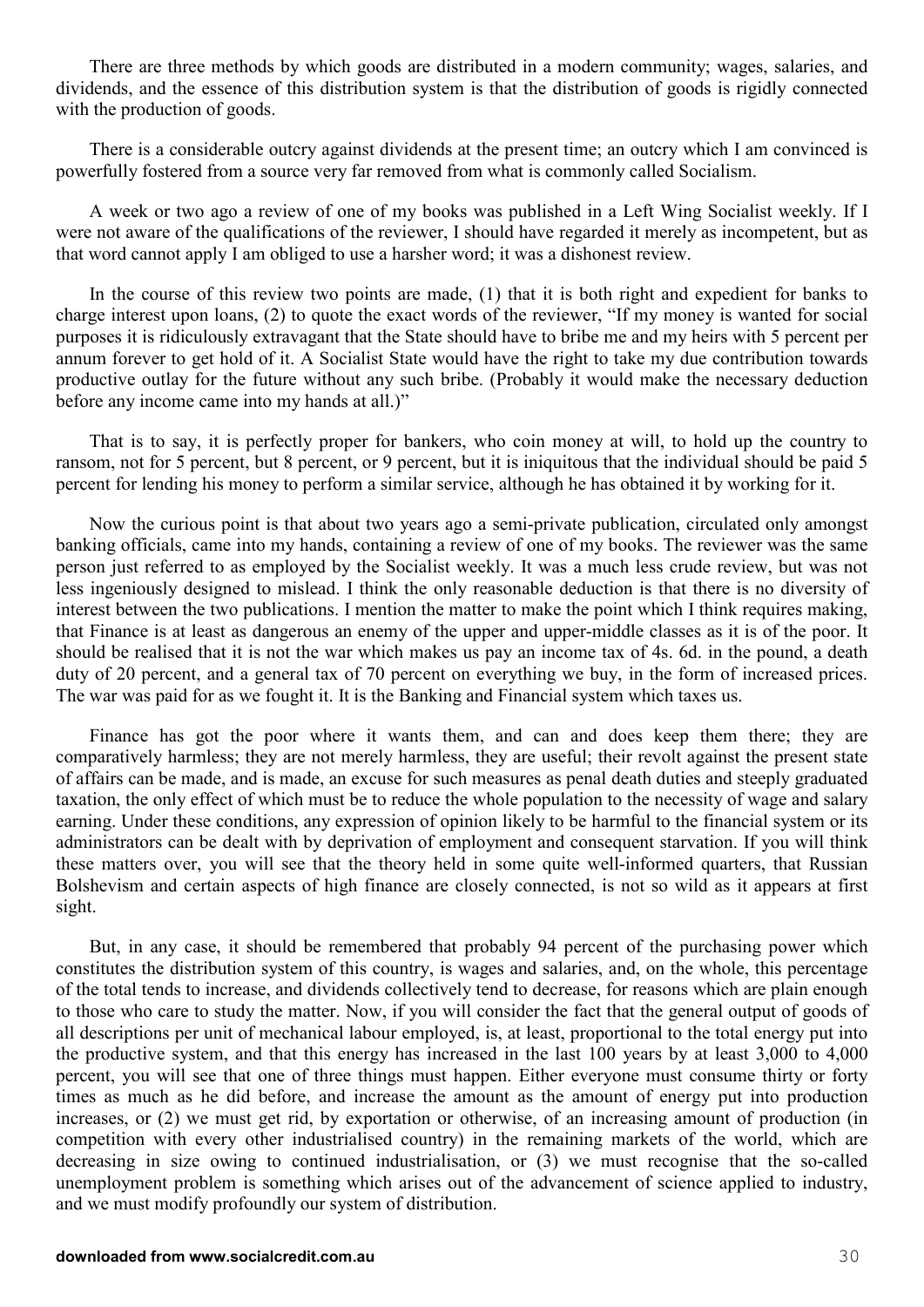I hope I have made the dilemma clear. The scientific organisation of industry and the introduction of increased quantities of solar energy into the productive system means, and can only mean, the displacement of human labour from the economic process. Even now there is very little doubt that the present standard of living can be maintained by the working efforts of 10 percent of the population if the productive system were not so largely directed towards money-making rather than goods-making, and the immensely inefficient business system of the country were modified so as to cut down what was termed by Lord Milner " interception." On the other hand, penal taxation, rising prices, and the building up of invisible and visible financial reserves, operate to diminish and even extinguish what are called unearned incomes, thus forcing more persons to compete for employment which science is diminishing in quantity. In order to avoid too much repetition of the matter with which I dealt a fortnight ago, I should like to summarise certain facts in regard to the money system, which those who are interested will find elaborated in the report of that lecture, which has since been published. The first point to recognise is that distribution takes place, in civilised countries, solely by the aid of some sort of money. You do not make money by making goods or by working. It is a fact not disputed, and, indeed, emphasised, by Mr. McKenna, the chairman of the Midland Bank, that "The amount of money in existence varies only with the action of the banks in increasing or diminishing deposits. We know how this is effected. Every bank loan creates a deposit, and every repayment of a bank loan destroys a deposit."

Secondly, the amount of money available as purchasing power is insufficient to buy the goods available for sale at the prices at which they were made. This is also now admitted by various authorities, but even if the system itself did not automatically attain this end, and the proposition that the banks have control of the volume of money be admitted, the banks would be obliged in their own interests to make it true in order to retain control of the situation. The present banking system rests irrevocably on a condition of scarcity in purchasing power. No expansion of productive capacity can permanently affect this state of affairs. Banking credit, which we have just seen constitutes all but an insignificant fraction of the total purchasing power of the country, is a commodity like anything else, and the way to make a commodity expensive is to keep it scarce.

It is impossible to exaggerate the importance of a world-wide antagonism between a system in which every interest is directed to making the machinery of consumption continuously more difficult of access, on the one hand, and a scientific and productive system, which, in spite of handicaps, is continuously increasing its capacity for production; and that is exactly the position of the financial system in its relation with the consumer and the producer. All over the world the signs of a final and deadly conflict, directly traceable to this fundamental antagonism, can be seen. The conflict may not break out for a year or two, or it may break out tomorrow. No one who realises the gravity of the riots at the moment proceeding in Shanghai, in which Americans and Japanese are both involved, would venture to say that serious trouble, from that cause alone, is impossible. But, in spite of the unrelieved gloom of the superficial position, I venture to believe that, even if after some tribulation, we shall break free from the domination of Finance.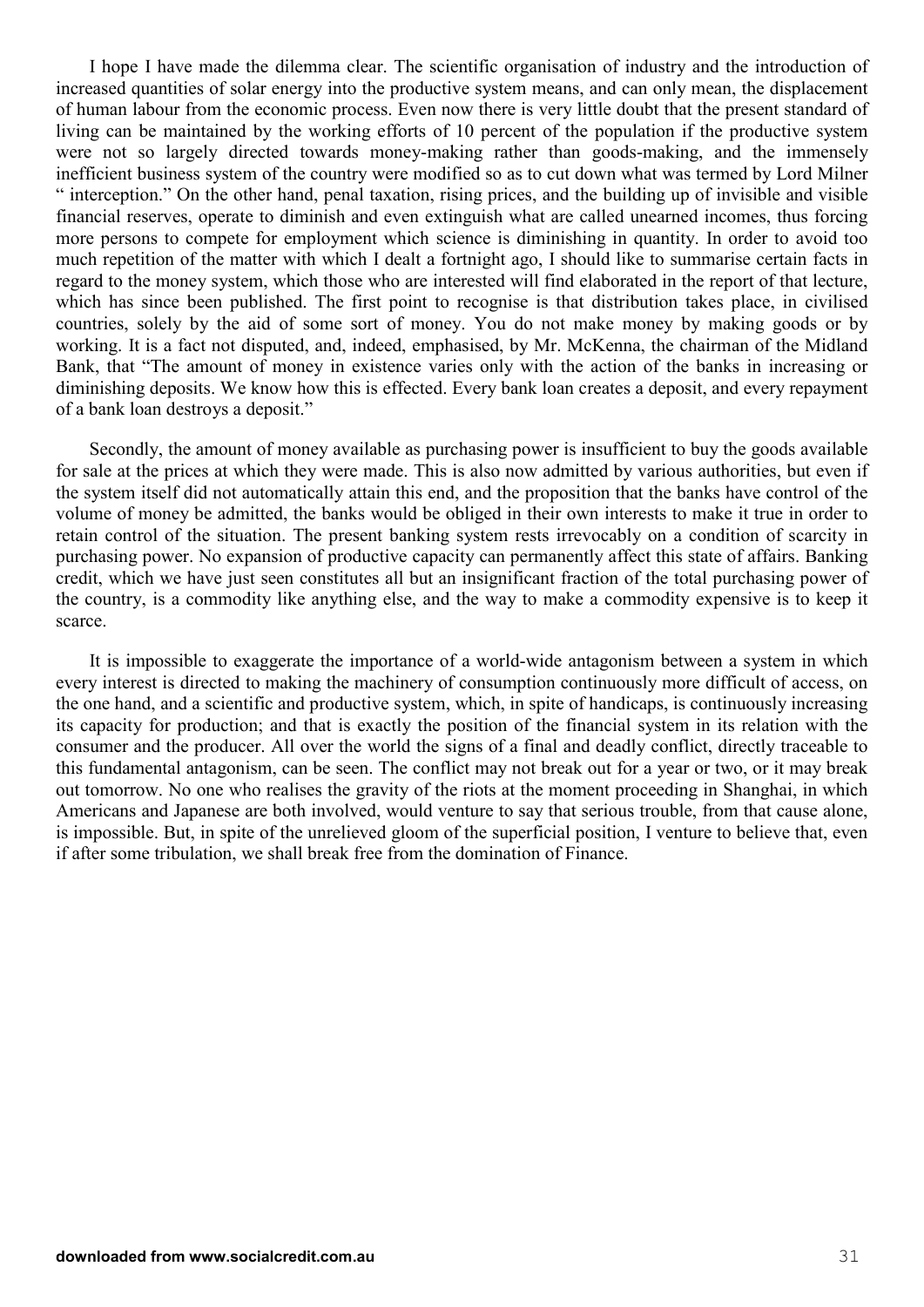#### **GOVERNMENT BY MONEY, AND ITS EFFECTS**

#### **An Address given at the Central Hall, Westminster, on May 21st, 1925.**

ANY speaker on the subject to which I am anxious to attract your attention tonight finds himself confronted with at least two major difficulties. The first, and perhaps the more important, resides in the fact that the implications of it ramify into practically all human activities. As a result it is possible to approach the subject from an unusually large number of angles, and some restraint is necessary to prevent an effect of confusion, while presenting a sufficiently comprehensive picture. The second difficulty arises from the fact that the subject is highly technical, but yet is not recognised as such. A speaker on a technical subject, if speaking to a technical audience, has a common ground of agreed knowledge. Or, alternatively, in speaking to a general audience, is generally conceded the advantage of expert knowledge. But, curiously enough, neither of these situations is generally found to be the case in regard to a discussion of the money system. There is practically no agreed body of expert opinion; and the average businessman, engaged in "making" or perhaps losing money is, perhaps naturally, apt to regard himself as being equipped to discuss the matter at length with anyone. The result of this, however, too frequently, is the creation of mental confusion and verbal argument, arising from the clash of two capable logicians arguing from different premises; and, therefore, naturally unable to come to any agreement or understanding. In order to avoid, so far as is possible, this position tonight I propose to ask you to memorise, or, better still, to write down, certain definitions.

These definitions are not necessarily orthodox, and you are, of course, at liberty to question them at your leisure. But they are the definitions and conceptions from which I am arguing in speaking to you. The first definition to which I would draw your attention is that of Wealth, and is, "The rate at which a nation or any other corporate body or individual can *deliver* goods and services esteemed conducive to well-being." I would ask you particularly to notice that the word "*deliver*" is used in this definition, and not the word "produce," and also to notice the inclusion of the word "rate." The second definition is that, "The objective of an industrial system is to deliver goods and services to the whole of the individuals included in the Nation, or other corporate body, to which the system is attached, with the minimum amount of trouble to those individuals." A deduction from this definition is that on its economic side, a nation or other corporate body exists to further the interests of individuals; or, to put it in a more technical form, there is an increment of association derived from the co-operation of individuals, which should be distributed amongst the individuals, if the object of their co-operation is to be achieved successfully.

The third conception which I wish to impress upon you, is that of the artificiality of money. The best definition of money with which I am acquainted, which is an orthodox definition, is that of Professor Walker in his book *Money, Trade, and Industry,* which reads that money may be defined as "any medium which has reached such a degree of acceptability that no matter what it is made of, and no matter why people want it, no one will refuse it in exchange for his product." I have no doubt that you will accept this definition, and you will see that it eliminates any specific physical characteristic from the nature of money. It may be gold, silver, copper, cowrie shells, leather discs, paper, cattle, or slaves; and every one of these has in turn been used for money. The one characteristic that they had in common was a psychological characteristic, that of belief, faith, or credit, and if you will bear this conception clearly in your minds you will recognise the absurdity of such statements as are frequently heard to the effect that there is no money in the country, or that certain desirable works cannot be carried out because there is no money with which to do them. Such statements, of course, receive credence because they are normally true in respect of the individual, who has a very limited power to impose his own personally created money upon the community, but they are not true of nations (as was amply demonstrated between August 4th and August 7th, 1914, when an absolutely novel currency system was imposed upon Great Britain without the slightest shock), and we shall see almost at once they are not true of large corporations, and particularly are not true of financial institutions.

I suppose that we are all familiar with such phrases as "The Power of Money," and others to the same effect, but the Government by Money to which I wish to draw your attention tonight is something much more concrete than that. Our thoughts of governments usually range over such subjects as Houses of Parlia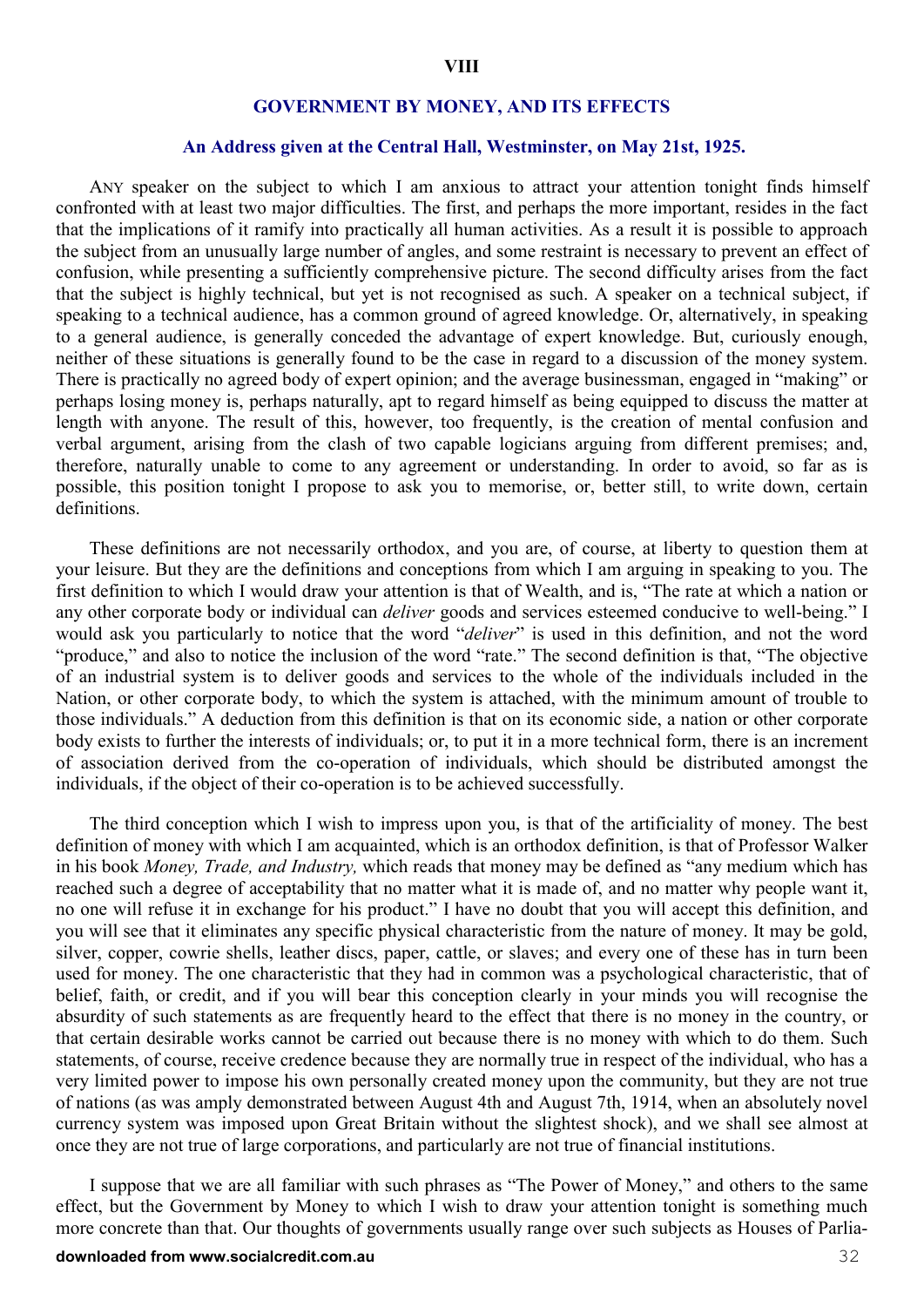ments, laws, and at the other end of the scale, policemen. But you will at once agree, I think, that this sort of government is largely negative, and is almost entirely concerned with telling you what you must not do. Even in these law-ridden days, after the long-suffering citizen has taken out about eighteen licences of various sorts to permit him to move about, to stay still, to listen-in, and so forth, he does not come very much in contact with the law. But from the moment that he arises in the morning to the moment that he goes to bed at night, or, more comprehensively, from the moment that he draws breath to the moment of his death, and after, his activities are governed and limited by the money system. His clothes, his food, his house, his education, either in the more literal sense or in the broader sense of ability to travel and see the world, his avocation in life, and the rapidity with which he progresses in it, are largely matters of money, and very often nothing but money. Further than that, a lack of money, if sufficiently pronounced, is pretty certain to bring him up against either the legal system, or starvation and death, and it is in no sense an exaggeration to say that in all civilised countries (so called), and the more civilised the more true is the statement, the individual lives entirely by grace of the money system.

Any system or institution which is so all-pervasive in its effects, is a government, whether conscious or unconscious, and one would imagine it to be a matter of the first consequence to understand the principles upon which it is based. So far from this being the case, however, a very large number of people regard it as almost a matter for pride that they know nothing about finance, and if my own experience can be taken as a guide, any exact knowledge of the general system is confined to a number of persons in every country who might be numbered on the fingers of both hands, a lack of knowledge only paralleled, unfortunately, by the confidence with which the existing system is regarded by those who do not understand it. It is, in fact, one of the most astonishing experiences which comes to anyone who seriously interests himself in these matters to find the perversity with which intelligent people will put forward any explanation, on earth or off the earth, from sun spots to the viciousness of human nature, for the economic misfortunes which attack nations and individuals, rather than question or allow to be questioned the practical perfection of the money system.

Clearly, if money is of such importance, the first point to which to direct an inquiry in regard to it must concern its point of origin, and it is one step towards this end to recognise the fact that *you do not make money by making goods or by working.* Some years ago I made this statement at a luncheon of quite important manufacturers in the North, and only their politeness to a guest obviously restrained them from considerable hilarity. I then asked them to imagine themselves doing business with each other round the table at which we sat, and to explain to me how it was possible that at the end of a given period of such business there could be more money round the table than there was when they started. Naturally, nobody could tell me. Similarly, you do not make money by agriculture. If I grow a ton of potatoes and sell them for money, I merely get the money that somebody had before in return for my potatoes, and the coming into existence or the disappearance by consumption of those potatoes does not itself make the slightest difference to the amount of money in existence; it merely affects its distribution. If anyone wishes to argue that it cheapens potatoes, I would merely point out that such cheapening makes every grower or holder of potatoes poorer, and discourages the growth of potatoes.

That is the first step. The second step to realise is that only to a very limited extent does money proceed from the State. Roughly speaking, there is in Great Britain something over 350 millions sterling of legal tender—paper, gold, silver, and copper—and the Bank clearance for 1924 of the Joint Stock Banks amounted to about 39,000 millions sterling in round figures, or more than 100 times as much. So that we have ascertained (*a*) that purchasing power or money does not proceed from the individual or corporations which produce or grow goods, and (*b*) it does not proceed from the State to any considerable extent. (I do not dwell on gold because the amount produced is trivial in comparison with other sources of purchasing power.) The matter is so important that I shall ask you to bear with me while I explain exactly from where it does proceed, but I will preface this explanation by a dogmatic statement from a recognised authority, Mr. McKenna. The Chairman of the Midland Bank, at its annual meeting in 1924, made the following statement: "The amount of money in existence varies only with the action of the banks in increasing or diminishing deposits. We know how this is effected. Every bank loan and every bank purchase of securities creates a deposit, and every repayment of a bank loan and every bank sale destroys one."

**downloaded from www.socialcredit.com.au** 33 Imagine a self-contained community, say, upon an island, of ten men, each of whom has *£*10, we will say, in Treasury Notes. The community carries on all the operations of a modern business community, and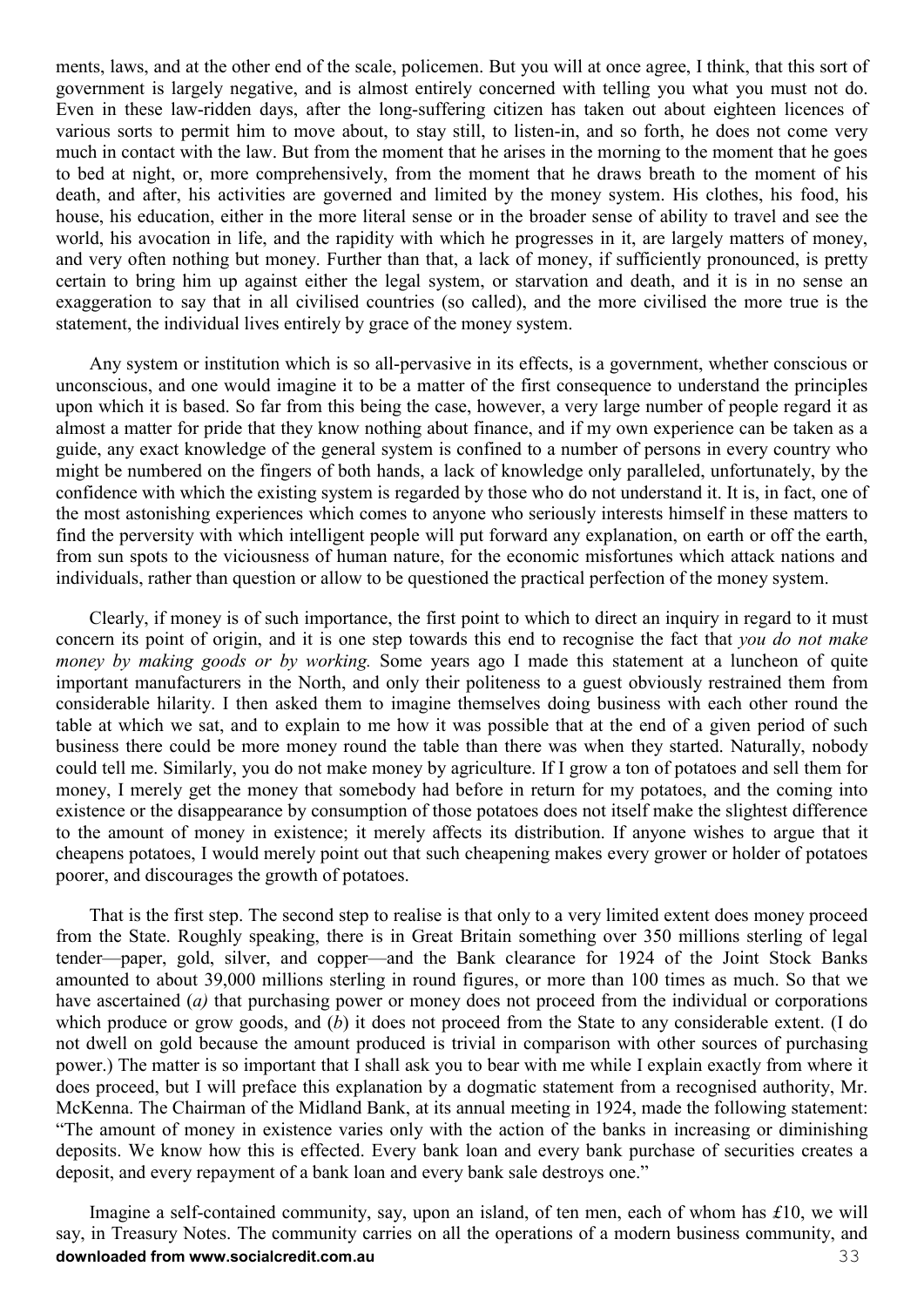settles its debts by handing over Treasury Notes. After a time an eleventh man lands upon the island and makes the suggestion that he should safeguard the money of the community by keeping it in a burglar-proof safe with pigeon-holes for each of the depositors. This is thought to be a good idea, and for a time the original members of the community settle their debts to each other by going to the eleventh man, whom we may call the banker, drawing out Treasury notes every morning and handing them over to each other. It naturally dawns on the business community very soon that this is a cumbersome and time-wasting performance, and an efficient substitute for it is found by writing little notes to the banker instructing him to readjust the contents of the pigeon-holes to correspond with the business transactions of the previous day. In a very short time the banker finds that very few of his Treasury notes have left his possession, and that his business has become a bookkeeping one, of which the original documents are the trader's note or cheque. When this condition has become established, Trader No. 10 finds that he could accept a larger order for goods, to be paid for on delivery, if he could see his way to pay for labour and material between the time that the order is accepted and the time that the goods are delivered and paid for. He has no exact knowledge of the amount of money on the island, but he knows that it is practically all with the bank, so he goes to the banker and suggests that the banker should lend him £10, in addition to the £10 that he has himself. The banker agrees, on terms which are immaterial to the argument, and Trader No. 10 is in a position to draw £20, where previously he could only draw £10. The crucial point to recognise is that the banker does not inform the other nine depositors with him, that owing to the fact that No. 10 has drawn £20, they must draw less in consequence. In other words, his liabilities to the other nine remain as before, but his liability to No. 10 is increased by £10*,* therefore, the banker's liability to the community instead of being £100*,* which was the total amount that they deposited, is £110; and £10 of absolutely new and effective money has been created by this process, and can be drawn, so long as it is not all drawn in Notes. But it must be remembered that this £10 of new money, which is an effective demand for goods and services, and has been *created* by the banker, has only been loaned, and therefore it may be said that the banker has created an effective demand of £10 on the goods of the community. Just as effective as if he had forged or printed £10 in Treasury Notes. The repayment by Trader No. 10 of the £10 has the curious effect of cancelling both the debt registered in the books of the banker (and which the banker treats as an asset), and the £10 with which it is repaid, and the net result of the transaction (assuming the £10 to have been used for productive purposes) is to leave £10 of price values in existence in excess of the possible effective demand of the community. There is only one possible way in which the community can buy these goods, and that is by the creation of a fresh credit, or the printing of more money.

Now it must be obvious that this process gives those in control of it absolute control of the economic situation, and what is perhaps of even greater importance, this control is fundamentally dependent on a scarcity of money, and consequently of purchasing power. Individuals must use economic products, and they can only obtain those economic products by the means of money. If they are short of money, terms on which they obtain money can be imposed upon them; if they are not short of money those terms cannot be imposed. *And it therefore follows that the existence of a money control necessitates a condition of economic scarcity, quite irrespective of the advances of scientific progress or productive capacity,* and restricts economic production within the limits imposed by restricted money demand. For the moment I would merely emphasise that you cannot reward or punish individuals by the granting or withholding of something of which they already have a sufficient supply, and that the excessive production of what are called capital goods, i.e. goods which are not used by individuals for personal consumption (which is a marked feature of present-day industrialism) is caused by the desire to keep the population at work without allowing them to obtain such control of their economic existence as would free them from the dominance of money.

The scarcity of money and the consequent restriction of effective demand is unquestionably the most important, and in fact, the vital point on which the future of the present financial system turns, and such questions as that of the Gold Standard, for instance, are only important to the extent that they buttress this restricted effective demand. I have endeavoured to show you, so far as the limit of time imposed upon me allows, that a scarcity of money as distinct from a physical scarcity of goods, either actual or potential, is an essential feature of the hidden Government by Money. But it is also necessary to understand exactly how this disparity between the amount of goods available and the amount of money with which to buy them is produced. The general principle may be fairly briefly stated. Let us imagine a shipbuilder receiving an order for a ship to cost £1,000,000, and let us suppose, as would most probably be the case, that on the basis of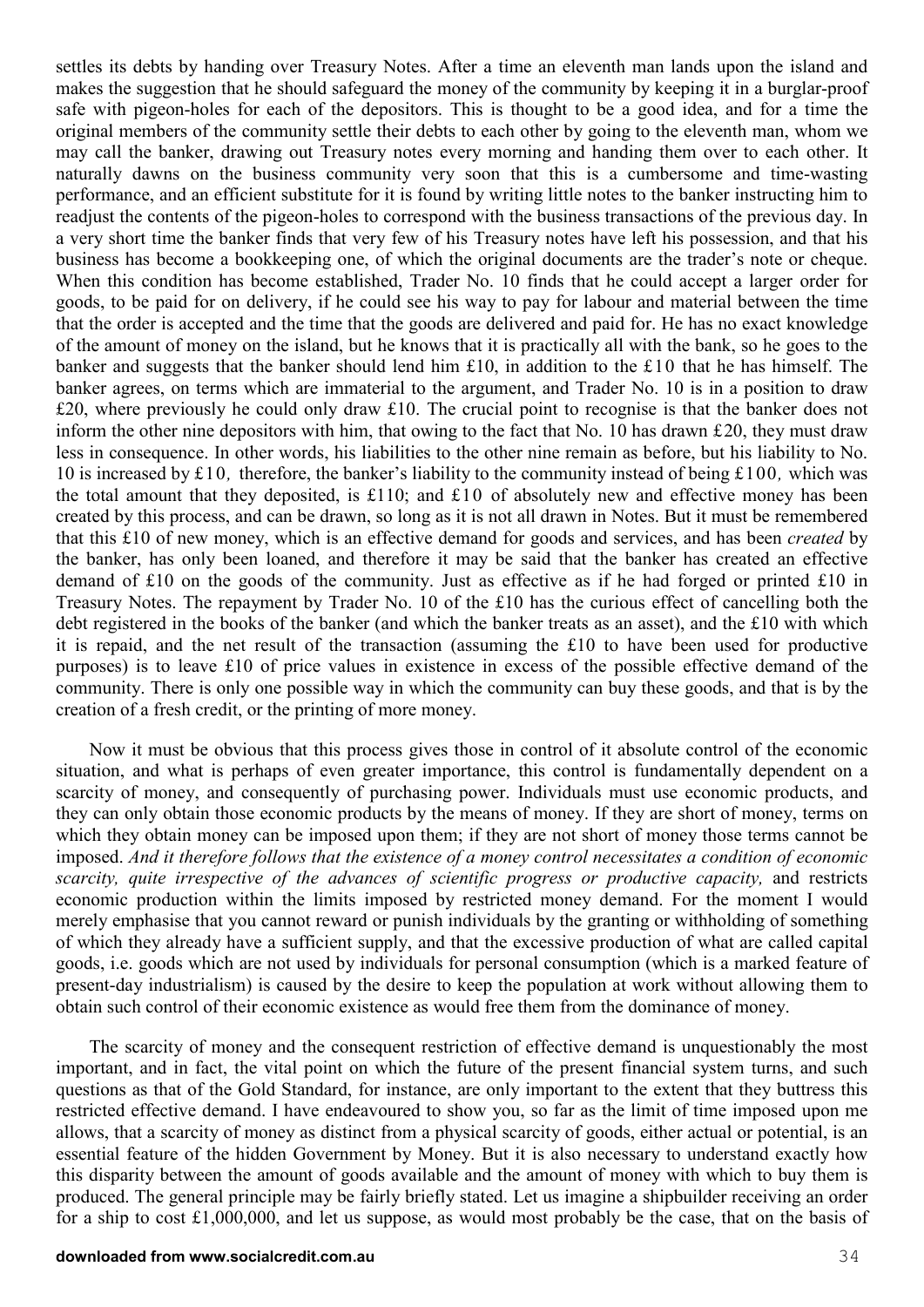this order the shipbuilder borrows £500,000 from his banker. I would emphasise that this borrowing from the banker as compared with the provision of the sum out of the resources of the shipbuilding undertaking, does not materially alter the general principle, but it makes the explanation somewhat easier. We will suppose that £100,000 is paid away in wages during the building of the ship, and that the remainder represents payment for material and for various charges which are known in technical language as overhead charges. Eventually the ship is completed and is handed over to the purchaser, who we will imagine to be the public, for £1,000,000 in the form of a cheque. £500,000 of this money is handed over to the banker in repayment of the loan which was created, and which was new money. The banker applies the £500,000 to cancel the loan, i.e. both the £500,000 and the debt against the shipbuilder disappear simultaneously as if they had never existed. You will see quite clearly, I think, that a ship priced at £1,000,000 exists, but the equivalent purchasing power in respect of this ship has not merely changed hands, half a million of it has absolutely disappeared. It will be found, upon examination, that even this remarkable result is not a full statement of the position, but the general principle involved is made clear by it.

The technique by which this general principle operates in daily life is naturally much more complicated. One outstanding example of it is in the redemption of the National Debt. I find from reference to the monthly Review issued by Barclays Bank for the current month (May) that during the past five years nearly £750,000,000 (collected by taxation) has been applied to the reduction of the National Debt. Every penny of this represents a deficiency between the collective prices of articles available for sale and the available purchasing power for those articles, although it is quite true that many of the articles, in respect of which the debt was created, no longer exist. Exactly the same comment is applicable to the enormous sum placed to reserve, depreciation, etc., by practically all large industrial companies. These sums are earned, as the phrase goes, by the sales of goods to the public, and, consequently, must appear in the price of those goods. If they were not applied to reserves and so forth in accordance with what is called "sound finance," they would be distributed in dividends, and would be available as purchasing power. They are not so distributed, and therefore are not available as purchasing power, and do, in fact, ultimately go to the redemption of loans, in one form or another, which loans have inevitably appeared in the price of the articles produced. I would particularly ask you to notice that the difficulty is an arithmetical difficulty. If you are going to ask the consumer to pay for depreciation, etc., you must give him the money with which to pay, which you do not do at present.

From this disparity between purchasing power and goods available arises almost every material economic ill from which the world suffers today, including in that category the imminent risk of devastating wars. The so-called unemployment problem is not a problem at all, but a direct result of scientific methods applied to industry; becoming an economic and political menace of the first order because unemployment carries with it a failure in economic distribution. The multiplication of the category of criminal offences, from cocaine-running to "long-firm" frauds, can be directly and solely traced to a deficiency of purchasing power and the vital necessity to expand it, honestly if possible, but to expand it anyway. One of the gravest features of the situation is that the type of mind which is inherently unfitted to appreciate and function successfully under the environment which would be created by modern science if it were unhampered by finance, is, under the present financial system, put in possession of executive authority, and in consequence in a position to block any attempt to modify the situation. There is nowadays no such thing as an independent "statesman." No politician can hope to attain high office except by permission of Finance; and the corruption and jobbery in high places, although only a symptom of a defective system, are almost becoming a disease fatal in itself. I cannot claim to be an authority on Biblical lore, but I remember that prophecy deals with the doing away with "the abomination which maketh desolate." I have very little doubt that that is a brief description of modern finance.

You will, no doubt, wish to inquire what proposals can be made to remedy this state of affairs. Let me say at once that, at any rate, by itself, the nationalisation of banks is no remedy. It is, in fact, very questionable whether the nationalisation of anything is a remedy. Nationalisation is an administrative change, and in most cases is an administrative change for the worse, because, at any rate, in the forms in which we know it at present, it involves a highly centralised form of administration, and separates authority very largely from the facts of the situation with which authority ought properly to deal. But whatever views one may have about systems of administration, the essential point to recognise in regard to finance is the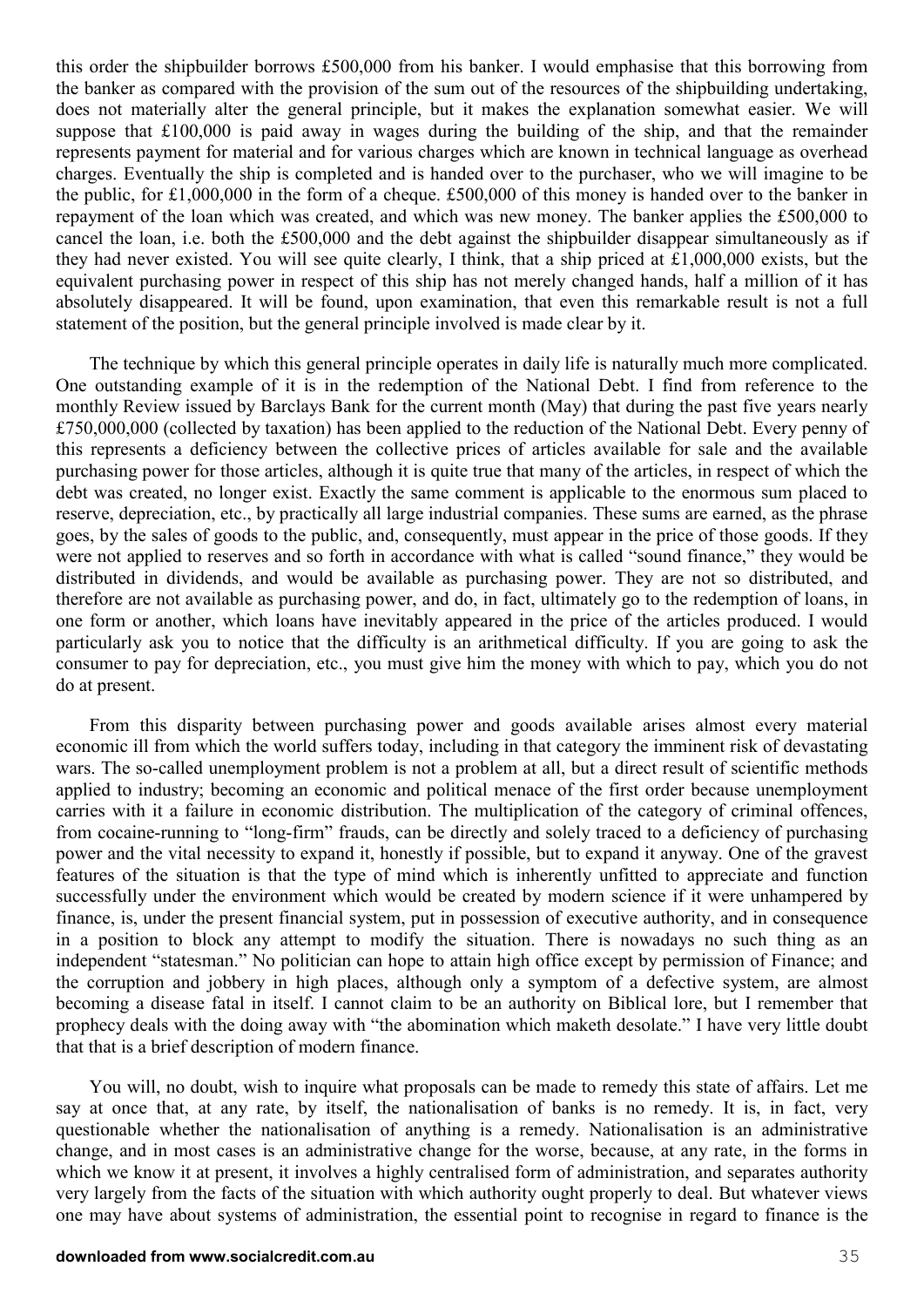question of the *beneficial ownership* of public credit, whether public credit be administered under a decentralised or private system of administration or by a public authority. To put this matter in a more concrete form, the question at issue, fundamentally, is whether, when a banker creates and issues a loan he should be repaid (which assumes that the loan belongs to him), or whether he should not be repaid (which assumes that credit is a public asset). That is the simple and fundamental issue of this controversy, and upon the answer which is given to it, in my opinion, the present civilisation stands or falls. But although the fundamental issue can be thus simply stated, the practical methods of carrying out changes based upon it are not so simple and obvious. A clue to them may be obtained by considering the analysis to which I have devoted some of your time tonight. The fundamental defect, as we have seen, in the present financial system is that it produces a disparity between available purchasing power and collective prices for goods for sale, and the disparity may be eventually traced to the existence in prices of sums of money which were created by bank loans and which have subsequently been cancelled without being cancelled in the prices of the goods. The remedy which is obviously suggested by a consideration of this situation involves the cancellation of these credits in *Prices.* One perfectly practical method by which this can be done is as follows:

Suppose that the large departmental stores, such as Messrs. Harrods, Messrs. Barker's, etc., were to agree, as they probably would, to restrict their net profit on turnover (not, be it noted, on capital) to 10 percent. Imagine them to issue with each sale to an individual consumer, an ordinary statement of sale, commonly called a bill, and imagine arrangements to be made with the banks that these bills, when turned over by the individual consumer to the bank, should be credited at 25 percent of their face value to the individual consumer's account to which they refer. Such an arrangement would amount in effect to a reduction of price to the consumer of 25 percent, without any reduction in profit to either the producer or the retailer, and as the result of such an arrangement would be to increase effective demand, the turnover of both the retailer and the manufacturer would increase accordingly, and consequently their profit would increase. So that you will see that neither the retailer, the manufacturer, nor the consumer would, under such an arrangement, have any complaint to make. You will, of course, inquire where the bank will receive the necessary funds with which to credit the individual consumer with 25 percent of his purchases. The answer to this is, that at stated intervals, of say one or three months, the banks would present an account of such credits to the Treasury, which would in turn pay to the banks a Treasury Draft equalling the amount, so that the banks would then be covered in the transaction.

The justification for the issue of the Treasury Draft is found in the increased real credit of the community, which accrues from the increased trade which is assured by the lowering of prices. I have, of course, used the figure of 25 percent for purposes of illustration, but I may say that in 1919 I conducted a somewhat elaborate investigation into this matter, and I arrived at the conclusion that the true discount to the consumer was very much nearer 90 percent than 25 percent, to obtain the result which I have just been outlining. It was agreed, at that time, that the result was too startling to be let loose on a somewhat sceptical public. As a result of the immense trade depression, the enormous number of bankruptcies, and the general depreciation in the real credit of this country, which has taken place between the year 1919 and the present, as a result of the financial policy imposed on this country by bankers, it is quite possible that the true discount to the consumer would now be fairly represented by about 35 percent to 45 percent. I have no doubt whatever that, should some arrangement of this nature be put into operation, the real credit of the country would rise so rapidly that it would be possible to reduce the price to consumers of articles to a very small fraction of that existing at present, while at the same time enhancing the prosperity of all producers.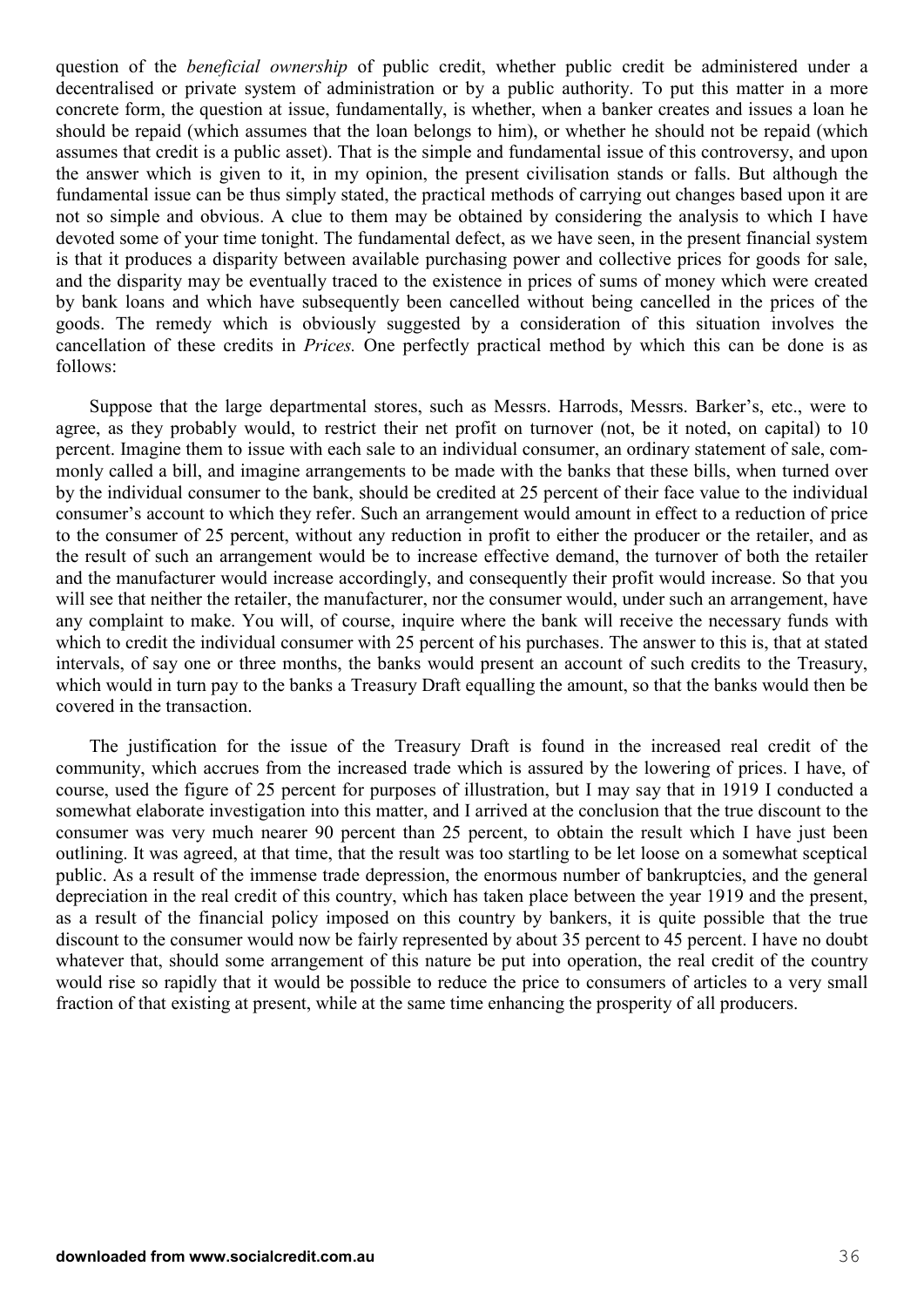#### **THE INESCAPABLE CONFLICT**

#### **I**

 IN a recent issue of *The New Age,* the editor brought to the attention of his readers, perhaps semiseriously, the predictions of "Old Moore" in regard to the coming year. The predictions are based on astrological considerations.

It will be fresh in the memory that the *Morning Post,* during the early part of the year, published, presumably at advertisement rates, a lengthy series of articles on the Great Pyramid predicting, at more or less similar periods, a state of crisis similar to that to which the astrologically minded might also point.

My knowledge of these matters is not either quantitatively or qualitatively sufficient to express an opinion upon them. I should certainly not accept their predictions as a basis of action without further knowledge. At the same time, I do not think that our knowledge of the real nature of the universe in which we live is anything like sufficient to justify ridicule in regard to any theory which has not been very fully investigated. In any case the predictions in question could hardly be further from the truth than those of our statesmen and bankers.

Having said this, I must confess, however, that I am impressed, as no doubt many other people have been impressed, by the fact that such apparently unorthodox prophecies seem to point to the occurrence of a world crisis at very much the same time as that which some ordinary statistical and political knowledge would suggest. For instance, Sir George Paish some time ago prophesied a financial crisis in the spring of 1929. I have myself always suggested that the financial system would encounter difficulties about the end of the decade. The complications which seem likely to attend the election of a new President in the United States of America, and the almost synchronous election of a new government in this country, the resurrection of problems arising out of the Treaty of Versailles and the Dawes scheme, together with the well-nigh unbelievable political situation in Italy and Russia, all point towards a world situation not less problematic than that which is obvious in the internal policy of nearly every country, not excluding Great Britain.

It will probably be agreed that some idea of the lines of demarcation in this situation would be helpful to those who take it as seriously as I, at any rate, think it should be taken. In the first place it is obvious enough that mere national labels will not help us much. The problems which confront the world are not primarily geographical. So far as any one adjective will describe them, they are fundamentally cultural. That is to say, they relate to objectives, to ideals of life and its uses, and the conditions under which individuals will cooperate to reach these objectives.

To make this clear let us examine the reaction which is becoming evident to the first of the propositions which *The New Age* has put forward—that finance is the mechanism which controls policy in the modern world. After ten years of derision, denial, boycott, and misrepresentation, this proposition has now been fairly generally accepted, even by the Labour Party. In their recently issued supplement on policy this Party proposes : (1) The control of the Bank of England by a public corporation containing representatives of such essential factors in the community as the Treasury, Board of Trade, Industry, Labour, and the Co-operative Movement (!). (2) The extension of existing banking facilities to people with small means by the spread of municipal and co-operative banks throughout the country. (3) Such changes in the banking and financial system as will secure that the available supply of credit *and* of *savings* shall be used for enterprises of national advantage, as distinct from those that are useless or socially injurious, and an inquiry into the best method of achieving this purpose. (4) The carrying out of the Genoa Conference proposals of 1922 for the regulation of the value of gold by international agreement. It comments: "An extension of banking facilities for the workers would facilitate small savings."

All of these objects, it might perhaps be remarked, are not worth five minutes' effort on the part of anybody, even if, as is not the case, they would result from the steps proposed. The interesting point to me,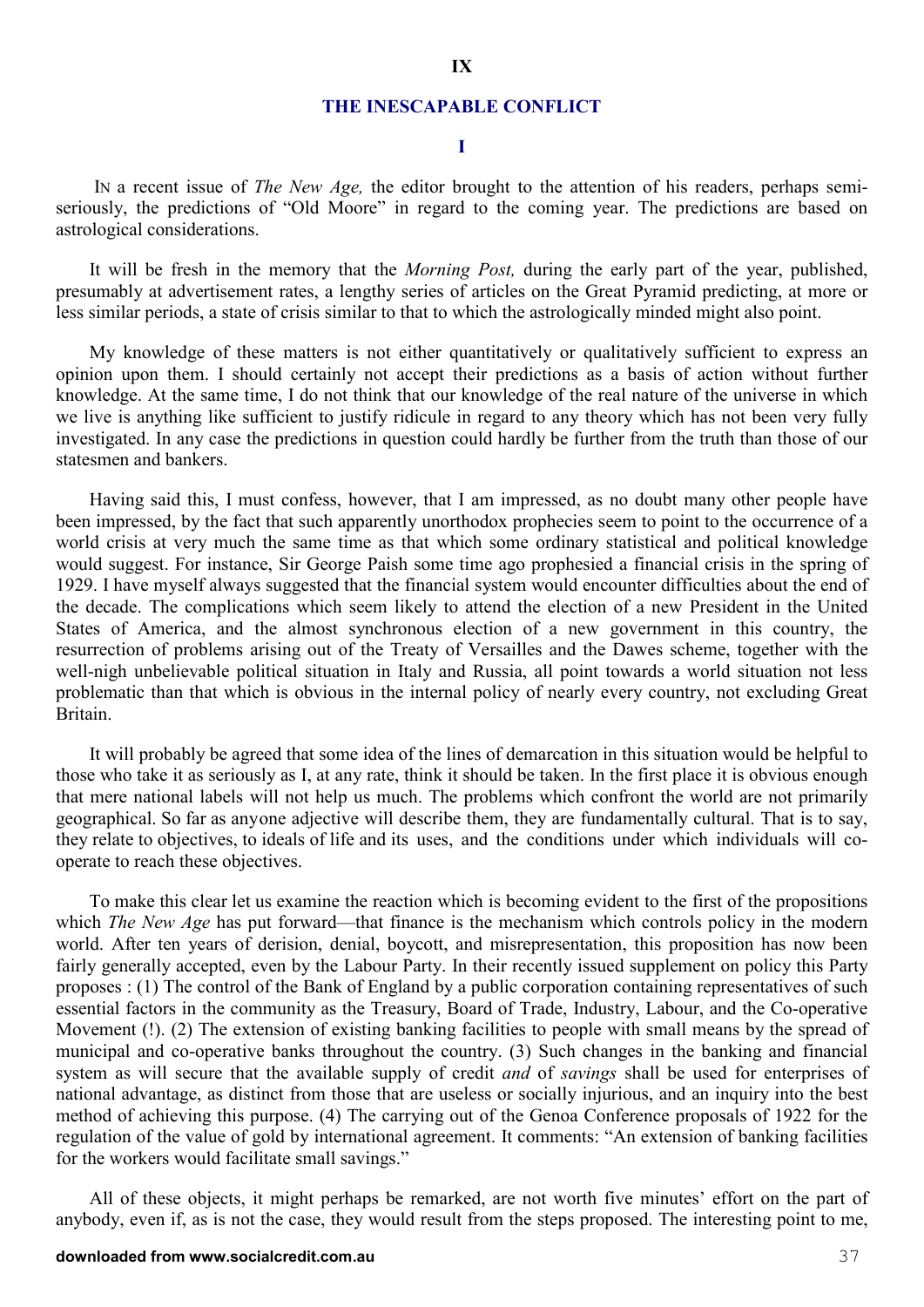at any rate, is that they assume a culture of a repellently Puritanical nature, without admitting that this culture is in itself suspect.

It is not my object to examine at any length the supplement in question, but it will repay study as indicating the point I wish to make, which is the determination exhibited, not less by the Labour Party than any other, to use any and every means to subordinate the individual to the group. A far-seeing writer, a long time ago, said that "the eyes of a fool are upon the ends of the earth." It is this species of folly which animates men who, while unable to solve the problem of giving the individual worker a decent existence, are only willing to try their hand with the financial problem if it is considered as a world problem and not as a domestic problem, just as, while unable to resolve the differences in any one industry such as the coal industry, save by recommending their continuous enlargement, problems of the magnitude of world-wide peace, disarmament, and foreign relations have not appeared to present any difficulties to them.

Now, I do not believe for one moment that the majority of the individuals who belong to the Labour Party, or any other Party, are congenital idiots, as the utterances of their leaders might lead one to conclude. But neither do I believe that it is an accident that the accredited spokesmen of the Labour Party utter this peculiarly vicious nonsense. They are, in my opinion, assisted to attain and to retain their leadership because of their ability to foster and manipulate a characteristic which is essential to the dominance of the group over the individual. The characteristic which I have in mind is that which I have on various occasions called abstractionism. The theologians call it idolatry.

I should define idolatry as the practice of taking some object or virtue, and without understanding or even trying to understand its true nature, investing it with attributes which do not belong to it. It is, I think, a characteristic of immature intelligence and at first sight would not appear to be a serious matter. But it is, in fact, the very devil.

To explain what I mean, let us return for a moment to the recommendations of the Labour Party's Supplement. Consider as an example the remark that "the extension of banking facilities for workers would facilitate small savings." We have here a typical instance of idolatry. Saving is put forward as a virtue in itself, and we can only conclude that those responsible are either without any understanding of the true nature of money saving, or are influenced by that attribute of idolatry which makes it so dangerous that it delivers its victims bound hand and foot to any unscrupulous interest which sees through the delusion.

The line of demarcation for which we are in search consists then, in my opinion, not so much in the particular abstraction or idol to which a nation or party is committed, but rather between the idea that it is possible to say that such things as thrift, work, discipline, sobriety, and, in short, the complete pantheon of the austere virtues, can be said to have an absolute existence, and are, as a consequence, susceptible of imposition on large masses of individuals to their benefit, or whether, on the other hand, such abstractions require individual incarnation, and are insusceptible either of general definition or mass application.

This division may seem to take us a long way from the immediate issues of contemporary politics; but I believe it can be applied with some measure of success to the estimation of the forces aligned for the coming struggle.

II

Before applying the test of idolatry, or abstractionism, for the purpose of obtaining an idea of possible national groupings, it is desirable to consider the relationship of ballot-box Democracy to it.

It is evident upon cursory consideration that if the mechanism of democracy, as at present understood, is accepted as a method by which peoples are to be governed, it is certain that they must be governed by abstractions. In order to get, let us say, fifty million persons to vote upon any subject, that subject must be a wide generalisation. Further than that, it must be a generalisation susceptible of about fifty million interpretations, to make it accord with the private views of each of the fifty million voters. This is exactly what happens in a modern democracy. An election is held upon some abstraction which may be labelled "Chinese Slavery" or "Safe-guarding," or practically any other subject which the average elector may be

#### **downloaded from www.socialcredit.com.au** 38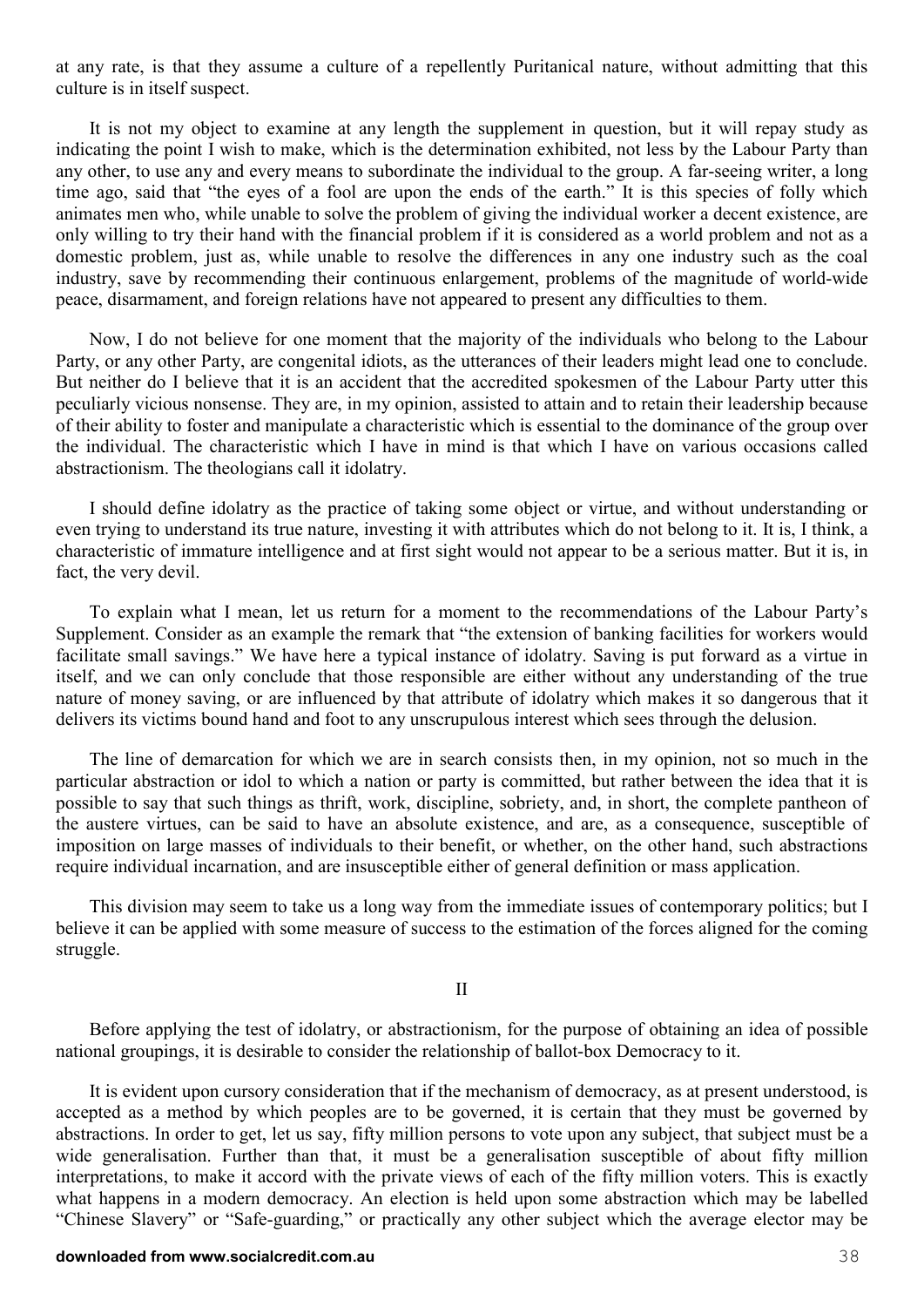safely trusted not to understand. So long as he votes, it is probably not of much importance what he votes for. It is, however, vital that he should vote in order to keep up the illusion that he is controlling his own destiny.

Having voted and duly elected a body of representatives, pledged to the furthering of some wide generality, the way is left clear for a dictatorship, either of finance or administration, to interpret the generalisation in terms satisfactory to itself.

Now, it must be observed that this subservience of ballot-box Democracy to some kind of a dictatorship is inherent, and it is indissolubly connected with the idea that the relationships of different individuals to the same situation are similar. It is consequently a system of government depending for any workability it may possess upon an electorate possessing a low degree of individualisation. If it be applied to the animal world one can imagine a successful election on the subject of the most satisfactory dog biscuit. An election amongst Frenchmen upon the question of, let us say, an omelette or a beefsteak as the only article of diet, would, however, probably show signs of dissolving in disorder.

Applying this conception to the political and international situation, it is easily seen that certain factors start out into relief. There is, for instance, probably no country in the world where the politics of the ballotbox are taken so seriously as in the United States, a country containing, together with many highly developed individuals, a considerable majority of the type immortalised by Sinclair Lewis in *Babbitt.* Similarly, the Socialist Party in this country and elsewhere naturally assumes the fundamental soundness of decisions arrived at by the counting of hands, because, as I understand it, the Socialist Party does not recognise any important difference between any one individual and another. The United States, as a world force, and Collective Socialism, as a world movement, widely different and superficially antagonistic as they may appear to be, have yet this in common with each other, and with dictatorships of the Russian and Italian type, that each arrogates to itself the position of a "moral" leader, and is fundamentally sympathetic to the idea of an abstract morality. For instance, Mr. Snowden, the Socialist Chancellor of the Exchequer, in the *Banker* for May, 1927, remarks of the Bank of England (an institution perhaps responsible for more economic misery than any which has ever existed) that it is "perhaps the greatest moral authority in the world."

It may be suggested that it is as arguable that the relation of one individual to a given situation is similar to that of any other, as is the converse. But apart from any theory on the matter, I think we are in possession of important evidence to prove that the trend of evolution is towards Individuality, and that Individuality demands its own unique relationship to circumstances. There probably never was a time at which such conscious effort was being made to endeavour to make people think alike. We have a syndicated Press, selecting and adapting the news of the world to suit a unified policy. As a result there never was a time since the invention of printing when people paid less attention to the opinion of newspapers. On the whole, so far from the modern newspaper impressing its views upon its readers, its influence varies almost directly in proportion to its absence of evident bias, which is another way of saying that it varies as it represents the opinion of some individual, rather than the machine-made policy of some large interest. Similarly, there never was a time in which the mechanism of Education was so centrally controlled as at present, and there probably never was a time in which the revolt against orthodox, uniform, or machine-made teaching was so active and widespread.

It is impossible to consider these matters with any seriousness, however, without realising that there is a force, which may be conscious or unconscious, which definitely resists the evolution of the individual. Ranged with this force at present are all those influences which may be described by collective terms such as "Industry," "Labour," "Capital," terms, in short, designating functions of the body politic. At the risk of straining an analogy, I think it is helpful in obtaining a just view of this situation to consider that, in the case of the human body, one function after another, after having engaged the sole attention of the individual, has been relegated from the main object of existence to that of an automatic function. Speaking under correction, I believe it is a biological fact that such a function as breathing, now practically automatic, was at one time almost the sole concern of prehistoric man.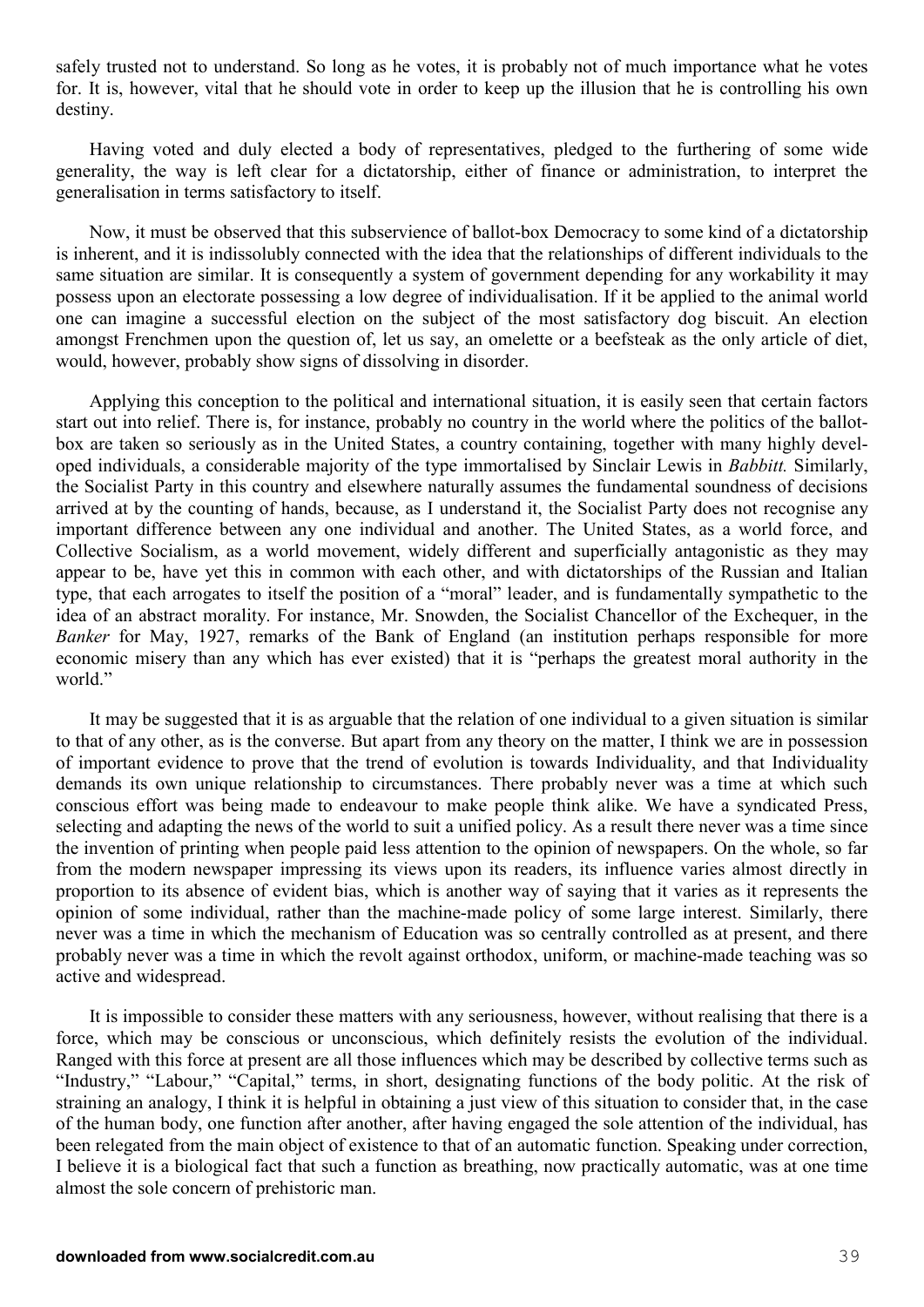If we imagine the function of breathing to resist this relegation from the centre of the human stage to that of a function, I think we get a just idea of the attitude to be adopted to these groups, which represent the functions of the body politic. It is a mistake to imagine that perhaps any one of them is fundamentally undesirable. They merely have to be put in their place as servants of the individual, in the absence of whom their existence is meaningless.

Nevertheless, this resistance to the emergence of the individual from the group is real and strenuous, and the conflict is daily widening in extent. Returning again to what is one of the main battle-grounds of this conflict—the United States of America—it is becoming evident that "Big Business," Finance, and the "Machinery of Government" are enlisting forces which a few years ago would have been regarded as extinct in the Middle Ages. "Fundamentalisms" of a crude form, which would have provoked a smile in the theologian of the fifteenth century; "Moral" laws, which would have been resented in the time of the Tudors, and an organised system of Commercial Espionage and Blackmail reminiscent of the worst days of the Inquisition or the Star Chamber, exist today side by side with an exaggerated individualism, far removed from genuine individuality. On the other hand, there is a not inconsiderable minority, possessing great and increasing influence, which is thoroughly alive to the issue. But it does not, I think, control United States foreign policy.

III

It is necessary to remind ourselves of the nature of the circumstances which provide the raw material of conflict.

The world, at the present time, operates under a financial system which is in essence a bookkeeping system controlling the necessaries of life. This bookkeeping system produces an illusory necessity for an excess of exports over imports in the case of every industrial nation, the penalty of failure to increase this balance of exports over imports being an increasing unemployment problem.

This situation is mathematical in origin, and, as it were, merely provides a combustible background for an international conflagration without in itself selecting the nations involved. Proceeding from this situation, however, it is recognised that an aggressive psychology is an asset tending towards, at any rate, temporary success in this struggle for commercial supremacy, which is the polite term applied to the conflict. It follows fairly naturally, therefore, that a successful period of commercial expansion has a strong tendency to be accompanied by an aggressive attitude in Foreign Policy. It is probable that the causes of temporary commercial supremacy are for the most part adventitious. It is even more probable that commercial supremacy during the past 200 years has been susceptible of being fostered, and has in fact been fostered, according as the situation seemed to meet the interests of international financial organisations, such as the Rothschilds, Sterns, Schiffs, and others.

In spite of this, the incurable vanity of human nature, acting in conjunction with the cult of rewards and punishments, has assumed that such success was due to special virtue on the part of the successful, with results which were plainly visible in the attitude and manner of the pre-war Prussian, and are becoming noticeable in the national attitude of the United States. They were, perhaps, not absent from the outlook of Great Britain prior to the South African War, and were noted and embodied in Mr. Rudyard Kipling's *Recessional,* written in 1897.

It is well understood nowadays that the actions both of individuals and of nations tend to bear an inverse ratio to the high-sounding morality of their protestations. We all instinctively feel for the safety of our small change when in the companionship of someone who loudly protests his honesty, and it was not accidental that the smug complacency of the Exeter Hall period in Victorian affairs coincided with some of the most questionable passages of nineteenth-century British policy.

It appears to be a concomitant of this peculiar state of mind that the sufferer is blind to the real nature of the actions which accompany it, and it is in character for the United States, which is going through this phase, to insist, as she is insisting, on being the sole financial beneficiary of the European War, while pro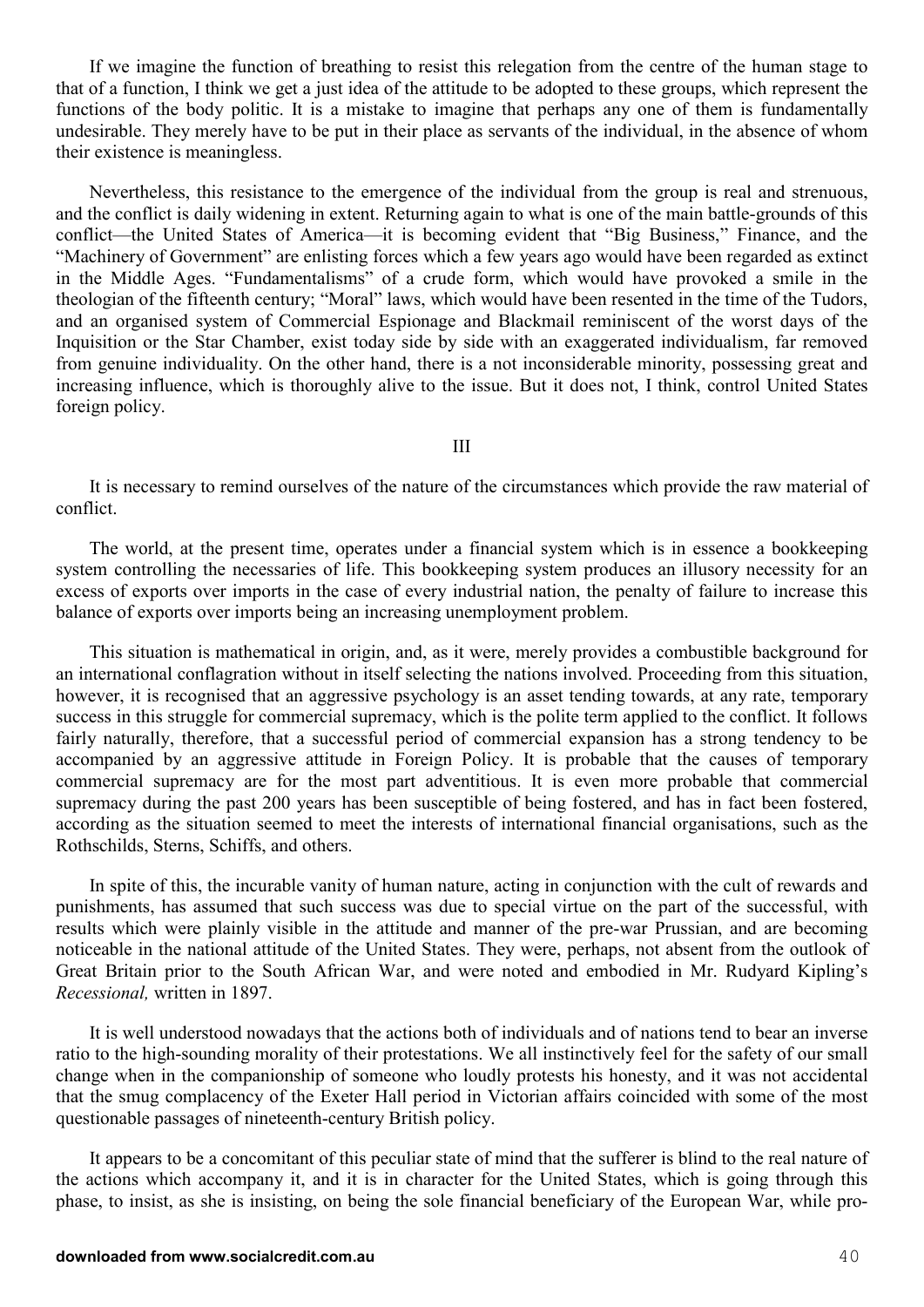testing through her chief spokesman, Mr. Coolidge, that the United States received nothing but spiritual benefit from the victorious peace.

To impugn the sincerity of an utterance of this character is irrelevant to the situation. What is needed is appreciation of the fact that certain developments of what may be called a pathological condition are to be expected just as surely as spots on a sufferer from measles, unless the disease is checked by the removal of the predisposing environment.

In the case of Great Britain, the result was the South African War, from which it is possible that we learnt a lesson which assisted in saving us from a final and irreparable collapse.

However this may be, the world appears to be faced with the following situation. There exists, in the United States of America, an organisation commercially successful to an extent which has not previously been attained. It appears from recent pronouncements in regard to debts and other matters, to be controlled by influences exhibiting those characteristics of an abstractionist nature, which seem to accompany a rapid rise to affluence. This psychology, controlling immense resources alike of men, materials, and finance, is superimposed upon the mathematical situation to which reference has just been made.

It seems to me that only self-deception can blind us to the fact that given these circumstances there can be only two alternatives. One is the subjection of the rest of the world to the United States, a subjugation which must be not only commercial, political, and financial, but cultural. The alternative is conflict between the United States (no doubt allied with those forces sympathetic to her policy) and the remainder of the world which is unwilling to accept her suzerainty.

Conspicuous among those whose psychology is antipathetic is, I think, the Frenchman: and, in my opinion, Sir Austen Chamberlain, in remarking at Toronto in a recent speech that France and Great Britain held the key of the international situation, enunciated an important truth.

The French temperament is probably the most coldly logical and realistic of any well-defined type, and the abstractions on which, for instance, the United States claim monetary repayment for munitions used by France while fighting in the absence of American troops, while such a claim ceased when the same munitions in the hands of American troops were applied to the same end, produce upon the French mind a strong feeling of irritated impatience. With France, both from sentimental and economic motives, I think we can associate Spain, and Latin America, with the possible exceptions of Brazil and Peru. In the East the sympathies of Japan are well known.

On the other hand, Italy, and possibly Russia, under its present control, and under certain circumstances Germany, would appear to range themselves naturally upon the other side.

This roughly might be expected to be the alignment in any conflagration which may be precipitated during the existence of the present state of affairs in the principal countries of the Eastern and Western hemispheres. It is, however, to be remembered that the real divisions in the world at the present time, while still to some extent vertical and national, are also horizontal and international. There is, moreover, little doubt that ultimately this horizontal division (which, it should be plainly understood, is not what is commonly called a class war, but a cultural war in which the contending forces on either side will be recruited from every class) will become preponderatingly important.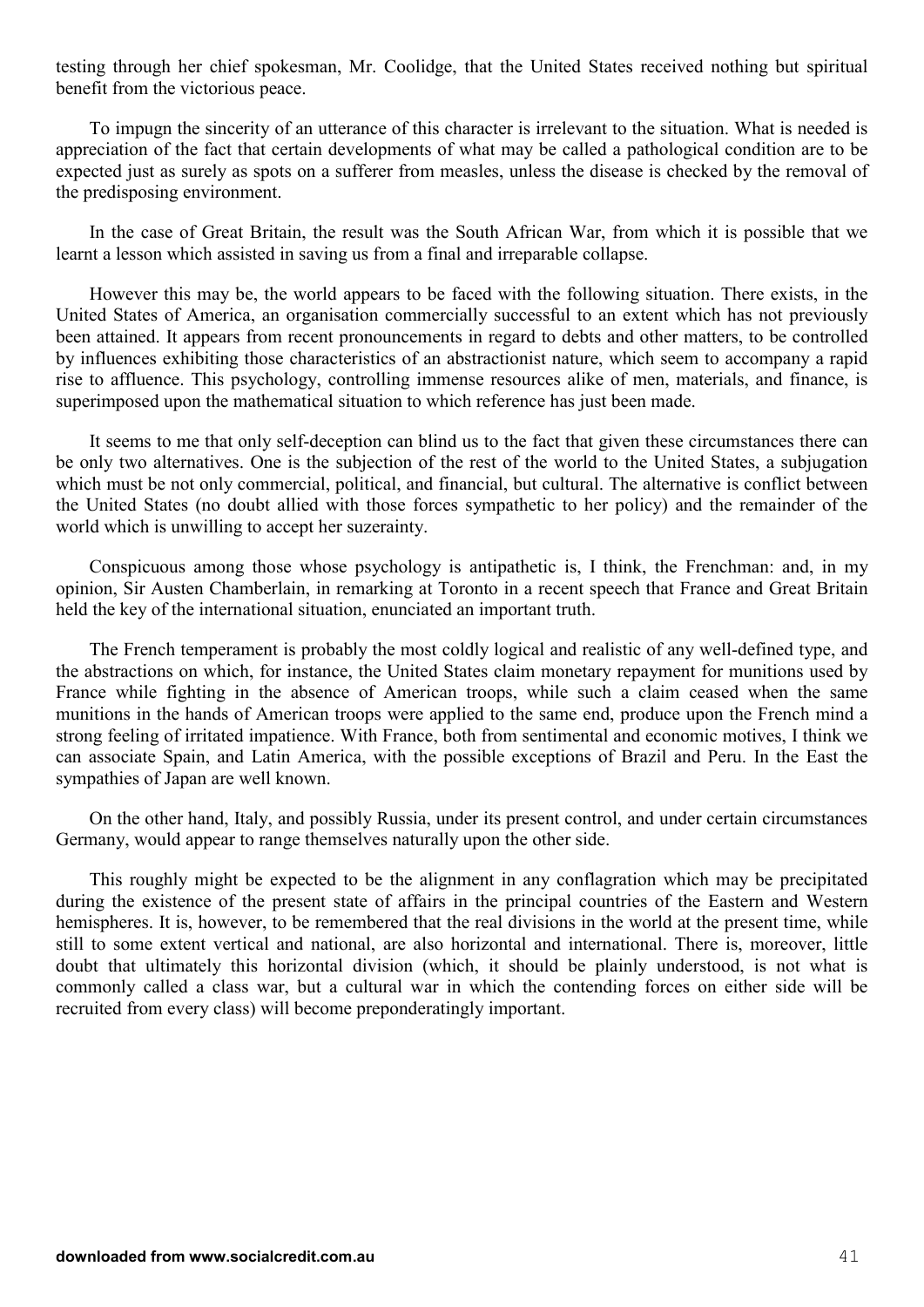#### **THE CONFUSION BETWEEN MONEY AND WEALTH, AND ITS RESULTS**

#### **An Address delivered in Tokyo, Japan, on November 5th, 1929.**

IN the sacred book of the Christian religion occur the words, "The love of money is the root of all evil." These words, like those of the sacred books of other religions, have been twisted out of their proper meaning, but, properly understood, I think they are a key to one of the greatest problems which confront humanity.

I would particularly ask you to note that it is not said that the " love of wealth or the love of goods is the root of all evil," but because of the fact that money and goods under our present financial arrangements are interchangeable, a curious idea of a pseudo-moral nature has arisen and has, I think, been fostered, that while it is in the highest degree virtuous to work hard at industrial or economic tasks, it is less commendable if not actively vicious to betray any interest in the outcome of our labours.

Some time ago there was published in England a book with a title, *The Sickness of an Acquisitive Society.* It was written by a distinguished sociologist, and if it meant anything at all it meant that people ought not to expect or desire to get what they work for. The same idea is involved in the Socialist and Communist attack upon the idea of profit, as being the root evil of our existing society.

It seems to me that it ought to be evident to anyone of ordinary common sense that the root motive of human nature and the mainspring of human advancement is profit. We never do anything sensible, unless it will be of advantage to us in some sense, and to say that the principle which is patently advantageous on all other planes of activity is vicious on the economic plane seems to me to require very clear demonstration before it is accepted.

Yet the fact that this idea has received much general acceptance ought to suggest to us that there is some warrant for it, and I think that warrant can be found in the belief that we can only pursue our own economic advantage at the expense of our neighbour.

Economic advantage to the ordinary man means money advantage, and he has the idea, if he thinks about the matter at all, that there is only just so much money in the world, and if one man has more then the others must have less. The complete Socialist and Communist philosophy is founded on the fallacy, for it is a fallacy, that the poor are poor because the rich are rich.

I will state the true case at once, and then attempt to give you a slight non-technical explanation of it.

The poor are poor not because the rich are rich, but because there is not enough *money*, or, more correctly, purchasing power, to make the poor rich, or even comfortably well off, even if the whole of the money possessed by the rich were taken from them and equally divided amongst the poor. The result of attempting to enforce the latter policy, and such an attempt is being made in many countries today under the stress of public pressure and democratic politics, is merely to accentuate the difficulty and still further to increase the grip of the financiers since the distribution of purchasing power, largely through the agency of wages, depends to a considerable extent on the buying of articles which would not be produced at all if the existing amount of money were equally divided, since no one would have enough to buy articles which may be said to be above the most mediocre standard of living.

In an address of this description statistics are only apt to be confusing, but I might mention that it has been calculated that the average income per family in Great Britain, if all incomes large and small were pooled, would be under £200 per annum, or Y2,000.

**downloaded from www.socialcredit.com.au** 42 Now although both recent theory and existing statistics are amply sufficient to prove that the total effective existing purchasing power in any modern industrial country is surprisingly low and would not be materially increased by the elimination of the rich man, it is not at all true that there is in normal times any scarcity of *goods.* There is perhaps no industrial country at the present time which is preoccupied with the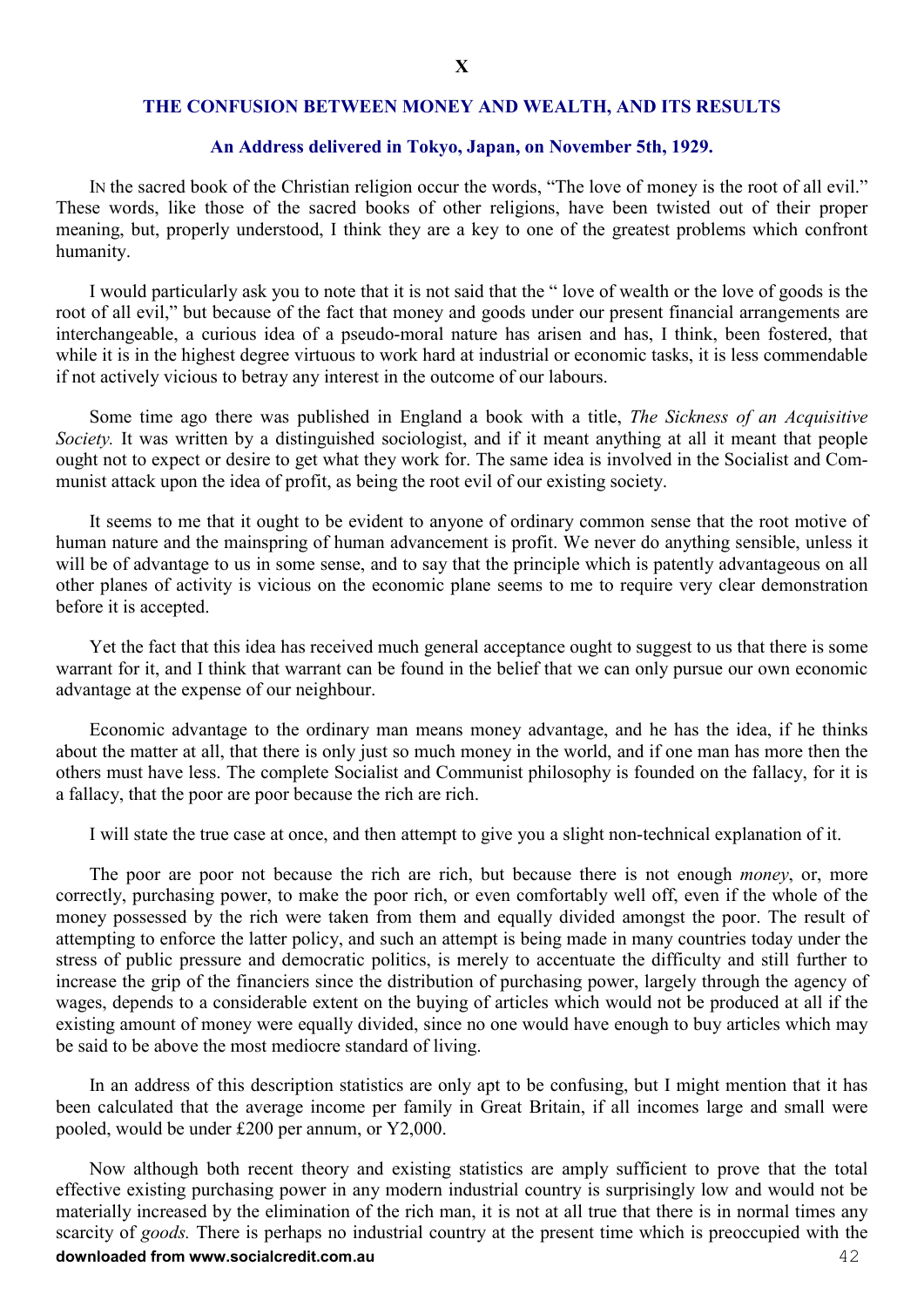problem of how to fill orders which it receives for goods. On the contrary the problem which is agitating not only Japan but almost every other country is how to get orders for more goods and how to dispose of the goods which it has. Unless we are to assume that no one wants any more goods then it is patently true that lack of money is the reason for lack of orders. Nor is this all. The existence of a serious and increasing unemployment problem, measured in terms of human units and a similar unemployment of productive plant and materials, must mean that the extent of the goods which could be produced, if there were a satisfactory demand for them, is considerably in excess of those which are produced.

If you have followed this rather elusive argument so far, you will see that we have come upon a discrepancy between the amount of money, which the ordinary man regards as wealth, and the available amount of goods which are the only thing which really make money of any value.

I include for the sake of simplicity under the term of goods what are commonly called services, such, for instance, as railway transportation and other amenities of these and other kinds.

Having got it firmly fixed in your minds that while to the ordinary man there is no wealth without money, and yet that there exist either actually or still more potentially enormous quantities of wealth, for which there is no equivalent amount of money, I should like to bring to your attention another simple, apparently obvious, but very frequently overlooked fact, and that is that you do not make money by making goods. In other words, the industrial system, which makes goods, is not to blame for poverty—it is the financial system.

If a man grows an acre of rice, there is a hazy idea in most people's minds that in some mysterious way he also grows the money with which to buy an acre of rice, but as a matter of fact if he is fortunate in selling his acre of rice he only gets money which somebody else had before him, and there is no fresh money involved in the transaction as a result of the growing of the additional acre of rice.

That this is so is of course proved, if proof were necessary, by the fact that the result of a very abundant crop of rice or wheat is, not infrequently, to ruin the growers, since the amount of rice or other grain may be so large that the price drops to an unremunerative point.

If you will bear this simple but very important idea in your mind you will rapidly get a much clearer idea of the real nature of money, and I think that for ordinary purposes the simplest and most satisfactory conception of money is that it is simply a ticket which enables the holder to obtain goods and services upon demand, a ticket not differing in essence from a railway ticket, but having a wider application.

Let us now endeavour to summarise the position to which our argument has led us. Large numbers of people in the world are still poor. Most people are not so well off as they would like to be. On the other hand, the industrial system, so far from confessing that its productive resources are strained by the demands made upon it, is constantly bewailing the fact that not enough demands are made upon it, or to put the matter in the simplest language, its problems are selling problems, not productive problems. We have, further, obtained the conception of money as being simply a ticket system, and it has never been suggested that there was any serious difficulty in producing tickets if a use could be found for them. So that rather than look into the productive and administrative systems for the failure of modern industrial civilisation to meet the demands and expectations of the general population, we seem to have sufficient justification for looking quite elsewhere, and that is into the money system, or, as it is commonly called, the financial system.

A little while ago I said that you did not make money by making goods. It is astonishing, when we consider the importance to every one of us of money in our daily life, that most people have no conception of where money comes from beyond a hazy idea that a certain amount of it is dug out of the ground in the form of gold, silver, and copper, and the rest of it is printed and issued through a Government department. But as a matter of fact money in this form only bears a very trivial relation to the amount of available purchasing power, insufficient as the latter has been stated to be. The total amount of money in circulation, in the form of gold, silver, copper, and paper coinage is, in Great Britain, only about one percent of the total amount of bank clearings, or less than 10 percent of bank deposits, available to be drawn on for purchasing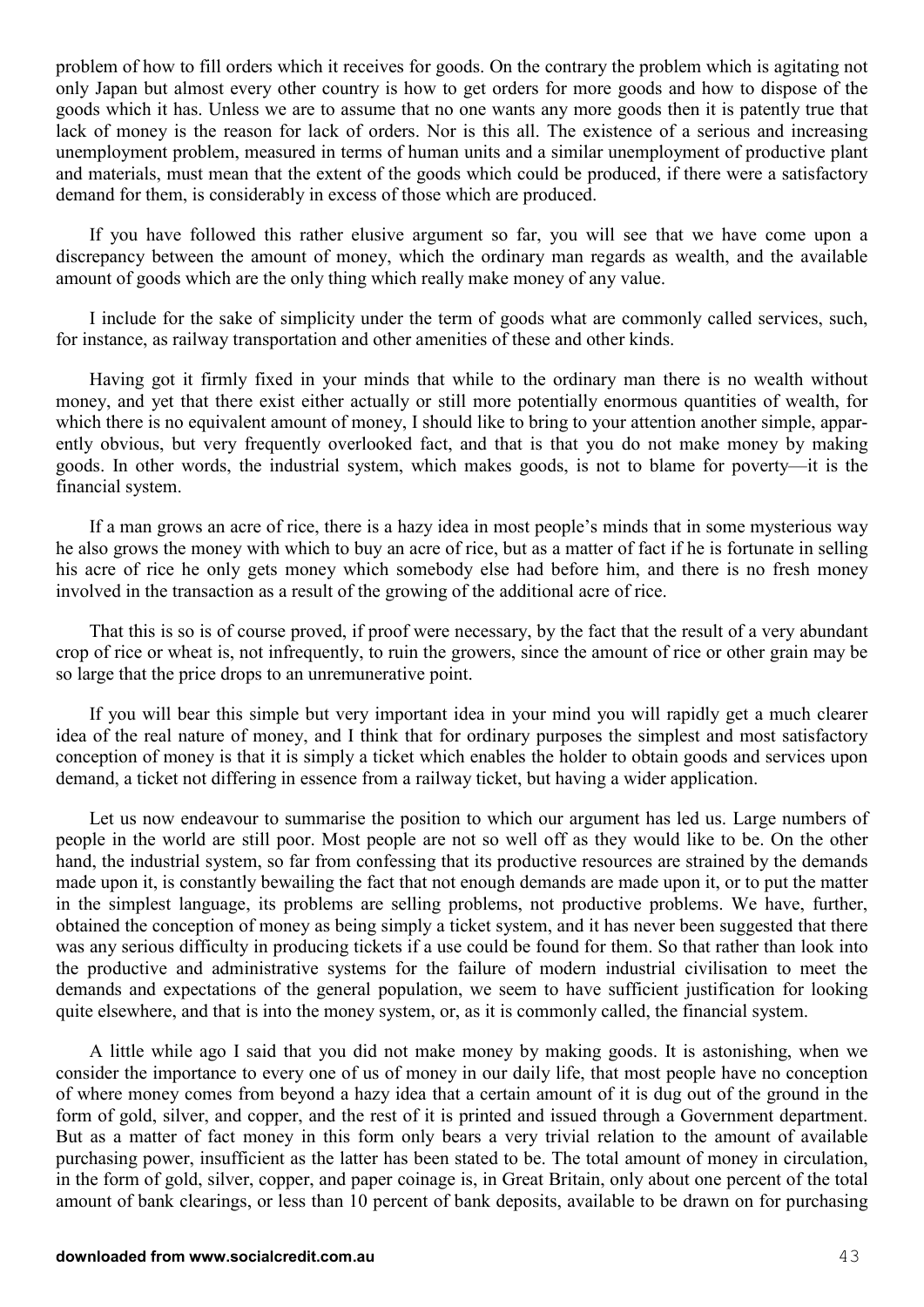purposes. What is the remainder? It is what is called bank credit, and for the purposes of this address it may be defined as the willingness of a bank to cash cheques drawn upon it.

Now if there is only 10 percent of the total money which is available existing in the form of gold, silver, copper and bank notes, it is quite obvious that the remaining deposits must be made in some other way than by merely depositing gold, silver, copper and bank notes in a bank. They have been made by bankers themselves. I do not propose to enter into the technique of this tonight, beyond merely giving you a short phrase which indicates the complete explanation, a phrase which I have borrowed from the speech of Mr. McKenna, the Chairman of the Midland Bank of Great Britain, the largest bank in the world. Mr. McKenna's phrase is as follows:

"Every bank loan creates a deposit and the repayment of every bank loan destroys a deposit."

Now several very curious, not to say serious, and far-reaching consequences arise out of the situation which I have been endeavouring to explain. To the ordinary man money is essential; it is the key to all the things he would like to have. For the most part the population obtains money through the agency of wages; and the first feature of the situation to which it is necessary to direct our attention, is that while there may be, and in fact is as a rule, a surplus of unsold goods, the wage-earning man cannot obtain these goods without making more goods, because he obtains his wages through the process of making goods. On the other hand the manufacturer of goods cannot see his way to make more goods until he has disposed of his existing stock, and his constant preoccupation is for what are called markets. When we recognise that this situation is common to all industrial nations we are at once upon the track of the true, and probably in modern times the only true, cause of war. Consider the position of a statesman under these conditions. There is not enough money in his home market to buy the goods which he can produce. On the other hand, if he stops producing he stops distributing wages and can sell no goods at all, since his home population has no money, so that he is obliged to look for foreign markets. No industrial nation will willingly afford him a market since its own problem is exactly similar to his. Consequently he must compete against other industrialised nations for those markets which are either not sufficiently industrialised or are politically too weak to resist economic exploitation. Sooner or later some one of the industrialised countries becomes more successful than the rest; the others are faced with an unemployment problem, and sooner or later the outcome of this situation seems inevitably to be war.

A second feature arising out of this situation, and mixed up with the common confusion between money and goods, is that statesmen and others threatened with this problem are almost inevitably driven to the advocacy of either wage and salary reduction or some other form of what is called deflation in order that the price of articles produced in the country may be a little lower than those of the competing countries, thus enabling, at any rate for a time, lower prices to be quoted for export purposes. Entirely apart from the humanitarian aspect of such a policy it overlooks the fact that such wage and salary reductions are a reduction of purchasing power and consequently a still further reduction in the available home market. It is not too much to say that 95 percent of the political and social evils existing at the present day arise directly or indirectly out of this shortage of purchasing power and not out of a shortage, either actually or potentially, of the wealth which money could buy.

You will no doubt be anxious to know if there is a remedy for this situation. There is such a remedy. It is not the easy one which might at first occur to you of merely printing more bank notes, since unfortunately that is a method which defeats its own end. The method is a technical one, and is not suitable for explanation to a meeting of a general character such as this in the time at my disposal. It consists in a simple adjustment by the use of the technique of credit of the relation between the average price level and the available purchasing power; and, under existing conditions, the responsibility for making this adjustment most undoubtedly rests with the banking system. I do not for one moment think or suggest that bankers as a class are other than men of the highest integrity. But I do recognise quite clearly, and I think it is increasingly recognised, that the existing situation places the banker in a position of such commanding advantage that he would be more than human if he endeavoured to inaugurate any alteration until considerable pressure had been placed upon him. The alterations which are necessary would not detract in the slightest degree from the available wealth of anyone, while adding to the available wealth of all, but it is futile to pretend that they would not detract from the power of the banking and financial system over the industrial system and society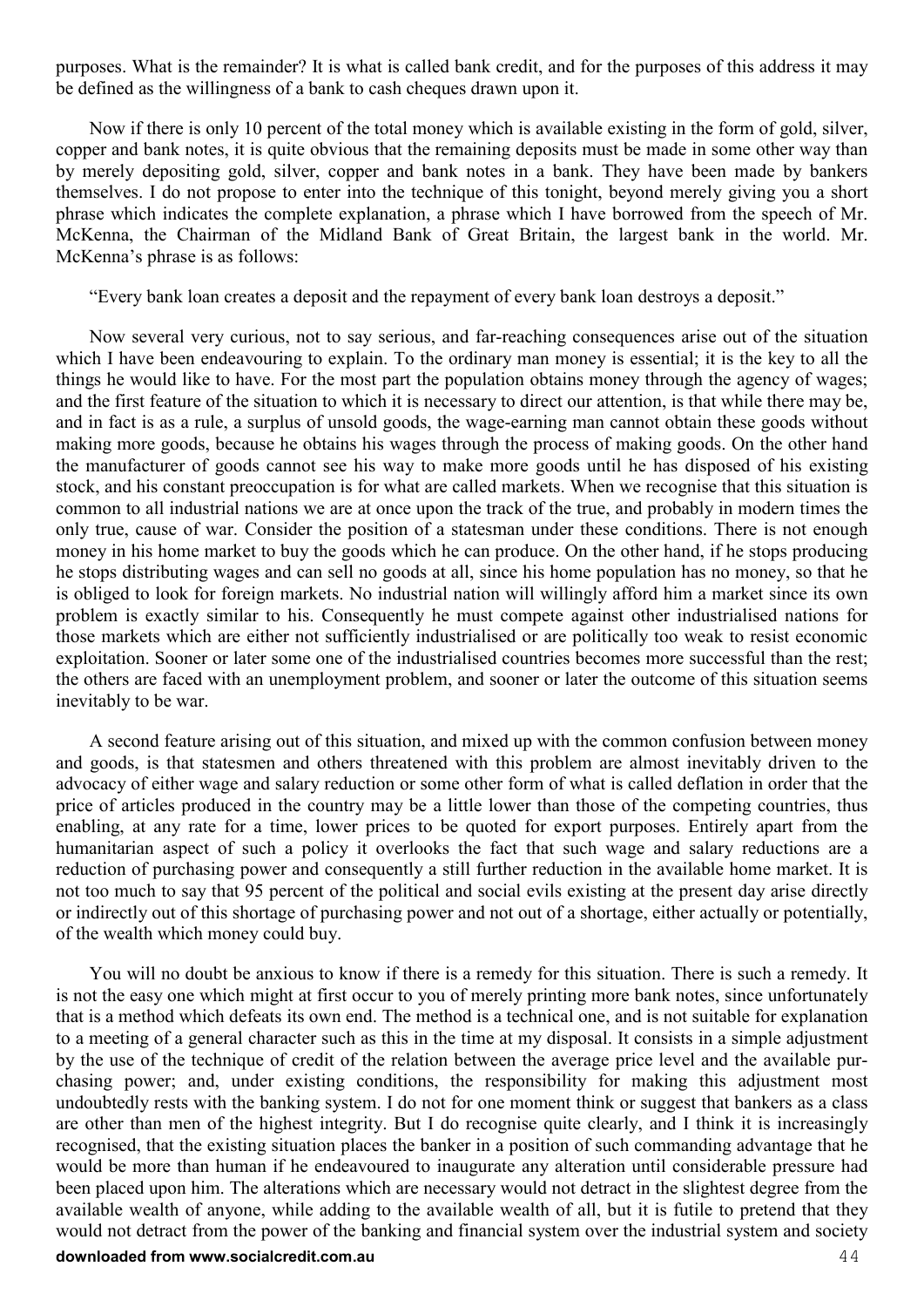in general— they would, and for this reason it will be necessary to exercise very considerable pressure on those who are in control of the banking and financial system before such modifications are made. For my own part, I think that if these persons could be brought to see the matter in the right light, they are from their experience probably best equipped to inaugurate the necessary changes smoothly; but if they are not, then these changes will have to be inaugurated by someone else, and in that process we shall all undergo considerable discomfort which might be avoided by the general use of a little intelligence.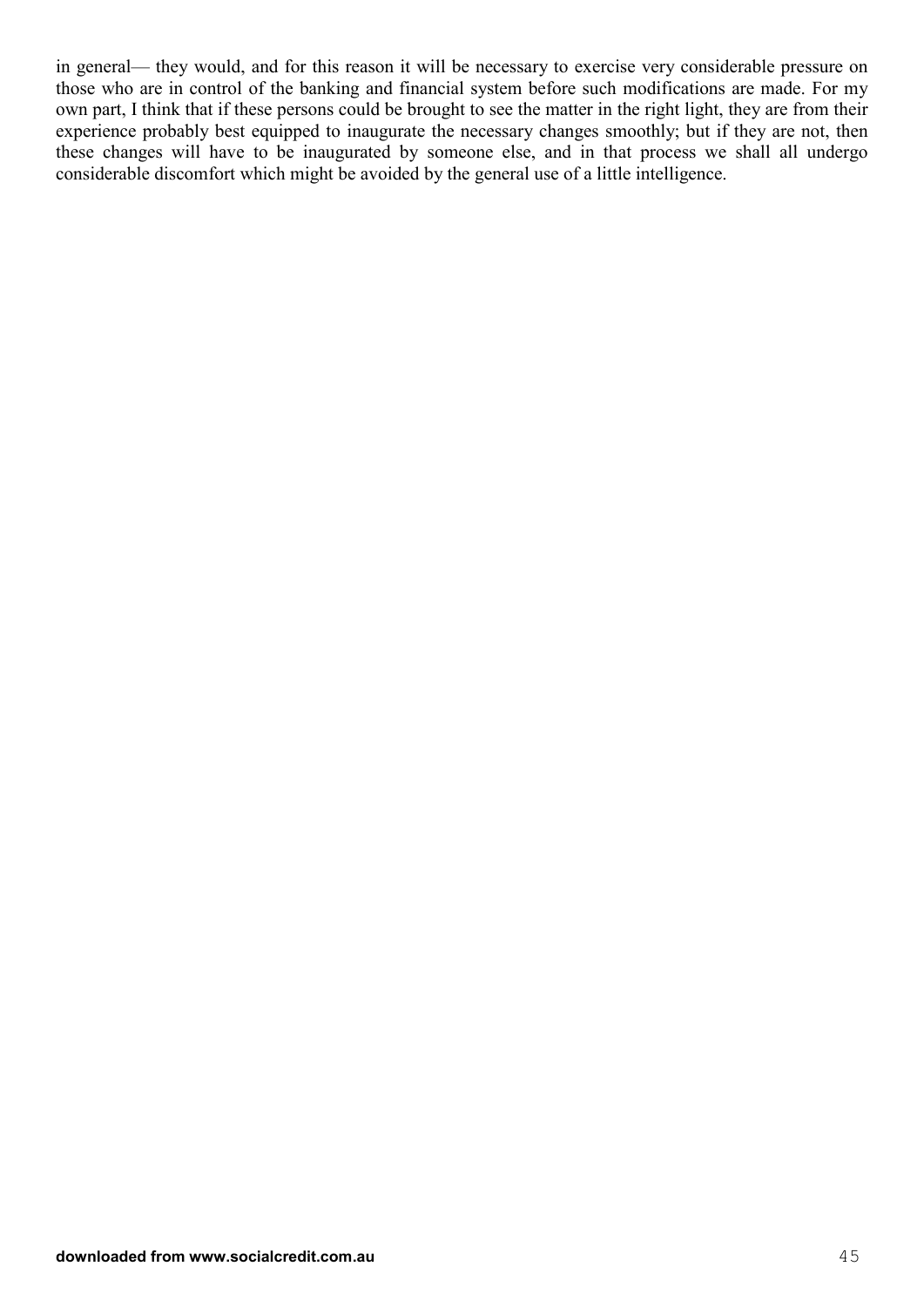#### **THE SOCIAL CREDIT SITUATION**

#### **Speech at** *The New Age* **Dinner on March 23rd, 1929.**

 LOOKING round upon the world, and the grave difficulties in which its various peoples are still involved, it might occur to a superficial observer that proposals which make such large claims as a solvent for material difficulties cannot have made very much progress, or their results would be evident. But I think that such a comment would be misplaced. In the first place it has to be remembered that the proposals involve changes in mechanism, and that the results of them cannot become evident until these changes are actually made and in operation. We cannot, therefore, judge the condition of our interests in this matter in the same way that we might, for instance, comment on the progress of a building and say, "This, that, or the other storey of it is now approaching completion."

Nothing of this kind has so far been accomplished. It might even be said that the difficulties of the eventual builders of the structure on which our hopes are fixed have been materially increased during the last few years by the activities of those who do not desire that the existing building should either be replaced or altered. At the moment representative bankers of the world are meeting in Paris with the primary objective of riveting yet more firmly the chains of an obsolete financial system on the peoples of the world. It has to be remembered that antecedent to the actual construction work on any great project a great deal of hard work, and perhaps the hardest of all work, has to be done. The minds of the public have to be prepared, they have to be educated to see the desirability of the proposed work, plans have to be drawn, and a staff of workmen has to be marshalled in readiness for the concrete effort.

If we look at this aspect of our labour I do not think that it is necessary for us either unduly to blame ourselves or to be depressed at the progress which has been made.

Those of you who can take your minds back to the years immediately succeeding the European War, and who were interested in the problems of Industrial Organisation and the resolution of the friction between what are called "Employers and Employed," will remember that the thoughts of the world at large, to the extent that it was interested in these subjects, were obsessed by problems of administration. The Shop Steward movement in industry, which was the inheritor of the Syndicalist movement of the early days of the century, hailed the Bolshevik revolution in Russia as the incarnation of its own ideals. The more theoretical Socialists of the type of Mr. Sydney Webb and the Fabian Society in general were still holding the blessed word "Nationalisation" as a panacea for all ills, although the widespread experience of life under the multiplicity of Government Departments during the latter years of the war had, I think, effectively disillusioned the general public as to the virtues of this particular remedy.

When, therefore, *The New Age* and those associated with it announced with a firmness which their candid critics labelled as "cocksure" that the salvation of the world was not to be found in committees, soviets, or nationalisation, but that its difficulties arose from a defective financial system, and that these can easily be remedied without affecting the administrative relationships which experience has proved to be both satisfactory and effective, the announcement in the first place was received with about the same enthusiasm that would be accorded to it by the Elgin Marbles. But it is a testimony to the vital nature of the message that we have to convey, that this period of calm was of astonishingly short duration. Within twelve months, and for a period of two or three years, the proposals that we put forward received widespread discussion, not always conducted in an atmosphere of calm detachment, and even in that short period of time reduced the propaganda both of nationalisation in its old sense, and still more the committee system of industrial management, to the position of mere doctrinaire ideals.

So rapid was the progress made by these ideas between 1919 and 1923 both in this country and abroad, and so constantly did ideas derived from them appear in the pages of the Press, that the interests threatened by them became considerably alarmed, and took what were, on the whole, effective steps to curtail their publicity. In this country the Institute of Bankers allocated five million pounds to combat the subversive ideas of ourselves and other misguided people who wished to tinker with the financial system. The large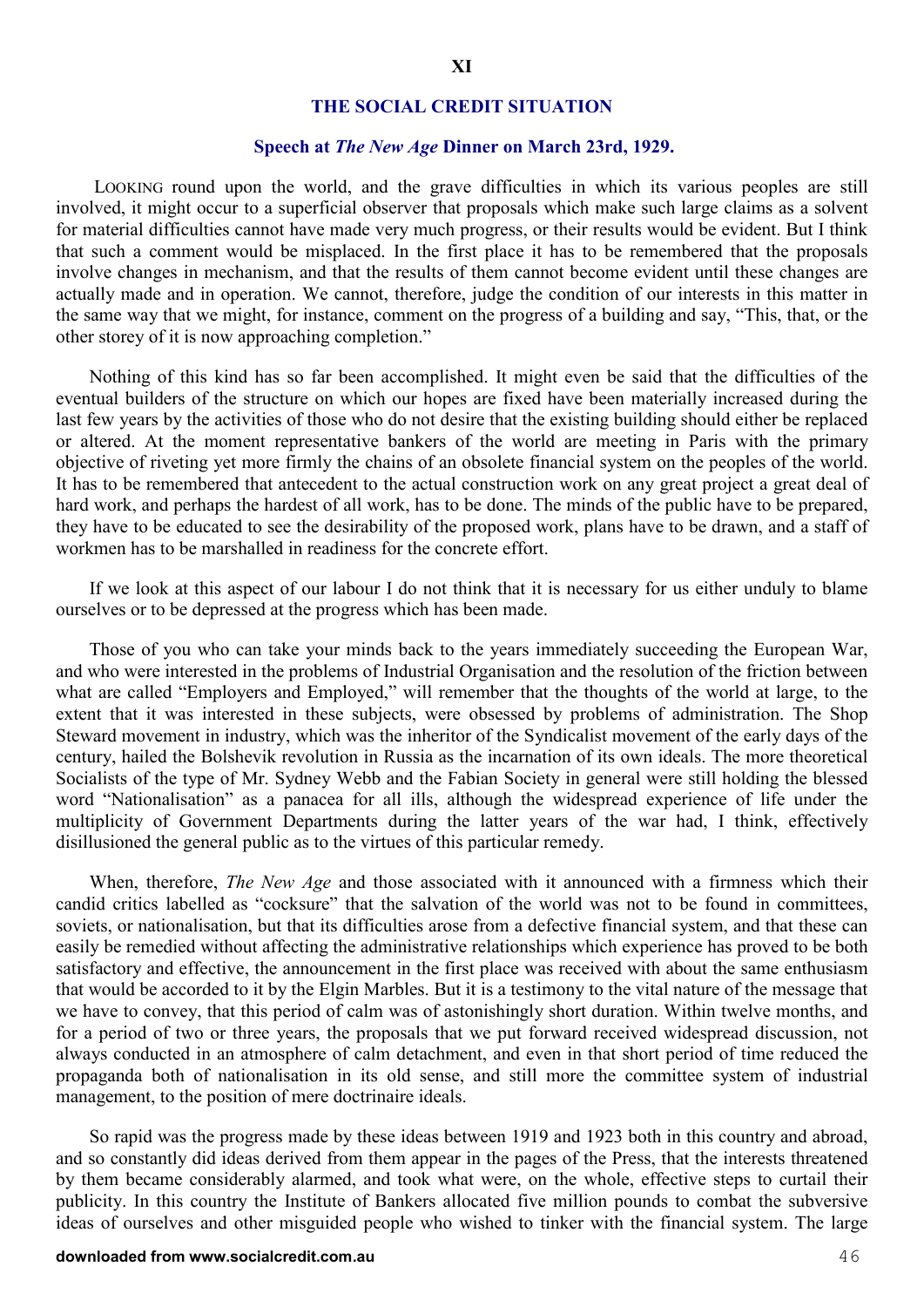Press Associations were expressly instructed that my own name should not be mentioned in the public Press, and no metropolitan newspaper in this country or the United States was allowed to give publicity either to correspondence or to contributions bearing upon the subject. In spite of this the Canadian Parliamentary Inquiry at which I was a witness managed to expose on the one hand the ignorance of even leading bankers of the fundamental problems with which they had to deal, and on the other hand the lengths to which the financial power was prepared to go to retain control of the situation.

Perhaps as a result of this inquiry, the boycott of the subject became almost complete, and if such methods could have been effective there is no doubt that the agitation which we had initiated would have died away. But it has always been my personal opinion that the force on which we had to rely was not principally propaganda, but rather the awakening of public opinion, once it had been given the lead, to the explanation of the facts of the everyday world; and that awakening has taken place and is today taking place with tremendous rapidity. The process through which our idea went during the period 1918-23 might be likened to the sowing of the seed. It was thinly, but very widely, sown. During the last five years the seed has been driven underground.

Though you will see very little about *The New Age* or the Douglas Theory in the popular Press, you will see pages of criticism of the Bank of England, the Federal Reserve Board, and the International Debt Policy, and if you are sufficiently interested you will recognise phrases, and even whole sentences, extracted without acknowledgment from the "Notes of the Week," so ably maintained by Mr. Brenton.

It has to be remembered that, unlike the movements commonly called socialistic, which on the whole have been class movements, this steady growth of public opinion as to the vital part played by the financial system in the efforts of mankind is not confined to any one class. It is common ground with the industrialist, the farmer, the landowner, and even the stockbroker: the interest in it is growing daily. I believe most fervently that we are at the very threshold of an awakening which may well alter the history of civilisation. In the British Isles alone there are two political parties which consider Social Credit the core of their policy.

It is an easy process of reasoning from the recognition of the vital nature of the financial system to the apprehension of the part which must be played by the nation which is the most powerful financially.

Partly as a result of the war, partly as the result of the criminal ignorance of our own statesmen of the underlying principles of finance, and quite probably partly as a result of grandiose world-policy on the part of international organisations, the pinnacle of financial power since the war, and more particularly since the peace, has been achieved by the United States. Because I believe that the next ten years will be critical in the history of the world, and that the leading part in that crisis will be played by the U.S.A., I propose to detain you tonight with a short examination of the situation of that great power in its bearing on our particular problem.

No understanding of the critical situation of the United States in its relations to the outer world is possible without recognising the course its development has taken. At the beginning of the nineteenth century the North American continent possessed for all practical purposes two small populated areas situated on the Atlantic and Pacific seaboards, separated by three thousand miles of undeveloped and very rich continental land. Removed to a large extent from European interests, and from the political and social problems of an older civilisation, the United States contained within its own borders a practically unlimited field of what might be called "export markets." In other words, to use an Irishism, "it expanded internally." This unlimited field for the exercise of the industrial arts undoubtedly produced a rate of economic progress unparalleled elsewhere, and afforded a proof, if any were needed, of how intensely artificial are the restrictions upon progress of this description which normally fetter older countries obliged to seek for markets abroad.

The process of internal development had begun to slow up before the European War, but this event afforded a fresh impetus to development and at the same time educated the American public, whose insularity was previously very marked, to look abroad for markets. Passing over this period we find that 1918 left the United States physically unexhausted, and both financially and in a realistic sense immensely enriched by the struggle which had swept Europe.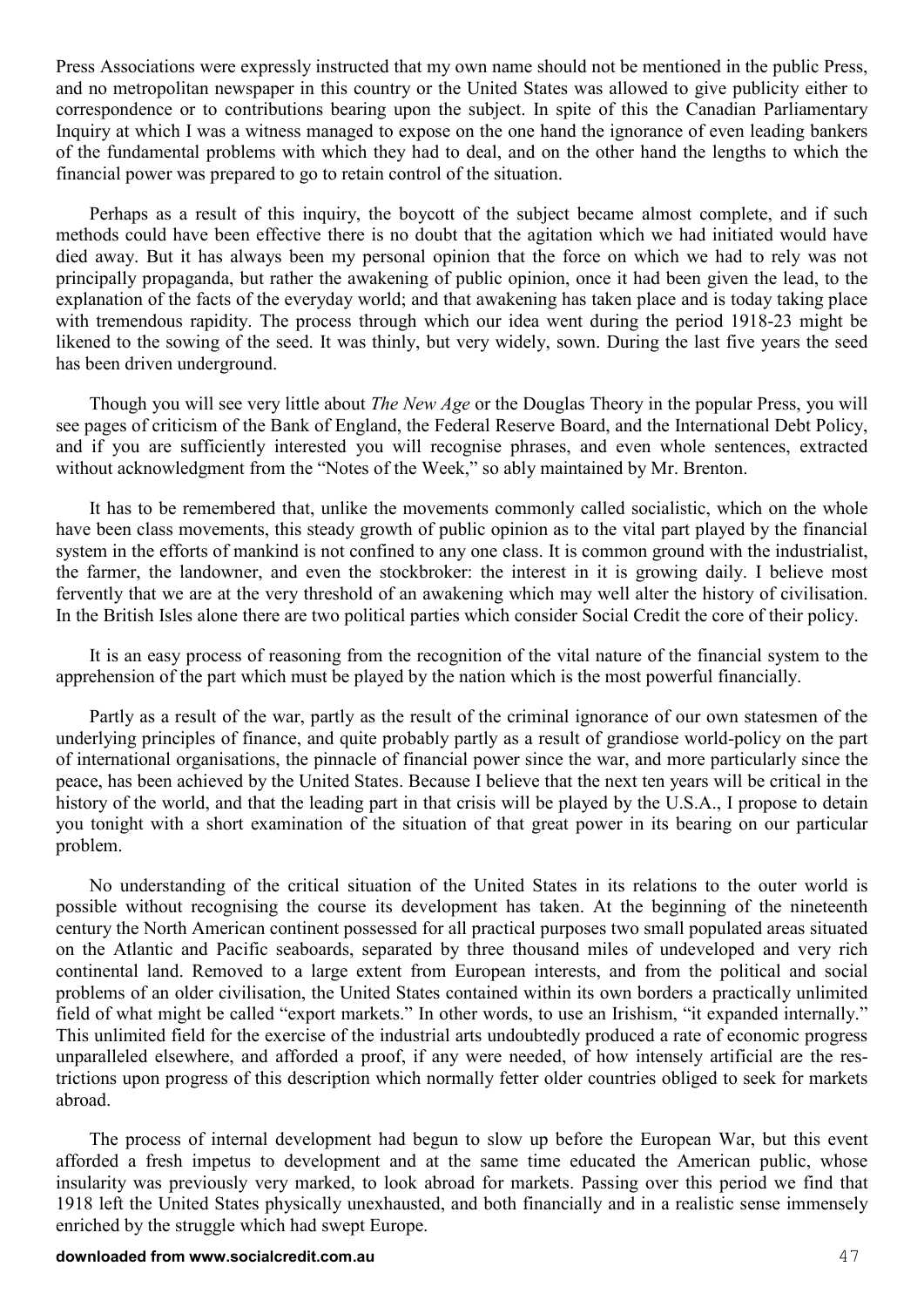Nevertheless, the same causes which had contributed to the tremendous expansion of productive capacity had also been operative in Europe, and particularly in Great Britain. In both hemispheres there was a post-war boom, in both hemispheres there was a period, beginning simultaneously in 1920, of severe financial deflation, and the unemployment figures in the United States were variously stated to be between six and ten millions. This policy of deflation has been pursued in Great Britain, and continues, with the result that unemployment has become chronic, industrial undertakings have been broken up, and the country at the present time is saturated with a spirit of defeat, such as the war was never able to produce. I shall return to this feature of the situation later.

In the United States, however, the policy of deflation was reversed within six months. Industrialists were encouraged to borrow money on easy terms, and the public, instead of being deafened with the insane cry of "consume less and produce more," was not only encouraged to buy, up to the extent of its resources, but was assisted to increase its resources by every device possible within the orbit of the existing financial system.

As a result the production of the United States in 1928 as compared with 1913 is 38 percent greater, while that of Great Britain is 30 percent less; that is to say, the absolute rate of progress of the United States is double that existing in this country. This state of affairs has been reflected in an immensely high standard of living. The average locomotive driver of an American railway owns two motor cars, one for himself and one for his wife, and thinks nothing of paying £40 for a radio receiving set.

As contrasted with the spirit of defeat which is prevalent in Great Britain, the normal citizen of the United States is confident that he has not only achieved success, and that his country is the greatest country in the world, but he is satisfied that this success will be cumulative, and that the old days of alternative boom and slump are gone forever. Whatever may be the eventual outcome of this situation, one cannot help feeling that our statesmen and bankers who are responsible (and without doubt they are responsible) for the extraordinary divergence between this country and the United States in the short space of eight years must sometimes be driven to wonder whether the "thirty pieces of silver" are on the whole sufficient compensation for the situation they have produced.

Out of this situation one clear and indisputable fact emerges. The American public has tasted material prosperity far in excess of that achieved by any other people at any time, and it is absolutely united in the determination that this prosperity shall continue.

No American statesman could last for one week if it became known that his policy stood in the way of this objective. $<sup>1</sup>$ </sup>

<sup>1</sup> This was written before the slump of 1929. Whether or not this slump was ultimately inevitable, it was most certainly brought about by Financial Interests acting through the Federal Reserve Bank, and the result was to discredit Mr. Hoover.

Now, for reasons which will be familiar to most of you here, it is inevitable that this continuous industrial expansion demands an increasing export market. It is also certain that the financial position of the United States under the existing conventions places its nationals in a position to impose foreign loans over an increasingly wide area, and that the inevitable effect of these foreign loans is to make it possible to impose American productions upon the borrowing country. Any slackness in this process would mean unemployment in the United States, and unemployment on a large scale would not be contemplated by either the political or industrial leaders. The unemployment, therefore, which is inevitable from the progress of the industrial arts will be imposed upon the commercial rivals of America, and in particular the British Empire. That is the situation with which the world is faced today. Its symptoms may be various and obscure, but, in my opinion, it is a disease of which the world may easily die. Its only cure is a radical reform of the financial system of such a nature as would remove the alternative of increased exports or penal unemployment.

Within the last month the new President of the United States has taken office. Mr. Hoover is an engineer of great capacity and with wide knowledge of the world. I think he is perfectly familiar with the problem as I have just stated it, and I think it is very probable that if he were a free agent we should witness a spectacular adjustment of the problem. But he is not a free agent. His Cabinet contains such men as Mr.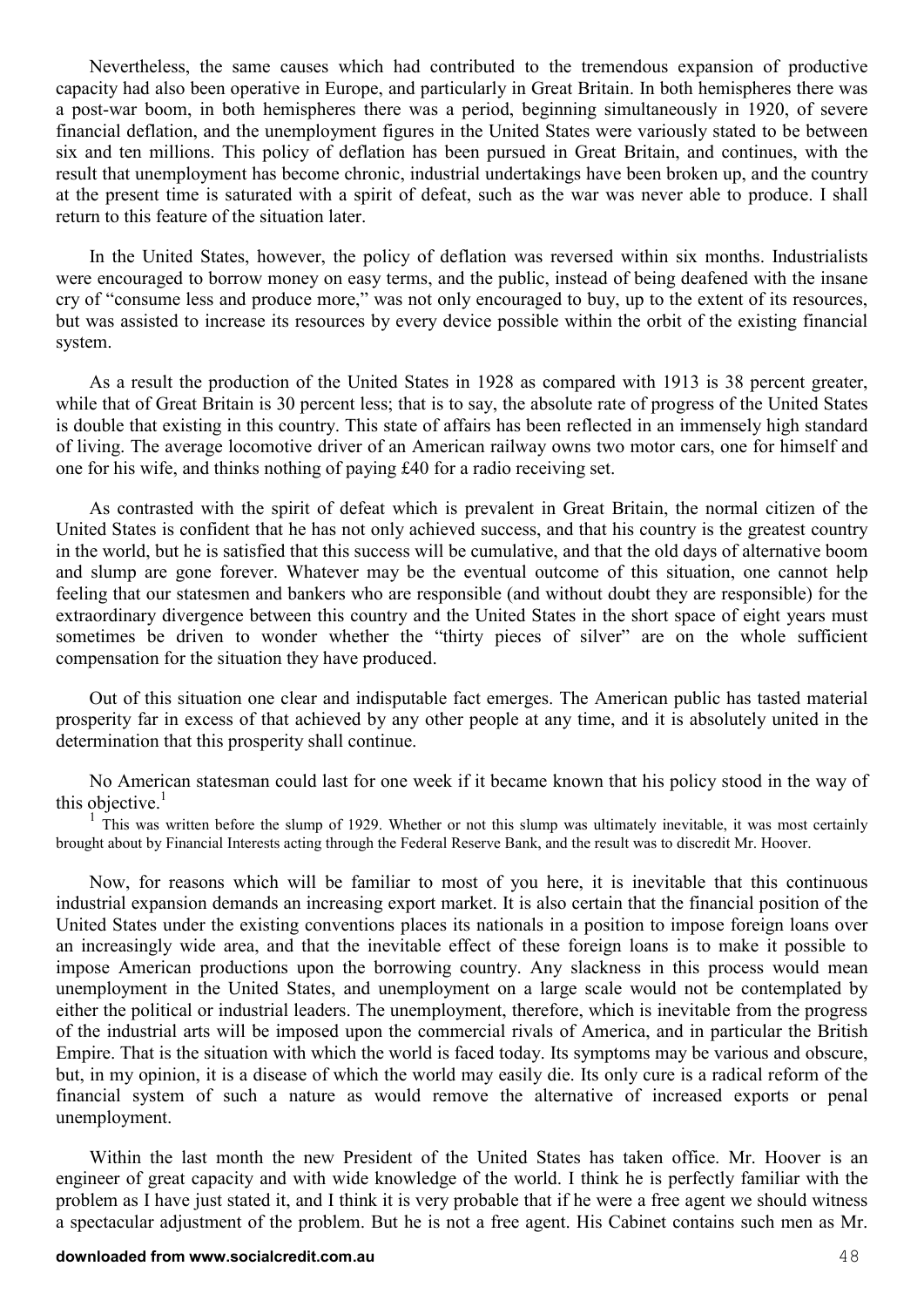Andrew Mellon, the ideal of banking interests, Mr. Robert Lamont, also closely connected with banking, and Mr. C. F. Adams, Secretary of the Navy, closely identified with a big Navy policy. Their financial interests make it quite certain that the continued supremacy of the financial system will be their first care. In these circumstances we are faced, I think, with the situation provided by a country having both the financial power and the financial knowledge to carry out whatever policy will most conduce to the continued prosperity of the existing financial system. That policy inevitably must be a pan-American policy and a policy of continual and accelerated commercial expansion.

What the result of this upon the rest of the world will be, and in particular upon the British Empire, which appears to be directed by statesmen and financiers who have apparently learnt nothing and forgotten nothing in the past hundred years, only time will show.

We are operating under a system which has certain inherent and vital defects. These defects tend to produce and to aggravate both internal and international difficulties. Unfortunately, the means of enlightening the general public as to the real cause of these difficulties, by which I refer to the public Press, organised speech-making and broadcasting organisation and mass publicity in general, are all dependent for their existence on financial support. Consequently, to put it quite bluntly, they dare not indicate the cause of the trouble.

I do not myself believe that we can take to ourselves credit, either in this room, or even as a generation, for being the first discoverers of the true cause of the trouble, although I think probably we have added something to the stock of knowledge of it. I believe it has been discovered several times before, notably about a hundred years ago, and in every case general knowledge of it has been suppressed and the troubles caused by it have been used as an argument for some form of centralisation of power, of which the latest form comes under the name of "Rationalisation."

In my opinion there is no fundamental difference between "Rationalisation" as sponsored by Lord Melchett and Sir Herbert Samuel, and Nationalisation as sponsored by the Socialist Party, and I believe that the propaganda in regard to them comes from the same source. They are both of them policies for reducing the individual to an impotent unit in an overwhelmingly powerful mechanism. It is admittedly unwise to commit oneself to a statement as to when probable events will occur, but I think it must be obvious to any student of public affairs, that forces are now operating to produce some sort of a crisis, and possibly many sorts of crises, within a comparatively short time.

I should not be honest if I gave it as my opinion that such a radical reform as we desire is at all likely to take place so long as the credit and banking system remains under the control of the individuals who are now in possession of it.

As I remarked in an address two days ago the first point to realise clearly in assessing the practical situation is that the problems connected with the financial system do not arise out of the difficulties of financiers. There is only one uniformly prosperous business in the world today, and that is "banking" with its twin sister "insurance." You cannot realise too clearly that the financier's only anxiety is that the existing state of affairs should be permanent, and he is in a position to see that what are called "political appointments" are made with this objective in view, and I believe this to be just as true of the Labour Party as it is of the Conservative Party, and rather more true of the Liberal Party than either.

If you see these matters in the way that I see them, and I have no doubt that many of you do, you will realise the immense area and importance of the interests involved, you will also realise that taking the wide and the long view the approach of a very troublesome period which is as clearly indicated as any signs could possibly indicate anything, ought to be, and for my part is, an indication to be welcomed that the forces of mankind are upon the march, that the seed which we have sown to the best of our ability and which may have appeared during the last few years to be lying fallow, is now beginning to sprout, and that although the forces of reaction undoubtedly will not retreat and be finally defeated without striking many a shrewd blow, in the words of the inspired prophet " The time of our redemption draweth nigh."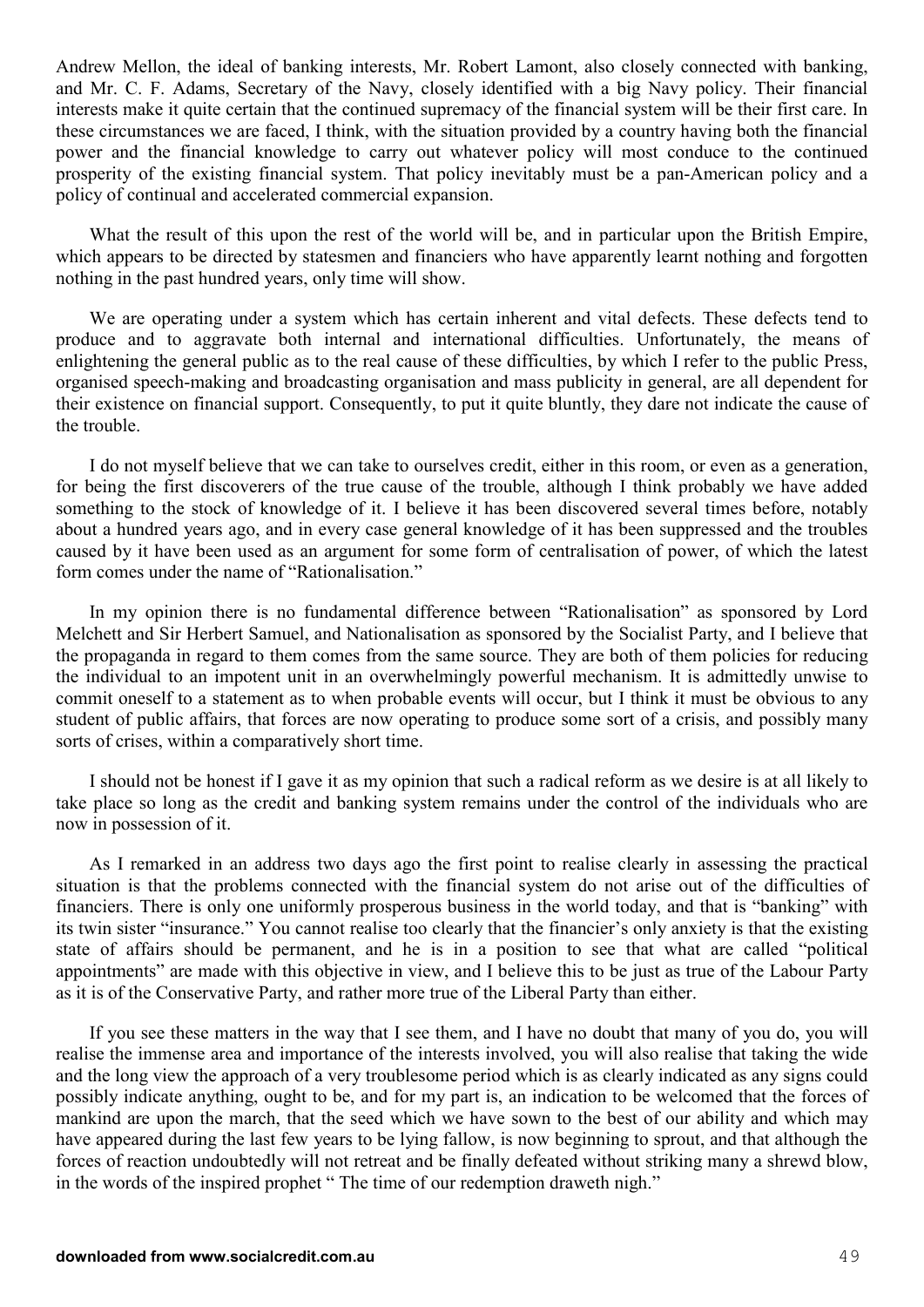#### **"FOOLED AGAIN"**

WHEN President Lincoln enunciated his famous complaint that "Y ou can fool some of the people all of the time, and all of the people some of the time; but you can't fool all of the people all of the time," he indicated a defect in the scheme of things which, it is obvious, is troublesome to politicians generally.

As so often happens when a problem is clearly stated, he set in motion the activities of many of the world's best minds, with the result that although the statement is still true, it is not immediately important. The general Press and other agencies of publicity have been effectively organised to produce an impression of general befoolery on the part of the public when the rabbit is extracted from the hat, and all is well—for the moment.

These reflections are provoked by a consideration of the skilful stage-management, with Mr. Philip Snowden as the star, to which we have been treated in connection with the Reparations Conference at The Hague. With a bellow which Signor Mussolini must have envied, Mr. Snowden announced that any attempt to divert to France or any other European country the sum of £2,400,000 (1-400th of the Budget, and less than 1-20th of the sum we annually pay the U.S. for money we never received), which may problematically be received by Great Britain from Germany, would make him very, very angry indeed, and he would be sure to do something about it. With more unanimity than I can ever remember on the part of the Press of this country, this gesture was applauded. The Young Plan, of which the only important feature is the formation of the World Bank, was thus exhibited as a European, and particularly French, attack upon the British people, instead of a Wall Street attack upon France, with Great Britain, as usual, as a cat's-paw. If this precious scheme for handing over the world, and incidentally the British Empire, to the tender mercies of the Bankers, were eventually to be accepted by the Conference, with a modification in the sense of Mr. Snowden's protest, the British Public would be expected to, and probably would, imagine that Great Britain had won a great victory, and that Mr. Snowden had acted as a courageous representative of the country's best interests.

Now, it is obvious that there are many things which might be said about this situation, but for the moment perhaps the most interesting of these is the clear light which is thrown upon the essential antagonism between executive statesmanship and public interest. Or, to put it another way, statesmanship might be defined as effectively fooling the People without being found out. I do not think that this matter is quite so clearly realised as it might be, and it is probably worthwhile giving a little space to its examination.

Let us first state the problem. Is there some essential reason which makes it impossible to conduct the affairs of any country honestly? By honestly, I mean with a continuous endeavour to take such action as will realise a plainly set-forth objective, such objective being one which the public would itself accept as desirable, if it thoroughly understood it. And if the answer is in the affirmative, as I think it is, is there any process operative to produce a particular type of statesman willing to conduct the affairs of the nation dishonestly?

Now it is perhaps hardly necessary to remark that in a conventional sense of the word it would be difficult to find a more honest man than Mr. Snowden.

It is highly probable that he attaches considerable importance to this sum of £2,400,000 per annum, both because in his Budgetary difficulties every item will be of importance, and because of the immense political capital to be made out of the feeling that it is quite time someone else, other than Great Britain, "paid" for the war ... a feeling which I think is common to 99 percent of the population of these islands, including myself. But I find it difficult to believe that Mr. Snowden, who is possessed of considerably more intelligence than our late unlamented Prime Minister, regards the mere allocation of the sums obtained from Germany as being the most important aspect of the Young Plan, or is unaware of the fact that it is quite unnecessary for anyone to pay for the war—that was done by those who fought it either in the trench or the factory. Even Mr. Bernard Shaw, whose brilliant wit is so delightful a contrast to his "Socialism," understands that.

#### **downloaded from www.socialcredit.com.au** 50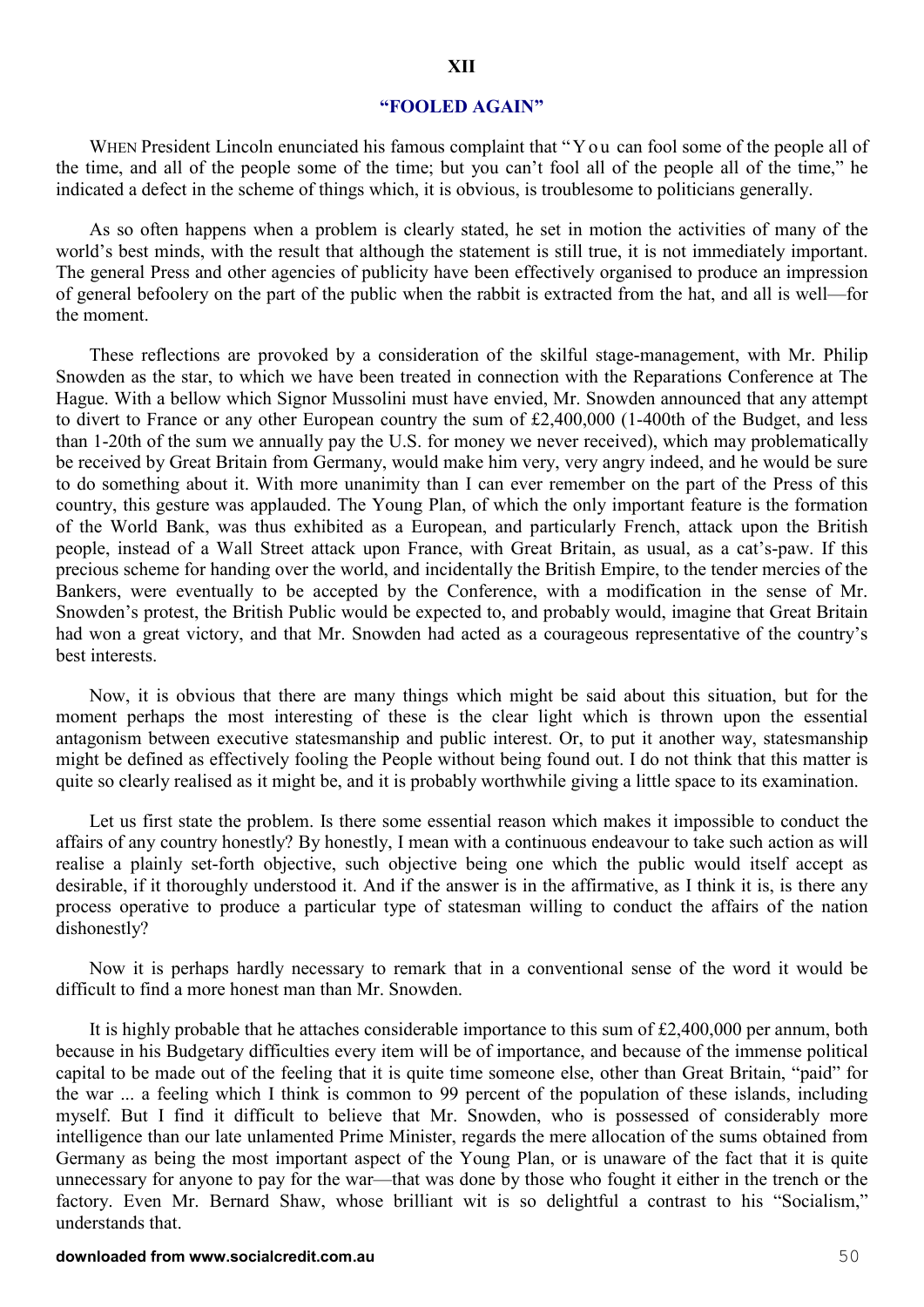Assuming this to be the case, and crediting Mr. Snowden with the ability which I believe he possesses, only one conclusion is possible. He has decided to wreck the Plan, but wishes to wreck it on a comparatively minor point rather than on the question of the Super-Bank which is involved in it. In other words, he would rather antagonise France, Italy, Japan, and possibly Germany, than antagonise the financiers, probably in the main of American domicile, who propose to place Europe under the control of an International Bank. To this end, the Press is engaged in the mobilisation of British opinion against the countries and statesmen who, while involved, are no more or no less responsible than are soldiers in a war they do not understand.

In this situation we have an exact parallel to the condition of affairs which exists in our home politics. Finding it impossible to deny that the condition of industry, of social life, and of national morale is thoroughly unsatisfactory, the role of the statesman appears to be to find a scapegoat who can be blamed with comparative impunity. Mr. Snowden must know, as any individual of ordinary intelligence who devotes a little time to the question must know, that the condition of affairs in the mining industry, textile industry, and the railways, to take only three examples, is fundamentally attributable, and almost solely attributable, to the dead weight of an obsolete financial system. But in the mining industry he allows financial interests to capitalise the discontent of the miner, so that the mineral owner may be deprived of his coal although within the frame of the existing financial system, coal is a form of property indistinguishable from other forms of property except that it is most unfairly taxed. There is no factor in the coal problem so unimportant as the ownership of the raw material, which represents an item in the selling cost of coal of about 3d. per ton. But the mineral owner is a fairly defenceless scapegoat. In the textile industry every effort is made to suggest that management and machinery are at fault, thus strengthening the hand of those interests which desire to trustify the textile industries while obtaining the assets at break-up prices from their existing owners. To the extent to which the textile industry of Lancashire is operating on obsolete machinery, the responsibility is obviously financial, and financial only, since the finest textile machinery is made in, *and exported from,* Lancashire. If the present owners had the money—or rather, if it would "pay"—they would naturally use the equipment which the makers would be so glad to sell to them. The railways, which were trustified at the behest of the Bank of England and the powers operating through it, are, almost alone amongst the railways of the world, in a state of financial, technical, and administrative stagnation, the services rendered to the public being little, if at all, superior to those available over thirty years ago, the prices charged for these services being probably more than double, and the return to the shareholders less. There is hardly a practical railwayman in the country who does not regard the grouping system as having accentuated every problem with which he has to deal.

So long as this condition of affairs remains . . . so long indeed as the financial system remains unmodified . . . statesmanship would thus appear to consist in attacking one section of the public after another, and steadily reducing the power of resistance of each while consolidating the position of the financial hierarchy. There can be no remedy for this state of affairs, so fatal to morale, until a statesman is in power who is prepared to face squarely the issue that either finance will rule the world and the statesmen will become a species of bank clerk; or, on the other hand, a halt will be called to the aggression of the financier, sanctioned and assisted by the law, upon each section of society in turn, and he will be reminded of the warning given many hundreds of years ago : "Ye take too much upon yourselves, ye sons of Levi." Time alone will show whether Mr. Snowden is content to be a bank clerk. He has had, within the last few weeks, an exhibition of the temper of the British people, which, as Lord Castlerosse remarked in the *Sunday Express,* "has done more to shake the Conservative Party into a sense of reality in one week than did Mr. Baldwin in five years." If he can manage to grasp the fact that the enemies of this and every country are not Frenchmen or Italians or Americans, not dukes, nor employers, or even rich men *per se,* but those people, wherever they may be domiciled and whether Jew or Gentile, who are determined to maintain a system which would destroy all initiative not sanctioned by themselves, then he has an opportunity to go down to history as the founder of a new Magna Charta. But I cannot help feeling that if we are witnessing the opening of a new drama of Runnymede, the Chief Baron is getting a suspiciously good Press.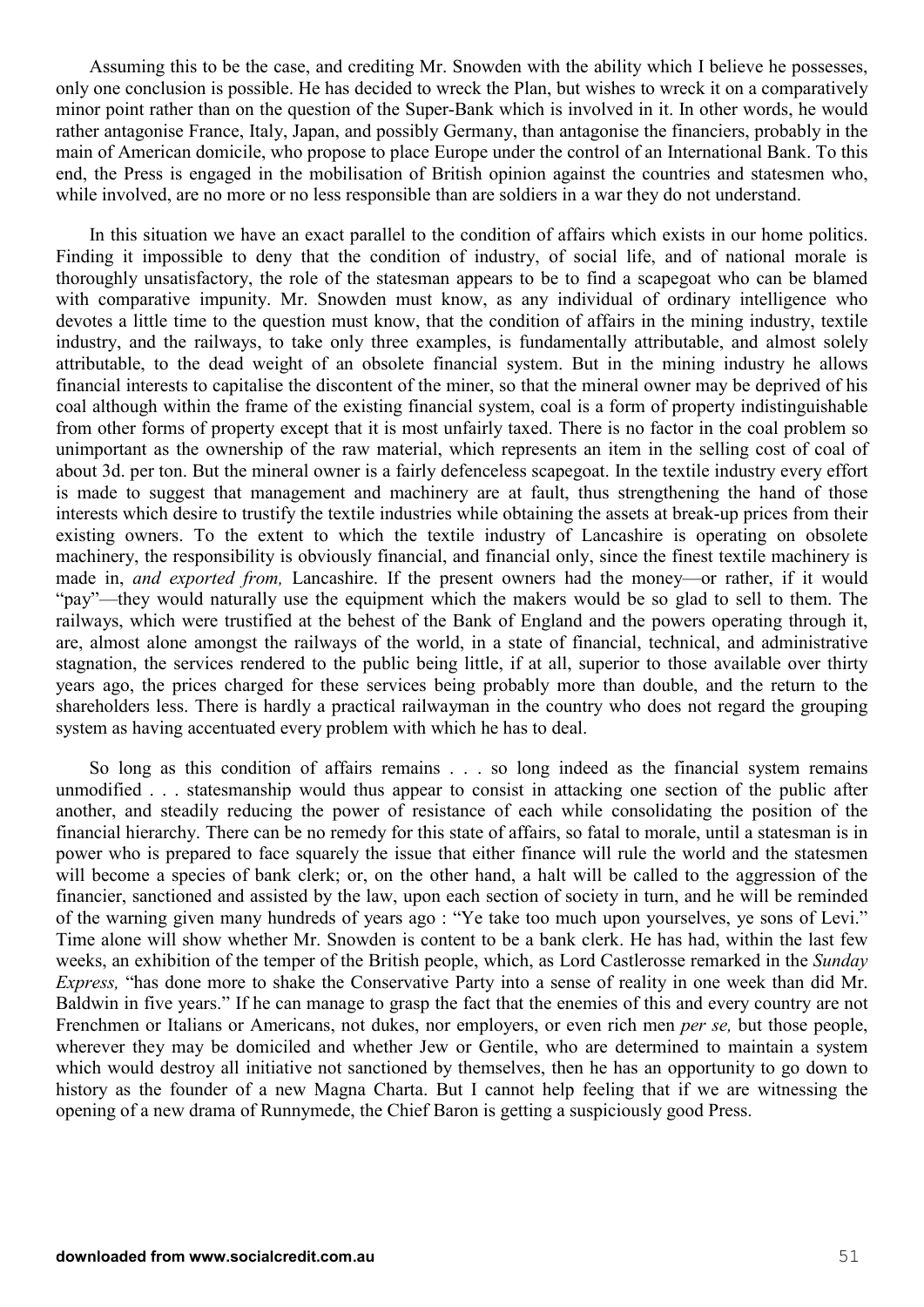#### **THE AMERICAN SITUATION**

MANY readers have no doubt been at a loss to account for the apparent anomaly involved in the sudden transition from a state of great prosperity to a state of financial and industrial depression, which has been a feature of the past year in the United States.

It will be remembered that politics in the United States, so far as the man in the street is concerned, turn upon what is called "prosperity," and that no Government will be tolerated which does not make prosperity its first objective. Conversely, a Government which does succeed in providing prosperity can do practically anything else that pleases it. Bearing in mind that financial power is paramount in the United States, and that prosperity in the modern world is for all practical purposes dependent on financial policy, why do we see the United States grappling with an industrial crisis, apparently not very dissimilar to that which holds Great Britain in its grip?

Now, to understand this situation, the first point to be realised is that the Government of the United States (i.e. the President, the Senate, and the House of Representatives) is on the whole hundreds of years nearer to being a realistic organisation than are the Cabinet, the House of Lords, and the House of Commons, in Great Britain. That is to say, while only in the last two or three years, there is growing up a small, but increasing, body of members of the House of Commons, who are competent to hold and express an opinion on finance without first consulting their local bank manager, for at least forty years, and probably more, genuine finance, by which I do not mean mere discussions on taxes and tariffs, but rather questions as to the basis and function of credit, have been continuously matters of practical politics in Washington. They first came under review at the very birth of the Republic in the days of Alexander Hamilton. They were of the very essence of the situation created by the Civil War in the late sixties and early seventies. The Bryan Free-Silver Campaign, little understood perhaps by Bryan himself, nevertheless injected fresh ideas into the perennial controversy. And since the War, a continuous agitation, to which such persons as Mr. Henry Ford have contributed, has been proceeding on the same subject.

Now, the result of all this, interlocking with the control of finance over patronage in politics as elsewhere, has been to produce a peculiar situation, which, so far as my knowledge goes, is not precisely paralleled elsewhere. Considered as an institution, the Government of the United States has never relinquished its sovereignty over finance. Finance has, as usual, and by the simple method of supplying the campaign funds of all the political parties impartially, managed to make its own views prevail, but while being a Government "de facto," it has not succeeded in becoming, as in Great Britain, a Government "de jure." You do not hear in the United States timid and apologetic assurances that on no account would the Government think of criticising, much less of interfering, with the banks or the great credit institutions, although for the reasons which we have just noticed, such interference does not usually materialise, and criticism remains largely ineffective.

In particular, the office of President, which office still represents the most formidable concentration of power resident in any position held by one man in the world today, has always held a potential menace to the power of money.

It will not come as a new idea to students of the credit problem, that the financial system, as such, provides an effective sieve for the purpose of assuring that no individual comes into a position of considerable power, without having given, for a considerable portion of his lifetime, satisfactory evidence that he will behave in accordance with the principles which are paramount in the world today. Through the agency of these principles, it has on the whole been possible to see that either only safe men were elected to the Presidency, or at any rate were only allowed to be effective in harmless directions.

The Presidential election of 1928, however, presented a curious problem for the financial interests to solve. For reasons which are, no doubt, deeply involved in high politics, finance did not want a Roman Catholic President of the United States, and Mr. Al Smith was a Roman Catholic. It was considered that there was only one candidate strong enough to defeat Mr. Smith, and that was Mr. Hoover, who greatly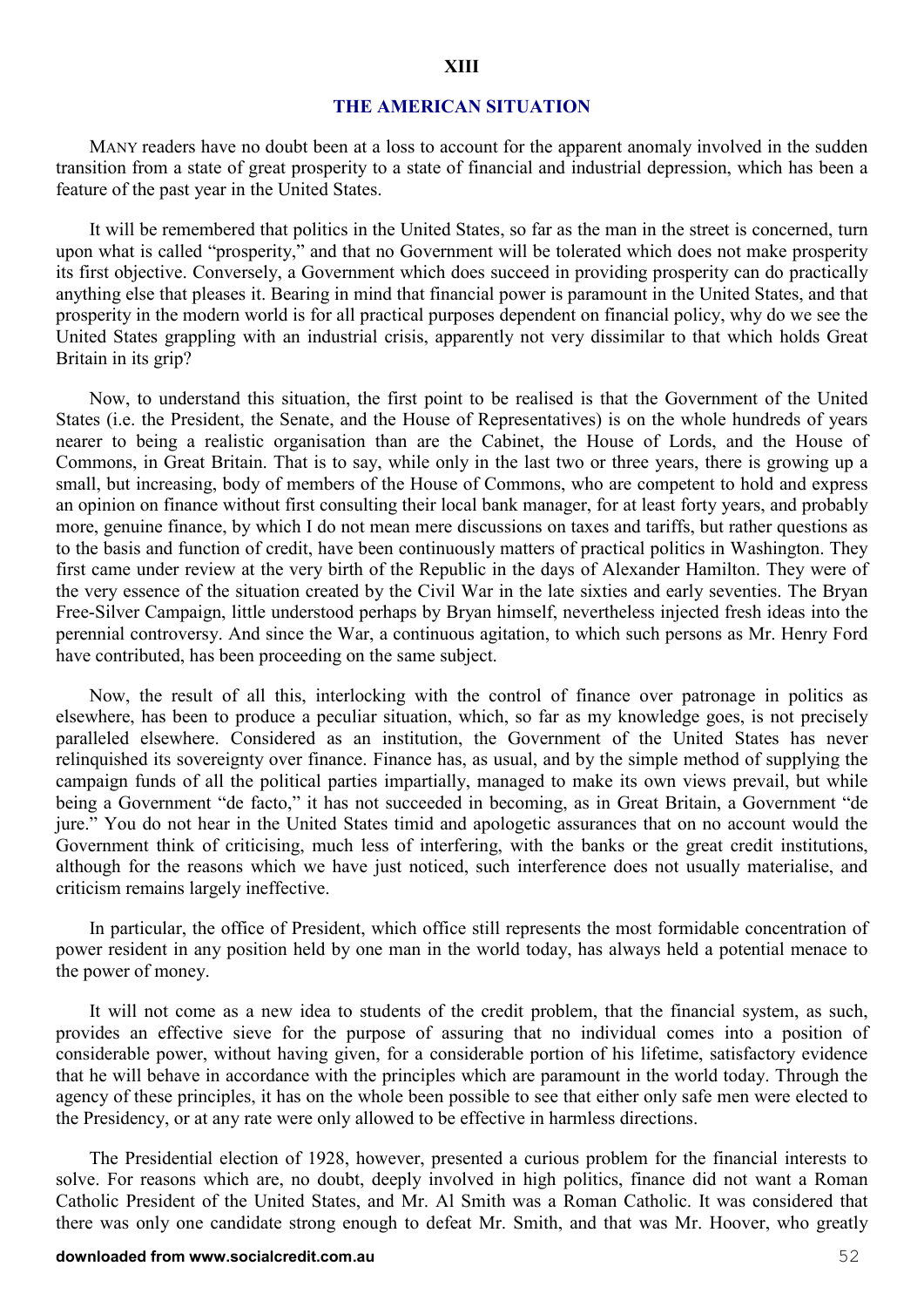enhanced a reputation already considerable in industrial circles, by the organising ability he displayed during and immediately subsequent to the War.

Now Mr. Hoover is something new in Presidents, and the financiers distrust him, probably with reason. He has the training and experience of an engineer. Instead of merely talking about things in the orthodox manner of the politician, much of his life has been spent in doing them. During the last few years he has been the objective of instruction on realistic finance from several people familiar with ideas expressed in *The New Age,* and from other sources of a similar character. So that having used Mr. Hoover to defeat Mr. Smith, it became the obvious strategy of the financial power to discredit Mr. Hoover, and the most direct method of doing this was to turn the prosperity of the United States into industrial and business depression.

It was quite easy. A pretext was found in the Stock Exchange speculation which is bound to be a feature of a rising market, to impose fantastic call rates on money, and to restrict loans and withdraw them from existing borrowers. The Stock market crash of last October was just as artificial as that of 1907, which was engineered by the American banks to teach the public the result of dabbling with dangerous ideas such as those put out by Mr. Bryan in his Free-Silver campaign. The objective was the same, but transferred from Mr. Bryan to Mr. Hoover, and already the slogan of "Back to Coolidge and Prosperity" is achieving a considerable measure of popularity. It is perhaps hardly necessary to observe that Mr. Coolidge, a complete nonentity, is regarded as the model President.

So far as can be seen by the unprivileged observer, Mr. Hoover has not so far given to Wall Street any serious grounds for anxiety, although his endorsement of higher tariffs is no doubt offensive to international finance, which is quite clear in its own mind that the only desirable tariffs are those which are imposed by itself through the medium of the exchange rates. Mr. Hoover has, however, at least two more years of office, and, if we might venture to give him a hint, that is all the time at his disposal to prove whether he or the bankers rule the United States. If the bankers should be proved to have made their claim good, not only will the cause of economic freedom have received a setback, but Mr. Hoover himself will have lost an opportunity such as is rarely afforded even to Presidents of the United States.

If the situation in America has been correctly appreciated in the preceding paragraphs it contains a lesson for us in this country. The strategy of international finance is, like all great strategies, based on a few simple principles, and these principles are repeated again and again. The Labour Party in this country has been put into office in order to be discredited, the Liberal Party, which is predominantly financial, and notably Jewish-financial, in its interest, being put into a position to turn it out at any moment of crisis, and to put back our own Coolidge, Mr. Baldwin, for a fresh period of " tranquility." Suppose, for instance, that the Snowden Committee on Finance and Industry were really to grapple with the causes of the social and industrial decay in this country. Then the Liberal Party would be instructed to turn out the Labour Party, and the Report of Mr. Snowden's Committee being the report of a discredited Government would be pigeonholed by their successors, who would be subconsciously aware that their only chance to retain the loaves and fishes would be to leave the question of finance severely alone.

The deduction to be made from these considerations is clear enough. Every effort ought to be made to discredit the idea that a mere change of Government is an effective remedy for any of our troubles. As I am always willing to admit to anyone who is interested in so unimportant a matter, my political sympathies, if any, are Tory, possibly because there is no Tory Party in this country. But any small influence which I might have at the present time would be devoted to keep the present Government in power, simply because it is the present Government, and for no other reason. Every change of the ostensible Government is a success for the real Government, Finance, which is the deadly enemy of this country, and it is our business to cultivate the form of neutrality in regard to ostensible Governments which was expressed by the American in the early part of the European War when he said that he was so neutral that he didn't care who licked Germany.

One further observation on this situation. As Lords Beatty and Jellicoe have just told us, the naval strength of this country is in course of being reduced to a point which will ensure disaster if and when this country is attacked at sea. This reduction is not made because we cannot build the necessary ships. Our shipyards are idle, our steel furnaces are unlit, our men are sick for lack of work. It is because— God help our poor turnip heads—we have no paper-tickets—"money."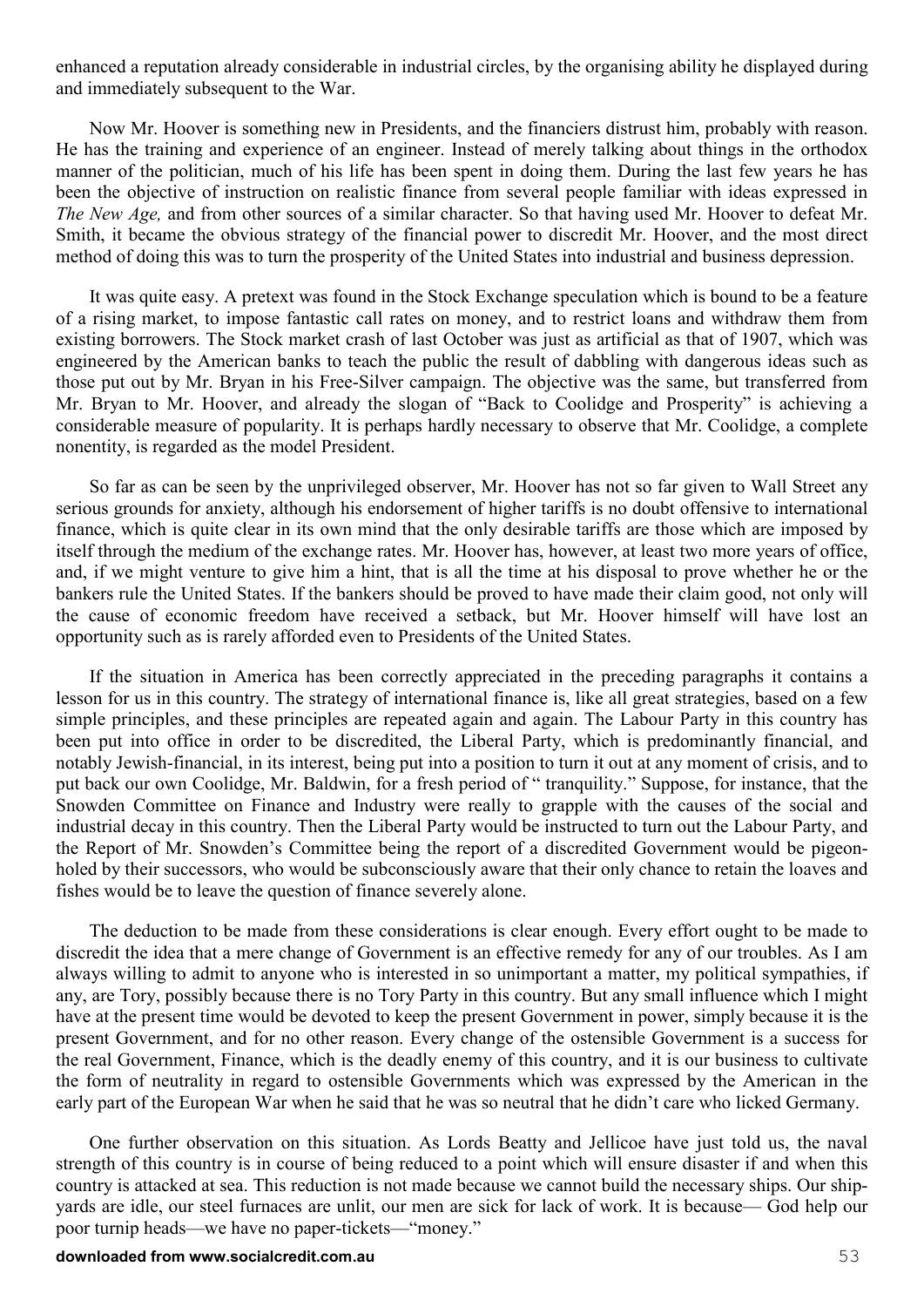If there is a spark of virility left in this country, the day the next war breaks out the local representatives of Finance will face a firing party in the Long Gallery of the Tower.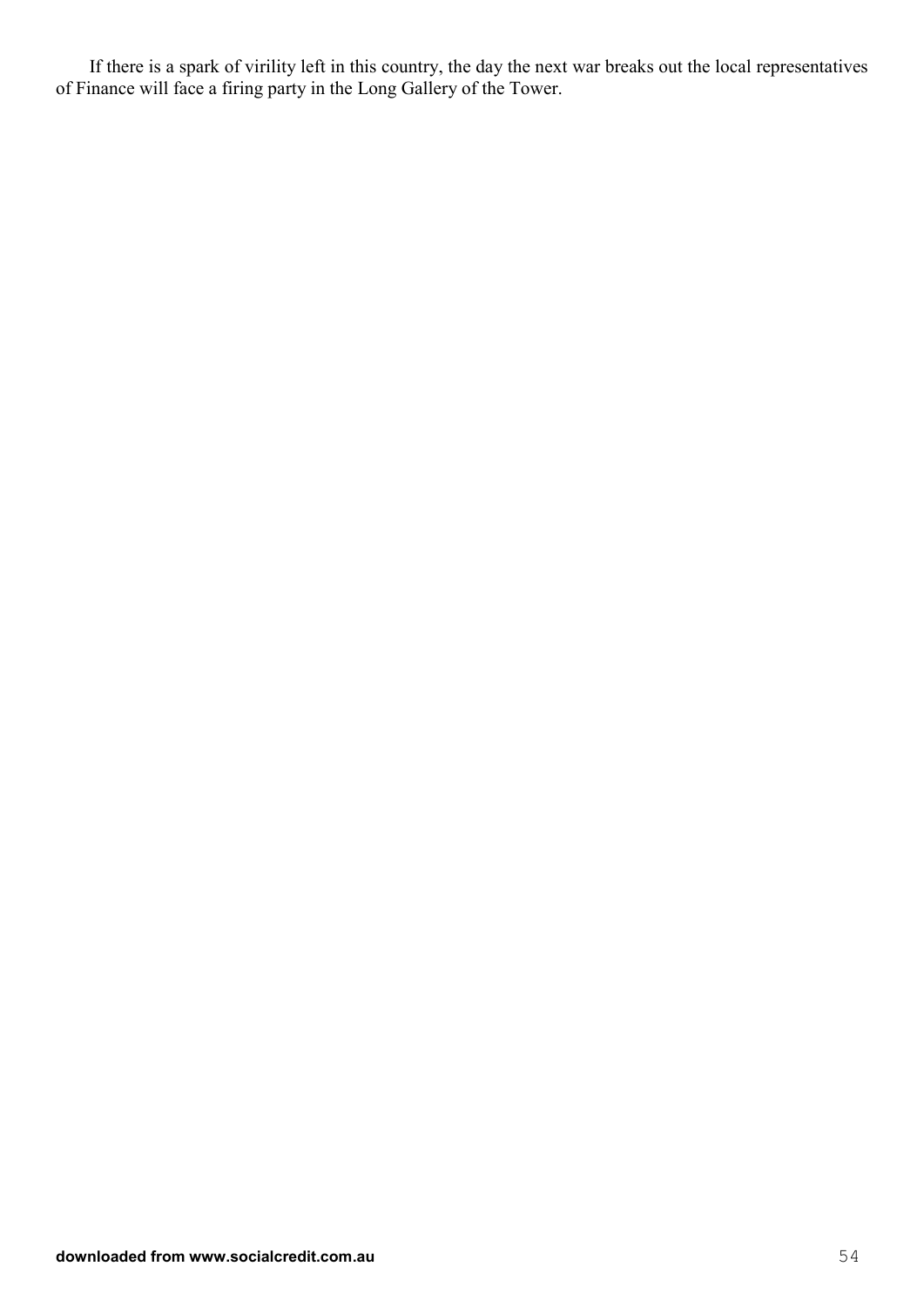#### **PRODUCTION AND PRICES**

#### **Notes of a lecture by Major C. H. Douglas in 1920 at a meeting of the National Guilds League.**

BEFORE dealing with subject of lecture I propose to comment on method by which conclusions are arrived at : Explanation likely to cause intense irritation! It is admitted by most persons that there is something seriously wrong in the world today—wars, strikes, etc., general disgruntlement; various prescriptions for the disease.

(1)Super-productionists, the "Capitalist" party, who refuse to admit any fault in the system. The keynote of their remedy is harder work and more of it.

(2)What may be called the ecclesiastical party; key-note of their policy is "a change of heart." Their attention is concentrated in hierarchical problems, administration, etc. The legal, military, bureaucratic mind is essentially of this type, and the Whitley Council, the Sankey Report, and the various committee schemes of the Fabian Society in this country, the Plumb scheme in America, etc., are examples of it. All these schemes are *deductive* in character; they start with a theory of a different sort of society to the one we know and assume that the problem is to change the world into that form. In consequence, all the solutions demand centralisation of administration; they involve a machinery by which individuals can be forced to do something—work, fight, etc.; the machine must be stronger than the man.

Practically all Socialist schemes, as well as Trust, Capitalist, militarist, etc., schemes, are of this character, e.g. the League of Nations, which is essentially ecclesiastical in origin, is probably the final instance of this.

It may be observed, however, that in the world in which things are actually done, not talked about, where bridges are built, engines are made, armies fight, we do not work that way. We do not sit down in London and say the Forth Bridge ought to be 500 yards long and 50 ft. high, and then make such a bridge and narrow down the Firth of Forth by about 75 percent and cut off the masts of every steamer 45 ft. above sea level in order to make them pass under it. We measure the Firth, observe the ships, and make our structure fit our facts. Successful generals do not say "the proper place to fight the battle is at X, I am not interested in what the other fellow is doing, I shall move all my troops there."

The attempt to deal with one of the industrial and social difficulties existing at this time, which is embodied in these remarks, starts from this position therefore.

It does not attempt to suggest what people ought to want, but rather what they do want, and is arrived at not so much from any theory of political economy as from a fairly close acquaintance with what is actually happening in those spheres where production takes place and prices are fixed.

If we look at the problem of production from this point of view, the first thing we ask ourselves is why do we produce now. The answer to this is vital—it is to make money. Why do we want to make money? The answer is twofold. First, to get goods and services, afterwards, to give expression, often perverted, to the creative instinct through power. Please note that these two are quite separate—whether a man has any recognisable creative instinct or not, he absolutely requires goods and services of some sort. We then have our problem stated; we have to inquire whether our present mechanism satisfies it, and if not, why not, and how can it be altered so that it does satisfy it.

Emphasising the fact that it is only half the problem, the only half I propose to deal with tonight, let us inquire to what extent we succeed in our primary object—that of obtaining goods and services when we produce for money under the existing economic system.

**downloaded from www.socialcredit.com.au** 55 Production only takes place at present when at least two conditions are met, when the article produced meets with an effective demand, that is to say, when people with the means to pay are willing to buy, and when the price at which they are willing to buy is one at which the producers are willing to sell.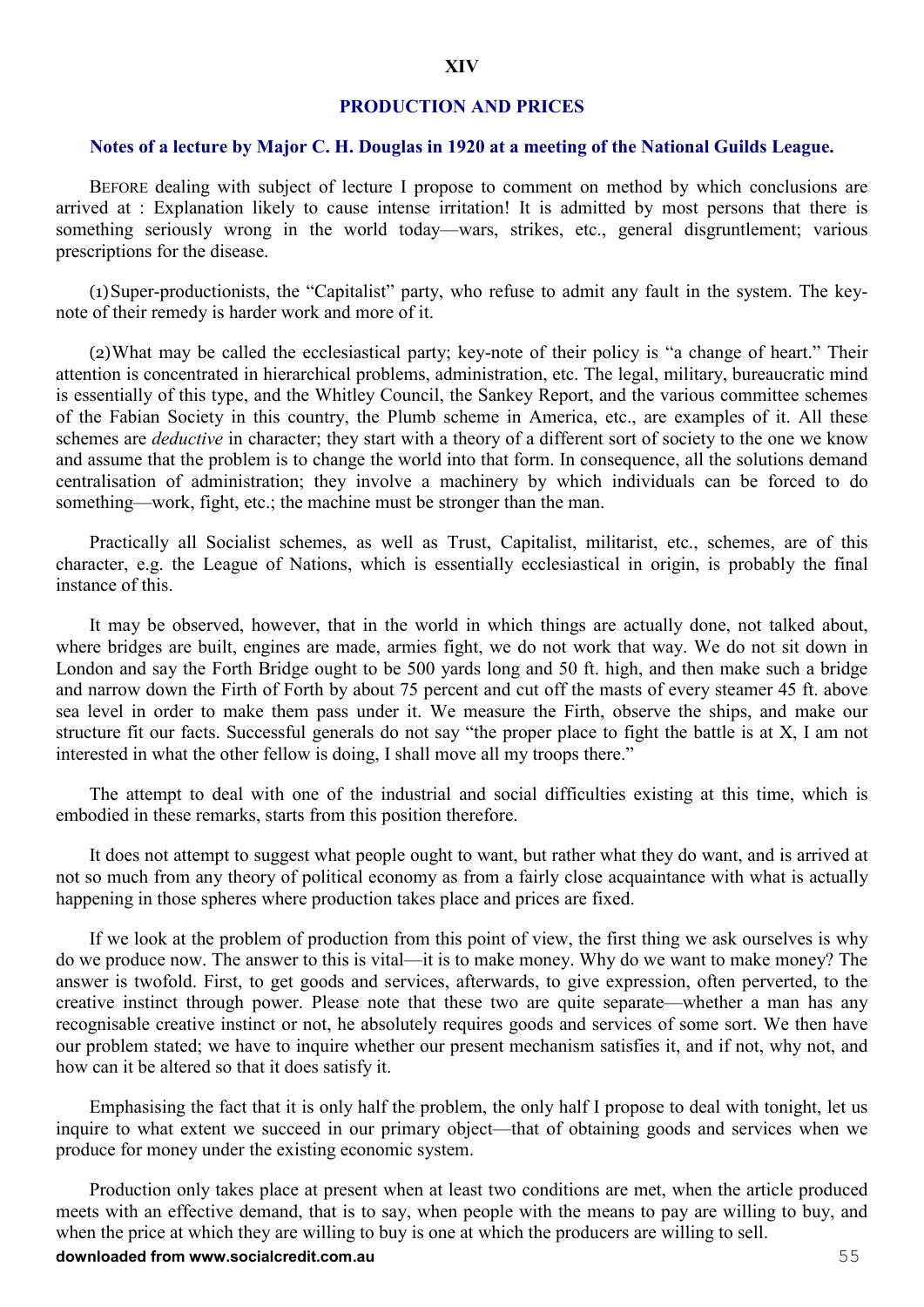Now, under the private capitalistic system the price at which the producer is willing to sell is the sum of all the expenses to which he has been put plus all the remuneration he can get called profit. *The essential point to notice*, *however, is not the profit, but that he cannot and will not produce unless his expenses on the average are more than covered.* These expenses may be of various descriptions, but they can all be resolved ultimately into labour charges of some sort (a fact which incidentally is responsible for the fallacy that labour, by which is meant the labour of the present population of the world, produces all wealth). Consider what this means. All past labour, represented by money charges, goes into cost and so into price. But a greater part of the product of this labour—that part which represents consumption and depreciation—has become useless, and disappeared. Its money equivalent has also disappeared from the hand of the general public—a fact which is easily verifiable by comparing the wages paid in Industry with the sums deposited in the Savings Banks and elsewhere—but it still remains in price. So that if everyone had equal remuneration and equal purchasing power, and there were no other elements, the position would be one of absolute stagnation—it would be impossible to buy at any price at which it is possible to produce, and there would be no production. I may say that in spite of enormously modifying circumstances I believe that to be very much the case at present.

But there is a profound modifying factor, the factor of credit. Basing their operations fundamentally on faith—that faith which in sober truth moves mountains—the banks manufacture purchasing power by allowing overdrafts, and by other devices, to the entrepreneur class: in common phrase, the Capitalist. Now, consider the position of this person. He has large purchasing power, but his personal consuming power is like that of any other human being: he requires food, clothes, lodging, etc.

If, as is increasingly the case, the personal Capitalist is replaced by a Trust, there is a somewhat larger personal consuming power, represented by the stockholders, but it is still incomparably below the purchasing power. What happens? After exhausting the possibilities of luxuries, the organisation itself exercises the purchasing power and buys the goods and services which it itself consumes— machinery, raw material, etc. In consequence, the production which is stimulated—the production which we are asked to increase—is that which is required by the industrial machine, intermediate products or semi-manufactures, not that required by humanity. It is perfectly true that money is distributed in this process, but the ratio of this money to the price-value of human necessities—ultimate products—is constantly decreasing for the reasons shown, and the cost of living is therefore rising.

Before turning to the examination of the remedy built upon this diagnosis, it is necessary to emphasise a feature of our economic system which is vital to the condition in which we find ourselves, i.e. that the wages, etc., system distributes goods and services through the same agency by which it produces goods and services—the productive system. In other words, it is quite immaterial how many commodities there are in the world, the general public cannot touch them without doing more work and producing more commodities. It is my own opinion, not lightly arrived at, that that is the condition of affairs in the world today—that there is little if any real shortage, but that production is hampered by prices, and the Capitalists cannot drop prices without losing control. However that may be, this feature, in conjunction with those previously examined, has many far-reaching consequences—amongst others the feverish struggle for markets, which, in turn, has an overwhelmingly important bearing on Foreign Policy. To sum the whole matter up, the existing economic arrangements:

- (*a*) Make credit the most important factor in effective demand.
- (*b*) Base credit on the pursuit of a financial objective, and centralise it.
- (*c*) This involves constantly expanding production.
- (*d*) This must find an effective demand, which means export and more credit.
- (*e*) Make price a linear function of cost, and so limit distribution, largely to those with large credits.
- (*f*) Therefore direct production into channels desired by those with the largest credits.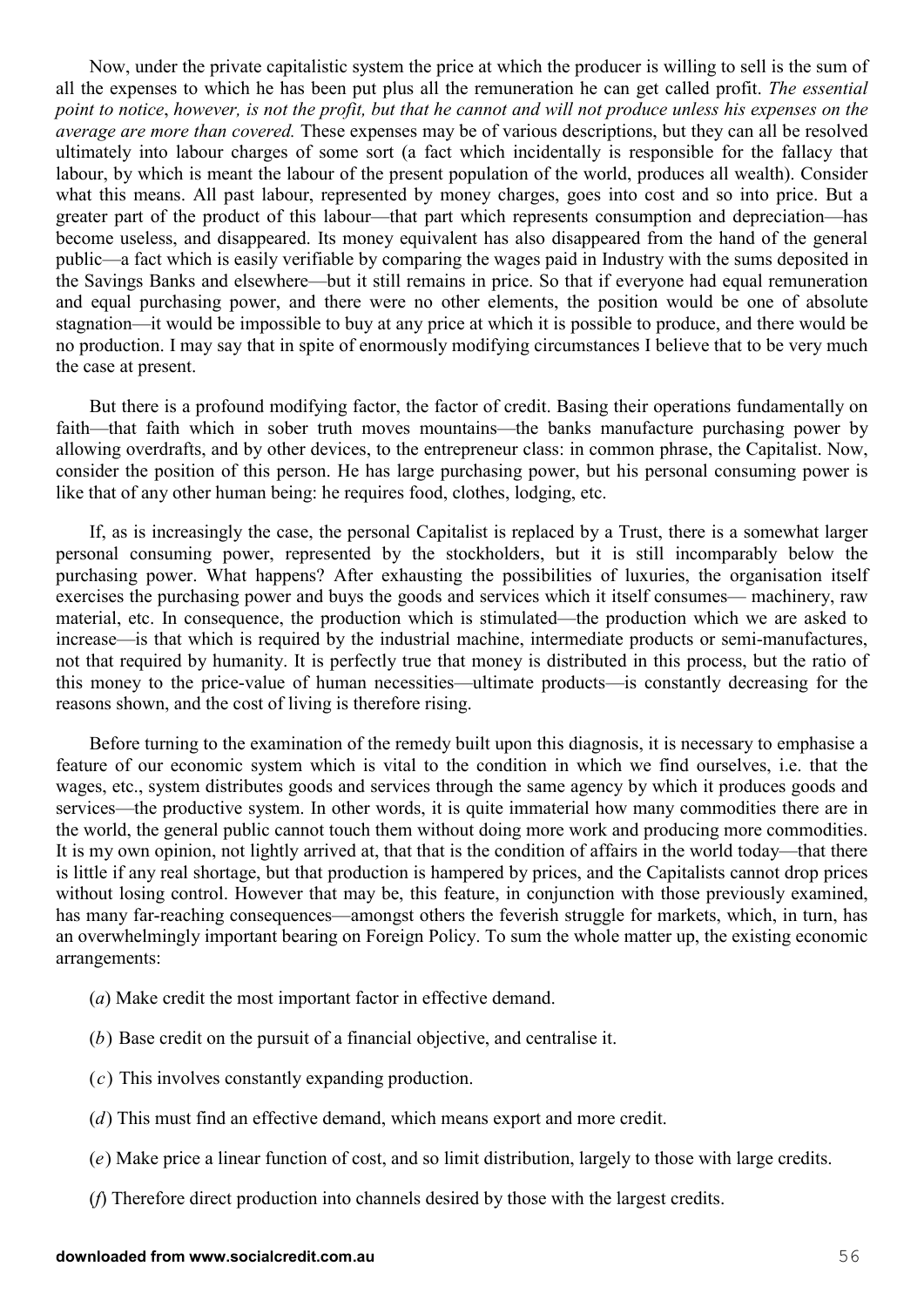A careful consideration of these factors will lead to the conclusion that loan-credit is the form of effective demand most suitable for stimulating semi-manufactures, plant, intermediate products, etc., and that "cash''-credit is required for ultimate products for real personal consumption. The control of production, therefore, is a problem of the control of loan-credit, while the distribution of ultimate products is a problem of the adjustment of prices to cash-credits. It is only with this latter that we are at present concerned.

We have already seen that the cash-credits provided by the whole of the money distributed by the industrial system, so far as it concerns the wage earner, are only sufficient to provide a small surplus over the cost of the present standard of living, and that only by conditions of employment which the workers repudiate, and rightly repudiate. We cannot create a greater surplus by increasing wages, because the increase is reflected in a compound rise in prices. Keeping, for the moment, wages constant, we have to inquire what prices ought to be to ensure proper distribution.

Now the *core of this problem is the fact that money which is distributed in respect of articles which do not come into the buying range of the persons to whom the money is distributed, is not real money*—it is simply inflation of currency so far as those persons are concerned. The public does not buy machinery, industrial buildings, etc., for personal consumption at all. So that, as we have to distribute wages in respect of all these things, and we want to make these wages real money, we have to establish a relation between total production, represented by total wages, salaries, etc., and total ultimate consumption, so that whatever money a man receives it is real purchasing power. This relation is the ratio which total production of all descriptions bears to *total* consumption and depreciation.

The total money distributed represents total production. If prices are arranged as at present, so that this total will only buy a portion of the supply of ultimate products, then all intermediate products must be paid for in some other way. They are; they are paid for by internal and external (export) loan-credit.

If prices are arranged so that they bear the same relation to cost that consumption does to production, then every man's money will buy him his average share of the total consumption, leaving him with a balance which represents his credit in respect of his share in the production of intermediate products (semimanufactures)—a share to which he is entitled, but which is now almost entirely controlled by the financier in partnership with the industries' price-fixer.

It is a little difficult to state with any accuracy what proportion of cost prices ought to be, because of the distorting effect of waste, sabotage, and aimless luxury.

I am making some rather tedious investigations into this, and I can only say that I am convinced that even now prices are several times too high.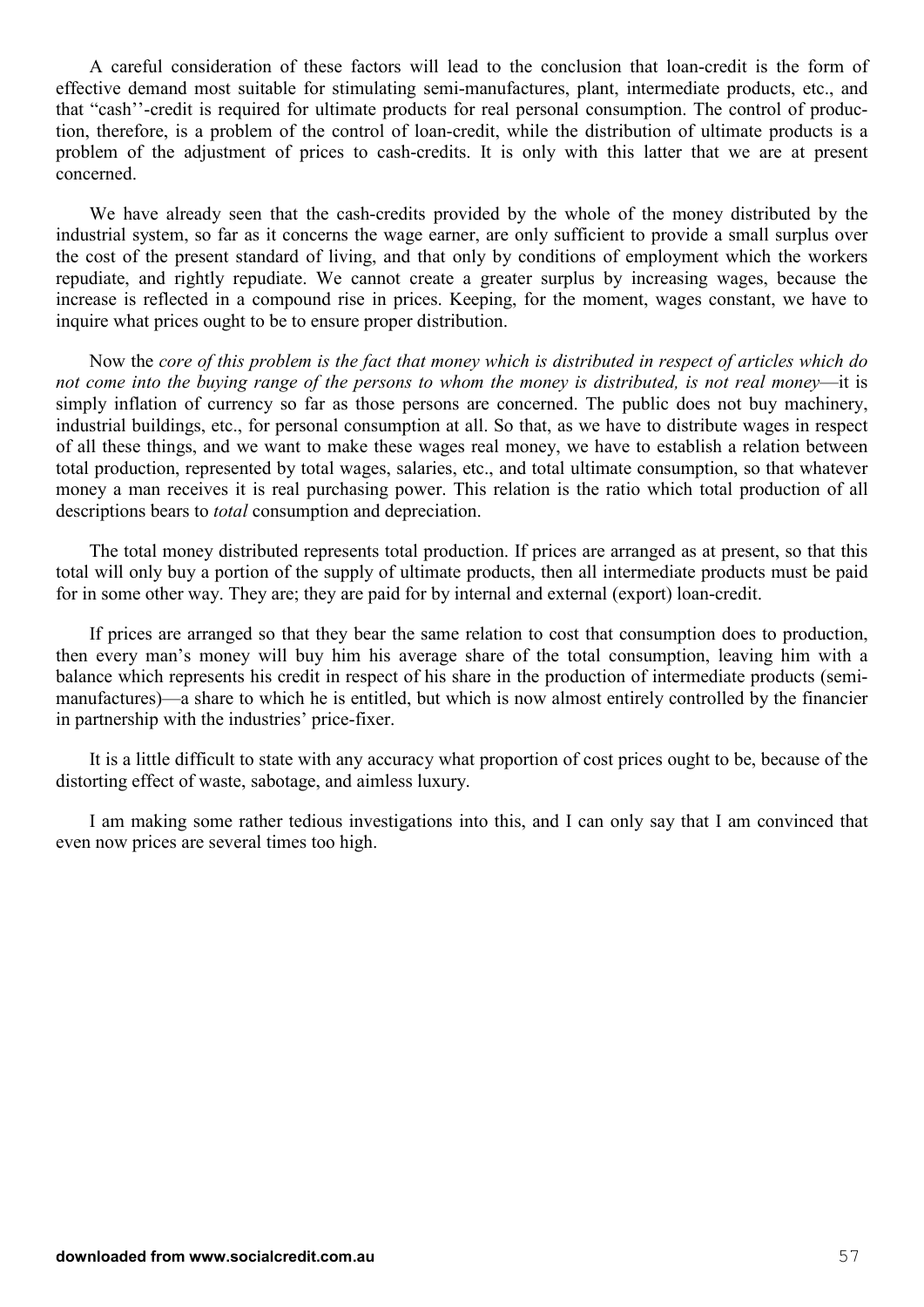## **XV**

#### **LEFT-WING TAXATION**

UNDER whatever name the parties to political controversies may pass locally, whether that of Conservative, Tory, Liberal, Radical, Socialist, Communist, Republican, or Democrat, it does not require very much acquaintance with the subject to recognise that they represent, wherever found, certain broad attitudes of mind which are conveniently described by the continental terms "Right Wing," "Centre," and "Left Wing."

This is generally recognised. To a lesser degree, it is also recognised that extremes meet, that the extreme Right Wing reactionary, and the extreme Left Wing revolutionary, are fundamentally similar. There is little but a difference in form and mechanism between the ideas of a Mussolini and a Lenin or Trotsky, and they are identical in their contempt for liberty, and passion for the rule of centralised force.

It is elementary to observe that in such cases as the political systems of Russia and Italy, we are spectators of the ultimate incarnation of a system of thought. Since the distribution of this system of thought is not confined to the countries in question, we should expect to find evidences of it elsewhere. I think we do find such evidences, and as they are specially plentiful in the field of taxation, that field will fully repay a little attention.

To observe that the extreme revolutionary has a passion for the imposition of taxes is to state the obvious, and it would be true enough to say that this passion might be explained, firstly as an exhibition of the revenge complex, and so far as intellectual processes enter into it, as being based on the idea that the poverty of the poor is due to the richness of the rich. Similarly, the acquiescence of the Right Wing reactionary in taxation, so long as it penalises the less fortunately situated, might be put down to a more or less conscious recognition of the fact that as taxes have to be paid in money, the mass of the population can, by taxation, be kept in a position of subservience to those from whom alone money can be obtained.

It can be found by anyone who will take the trouble to investigate the matter, that these mental attitudes have certain characteristics in regard to taxation, which are more subtle, and one of these is the marked preference of the extremist mind for direct taxation, in the form of income tax, inheritance duties, the capital levy, and so forth, as opposed to indirect taxation of the nature of duties on articles of a consumable nature.

An examination of the fundamental nature of direct and indirect taxation, however, is sufficient to explain this phenomenon. Direct taxation is involuntary, and it is deflationary. Income tax and other taxes of a similar kind must, if we disregard more or less irrational modifications such as exist in our own taxation system, be paid by everyone. The taxpayer has no power of discrimination, and he falls into a rigid classification of which the determinant is the state of his bank book. The fact that one man with an income of £1*,*000 per annum may spend a major percentage of it in fostering, let us say, the betting industry, while a second with a similar income may devote the same proportion to an investigation of the cause and cure of cancer, is a distinction without a difference to the collector of taxes. On the other hand, a tax upon tobacco gives to the individual power of decision as to whether he will pay it. If he feels strongly on the matter, he need not buy tobacco.

It is well understood that taxation in its present form is an unnecessary, inefficient, and vexatious method of attaining the ends for which it is ostensibly designed. But while this is so, there is, of course, a sense in which, while private enterprise and public services exist side by side, taxation is inevitable. Public services require a provision both of goods and human service, and the mechanism by which these are transferred from private enterprise to the public service must in its essence be by a form of taxation.

Now just as there are two methods in theory by which the unearned increment of association, which we call public credit, can be distributed, these two methods being either a grant of "money" or a general reduction of prices, and the choice between these two methods is one of practicability and not of principle, so there are two methods by which this transfer of goods and services from private to public use can be obtained, the direct and the indirect method, and it is curious that we have such a tendency to insist on the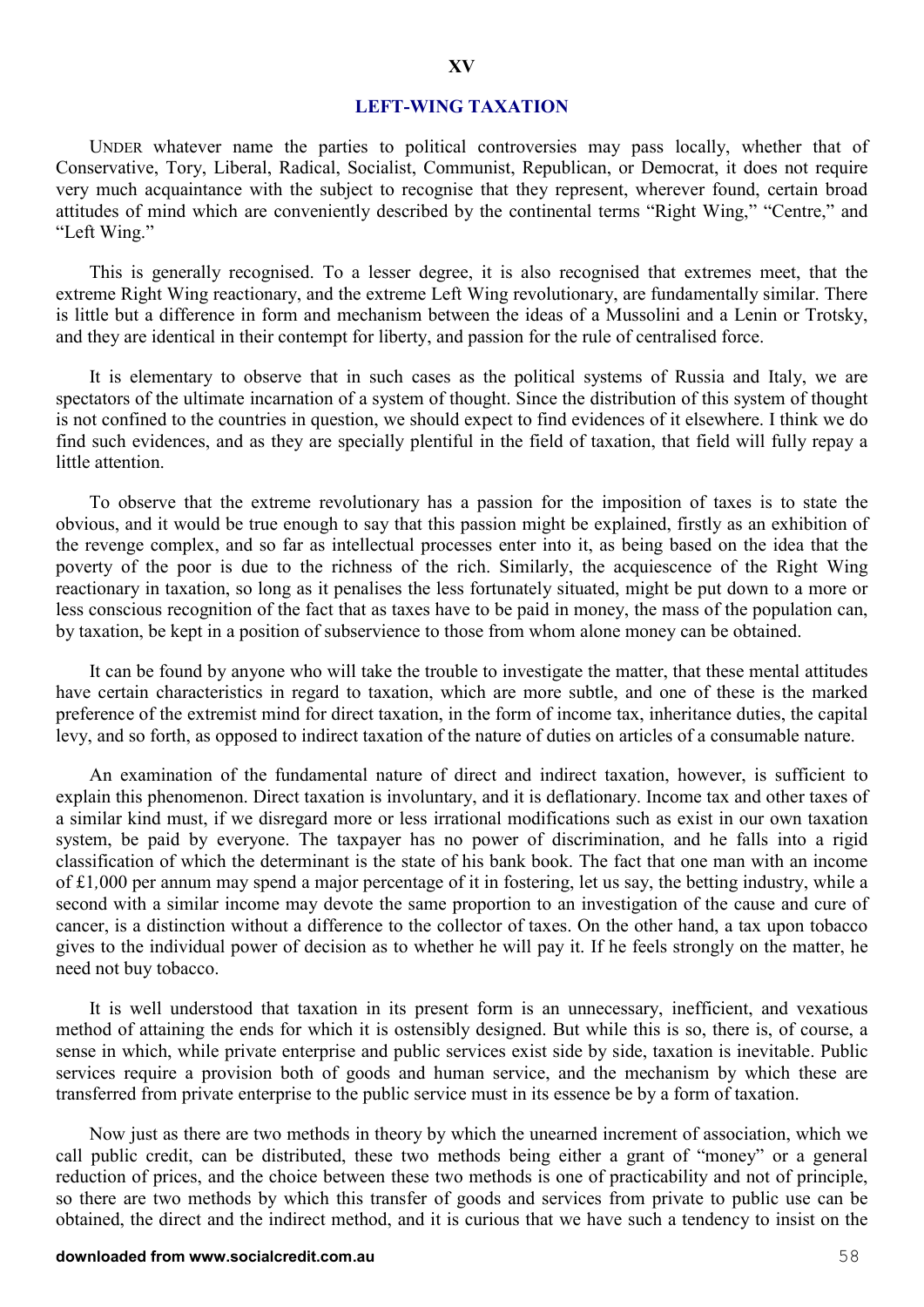direct method, with its crudities, complications, and inequities. It would be both simple and practical to abolish every tax in Great Britain, substituting therefor a simple sales tax on every description of article, and, apart from other considerations, such a policy would result in an economy of administration far in excess of anything conceivable within the limits of the existing financial system. Why do we not do it? I think that in essence the answer is simple.

What we may call, for the purposes of this present article, "the taxing mind," is obsessed with the idea that it has a divine mission to reform the minds, morals, and manners of humanity by the aid of its favourite instrument. It advocates taxes on tobacco and whisky, primarily possibly because it thinks the country must have the money, but antecedently because a number of quite possibly foolish people enjoy smoking tobacco and drinking whisky. In some cases, notably in the case of entertainment taxes, it is quite openly postulated that pleasure and, in particular, luxury of any kind is in its very essence suspect, and ought to be satisfied to be specially heavily taxed. This idea has such a general and unthinking acceptance that it is almost axiomatic to assume that anything connected with industry must take precedence in importance to anything connected with leisure or enjoyment. The culmination of this idea is the tax on income. Now, most people know quite well that popular "sentiment" of this or any other character is of the nature of steam in a boiler—its results depend not so much on the steam as the use which is made of it. The manipulators of the steam are deflationists (bankers, generically speaking), and the passion for direct taxation is exactly the steam necessary to work the deflation machine to the end that money may be scarce and that the banker may control both industry and population.

The practical importance of the foregoing considerations lies in the fact that the admixture of "moral" considerations into the question of finance and taxation is probably the most potent factor in the prevention of rational modification such as that embodied in the Social Credit idea. It is increasingly clear to me, at any rate, that the majority of those who, while eager to assist, are not suited, either by temperament or inclination, to become experts on the technical aspects of these matters, could do no greater service to the cause which they have at heart than by concentrating on this aspect of the question. It has many times been my own experience in dealing with individuals who might have been of signal assistance to an effective check on the financial monopoly, that in the last resort their true objective was not the solution of industrial or political difficulties, but the imposition of their own particular form of morals upon the community by the agency of economic Government. Until the validity or otherwise of this attitude has been definitely settled, there can be no advance. Government by economic restriction is fundamentally incompatible with either maximum output or maximum efficiency.

Nothing has done more to destroy that real, if somewhat misunderstood, "brotherhood of the trenches" than this question of taxation, with which, in Great Britain, is closely associated the wicked misuse of the word "dole" in connection with unemployment insurance, a device which was diabolically calculated to produce the impression that the tragic results of banking policy were due to the incubus of a shiftless proletariat.

Recently Mr. Justice Rowlatt, to his great credit, has denounced the calculated obscurity in which the statutes governing taxation are involved. That is a most hopeful symptom of the growing revolt. I do not think that any manipulation or even reduction of taxation will effectively deal with the problems of finance. But we shall be progressing when taxation is recognised for what it is—a Machiavellian device for the further enslavement of both those who clamour for it and those on whom it is imposed.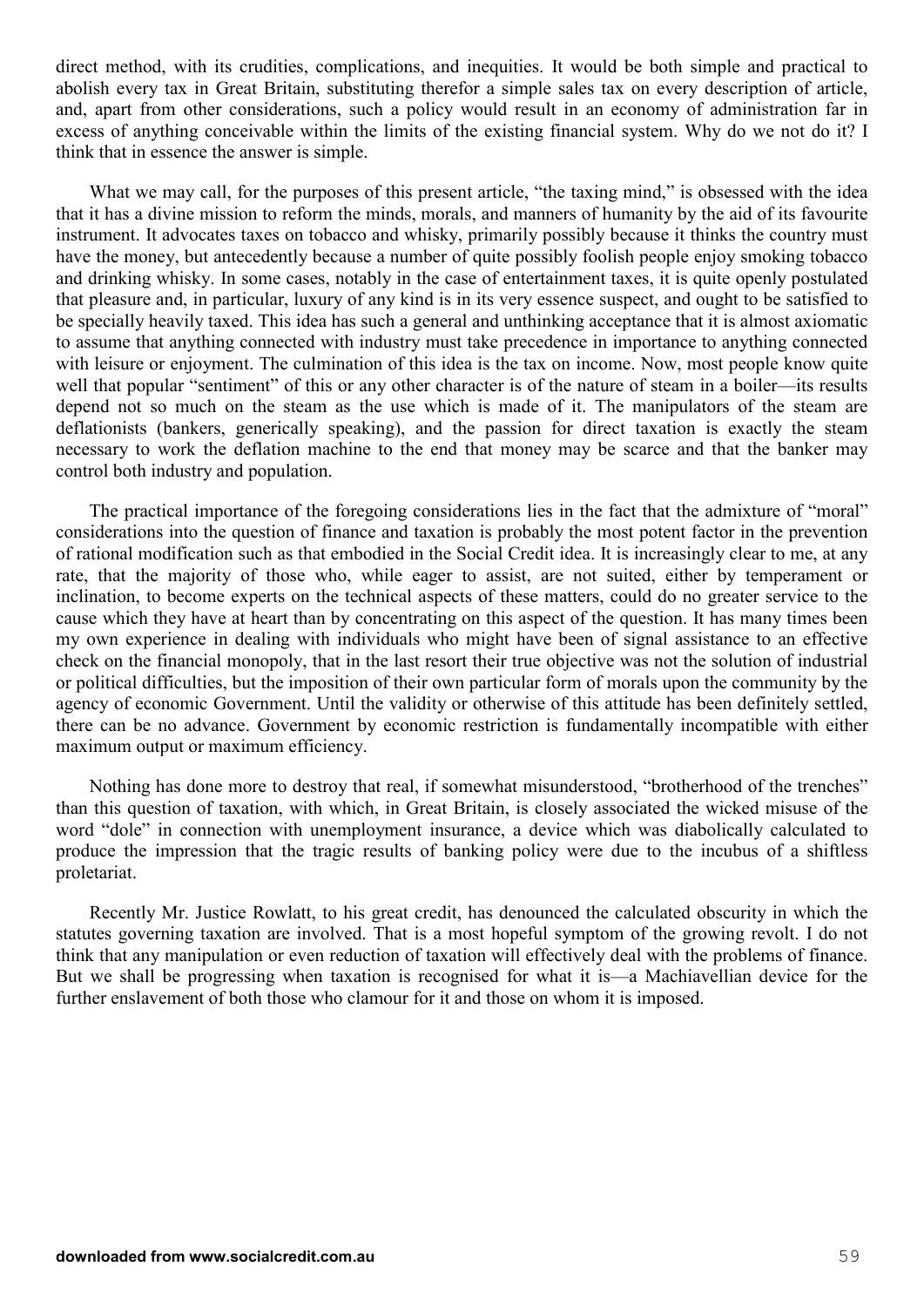#### **THE STARTING-POINT OF MONEY**

THE publication of the report of the Mond-Turner Conference on industrial relations seems an opportune moment to consider the possibility, or probability, of any such conference arriving at a solution of the problems with which it professes to deal.

To what extent the draughtsmen of the report are actuated by the conviction that they are going to the root of the matter, I cannot, of course, attempt to judge. Lord Melchett (Sir Alfred Mond) has made it clear enough during the past few months that, so far as he is concerned, he is under no delusions as to the preponderating importance of finance in any consideration of industrial relations. Evidence is not wanting that, some years after the knowledge can be much good to them, Trade Union leaders are also aware that there are some things that they do not understand about the money system.

But, however this may be, it is clear enough that the Conference as a whole does not propose to attack with any vigour the real problem. Nor is this surprising. Apart from lack of technical knowledge in the actual delegates to the Conference, it is evident that the premises to a technical examination of the problem have not yet been decided, or perhaps apprehended.

Now, for the purposes of this article, there are three alternative suppositions in regard to the industrial system. The first of these is, that it is a disguised Government, of which the primary, though admittedly not the only, object is to impose upon the world a system of thought and action. The second alternative has a certain similarity to the first, but is simpler. It assumes that the primary objective of the industrial system is the provision of employment. And the third, which is essentially simpler still, in fact, so simple that it appears entirely unintelligible to the majority, is that the object of the industrial system is merely to provide goods and services.

It is a tribute to the immense flexibility of finance, considered simply as a tool, that it can be adapted without very great difficulty to meet the requirements of any one of the three foregoing premises. And the adaptation is in essence as simple, although as radical, as the difference between these premises. Disregarding for the moment details of mechanism, it is a matter which is dependent upon the point of origin of money.

It is axiomatic to students of monetary science that, at the present time, for all practical purposes, money originates with the banking system and that our industrial and economic system consists of three components, the finance component, the employer or entrepreneur with his army of employees, whom we may for convenience call the producer, and his market, consisting of the total population in its aspect of consumer, and also other producers. It is also well understood that the money which originates in the banking system reaches the consumer through the agency of wages, salaries, and dividends, all of which go into the prices of articles consumed, and return to the banking system through the agency of these prices.

With this preamble, it may be useful to consider the financial conditions under which a company with a capital of, let us say, £10,000 operates. It buys a certain amount of land, buildings, plant. It employs men, and pays them wages, and it buys materials from other concerns. From time to time it finds it necessary to buy fresh machinery and to put up new buildings. It would like to charge the cost of this machinery direct to the purchasers of its own products, but it is somewhat hindered in this simple and amiable idea by competitors, who to some extent make a market price for the article that it produces, which price is independent of specific costs of production, although perhaps, governed by general cost of production. Consequently the cost of this machinery, etc., though it *must* ultimately be paid by the general public, is paid by instalments.

Now, as an observed fact at the present time, what actually happens is that the capital account of the undertaking shows a general tendency to be transformed from what is ordinarily called liquid capital, that is to say bank credit, into fixed capital, that is to say land, plant, buildings, etc. Observe that this *must* happen unless all the money expended for buildings, plant, etc., in addition to wages, salaries, dividends and cost of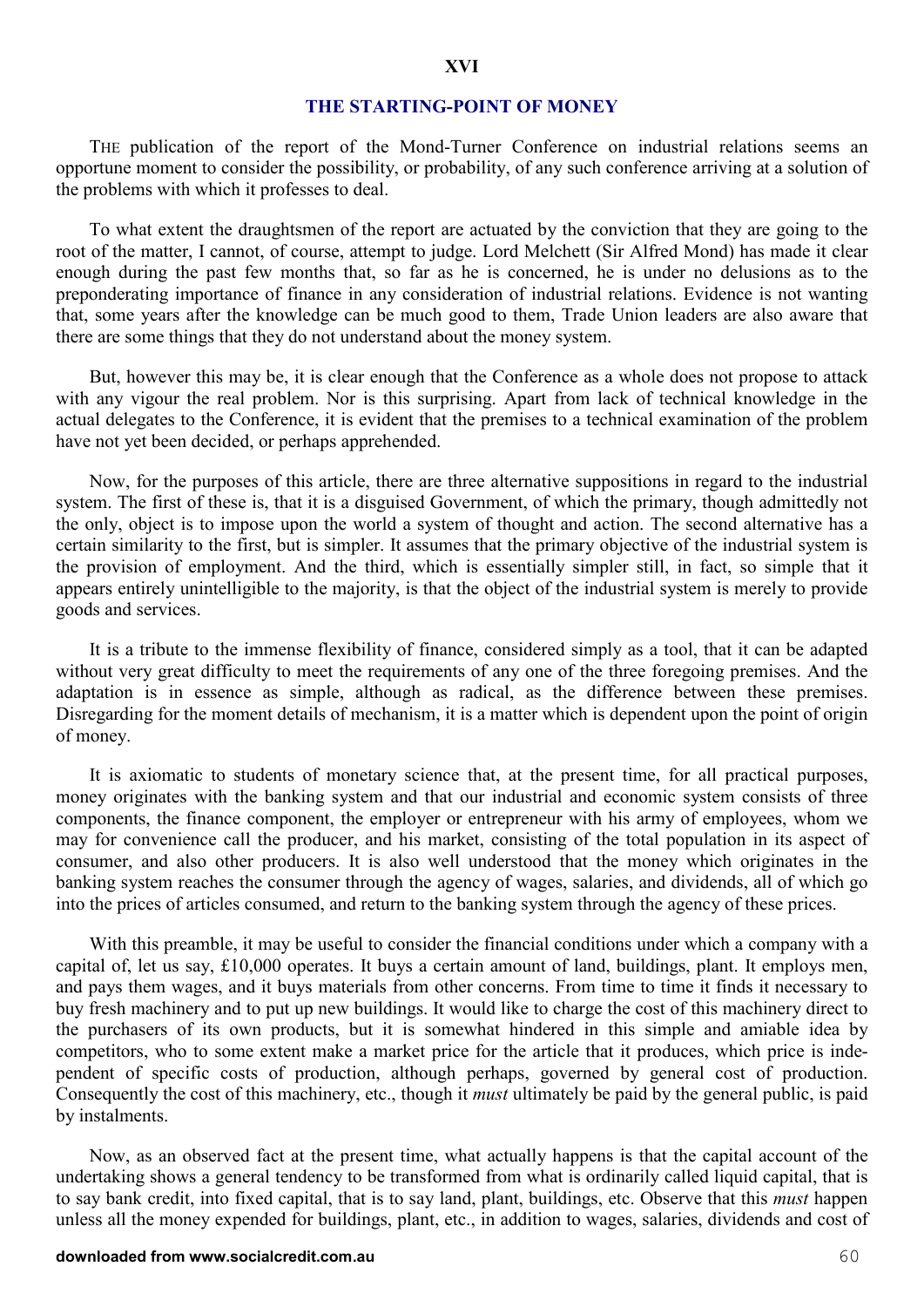raw material is charged to the purchasing public during a given accounting period. In passing, it is not without interest to notice that all the "writing down" which takes place in the accounts of such a concern is applied to the fixed capital and not to the bank credit.

Supposing for the moment that this process goes on uninterruptedly, a time must inevitably arrive in which the concern in question, while its accounts show a profit, yet has no money, i.e. liquid bank credit. There are only two courses open to it; it can apply to the public for more money, that is to say, it can increase its capital, which of course is merely a preliminary to the repetition of the process and further depletes its available market, or it can go to the bank and obtain a *loan* on the security of its fixed capital. The meaning of this requires the most careful attention, because it is the core of the industrial situation.

Money, using the word in its most comprehensive sense to include amongst other things bank credit, is an effective demand for goods and services. The undertaking which we are considering *borrows* from the bank bank-money in exchange for a lien on its own property. At the cost of labouring the point, let it be repeated that a lien on the fixed capital is *given* in return for a *loan* of bank credit.

It is now well understood that in such a case the bank is not lending money deposited by other people; it is lending credit which it has created by a process of bookkeeping, and which costs it nothing. The thing which is lent is in essence of the same nature as a printed bank or Treasury note, the intrinsic cost of which was that of the printing and paper. So that we have the situation, that in return for something of which the bank has the monopoly, but yet which cost it nothing, the physical assets of the undertaking have become mortgaged. Further, and taking the industrial situation as a whole, the mortgage can never be paid off, because the mortgagee is in possession of the only medium, i.e. bank credit, by means of which the mortgagor can obtain release.

It will at once be seen that this situation is intrinsically bound up with the fact that effective demand starts from the banks and is regarded by them as their property. A little consideration further, however, will make it clear that any possible justification for this situation must rest on the assumption that the bank system is a governing system possessed, either by common consent or inherent virtue, of supreme economic sovereignty.

Now, as is fairly well known, this is not my view. But it is not very much use holding such a view if the situation is inescapable as, of course, it is not.

Ultimately, a properly coordinated system of credit issue and price regulation, which will in effect place the point of issue of purchasing power with the consumer, from whom fundamentally it arises, and to whom in essence it belongs, is the only solution of the difficulty, but it is clear enough that we are approaching, and that fairly closely, to a situation threatening the productive system itself. With a view to meeting this situation one of the first requisites is to deal with the immobilisation of bank credits in fixed assets. There are many ways of doing this, and perhaps one of the simplest would be the automatic writing up of the bankcredits of any limited company to correspond with the increase in its fixed assets, as certified by a chartered accountant during a given accounting period. The effect of this, so long as the result was not defeated by rings of prices, would be to lower prices by enabling competitive concerns to get a proportion of their overhead charges out of prices charged for their product. It would undoubtedly strengthen the hand of the manufacturer, and in itself would do little to meet the twin difficulties of forced exports and decreased human labour per unit of production, both of which are vital to a comprehensive solution. But it would at any rate deliver us from the mismanagement of the financial hierarchy, and in so doing would stimulate the initiative of the class which appears to have the right type of mind for the attainment of a more permanent solution.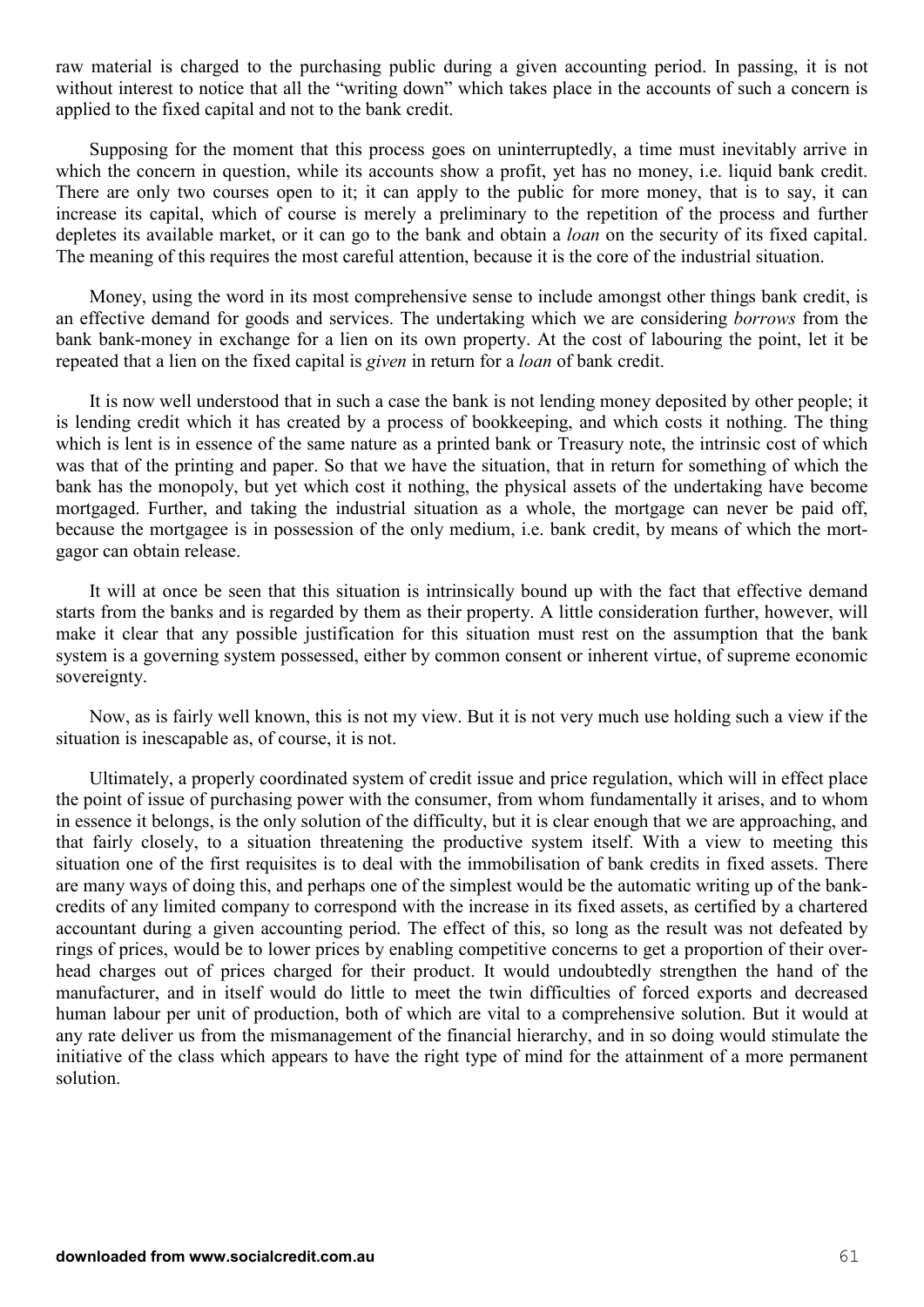#### **"THE ABOMINATION WHICH MAKETH DESOLATE"**

[In considering the curves shown in a diagram on the following page it is necessary to bear in mind that the official statistics on which they are based are given in annual form, and therefore between the yearly dates which mark the ordinates the curves are, necessarily, interpolated. This, in all probability, accounts for their slight displacement from the events which seem to have controlled them.]

**IT** is an unfortunate defect in our attitude towards human affairs that we place an inordinate value upon human life, but a trivial value upon human happiness. You may subject an employee or a member of your family to persistent mental and physical cruelty in the form of bad working conditions, unjust treatment, and a myriad other minor and major inhumanities, and within very wide limits (and in particular if you do not exceed the conditions which are accepted as normal) it is unlikely that you will receive much criticism. You may lend a widow £20 and make her life a misery by the recovery of interest at 75 percent per annum, and unless, as is most improbable, she herself takes the matter into court, nothing will be heard of it. But if the widow's son, goaded by his mother's misery, in a fit of uncontrollable rage waylays the money-lender with a coal hammer, and removes that gentleman to other spheres of activity, the son will, in all probability, be hanged, after the whole tremendous machinery of the law has automatically been set in motion for his apprehension and destruction, and the mother will be rendered still more miserable.

In consequence of this curious disregard for long-drawn-out misery, and the disproportionate solicitude in regard to the final termination of it, there are no statistics of human unhappiness until that unhappiness becomes so unbearable that the sufferer feels that it can no longer be endured, and himself places a period to it by suicide. When such a climax has been reached, however, society immediately takes an effective interest in his remains. It employs scientists to ascertain the physical cause of death, and detaches citizens from their normal pursuits in order that their observations on the state of mind of the deceased, who for the first time becomes interesting, may be recorded. Finally, the suicide becomes an item in a book of statistics, and is available as the raw material of a curve.

It is evident, I think, that one may regard suicide as being the culmination of a long period of unhappiness and mental or physical stress, although not all mental and physical stress culminates in suicide. If, therefore, we can find a set of statistics which in the main vary in accordance with the statistics of suicide we are, I think, in a position to say, in the phrase of the mathematician, that one set of statistics is a function of the other; that there is something which connects the two sets of statistics.

Now a glance at the graph is sufficient to show that one of the curves is a function of the other. In fact, the variation of one curve in accordance with the variation of the other is most remarkable, and is sufficient to show that the intervention of any other cause not allowed for in the plotting of the two curves is surprisingly unimportant. Where two curves vary together one of them is called the "dependent variable," and the other is called the "independent variable," and we have therefore to decide whether it is suicides which cause bankruptcies or bankruptcies which cause suicides. This dilemma need not detain us long. We have only to examine the recorded reasons for bankruptcies and the reasons for suicides to find that while financial worry is the commonest predisposing cause of suicide, suicide is almost never given as a predisposing cause of bankruptcy.

We can, therefore, deduce from official statistics that the greatest factor in human unhappiness is financial worry, of which bankruptcy may be regarded as the final stage. We can also deduce from the same statistics that this unhappiness is not inherent in the nature of things, but is a definite and traceable result of a policy, human in conception and human in execution. On the basis of the curves shown, human distress, mental and physical, in this country has increased by more than 100 percent, in the last ten years, and that increase coincides with the period of office of the present Governor of the Bank of England. I have no doubt at all that he would be horrified to believe that he had doubled the misery of this country in ten years, and very probably had been instrumental in a similar situation in all those countries where the policy of the Bank of England has become effective. But while I should not suggest for an instant that Mr. Norman has been actuated by anything but what he considers to be the best motives, I think that it is time that our English

#### **downloaded from www.socialcredit.com.au** 62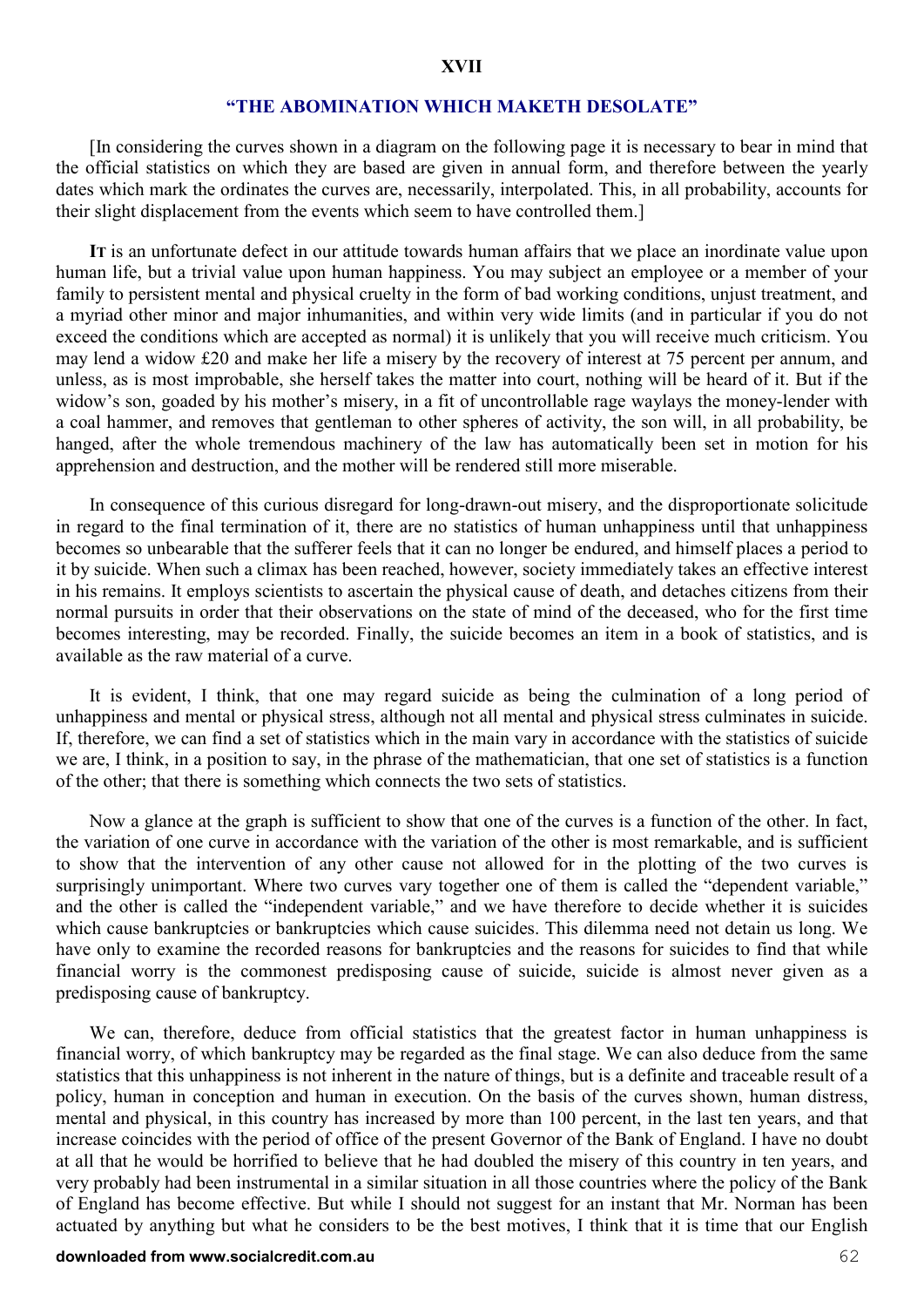convention (that no individual is responsible for the policy which he carries out if he does not originate it) should be dropped, and that Mr. Norman should be identified with the results of the Bank of England's policy, so long as he remains Governor of the Bank of England.

I fear it will not happen, but if a few rough, vulgar men could express to Mr. Norman their rough, vulgar opinion of a policy by which English and Scottish men and women are being butchered to make an international financial holiday, it might act as a stimulant to his imagination—if he recovered.

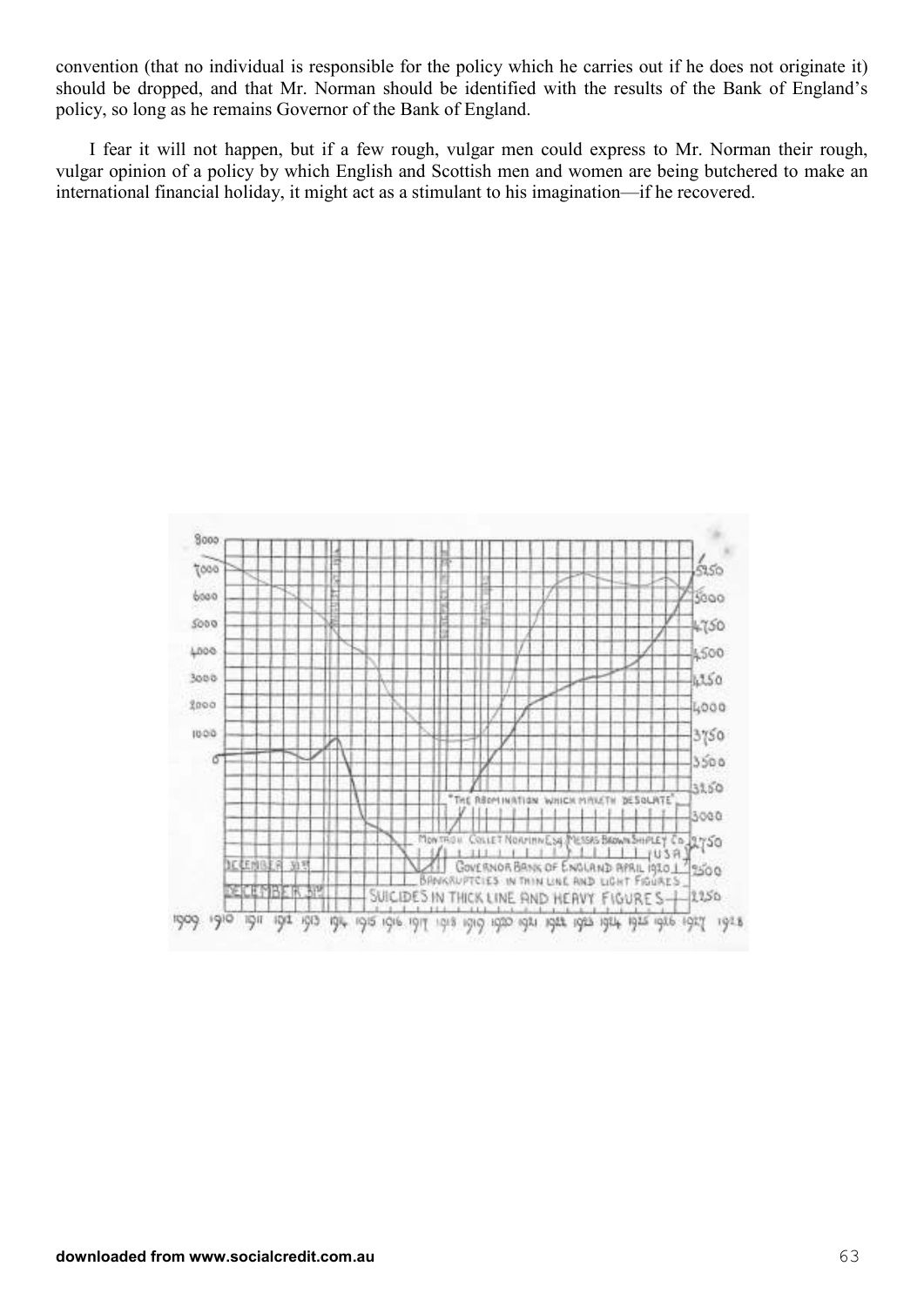#### **XVIII**

#### **MR. H. G. WELLS AND CREDIT**

MR. WELLS has been writing about credit. In an article in an American magazine of wide circulation he chides, very gently, the bankers. No banker could feel hurt about it. In common with most Socialists, Mr. Wells, while having had at various times many hard things to say about the "Capitalist" and his exorbitant profits, which have recently been calculated as being on the average about 2 percent, evidently feels a strong measure of sympathy for the financier, whose disclosed profits are generally about 25 percent, and whose undisclosed profits we know to be incomparably higher. This sympathy, which is very noticeable in many Socialistic quarters, may be due to a common desire to control things and men without understanding them. I do not know. But the sympathy exists.

While making it clear that he feels that the banking fraternity consists of men of honour and skill in routine (and we confess that, on the whole, we agree with him), he is concerned to inquire whether or no they have any conception of what they are doing, or where their policy, if any, is leading us. Towards the end of his article, however, he mentions "the growth of a world system of co-related and co-operative central banks may be, as people put it, 'a natural development,' but also . . . there may be much more deliberate intention and lucid understanding in that process than appears on the surface." You will see from this that Mr. Wells is beginning to be exercised upon the relative merits of the "It-just-growed" theory, or the "Plot" theory, and rather hopes the "Plot" theory is correct.

You must not imagine that Mr. Wells is thinking of the "Douglas Scheme." We know he is not, because he says so, although, curiously enough, it is the first thing that he mentions in referring to the growing volume of criticism directed against the orthodox economist and financier. After remarking that he knows nothing whatever about finance, which will, we think, be generally agreed to be superfluous, and that he is writing on the subject under invitation, which is extremely interesting, he lays down the three considerations which his ideal money system ought to fulfil, and it is these considerations which are specially worthy of our attention, because I think that in a tabloid form they express the philosophy not only of Mr. Wells, but of the banker and, let us say, Sir Herbert Samuel.

The first of these may be quoted in full . . . "The first is trustworthy wages. By that is meant a payment for a day's work . . . that will surely keep its promise to the worker. It must represent absolutely stable purchasing power. . . If the worker chooses to hold his wages for a time, he must find that they will still buy what he reckoned to get when he obtained them." The second requisite he places as "security of employment." The third requisite is that "it, and those in control of it, should act as a restraint upon war."

Before commenting upon these visions separately, let us consider the root idea underlying all three. It is that Mr. Wells in particular, and certain unspecified banking experts in general, either already know, or easily could know, what is good for the rest of the world, and ought therefore to be put in a position to make their will effective. Mr. Wells himself points out that the banking system, for instance, is a more powerful mechanism of control than has ever existed in the world before, and, at any rate by implication, that its results are more unsatisfactory than has ever been the case before. In fact, it might almost be said that Mr. Wells demonstrates that the unsatisfactoriness of the banking system is in direct proportion to the increase in its power. But his general remedy is to give it more power.

Let us consider his first desideratum ("trustworthy wages"). It will be noticed that "wages" are accepted as being axiomatically a sound institution. No glimmer of the tremendous physical revolution involved by the transfer of labour from the backs of men on to the backs of machines, and the consequent inadequacy of *any* theory of wages whatever to the new conditions, appears to have reached him. Further, the rapturous folly of the idea that a piece of printed and water-marked paper, or other money token, if put away in a cupboard, can, in some mysterious way, ensure that a certain number of loaves of bread can also be put away in a cupboard and deteriorate neither more nor less than the piece of paper, and consequently can be produced at any unspecified moment that the "saved" piece of paper is produced, appears to be present with him in an acute form, in spite of his reference to Professor Soddy. His conception of the word "trustworthy"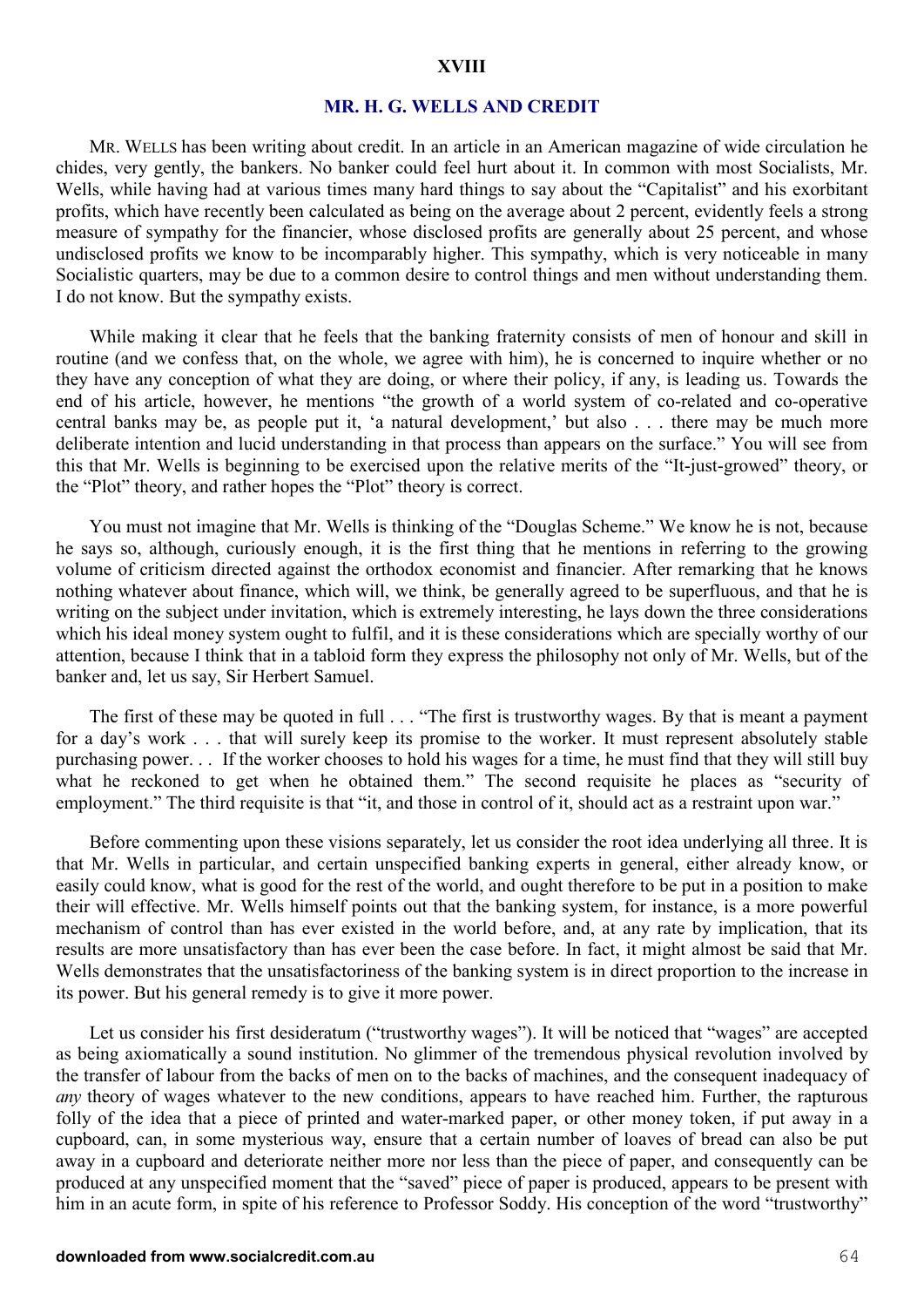denies to the wage-earner for whom he is so concerned, any hope that prices will fall, and thus shuts him out from the benefits of progressive efficiency.

In regard to his second requirement, does Mr. Wells feel so confident that the modern world is enamoured of economically compulsory industrial employment to such an extent that it wishes to be secure in it forever? Has he never heard of people who hope some day or other to get into a position in which, so far from being secure in employment, they would be secure from the *necessity* of it? Is he quite sure that all of these are striking examples of original sin, and that only, for instance, the automobile manufacturer, concerned to secure foreign markets from his rivals at the cost even of war, is a true exponent of an inward and spiritual grace?

The fact is that, whatever may have been the case in the past, Mr. Wells is becoming a dangerously loose thinker. He says, for instance, in the article under consideration, "I am not setting myself up to lecture bankers and financiers . . . I would as soon propose to tell M. Voisin how to build an automobile. But I am perfectly justified in telling M. Voisin of any difficulties I find in the practical use of his automobile." Quite so. Mr. Wells is not, however, justified in telling M. Voisin, not only the sort of automobile that he thinks he would like, but also the sort of automobile that he thinks we should like. They are probably quite different. Still less is he justified in urging M. Voisin to corner the automobile market. And least of all is he safe in suggesting that M. Voisin, or anyone else, should control not only the automobile market, but the bread, clothes, and housing markets. But that is exactly what he is suggesting. From which we may gather that Mr. Wells has not taken the trouble to grasp the essential antithesis of money and, say, an automobile, in spite of the fact that when he acquired the one he parted with the other.

Then this question of making a financial system act as a "security against war." As I believe I have said elsewhere, the average man, while not perhaps representing the pure and undiluted light of wisdom, is not such a natural born fool that, having been maimed, blinded, killed, or impoverished in the last war, he requires restraining from war as an amusement. Just as Mr. Wells fundamentally mistakes the nature of money, so also he mistakes the causes and the nature of war.

The technical definition of war accepted by those whose business it is to understand war is that it is action taken for the purpose of imposing your will upon your adversary, or to prevent him from imposing his will upon you. Mr. Wells' contribution to the consideration of the problem of preventing war as thus defined is to make such suggestions as he can, to assist in the imposition of some unspecified will upon, *inter alia*, the unhappy British public, and to prevent them in the last resort, which is war, from resisting that imposition. If his words do not mean this, they do not mean anything. Like other Socialists, such as Mr. Winston Churchill, Mr. Philip Snowden, and Mr. Otto Kahn, Mr. Wells is an advocate of wars of aggression directed against the individual.

Of course, it is easy to see where the divergence arises between Mr. Wells, the orthodox banker, and, let us say, Sir Herbert Samuel, on the one hand, and a large number of people, of whom I am one, on the other hand. Mr. Wells feels that whatever Johnny is doing at the moment, someone ought to run and tell him he mustn't. I am with him to the extent that I think Johnny is very likely to be up to a certain amount of mischief, but as a purely practical proposition, he will get over it quicker and grow up sooner by burning his fingers than by Mr. Wells or anybody else persistently running and taking away the pretty matches. Of course, if, like the would-be Napoleons of finance, he plays with high explosive, he will be blown up, but that may be all for the best. To relinquish the language of metaphor, it appears to me that there are nearly always two methods of dealing with any situation. One is to force the community to accept the situation whether it likes it or not, and the other is to ameliorate the situation. I am not so impressed by the intrinsic superiority of those who fill the positions of power that I want to make it simple for them to adopt the first method.

While I should be the last to minimise the existence or the extent of the economic distress in Great Britain, for instance, at the present time, there is a sense in which that is not so important, even to those in distress, as certain other and more intangible conditions which exist, and are growing. Believing, as I do, that economic independence, security, and what is called a high standard of living, are the basis on which a satisfactory civilisation can alone be reared, it seems very clear to me that a general and well-founded *belief*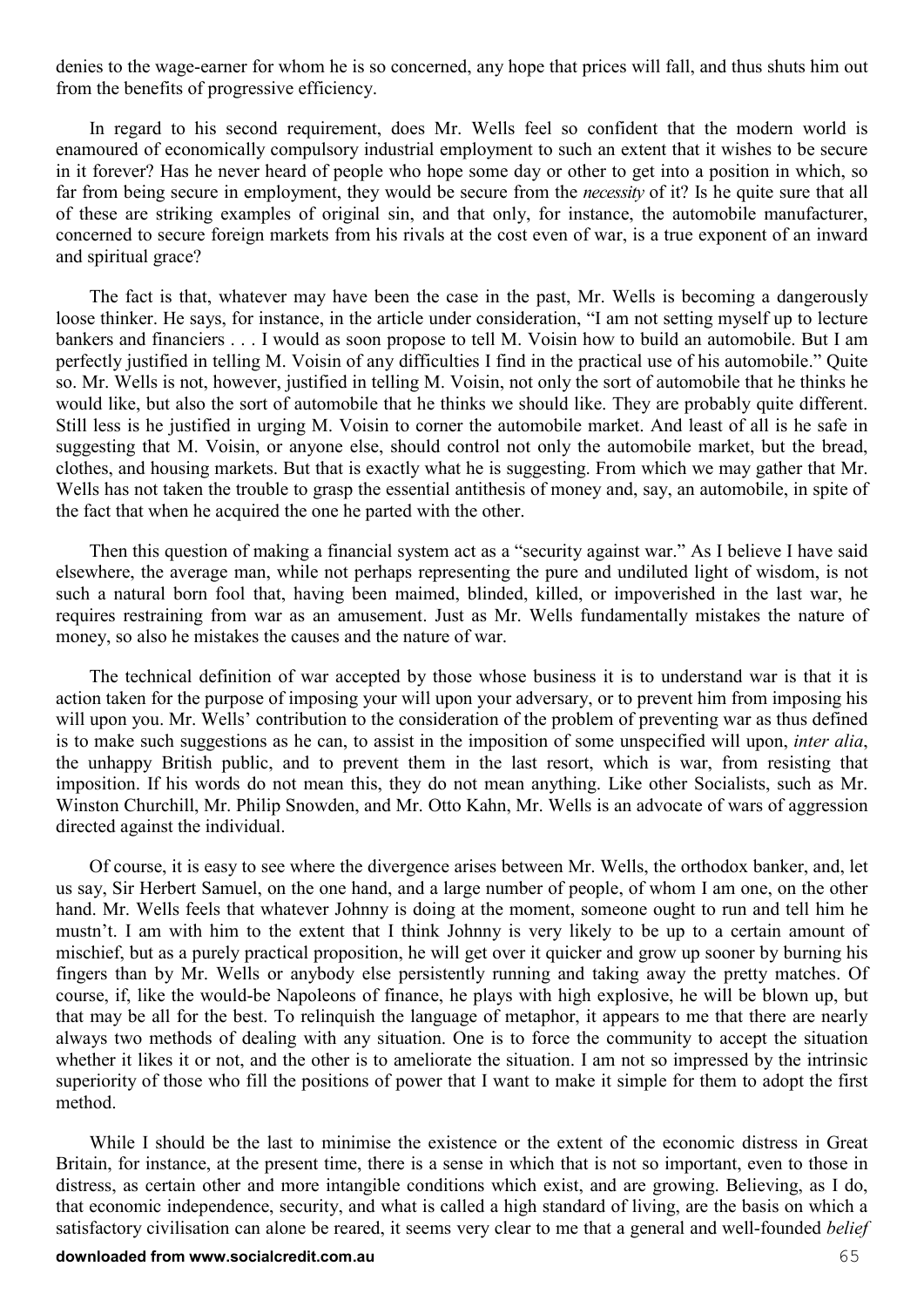that no artificial restrictions are placed in the way of any individual in attaining these things is vital. It seems to be a very grave matter, then, that there is a growing disbelief in the natural sequence of cause and effect. By way of illustration a strong trade union has come to be considered the better way of getting a high wage than is an increase in economic efficiency. Taxation, amounting to legalised robbery, is an easy and effective substitute for genuine statesmanship. It is demonstrably far easier to make money by manipulating share-counters than by starting a business, or by working with the object of achieving physical results, and easiest of all to make it by lending it. In general there is a rapidly growing feeling that the whole financial and industrial system is what is popularly called "a wangle," and that the only sound thing to do with it is either to break it or treat it as a game. If that feeling grows, a situation may arise in which the psychology of credit has been destroyed. No credit system would work then.

Therefore I do not think that any of Mr. Wells' desiderata are worthy of serious consideration. What is required of the money system, at any rate in my opinion, is not that it shall be twisted still further into a mechanism for imposing anyone's set of ideas upon the world, even to please Jehovah, but that it shall form a faithful reflection of physical facts without, if it pleases you to put it that way, having any philosophy behind it at all. It does so happen that a money system which would reflect the physical facts of the productive system would coincide with an extraordinarily far-reaching philosophy, but that is, as one might say, by the way. It is very much better that philosophies should follow facts than that facts should be constrained in accordance with philosophies.

When and if such modifications to the money system as are necessary to meet this requirement are made, one of the first results would be that the sense of frustration, which is so much resented at the present time, would be relieved, and we should have a restoration of the belief in the efficacy of vigorous effort, which I think we are losing very rapidly. Perhaps Mr. Wells will think it over.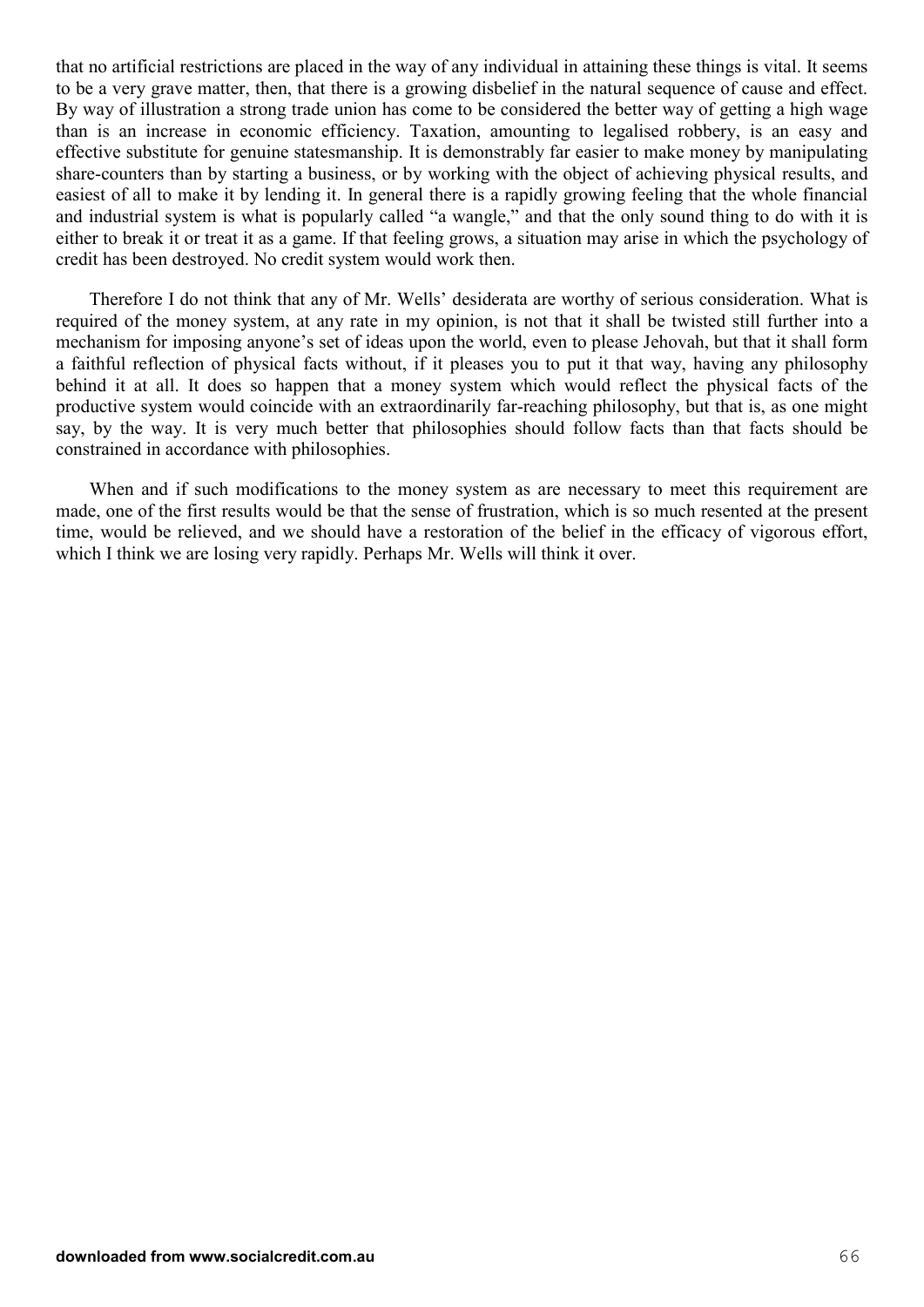#### **LUNACY FOR ALL**

IT is said that humour consists in the juxtaposition of the unexpected, and it has further been remarked that as God is the Absolute, and there can be nothing unexpected to Him, He can have no sense of humour.

These meditations are provoked by the perusal of *The Times* of December 14th, 1927. One would not be accused of accepting entirely without reservation *The Times* as the absolute, though the frivolous have been known to refer to it as the absolute limit. Nevertheless, it is not the organ to which our thoughts immediately turn when in search of humour.

Just as the gods—let the plural be noted—occasionally descended from Olympus, so there is a suggestion that the third "leader" of the issue in question, which bears the title we have ventured to appropriate for this article, is not without a certain unexpected relation to the news column which faces it, and is physically, at any rate, in juxtaposition to it.

The leader commences in the authentic manner. It remarks that "The news that the country is going slowly but steadily mad will be received with mixed feelings." A little lower down it proceeds, in words which we cannot help appropriating in spite of the unsuitability of the description, "Men of finer mould, whom even victorious bankers cannot command, may yet feel a certain poetic justice in a state of affairs which must be regarded as a triumph for the moon." So ruminate the gods. Let us turn to the company they keep. It is called "The scheme for regulating the coal mining industry of Yorkshire, Nottinghamshire, and Derbyshire."

As reported by *The Times,* the main details of the scheme are as follows:

- 1. A levy of 3d. a ton on all the coal raised in the federated area.
- 2. Financial assistance from the fund thus created to collieries engaged in the export trade.

3. Regulation of output during the period that will elapse before the export tonnage will be raised to the required amount.

The *Times* correspondent remarks, with a notable absence of enthusiasm, that the object is to establish the prosperity of the coal-fields by stimulating exports, and to free the home market from the competition of the coal which at present cannot find a market abroad. In other words, and to put it quite simply, the object of the scheme is to still further cheapen coal to the foreign buyer, and raise the price of it to the home buyer.

Now I believe that in those institutions devoted to the care of persons afflicted with an infirmity of the mind, it is recognised that it is not pragmatically useful to laugh unduly at the gentleman who informs you that he is a poached egg and that, like St. Paul, though for other reasons, he dies daily. Rather is it useful to accept the situation and converse gently with him on the manners and habits of poached eggs, and the subtle devices by which they may prevent themselves from appearing on the breakfast table. For this reason, and for no other, it may be desirable to refrain from a demand that violent measures should immediately be taken against persons who put forward such a scheme as the foregoing, but to accept the situation suggested by the *Times* leader, dealing with the afflicted accordingly.

**downloaded from www.socialcredit.com.au** 67 Let us begin at the beginning. Coal is real wealth as distinguished from money, which is a claim on wealth. Further than that, coal is real wealth of a very special kind. While there may be a great deal of it, that quantity, though large, is finite, and for all practical purposes irreplaceable. So far as Great Britain is concerned, it is not only wealth of a special kind, but it is wealth of a unique kind, since it is, to an overwhelming extent, our main source of power, and the fact that our natural resources and water power are small and we have no oil deposits of any consequence renders coal (not, be it noted, the money obtained from selling coal) more important to us, possibly, than to any other country in the world. That is the first point to be borne in mind. The second point which we really think ought to be obvious to any persons not mentally afflicted is that you cannot grow rich by sending wealth away from a country. The orthodox